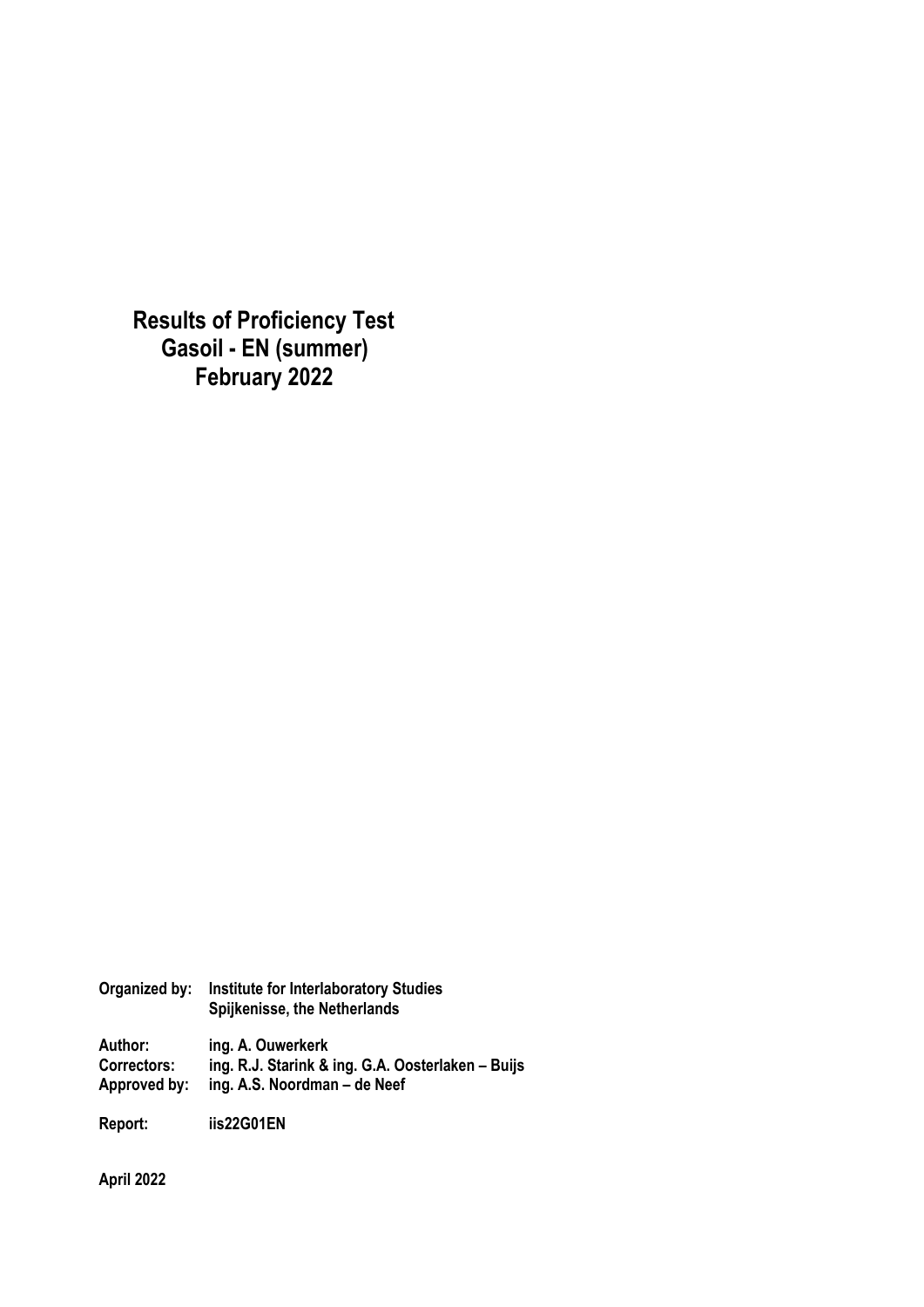## **CONTENTS**

| $\mathbf{1}$   |                                                                           |  |
|----------------|---------------------------------------------------------------------------|--|
| 2              |                                                                           |  |
| 2.1            |                                                                           |  |
| 2.2            |                                                                           |  |
| 2.3            |                                                                           |  |
| 2.4            |                                                                           |  |
| 2.5            |                                                                           |  |
| 2.6            |                                                                           |  |
| 3              |                                                                           |  |
| 3.1            |                                                                           |  |
| 3.2            |                                                                           |  |
| 3.3            |                                                                           |  |
| $\overline{4}$ |                                                                           |  |
| 4.1            |                                                                           |  |
| 4.2            |                                                                           |  |
| 4.3            | COMPARISON OF THE PROFICIENCY TEST OF FEBRUARY 2022 WITH PREVIOUS PTS  15 |  |

# Appendices: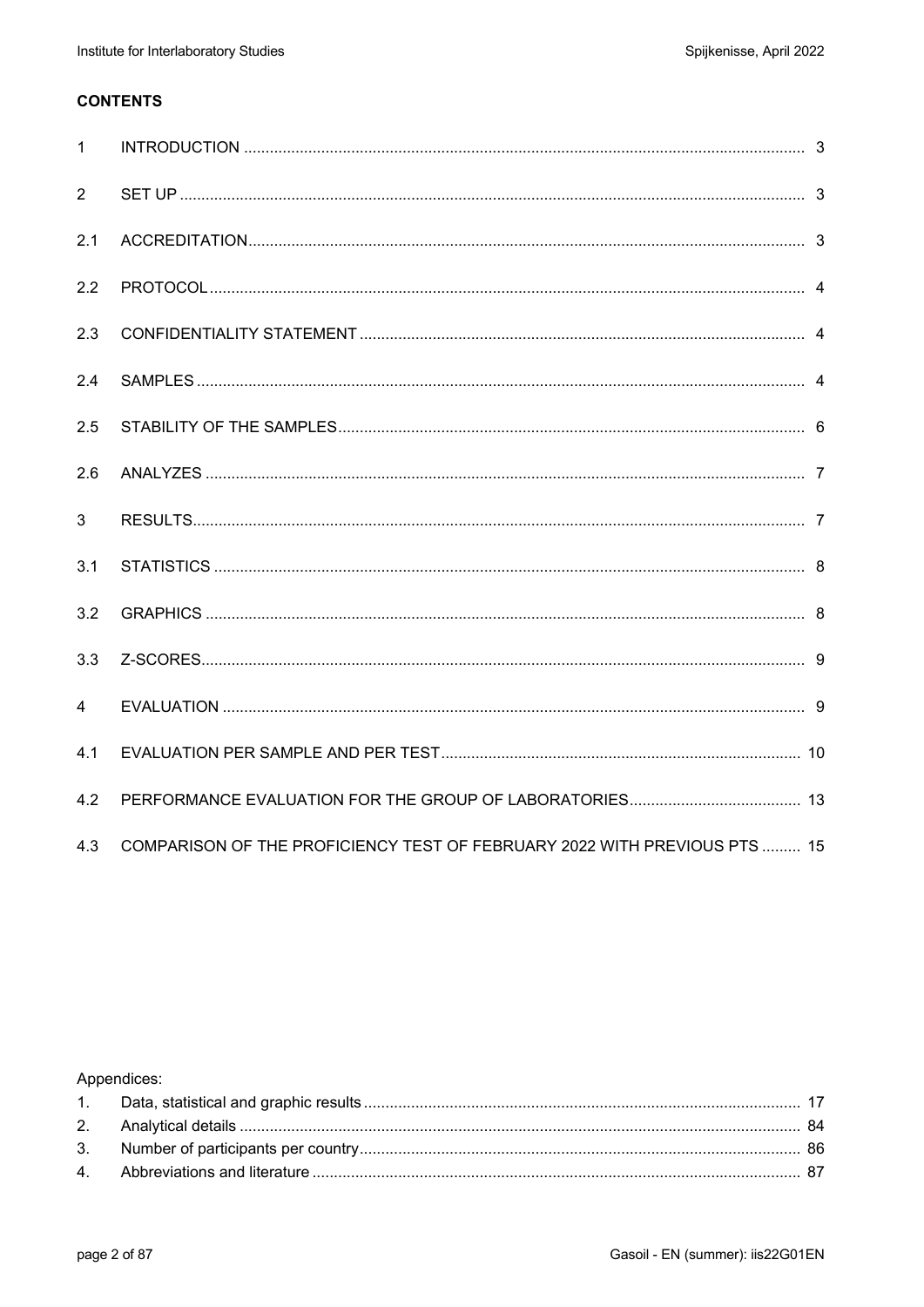## **1 INTRODUCTION**

Since 1994 the Institute for Interlaboratory Studies (iis) organizes a proficiency scheme for the analysis of Gasoil twice a year. One round in accordance with the latest version of EN590 and one round in accordance with the latest version of ASTM D975. During the annual proficiency testing program 2021/2022 it was decided to continue the round robin for the analysis of Gasoil summer quality in accordance with the latest version of EN590.

In this interlaboratory study registered for participation:

- 165 laboratories in 61 countries on Gasoil EN (summer) iis22G01EN
- 51 laboratories in 28 countries on Gasoil EN Cetane Number and DCN iis22G01CN
- 84 laboratories in 37 countries on Gasoil EN Total Contamination iis22G01TC
- 64 participants in 32 countries on Gasoil EN Oxidation Stability iis22G01OX

In total 170 laboratories in 61 different countries registered for participation in one or more proficiency tests. See appendix 3 for the number of participants per country. In this report the results of the four Gasoil - EN (summer) proficiency tests are presented and discussed. This report is also electronically available through the iis website www.iisnl.com.

# **2 SET UP**

The Institute for Interlaboratory Studies (iis) in Spijkenisse, the Netherlands, was the organizer of this proficiency test (PT). Sample analyzes for fit-for-use and homogeneity testing were subcontracted to an ISO/IEC17025 accredited laboratory.

In this proficiency test the participants received, depending on the registration, from one up to four different samples of Gasoil, see table below.

| Sample ID | PT ID      | Quantity          | Purpose                    |  |
|-----------|------------|-------------------|----------------------------|--|
| #22005    | iis22G01EN | $1x$ 1L + 1x 0.5L | Regular analyzes           |  |
| #22006    | iis22G01CN | 4x1L              | Cetane Number and DCN      |  |
| #22007    | iis22G01TC | 1x1L              | <b>Total Contamination</b> |  |
| #22008    | iis22G01OX | 1x1L              | <b>Oxidation Stability</b> |  |

Table 1: Gasoil samples used in PT iis22G01

The participants were requested to report rounded and unrounded test results. The unrounded test results were preferably used for statistical evaluation.

# **2.1 ACCREDITATION**

The Institute for Interlaboratory Studies in Spijkenisse, the Netherlands, is accredited in agreement with ISO/IEC17043:2010 (R007), since January 2000, by the Dutch Accreditation Council (Raad voor Accreditatie). This PT falls under the accredited scope. This ensures strict adherence to protocols for sample preparation and statistical evaluation and 100% confidentiality of participant's data. Feedback from the participants on the reported data is encouraged and customer's satisfaction is measured on regular basis by sending out questionnaires.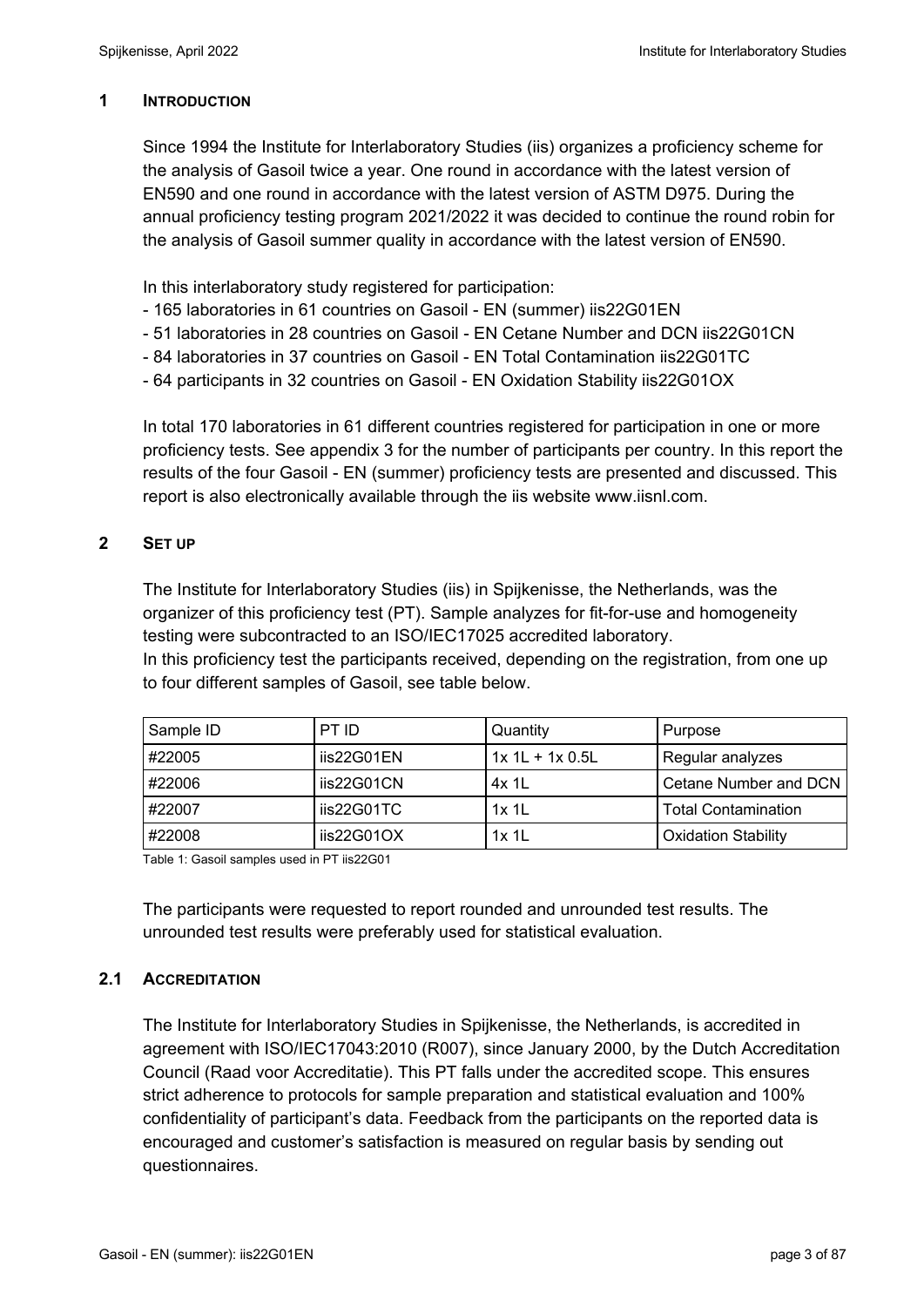## **2.2 PROTOCOL**

The protocol followed in the organization of this proficiency test was the one as described for proficiency testing in the report 'iis Interlaboratory Studies: Protocol for the Organisation, Statistics and Evaluation' of June 2018 (iis-protocol, version 3.5). This protocol is electronically available through the iis website www.iisnl.com, from the FAQ page.

## **2.3 CONFIDENTIALITY STATEMENT**

All data presented in this report must be regarded as confidential and for use by the participating companies only. Disclosure of the information in this report is only allowed by means of the entire report. Use of the contents of this report for third parties is only allowed by written permission of the Institute for Interlaboratory Studies. Disclosure of the identity of one or more of the participating companies will be done only after receipt of a written agreement of the companies involved.

## **2.4 SAMPLES**

For the preparation of the sample for the regular PT Gasoil - EN (summer) a batch of approximately 400 liters of Gasoil was obtained from the local market. After homogenization 207 amber glass bottles of 1L and 207 amber glass bottles of 0.5L were filled and labelled #22005.

The homogeneity of the subsamples was checked by the determination of Density at 15°C in accordance with ISO12185 on 14 stratified randomly selected subsamples.

|                  | Density at 15°C<br>in kg/ $m3$ |
|------------------|--------------------------------|
| sample #22005-1  | 827.46                         |
| sample #22005-2  | 827.44                         |
| sample #22005-3  | 827.44                         |
| sample #22005-4  | 827.44                         |
| sample #22005-5  | 827.39                         |
| sample #22005-6  | 827.41                         |
| sample #22005-7  | 827.42                         |
| sample #22005-8  | 827.40                         |
| sample #22005-9  | 827.45                         |
| sample #22005-10 | 827.46                         |
| sample #22005-11 | 827.43                         |
| sample #22005-12 | 827.36                         |
| sample #22005-13 | 827.44                         |
| sample #22005-14 | 827.42                         |

Table 2: homogeneity test results of subsamples #22005

From the above test results the repeatability was calculated and compared with 0.3 times the reproducibility of the reference test method in agreement with the procedure of ISO13528, Annex B2 in the next table.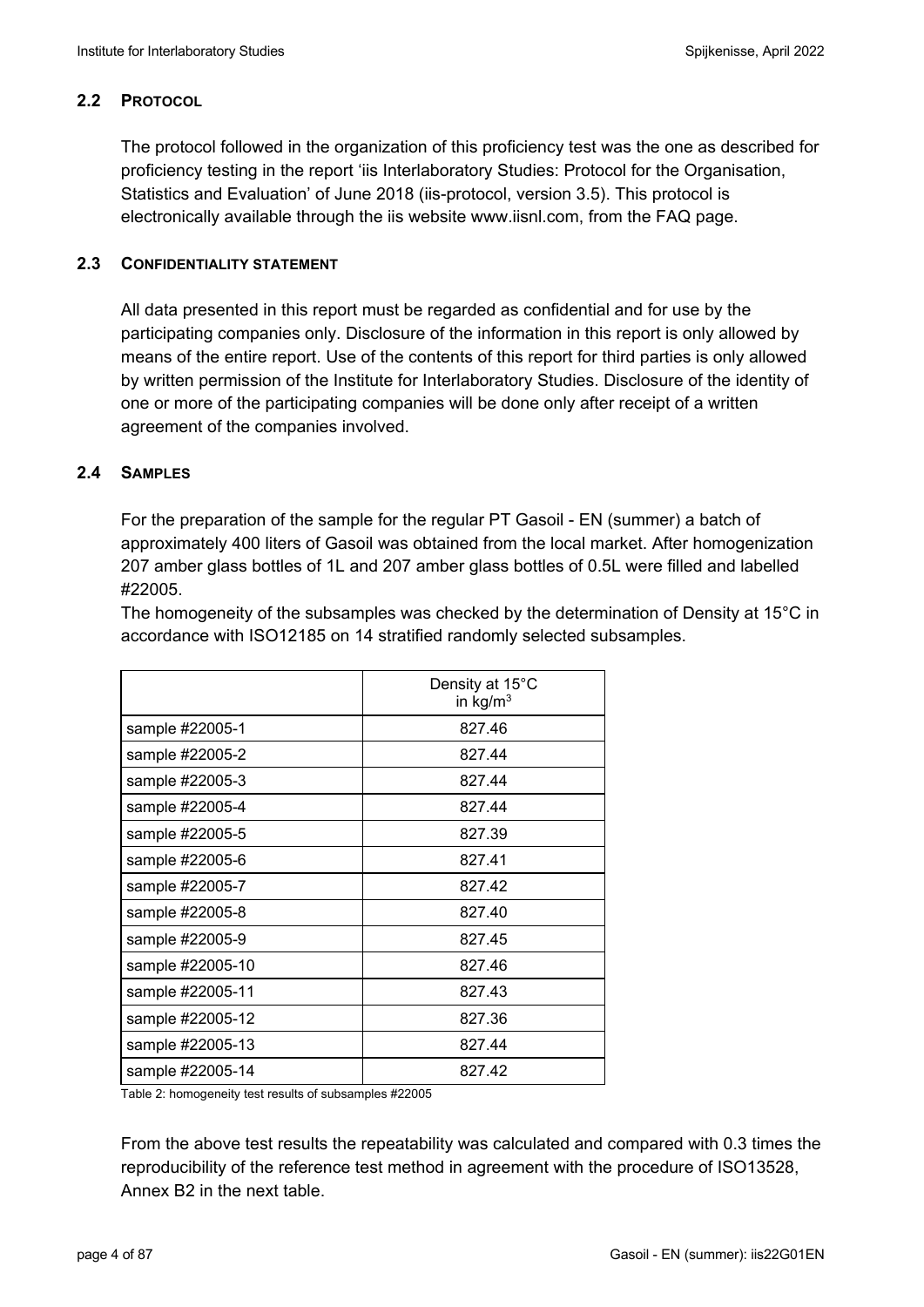|                                 | Density at 15°C<br>in $kg/m3$ |
|---------------------------------|-------------------------------|
| r (observed)                    | 0.08                          |
| reference test method           | ISO12185:96                   |
| 0.3 x R (reference test method) | 0.15                          |

Table 3: evaluation of the repeatability of subsamples #22005

The calculated repeatability is in agreement with 0.3 times the reproducibility of the reference test method. Therefore, homogeneity of the subsamples was assumed.

For the preparation of the sample for the PT Gasoil - EN Cetane Number and DCN a batch of approximately 400 liters of Gasoil was obtained from the local market. After homogenization 280 amber glass bottles of 1L were filled and labelled #22006. The homogeneity of the subsamples was checked by the determination of Density at 15°C in accordance with ISO12185 on 12 stratified randomly selected subsamples.

|                  | Density at 15°C<br>in $kg/m3$ |
|------------------|-------------------------------|
| sample #22006-1  | 827.47                        |
| sample #22006-2  | 827.47                        |
| sample #22006-3  | 827.46                        |
| sample #22006-4  | 827.47                        |
| sample #22006-5  | 827.46                        |
| sample #22006-6  | 827.47                        |
| sample #22006-7  | 827.46                        |
| sample #22006-8  | 827.45                        |
| sample #22006-9  | 827.46                        |
| sample #22006-10 | 827.47                        |
| sample #22006-11 | 827.46                        |
| sample #22006-12 | 827.47                        |

Table 4: homogeneity test results of subsamples #22006

From the above test results the repeatability was calculated and compared with 0.3 times the reproducibility of the reference test method in agreement with the procedure of ISO13528, Annex B2 in the next table.

|                                 | Density at 15°C<br>in $\text{kg/m}^3$ |
|---------------------------------|---------------------------------------|
| r (observed)                    | 0.02                                  |
| reference test method           | ISO12185:96                           |
| 0.3 x R (reference test method) | 0.15                                  |

Table 5: evaluation of the repeatability of subsamples #22006

The calculated repeatability is in agreement with 0.3 times the reproducibility of the reference test method. Therefore, homogeneity of the subsamples was assumed.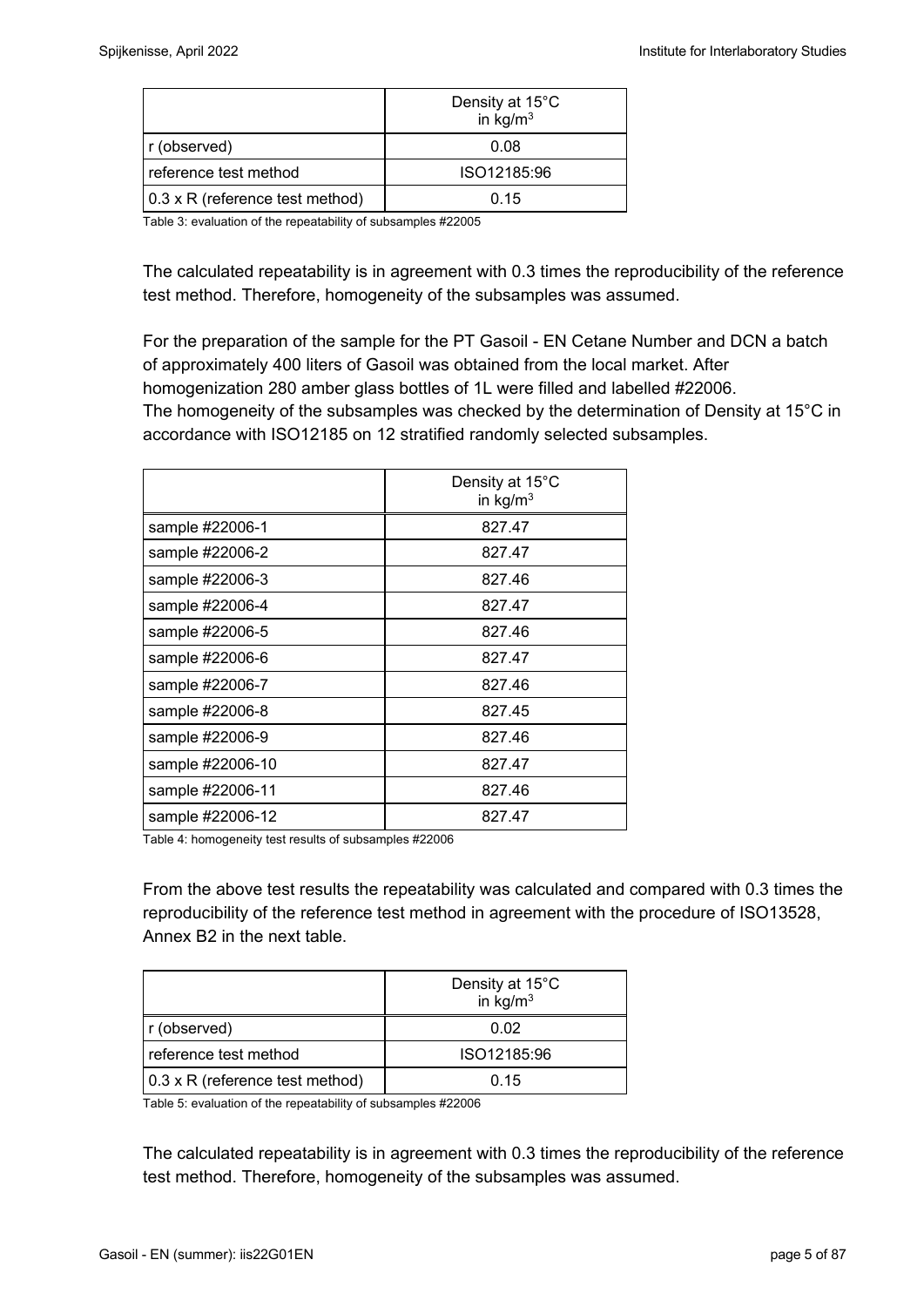For the preparation of the sample for the PT Gasoil - EN Total Contamination a batch of approximately 200 liters of Gasoil was used. A defined volume of fresh prepared and well shaken dust suspension of Arizona Dust material in oil was added to a 1L empty amber glass bottle by means of a calibrated pipette. The addition was checked by weighing the bottle before and after the addition. In total 112 bottles were prepared and subsequently filled up to 1L from this batch of Gasoil. After homogenization the subsamples were labelled #22007.

For the preparation of the sample for the PT Gasoil - EN Oxidation Stability a batch of approximately 105 liters of mixed oxidated Gasoil was made. After homogenization 104 amber glass bottles of 1L were filled and labelled #22008.

The homogeneity of the subsamples was checked by the determination of Density at 15°C in accordance with ISO12185 on 8 stratified randomly selected subsamples.

|                 | Density at 15°C<br>in $kg/m3$ |
|-----------------|-------------------------------|
| sample #22008-1 | 837.81                        |
| sample #22008-2 | 837.81                        |
| sample #22008-3 | 837.83                        |
| sample #22008-4 | 837.81                        |
| sample #22008-5 | 837.81                        |
| sample #22006-6 | 837.81                        |
| sample #22008-7 | 837.81                        |
| sample #22008-8 | 837.81                        |

Table 6: homogeneity test results of subsamples #22008

From the above test results the repeatability was calculated and compared with 0.3 times the reproducibility of the reference test method in agreement with the procedure of ISO13528, Annex B2 in the next table.

|                                 | Density at 15°C<br>in $\text{kg/m}^3$ |
|---------------------------------|---------------------------------------|
| r (observed)                    | 0.02                                  |
| reference test method           | ISO12185:96                           |
| 0.3 x R (reference test method) | በ 15                                  |

Table 7: evaluation of the repeatability of subsamples #22008

The calculated repeatability is in agreement with 0.3 times the reproducibility of the reference test method. Therefore, homogeneity of the subsamples was assumed.

Depending on the registration of the participant the appropriate set of PT samples was sent on January 19, 2022. An SDS was added to the sample package.

## **2.5 STABILITY OF THE SAMPLES**

The stability of Gasoil packed in amber glass bottles was checked. The material was found sufficiently stable for the period of the proficiency test.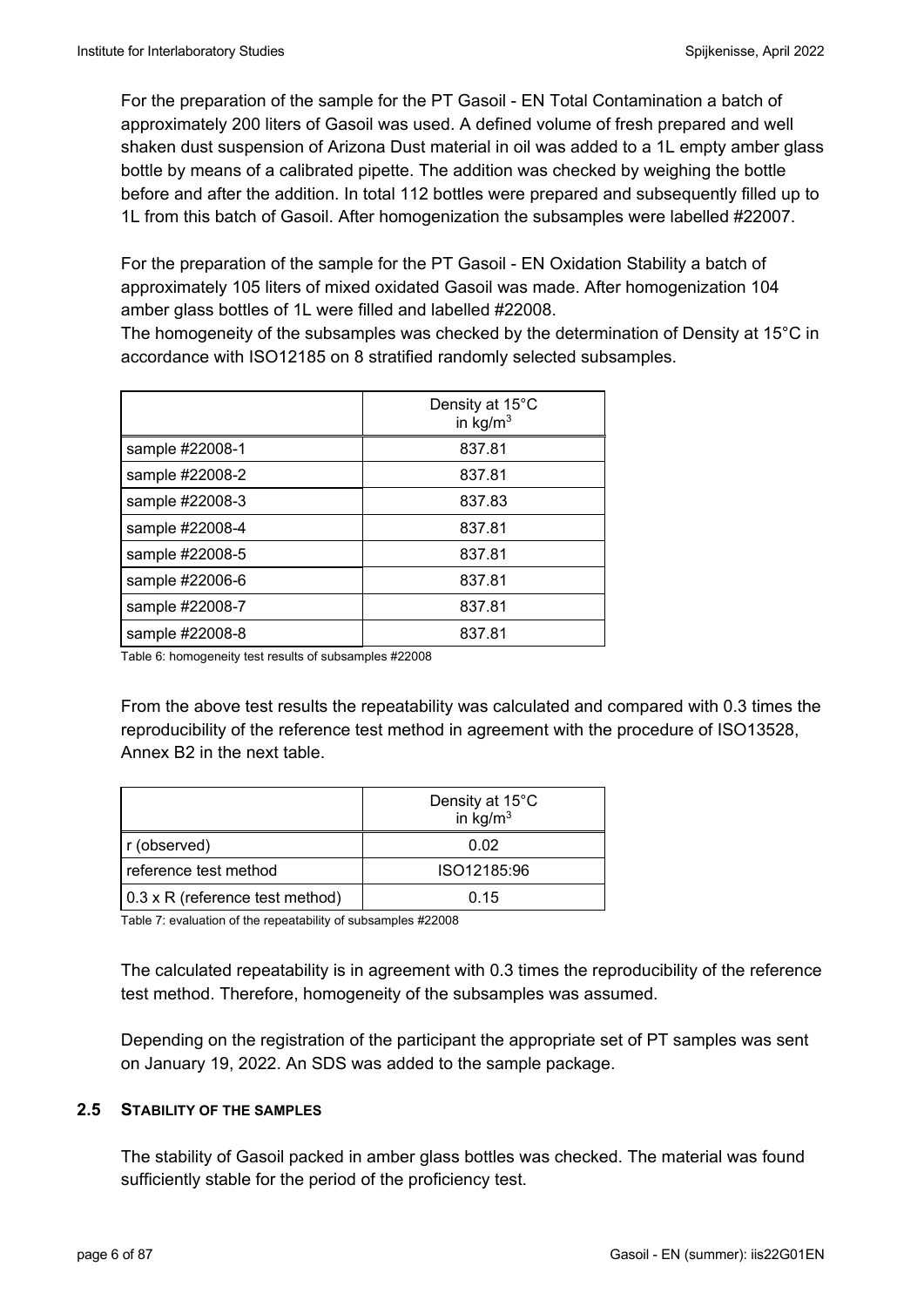# **2.6 ANALYZES**

The participants were requested to determine on sample #22005: Total Acid Number, Ash content, Calculated Cetane Index (four variables), Cloud Point, Cold Filter Plugging Point (CFPP), Carbon Residue (micro method) on 10% residue, Copper Corrosion 3hrs at 50°C, Density at 15°C, Distillation at 760 mmHg (IBP, 10%, 50%, 90%, 95% recovered, FBP and Volume at 250°C and 350°C), FAME, Flash Point PMcc, Kinematic Viscosity at 40°C, Lubricity by HFRR at 60°C, Manganese as Mn, Nitrogen, Aromatic Hydrocarbons (Polycyclic, Mono, Di, Tri+ and Total), Pour Point (Manual and Automated), Sulfur and Water. It was also requested to report some analytical details for the determination of Nitrogen. On sample #22006 it was requested to determine: Cetane Number and Derived Cetane Number (EN15195 and EN16715).

On sample #22007 it was requested to determine: Total Contamination. On sample #22008 it was requested to determine: Oxidation Stability Induction period and Oxidation Stability Filterable Insolubles, Adherent Insolubles and Total Insolubles.

It was explicitly requested to treat the samples as if they were routine samples and to report the test results using the indicated units on the report form and not to round the test results, but report as much significant figures as possible. It was also requested not to report 'less than' test results, which are above the detection limit, because such test results cannot be used for meaningful statistical evaluations.

To get comparable test results a detailed report form and a letter of instructions are prepared. On the report form the reporting units are given as well as the reference test methods (when applicable) that will be used during the evaluation. The detailed report form and the letter of instructions are both made available on the data entry portal www.kpmd.co.uk/sgs-iis/. The participating laboratories are also requested to confirm the sample receipt on this data entry portal. The letter of instructions can also be downloaded from the iis website www.iisnl.com.

## **3 RESULTS**

During five weeks after sample dispatch, the test results of the individual laboratories were gathered via the data entry portal www.kpmd.co.uk/sgs-iis/. The reported test results are tabulated per determination in appendix 1 of this report. The laboratories are presented by their code numbers.

Directly after the deadline, a reminder was sent to those laboratories that had not reported test results at that moment. Shortly after the deadline, the available test results were screened for suspect data. A test result was called suspect in case the Huber Elimination Rule (a robust outlier test) found it to be an outlier. The laboratories that produced these suspect data were asked to check the reported test results (no reanalyzes). Additional or corrected test results are used for data analysis and the original test results are placed under 'Remarks' in the result tables in appendix 1. Test results that came in after the deadline were not taken into account in this screening for suspect data and thus these participants were not requested for checks.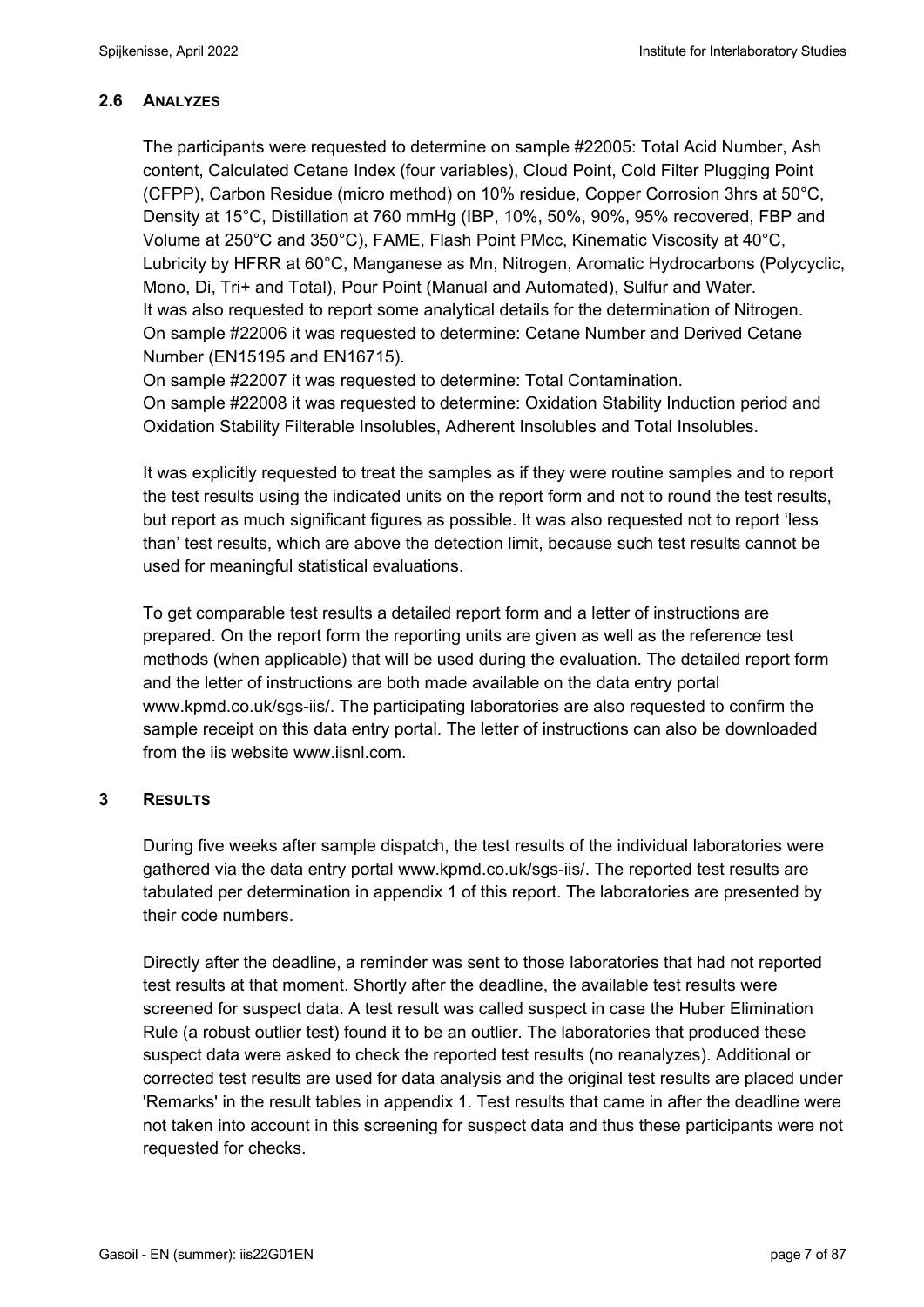## **3.1 STATISTICS**

The protocol followed in the organization of this proficiency test was the one as described for proficiency testing in the report 'iis Interlaboratory Studies: Protocol for the Organisation, Statistics and Evaluation' of June 2018 (iis-protocol, version 3.5).

For the statistical evaluation the unrounded (when available) figures were used instead of the rounded test results. Test results reported as '<…' or '>…' were not used in the statistical evaluation.

First, the normality of the distribution of the various data sets per determination was checked by means of the Lilliefors-test, a variant of the Kolmogorov-Smirnov test and by the calculation of skewness and kurtosis. Evaluation of the three normality indicators in combination with the visual evaluation of the graphic Kernel density plot, lead to judgement of the normality being either 'unknown', 'OK', 'suspect' or 'not OK'. After removal of outliers, this check was repeated. If a data set does not have a normal distribution, the (results of the) statistical evaluation should be used with due care.

The assigned value is determined by consensus based on the test results of the group of participants after rejection of the statistical outliers and/or suspect data.

According to ISO13528 all (original received or corrected) results per determination were submitted to outlier tests. In the iis procedure for proficiency tests, outliers are detected prior to calculation of the mean, standard deviation and reproducibility. For small data sets, Dixon (up to 20 test results) or Grubbs (up to 40 test results) outlier tests can be used. For larger data sets (above 20 test results) Rosner's outlier test can be used. Outliers are marked by  $D(0.01)$  for the Dixon's test, by  $G(0.01)$  or  $DG(0.01)$  for the Grubbs' test and by  $R(0.01)$  for the Rosner's test. Stragglers are marked by D(0.05) for the Dixon's test, by G(0.05) or DG(0.05) for the Grubbs' test and by R(0.05) for the Rosner's test. Both outliers and stragglers were not included in the calculations of averages and standard deviations.

For each assigned value the uncertainty was determined in accordance with ISO13528. Subsequently the calculated uncertainty was evaluated against the respective requirement based on the target reproducibility in accordance with ISO13528. In this PT, the criterion of ISO13528, paragraph 9.2.1. was met for all evaluated tests, therefore, the uncertainty of all assigned values may be negligible and need not be included in the PT report.

Finally, the reproducibilities were calculated from the standard deviations by multiplying them with a factor of 2.8.

# **3.2 GRAPHICS**

In order to visualize the data against the reproducibilities from literature, Gauss plots were made, using the sorted data for one determination (see appendix 1). On the Y-axis the reported test results are plotted. The corresponding laboratory numbers are on the X-axis. The straight horizontal line presents the consensus value (a trimmed mean). The four striped lines, parallel to the consensus value line, are the +3s, +2s, -2s and -3s target reproducibility limits of the selected reference test method. Outliers and other data, which were excluded from the calculations, are represented as a cross. Accepted data are represented as a triangle.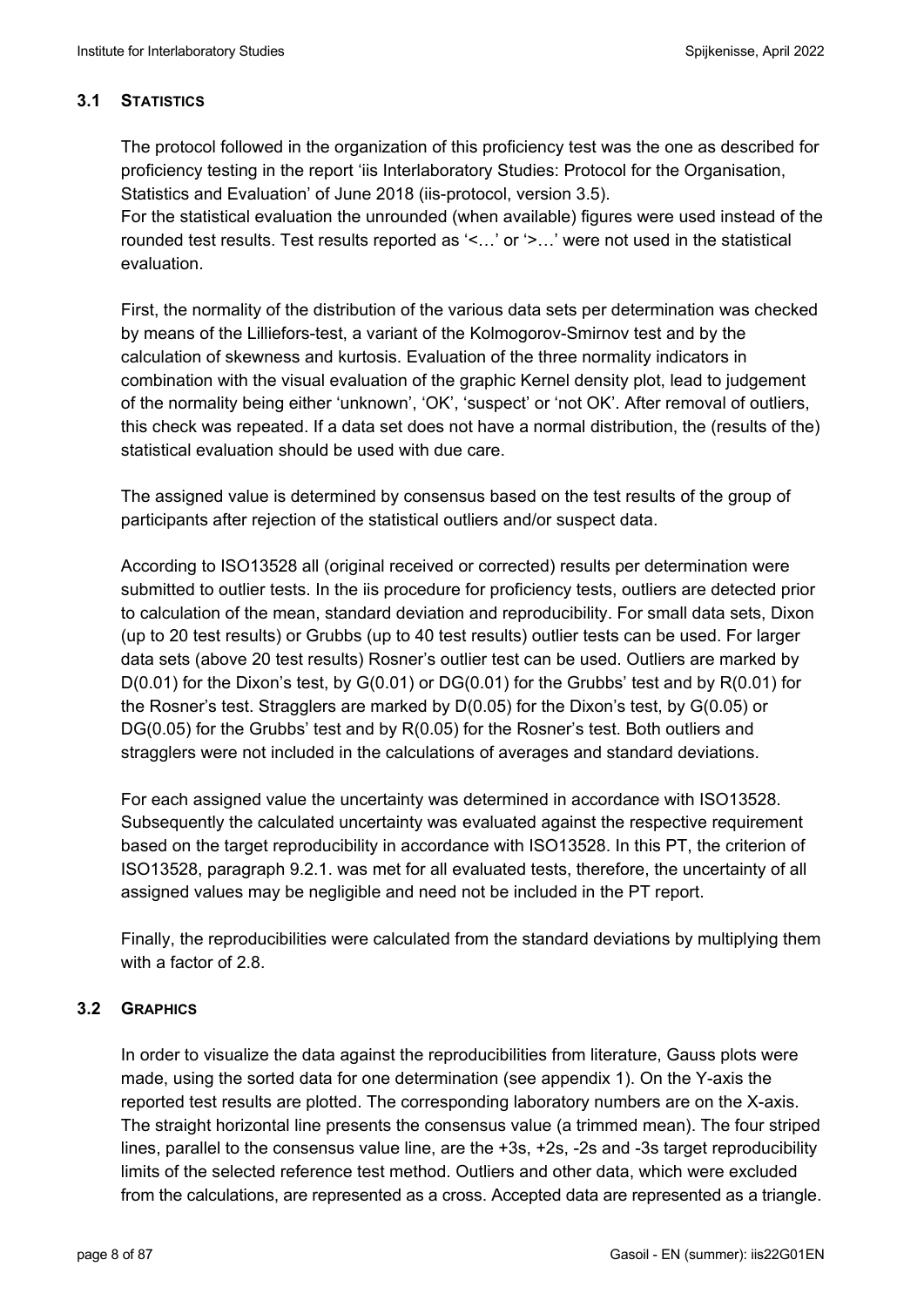Furthermore, Kernel Density Graphs were made. This is a method for producing a smooth density approximation to a set of data that avoids some problems associated with histograms. Also, a normal Gauss curve (dotted line) was projected over the Kernel Density Graph (smooth line) for reference. The Gauss curve is calculated from the consensus value and the corresponding standard deviation.

## **3.3 Z-SCORES**

To evaluate the performance of the participating laboratories the z-scores were calculated. As it was decided to evaluate the performance of the participants in this proficiency test (PT) against the literature requirements (derived from e.g. ISO or ASTM test methods), the z-scores were calculated using a target standard deviation. This results in an evaluation independent of the variation in this interlaboratory study.

The target standard deviation was calculated from the literature reproducibility by division with 2.8. In case no literature reproducibility was available, other target values were used, like Horwitz or an estimated reproducibility based on former iis proficiency tests.

When a laboratory did use a test method with a reproducibility that is significantly different from the reproducibility of the reference test method used in this report, it is strongly advised to recalculate the z-score, while using the reproducibility of the actual test method used, this in order to evaluate whether the reported test result is fit-for-use.

The z-scores were calculated according to:

 $Z_{\text{target}}$  = (test result - average of PT) / target standard deviation

The  $z_{\text{(target)}}$  scores are listed in the test result tables in appendix 1.

Absolute values for z<2 are very common and absolute values for z>3 are very rare. Therefore, the usual interpretation of z-scores is as follows:

 $|z|$  < 1 good 1 < |z| < 2 satisfactory 2 < |z| < 3 questionable 3 < |z| unsatisfactory

## **4 EVALUATION**

In this proficiency test some problems were encountered with the dispatch of the samples. For the regular Gasoil PT seven participants reported test results after the final reporting date and eleven other participants did not report any test results.

For the Cetane Number PT fifteen participants did not report any test results.

For the Total Contamination PT five participants reported test results after the final reporting date and eight other participants did not report any test results.

For the Oxidation Stability PT three participants reported test results after the final reporting date and thirteen other participants did not report any test results.

Not all participants were able to report all tests requested.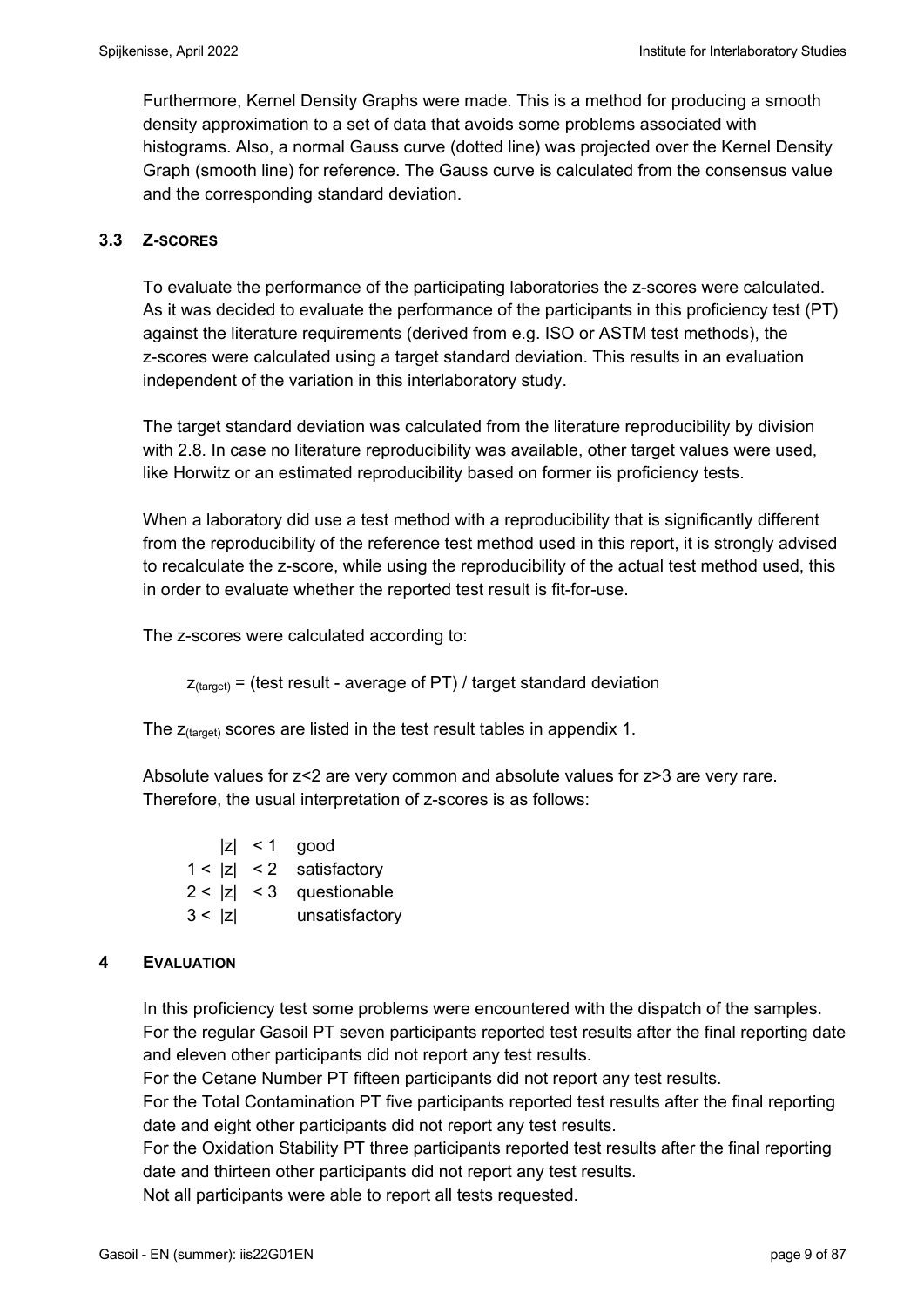In total 159 participants reported 3134 numerical test results. Observed were 70 outlying test results, which is 2.2%. In proficiency tests outlier percentages of 3% - 7.5% are quite normal.

Not all data sets proved to have a normal Gaussian distribution. These are referred to as "not OK" or "suspect". The statistical evaluation of these data sets should be used with due care, see also paragraph 3.1.

## **4.1 EVALUATION PER SAMPLE AND PER TEST**

In this section the reported test results are discussed per sample and per test. The test methods which were used by the various laboratories were taken into account for explaining the observed differences when possible and applicable. These test methods are also in the tables together with the original data in appendix 1. The abbreviations, used in these tables, are explained in appendix 4.

In the iis PT reports ASTM test methods are referred to with a number (e.g. D5950) and an added designation for the year that the test method was adopted or revised (e.g. D5950:14). If applicable, a designation in parentheses is added to designate the year of reapproval (e.g. D5950:14(2020)). In the test results tables of appendix 1 only the test method number and year of adoption or revision (e.g. D5950:14) will be used.

#### **sample #22005**

- Total Acid Number: This determination was problematic. One statistical outlier was observed. The calculated reproducibility after rejection of the statistical outlier is not in agreement with the requirements of ASTM D974:21 and ASTM D664:18e2. When the test results are evaluated separately for ASTM D974/ ISO6618/ IP139 and ASTM D664/ IP177 only the calculated reproducibilities are not in agreement with the respective requirements of test method ASTM D974:21 and ASTM D664:18e2.
- Ash content: This determination was not problematic. Two statistical outliers were observed. The calculated reproducibility after rejection of the statistical outliers is in agreement with the requirements of ISO6245:01.
- Calculated Cetane Index, four variables: Regretfully, no reproducibility is mentioned in procedure A of ASTM D4737:10(2016) nor in the equivalent test methods ISO4264 and IP380. Therefore, iis has estimated a reproducibility for Calculated Cetane Index by Four Variable Equation based on previous iis PTs (see iis memo 1904).

 This determination was not problematic. No statistical outliers were observed. The calculated reproducibility is in full agreement with the estimated target reproducibility based on iis memo 1904.

Cloud Point: This determination was not problematic. Eight statistical outliers were observed. The calculated reproducibility after rejection of the statistical outliers is in agreement with the requirements of ISO3015:19. NB: test method EN23015 is withdrawn per 2019.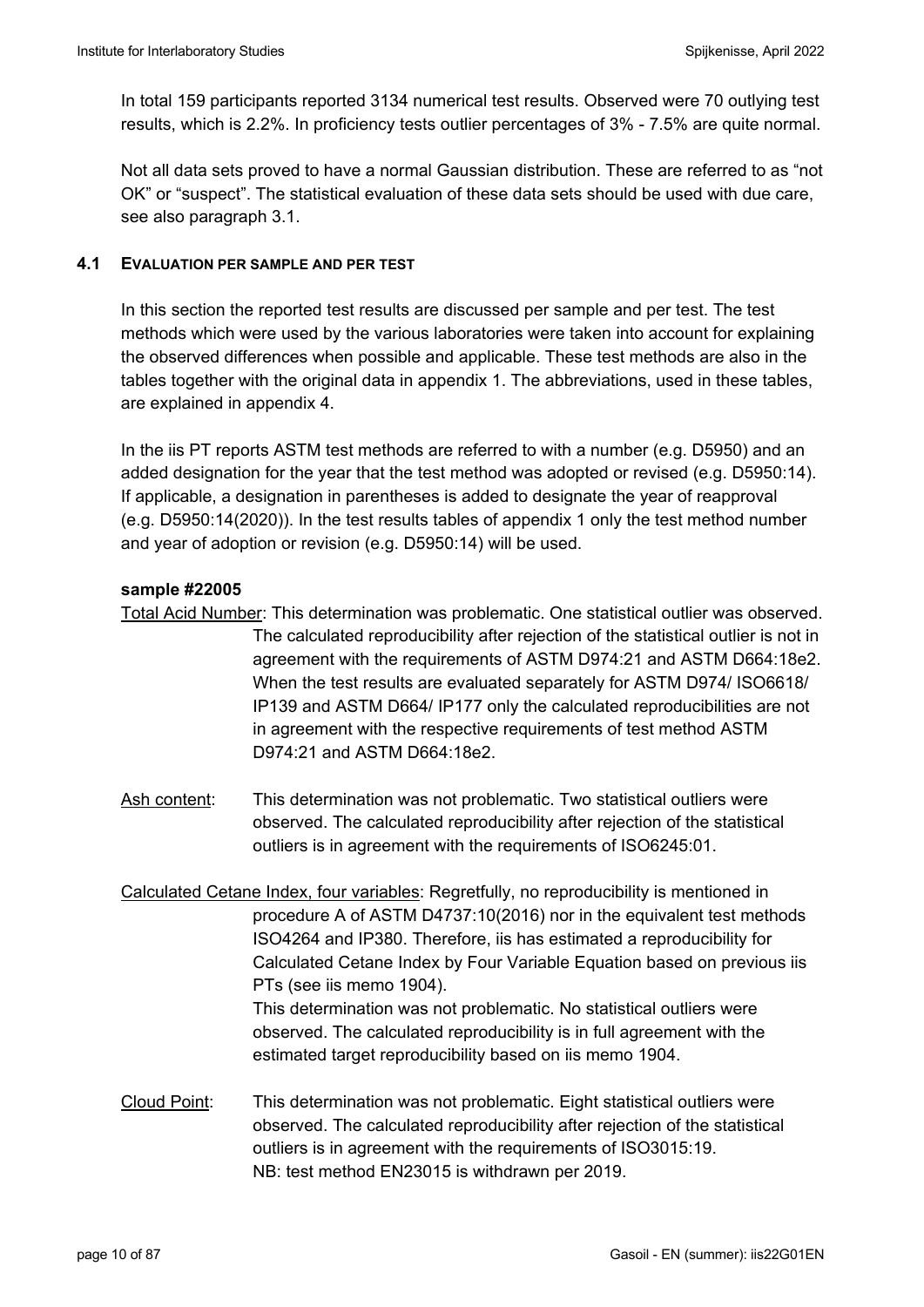CFPP: This determination was not problematic. Three statistical outliers were observed. The calculated reproducibility after rejection of the statistical outliers is in agreement with the requirements of EN116:15.

Carbon Residue (micro method) on 10% residue: This determination was problematic. Two statistical outliers were observed and one other test result was excluded. The calculated reproducibility after rejection of the suspect data is not in agreement with ISO10370:14.

- Copper Corrosion: This determination was not problematic. All reporting laboratories agreed on a result of 1 (1A/1B).
- Density at 15°C: This determination was not problematic. Nine statistical outliers were observed. The calculated reproducibility after rejection of the statistical outliers is in agreement with ISO12185:96.
- Distillation at 760 mmHg: This determination was not problematic. In total three statistical outliers were observed over eight parameters. All calculated reproducibilities after rejection of the statistical outliers are in agreement with the requirements of ISO3405:19 automated mode. When evaluated against the requirements of ISO3405:19 manual mode only the calculated reproducibilities for IBP, 95% rec. and FBP are not in agreement.
- FAME: This determination was problematic dependent on mode used. Two statistical outliers were observed. The calculated reproducibility after rejection of the statistical outliers is in agreement with the requirements of EN14078:14 mode B and but not with mode A. When evaluated separately over mode A or mode B the calculated reproducibility over mode A is still not in agreement.
- Flash Point PMcc: This determination was not problematic. No statistical outliers were observed. The calculated reproducibility is in full agreement with the requirements of ISO2719-A:16.
- Kinematic Viscosity at 40°C: This determination was problematic for a number of participants. Six statistical outliers were observed. The calculated reproducibility after rejection of the statistical outliers is in agreement with ISO3104:20.

Lubricity by HFRR at 60°C: This determination was not problematic. Three statistical outliers were observed. The calculated reproducibility after rejection of the statistical outliers is in agreement with the requirements of modes A and B of ISO12156-1:18 and in agreement with ASTM D6079:18.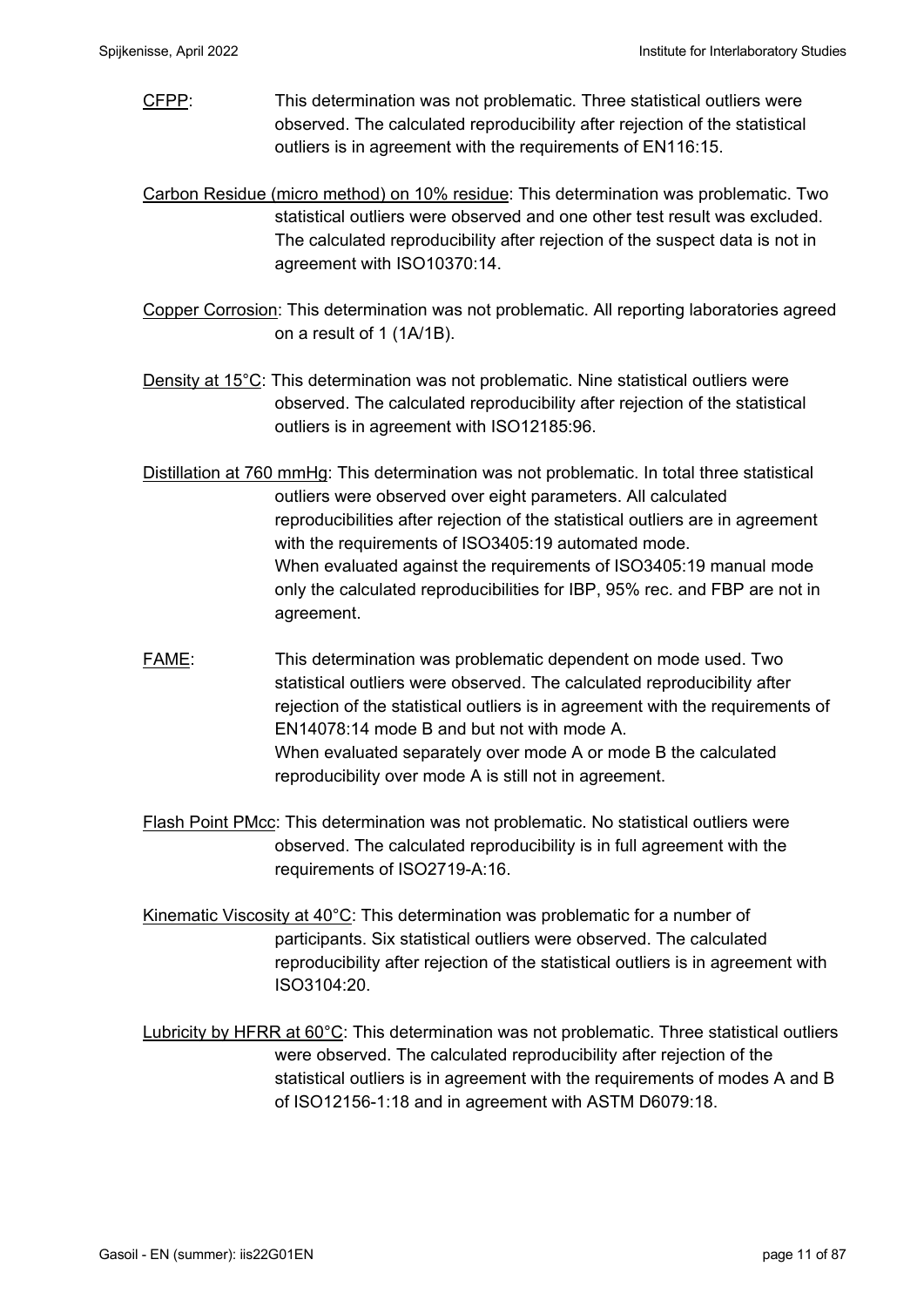- Manganese: This determination was not problematic. The majority of the reporting participants agreed on a test of less than 0.5 mg/kg. Therefore, no z-scores are calculated.
- Nitrogen: This determination was problematic. No statistical outliers were observed. However, the calculated reproducibility is not in agreement with ASTM D4629:17. An extra question about the calculation of the Nitrogen was asked. The reported answers are given in appendix 2. No effect of the details was observed.
- Polycyclic Aromatic Hydrocarbons: This determination was not problematic. No statistical outliers were observed. The calculated reproducibility is in agreement with the requirements EN12916:19.
- Mono Aromatic Hydrocarbons: This determination was not problematic. No statistical outliers were observed. The calculated reproducibility is in full agreement with the requirements EN12916:19.
- Di Aromatic Hydrocarbons: This determination was not problematic. No statistical outliers were observed. The calculated reproducibility is in full agreement with the requirements EN12916:19.
- Tri+ Aromatic Hydrocarbons: This determination was not problematic. Five statistical outliers were observed. The calculated reproducibility after rejection of the statistical outliers is in agreement with the requirements EN12916:19.
- Total Aromatic Hydrocarbons: This determination was not problematic. Two statistical outliers were observed. The calculated reproducibility after rejection of the statistical outliers is in full agreement with the requirements EN12916:19.
- Pour Point Manual: This determination was not problematic. No statistical outliers were observed. The calculated reproducibility is in agreement with ISO3016:19.
- Pour Point Automated: This determination was not problematic. One statistical outlier was observed. The calculated reproducibility after rejection of the statistical outlier is in agreement with ASTM D5950:14(2020) 3°C interval.
- Sulfur: This determination was not problematic. Four statistical outliers were observed. The calculated reproducibility after rejection of the statistical outliers is in agreement with the requirements of ISO20846:19.
- Water: This determination was not problematic. Two statistical outliers were observed. The calculated reproducibility after rejection of the statistical outliers is in agreement with the requirements of ISO12937:00.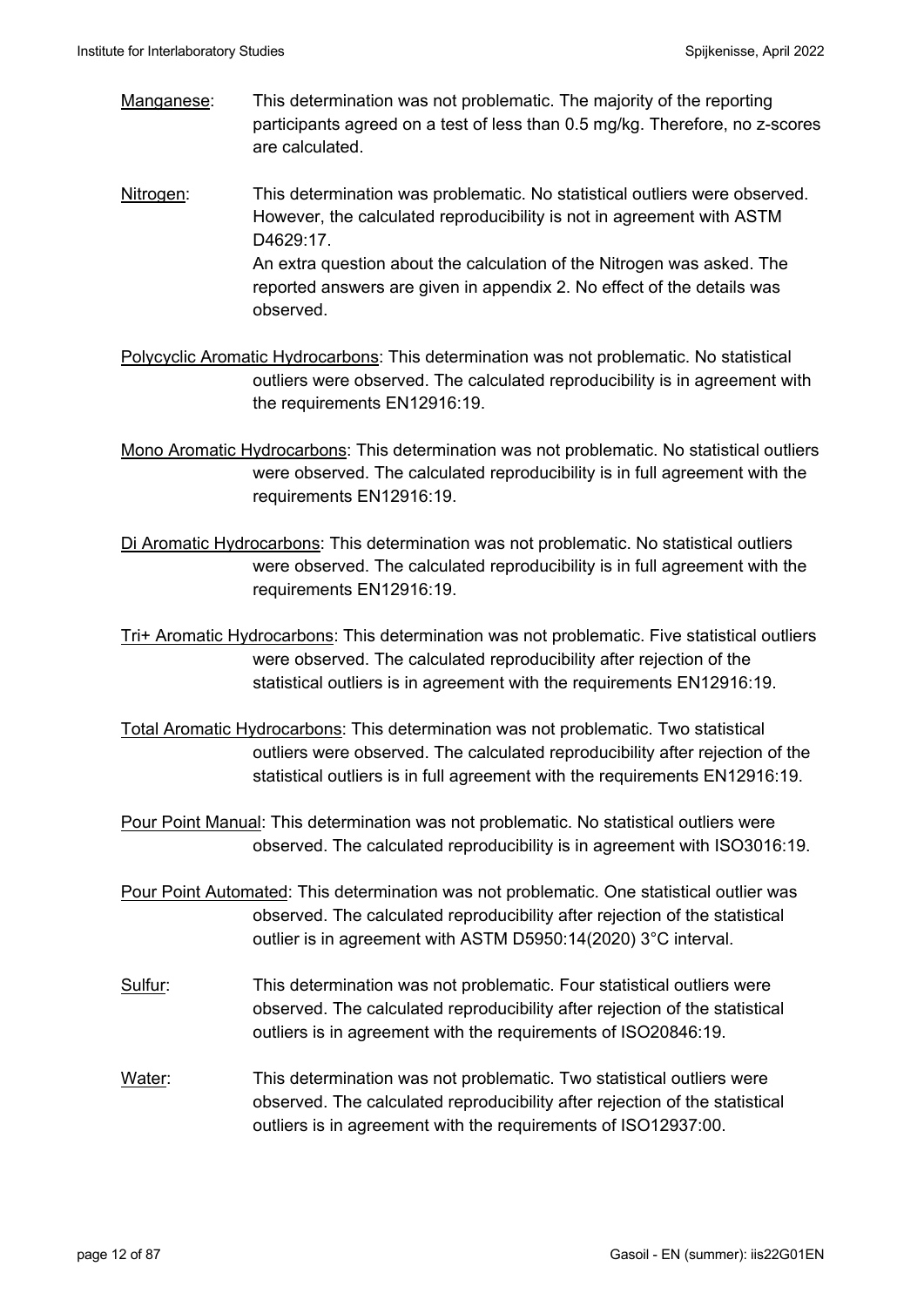#### **sample #22006**

Cetane Number: This determination was not problematic. No statistical outliers were observed. The calculated reproducibility is in agreement with the requirements of ISO5165:20 and ASTM D613:18a e1.

DCN - EN15195: This determination may not be problematic. No statistical outliers were observed. The calculated reproducibility is in agreement with the requirements of EN15195:14. Only two participants reported a test result for Ignition Delay (ID). Therefore, no z-scores were calculated.

DCN - EN16715: This determination was problematic. No statistical outliers were observed over three parameters. The calculated reproducibility for Combustion Delay is in full agreement with the requirements of EN16715:15. However, the calculated reproducibilities for Derived Cetane Number and Ignition Delay are not in agreement with the requirements of EN16715:15.

#### **sample #22007**

Total Contamination: This determination was problematic. Two statistical outliers were observed. The calculated reproducibility after rejection of the statistical outliers is in not in agreement with the requirements of EN12662:14.

#### **sample #22008**

Oxidation Stability Induction period: This determination was problematic. Five statistical outliers were observed. The calculated reproducibility after rejection of the statistical outliers is not in agreement with EN15751:14.

Oxidation Stability Insolubles: This determination was very problematic. In total ten outliers were observed over three parameters. The calculated reproducibilities after rejection of the statistical outliers are not in agreement with the respective requirements of ISO12205:95. The variation in the test results was very high for Filterable Insolubles (A) and Total Insolubles (A + B), therefore it was decided to calculate no z-scores for these two parameters.

#### **4.2 PERFORMANCE EVALUATION FOR THE GROUP OF LABORATORIES**

A comparison has been made between the reproducibility as declared by the reference test method and the reproducibility as found for the group of participating laboratories. The number of significant test results, the average, the calculated reproducibility (2.8 \* standard deviation) and the target reproducibility derived from reference test methods (in casu ASTM, EN and ISO test methods) or based on previous proficiency tests are presented in the next tables.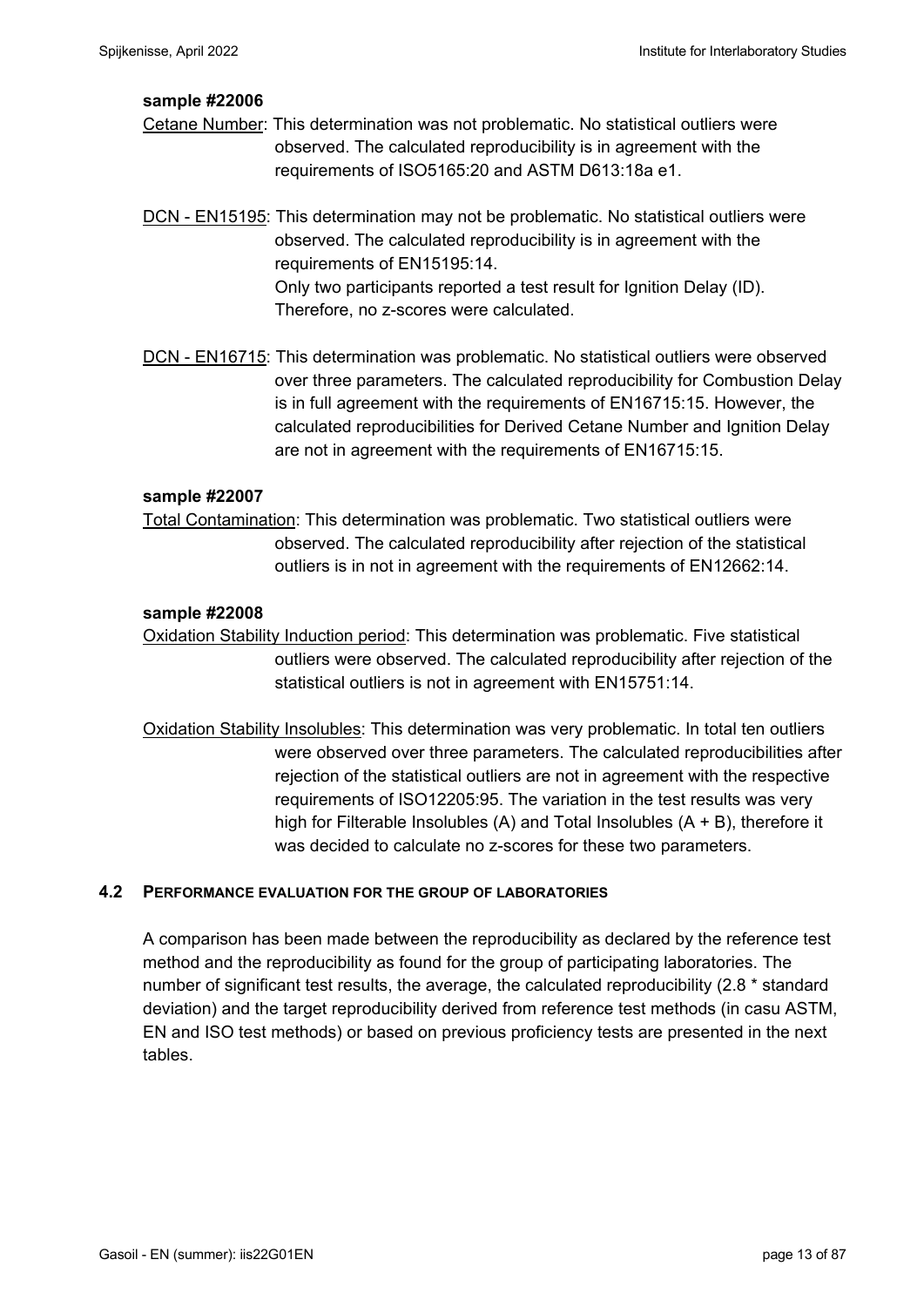| Parameter                              | unit               | n   | average  | $2.8 * sd$ | R(lit)         |
|----------------------------------------|--------------------|-----|----------|------------|----------------|
| <b>Total Acid Number</b>               | mg KOH/g           | 75  | 0.057    | 0.049      | 0.04           |
| Ash content                            | %M/M               | 51  | 0.0009   | 0.0023     | 0.005          |
| Calc. Cetane Index, 4 variables        |                    | 114 | 52.30    | 0.99       | 0.91           |
| <b>Cloud Point</b>                     | $^{\circ}C$        | 120 | $-6.6$   | 2.0        | $\overline{4}$ |
| Cold Filter Plugging Point             | $^{\circ}C$        | 111 | $-18.1$  | 2.7        | 4.1            |
| Carbon Residue on 10% residue          | %M/M               | 47  | 0.013    | 0.020      | 0.013          |
| Copper Corrosion 3 hrs at 50°C         |                    | 110 | 1(1A/1B) | n.a.       | n.a.           |
| Density at 15°C                        | kg/m <sup>3</sup>  | 141 | 827.5    | 0.2        | 0.5            |
| <b>Initial Boiling Point</b>           | $^{\circ}C$        | 134 | 161.7    | 6.3        | 8.9            |
| Temp at 10% recovery                   | $^{\circ}C$        | 136 | 186.4    | 4.2        | 4.1            |
| Temp at 50% recovery                   | $^{\circ}C$        | 135 | 259.8    | 3.2        | 3.0            |
| Temp at 90% recovery                   | $^{\circ}C$        | 135 | 331.8    | 4.1        | 5.0            |
| Temp at 95% recovery                   | $^{\circ}C$        | 135 | 346.7    | 6.5        | 8.5            |
| <b>Final Boiling Point</b>             | $^{\circ}C$        | 133 | 357.0    | 6.0        | 7.1            |
| Volume at 250°C                        | %V/V               | 131 | 44.7     | 1.9        | 2.7            |
| Volume at 350°C                        | %V/V               | 131 | 95.8     | 1.5        | 2.7            |
| <b>FAME</b>                            | %V/V               | 85  | 6.38     | 0.47       | 0.46           |
| <b>Flash Point PMcc</b>                | $^{\circ}C$        | 142 | 55.9     | 3.8        | 4.0            |
| Kinematic Viscosity at 40°C            | mm <sup>2</sup> /s | 121 | 2.328    | 0.024      | 0.027          |
| Lubricity by HFRR at 60°C              | μm                 | 70  | 203      | 43         | 80             |
| Manganese as Mn                        | mg/L               | 32  | < 0.5    | n.e.       | n.e.           |
| Nitrogen                               | mg/kg              | 46  | 25.9     | 6.2        | 4.3            |
| Polycyclic Arom. Hydrocarbons          | %M/M               | 53  | 2.24     | 0.70       | 0.88           |
| Mono Aromatic Hydrocarbons             | %M/M               | 52  | 17.8     | 2.0        | 2.2            |
| Di Aromatic Hydrocarbons               | %M/M               | 52  | 2.00     | 0.63       | 0.64           |
| Tri <sup>+</sup> Aromatic Hydrocarbons | %M/M               | 44  | 0.16     | 0.18       | 0.54           |
| <b>Total Aromatic Hydrocarbons</b>     | %M/M               | 52  | 20.1     | 2.3        | 2.4            |
| Pour Point Manual                      | $^{\circ}C$        | 87  | $-16.9$  | 4.9        | 9              |
| Pour Point Automated ∆3°C              | $^{\circ}$ C       | 37  | $-15.9$  | 4.2        | 6.1            |
| Sulfur                                 | mg/kg              | 127 | 7.8      | 1.6        | 2.0            |
| Water                                  | mg/kg              | 125 | 56.7     | 18.1       | 51.8           |

Table 8: reproducibilities of tests on sample #22005

| Parameter                  | unit  | n  | average | $2.8 * sd$ | R(lit) |
|----------------------------|-------|----|---------|------------|--------|
| <b>Cetane Number</b>       |       | 24 | 53.0    | 3.2        | 4.4    |
| <b>DCN (EN15195)</b>       |       | 3  | 53.1    | 1.3        | 2.5    |
| Ignition Delay (EN15195)   | ms    | 2  | n.e.    | n.e.       | n.e.   |
| <b>DCN (EN16715)</b>       |       | 9  | 53.9    | 1.8        | 1.5    |
| Ignition Delay (EN16715)   | ms    |    | 2.954   | 0.174      | 0.148  |
| Combustion Delay (EN16715) | ms    | 7  | 4.406   | 0.127      | 0.125  |
| <b>Total Contamination</b> | mg/kg | 70 | 39.9    | 15.0       | 10.7   |
| Ox. Stab. Induction period | hours | 22 | 7.3     | 2.0        | 1.8    |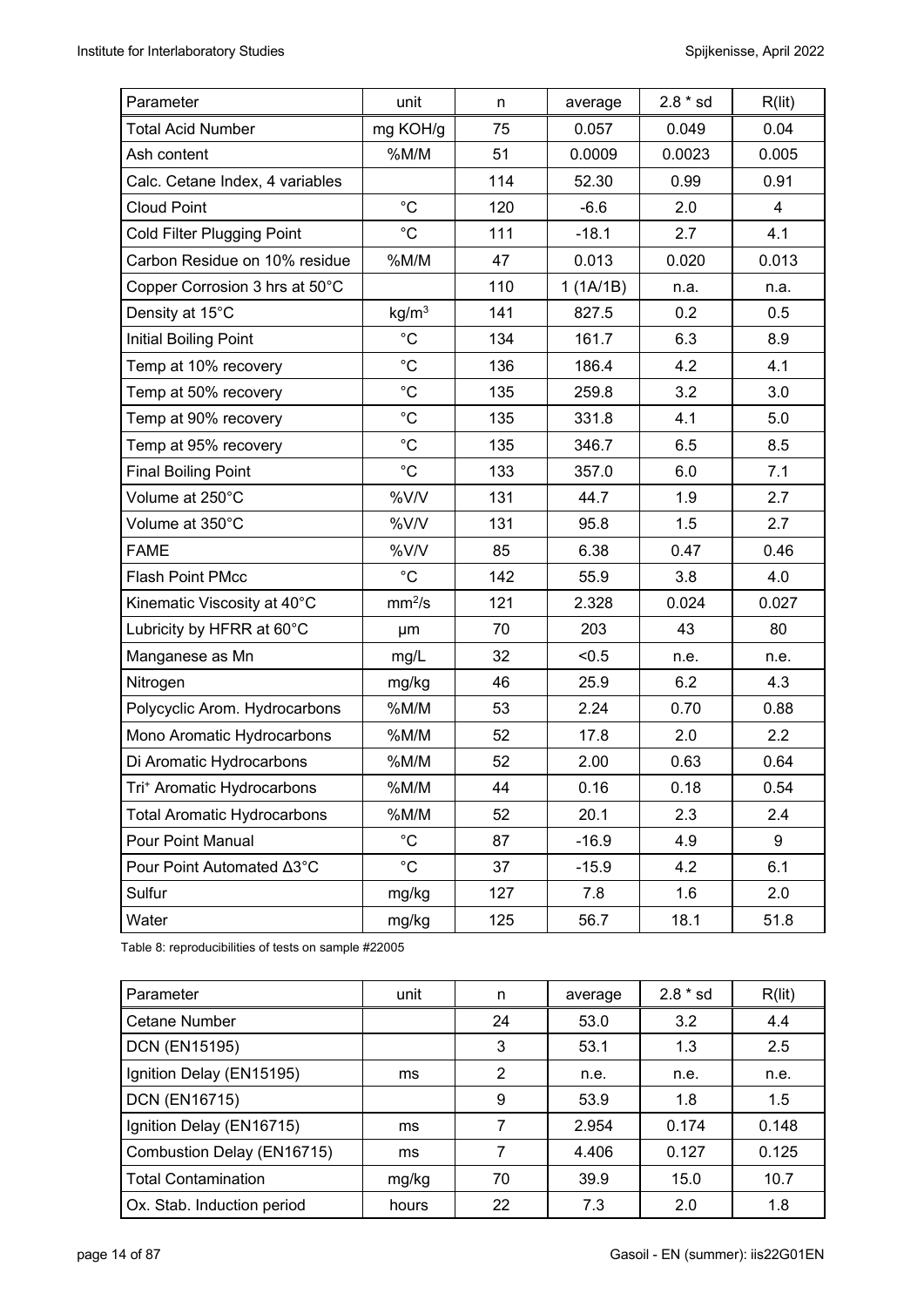| Parameter                                | unit             |    | average | $2.8 * sd$ | R(lit) |
|------------------------------------------|------------------|----|---------|------------|--------|
| Ox. Stab. Filt. Insolubles (A)           | a/m <sup>3</sup> | 29 | 18.5    | 71.9       | (8.8)  |
| Ox. Stab. Adh. Insolubles (B)            | a/m <sup>3</sup> | 33 | 6.5     | 16.0       | 8.8    |
| $ $ Ox. Stab. Total Insolubles $(A + B)$ | q/m <sup>3</sup> | 34 | 18.8    | 59.2       | (12.4) |

Table 9: reproducibilities of tests on samples #22006, #22007 and #22008

Results between between brackets no z-scores are calculated

Without further statistical calculations, it can be concluded that for many tests there is a good compliance of the group of participants with the reference test methods. The problematic tests have been discussed in paragraph 4.1.

## **4.3 COMPARISON OF THE PROFICIENCY TEST OF FEBRUARY 2022 WITH PREVIOUS PTS**

|                                    | February<br>2022 | February<br>2021 | February<br>2020 | March<br>2019 | March<br>2018 |
|------------------------------------|------------------|------------------|------------------|---------------|---------------|
| Number of reporting laboratories   | 159              | 179              | 170              | 173           | 180           |
| Number of test results             | 3134             | 3637             | 3624             | 3565          | 3748          |
| Number of statistical outliers     | 70               | 90               | 93               | 108           | 77            |
| Percentage of statistical outliers | $2.2\%$          | 2.5%             | 2.6%             | 3.0%          | 2.1%          |

Table 10: comparison with previous proficiency tests

In proficiency tests, outlier percentages of 3% - 7.5% are quite normal.

The performance of the determinations of the proficiency tests was compared to the requirements of the reference test methods. The conclusions are given in the following table.

| Parameter                            | February<br>2022         | February<br>2021 | February<br>2020 | March<br>2019 | March<br>2018 |
|--------------------------------------|--------------------------|------------------|------------------|---------------|---------------|
| <b>Total Acid Number</b>             | $\blacksquare$           | $\ddot{}$        | $\ddot{}$        | $\ddot{}$     | $+$           |
| Ash content                          | $++$                     | $++$             | $++$             | $++$          | $++$          |
| Calc. Cetane Index, 4 variables      | $+/-$                    | $+/-$            | $\ddot{}$        |               | n.e.          |
| <b>Cloud Point</b>                   | $++$                     | $\ddot{}$        | $\ddot{}$        | $\ddot{}$     | $\ddot{}$     |
| Cold Filter Plugging Point           | ÷                        | $+/-$            | $\ddot{}$        |               | $\ddot{}$     |
| Carbon Residue on 10% residue        | $\overline{\phantom{0}}$ | -                | -                |               | $+/-$         |
| Density at 15°C                      | $++$                     | $++$             | $++$             | $\ddot{}$     | $\ddot{}$     |
| Distillation at 760 mmHg             | $\ddot{}$                | $\ddot{}$        | ÷                | $\ddot{}$     | $+$           |
| <b>FAME</b>                          | $+/-$                    | ۰                | $\blacksquare$   |               |               |
| <b>Flash Point PMcc</b>              | $+/-$                    | $\ddot{}$        | $\ddot{}$        | $+/-$         | $+$           |
| Kinematic Viscosity at 40°C          | $\ddot{}$                | $\ddot{}$        | ÷                | $\ddot{}$     | $+/-$         |
| Lubricity by HFRR at 60°C            | $\ddot{}$                | $\ddot{}$        | ÷                | $\ddot{}$     |               |
| Manganese as Mn                      | n.e.                     |                  |                  |               | n.e.          |
| Nitrogen                             | -                        |                  |                  |               |               |
| Polycyclic Aromatics                 | $\ddot{}$                | $+/-$            |                  | $+/-$         | $+/-$         |
| Mono, Di, Tri <sup>+</sup> Aromatics | $\ddot{}$                | +                | +                | $+/-$         | $\ddot{}$     |
| <b>Total Aromatics</b>               | $+/-$                    | +                | +                | +             | ÷             |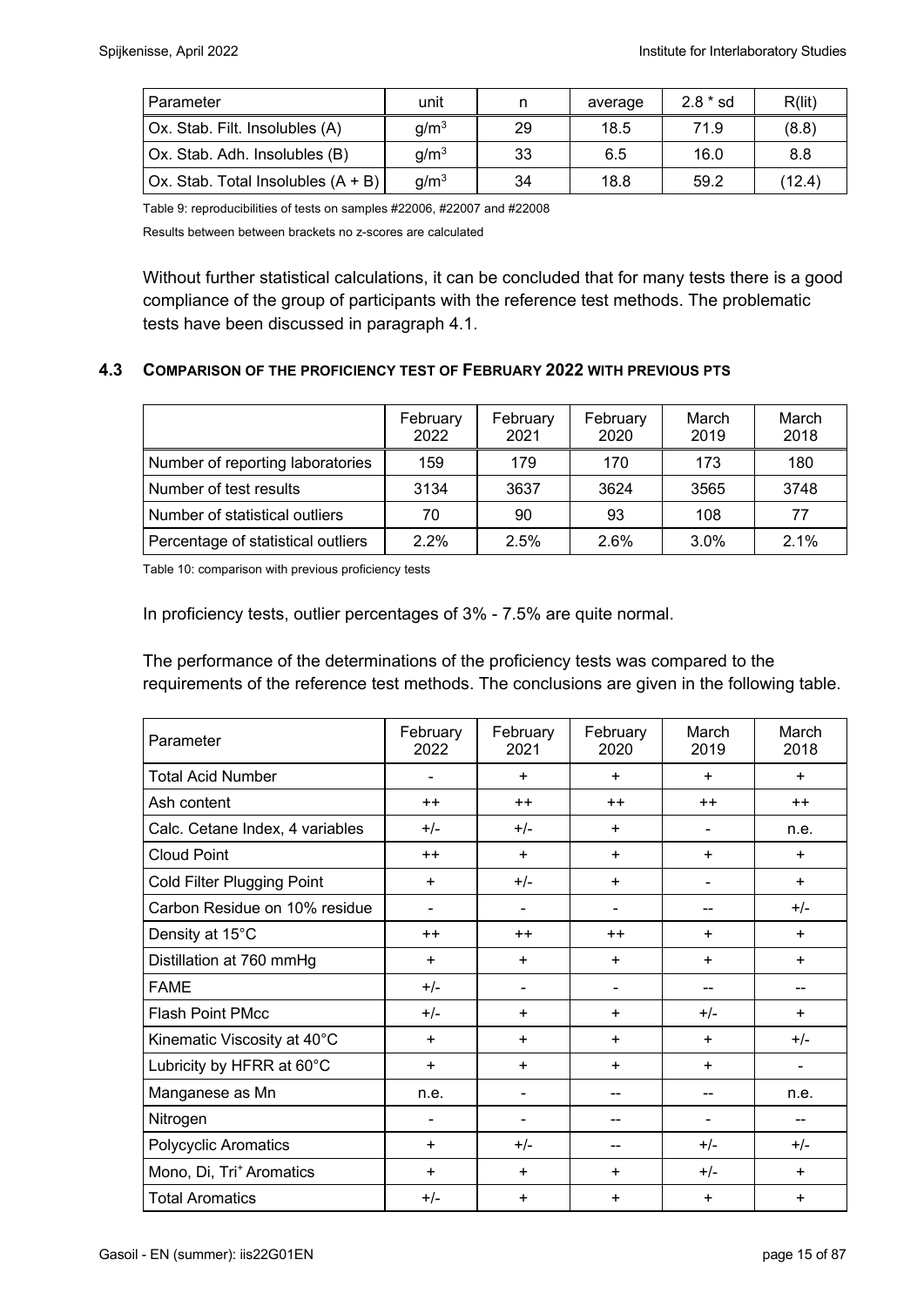| Parameter                      | February<br>2022 | February<br>2021 | February<br>2020 | March<br>2019 | March<br>2018 |
|--------------------------------|------------------|------------------|------------------|---------------|---------------|
| Pour Point                     | $\ddot{}$        | $\ddot{}$        | $\ddot{}$        | $\ddot{}$     | $+$           |
| Sulfur                         | $+$              | $+/-$            | $+/-$            | $\ddot{}$     | $+/-$         |
| Water                          | $++$             | $++$             | $++$             | $++$          | $++$          |
| <b>Cetane Number</b>           | $\ddot{}$        | $\ddot{}$        | $\ddot{}$        | $+$           | $+$           |
| <b>DCN (EN15195)</b>           | $+$              | $\blacksquare$   | +                |               |               |
| <b>DCN (EN16715)</b>           |                  | ۰                |                  |               | $\ddot{}$     |
| <b>Total Contamination</b>     |                  | $+/-$            |                  |               |               |
| Ox. Stability Induction period |                  | $\blacksquare$   |                  |               |               |
| Ox. Stability Insolubles       | (--)             | ÷                | (--)             | +             | +             |

Table 11: comparison determinations against the reference test methods

Results between brackets no z-scores are calculated

The following performance categories were used:

- ++ : group performed much better than the reference test method
- + : group performed better than the reference test method
- +/- : group performance equals the reference test method
- : group performed worse than the reference test method
- -- : group performed much worse than the reference test method
- n.e. : not evaluated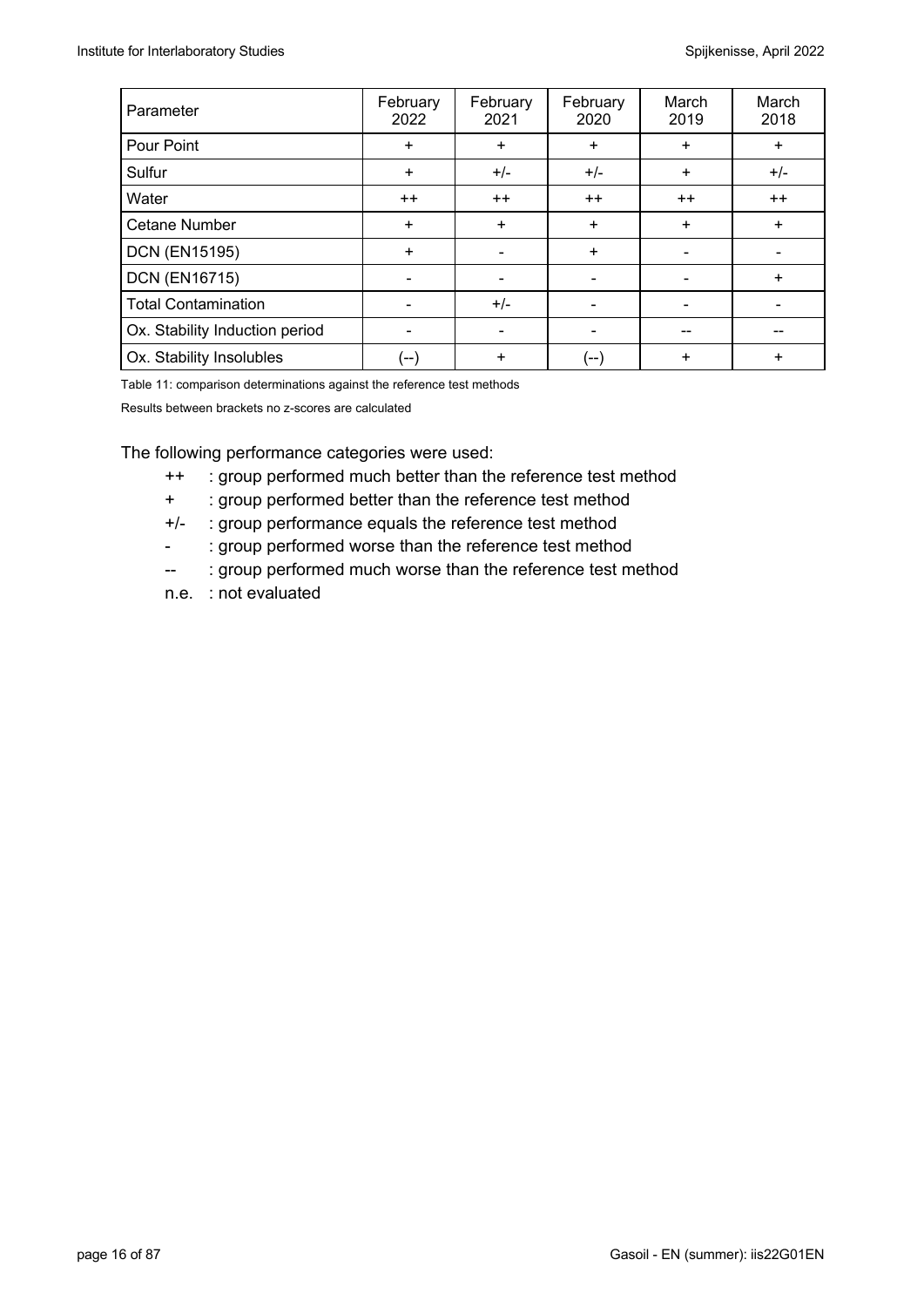#### **APPENDIX 1**

Determination of Total Acid Number on sample #22005; result in mg KOH/g

|     | lab method   | value   | mark | $z$ (targ) |      | lab method  | value  | mark    | z(targ) |
|-----|--------------|---------|------|------------|------|-------------|--------|---------|---------|
|     | 120 D664-A   | 0.057   |      | $-0.03$    |      | 873 D974    | 0.06   |         | 0.18    |
|     | 140 D974     | 0.02    |      | $-2.62$    |      | 874 D974    | 0.04   |         | $-1.22$ |
|     | 171 D974     | 0.03    |      | $-1.92$    |      | 875 D664-A  | 0.022  |         | $-2.48$ |
| 206 |              | -----   |      | -----      |      | 902 D664-A  | < 0.10 |         | -----   |
| 207 |              |         |      | -----      |      | 904 D664-A  | < 0.10 |         |         |
| 208 |              |         |      | -----      | 913  |             | -----  |         |         |
| 209 |              | -----   |      | $-----$    | 914  |             | -----  |         | -----   |
|     | 225 D974     | 0.04    |      | $-1.22$    |      | 962 D974    | 0.063  |         | 0.39    |
|     | 228 D974     | 0.02765 |      | $-2.09$    |      | 963 D974    | 0.033  |         | $-1.71$ |
|     | 237 D974     | 0.069   |      | 0.81       |      | 971 D974    | 0.04   |         | $-1.22$ |
| 238 |              | -----   |      | -----      |      | 974 D974    | 0.04   |         | $-1.22$ |
|     | 311 D664-A   | < 0.10  |      | -----      |      | 995 D974    | 0.078  |         | 1.44    |
| 312 |              | -----   |      | -----      |      | 997 D974    | 0.084  |         | 1.86    |
|     | 317 D974     | 0.08    | С    | 1.58       |      | 1006 D664-A | 0.045  |         | $-0.87$ |
|     | 323 D974     | 0.06    |      | 0.18       |      | 1026 D664-A | 0.0412 |         | $-1.14$ |
| 328 |              | -----   |      | -----      |      | 1039 D664-A | 0.06   |         | 0.18    |
|     | 331 D664Mod. | < 0.05  |      | -----      | 1059 |             | -----  |         | -----   |
| 333 |              | -----   |      | -----      |      | 1080 D664-A | 0.1343 | R(0.01) | 5.38    |
|     | 334 D664-A   | 0.06    |      | 0.18       | 1097 |             | -----  |         | -----   |
| 335 |              | -----   |      | $-----$    | 1108 |             | 0.0275 |         | $-2.10$ |
| 337 |              | -----   |      | -----      |      | 1109 D974   | 0.063  |         | 0.39    |
| 338 |              | -----   |      | -----      | 1121 | D664-A      | 0.078  |         | 1.44    |
|     | 342 D664-A   | 0.05    |      | $-0.52$    | 1126 |             | -----  |         | -----   |
|     | 343 D664-A   | < 0, 1  |      | -----      | 1146 |             |        |         |         |
| 345 |              | -----   |      | -----      | 1150 |             |        |         |         |
|     | 351 D664-A   | 0.032   |      | $-1.78$    | 1199 |             | -----  |         |         |
|     | 360 D974     | 0.063   |      | 0.39       | 1205 |             | -----  |         | -----   |
| 365 |              | -----   |      | -----      |      | 1212 D974   | 0.057  |         | $-0.03$ |
| 369 |              | -----   |      | -----      |      | 1254 D664-A | 0.0598 |         | 0.17    |
| 370 |              | -----   |      | -----      | 1259 |             | -----  |         | -----   |
|     | 371 D974     | 0.065   |      | 0.53       | 1266 |             | -----  |         | -----   |
|     | 381 D974     | 0.06    |      | 0.18       |      | 1275 IP177  | 0.08   |         | 1.58    |
| 391 |              | -----   |      | -----      | 1286 |             | -----  |         | -----   |
| 398 |              |         |      | -----      |      | 1318 D664-A | 0.063  |         | 0.39    |
| 399 |              |         |      | -----      |      | 1356 D664-A | < 0.05 |         | -----   |
| 404 |              |         |      | -----      |      | 1357 D974   | 0.05   |         | $-0.52$ |
|     | 420 ISO6618  | 0.05    |      | $-0.52$    | 1397 |             | -----  |         |         |
| 431 |              |         |      | -----      | 1399 |             | -----  |         |         |
| 432 |              |         |      | -----      | 1438 |             | -----  |         |         |
| 440 |              |         |      | -----      | 1498 |             | -----  |         | -----   |
| 444 |              | -----   |      | -----      |      | 1528 D974   | 0.072  |         | 1.02    |
|     | 445 D974     | 0.065   |      | 0.53       |      | 1556 D664-A | 0.06   |         | 0.18    |
|     | 447 IP139    | 0.07    |      | 0.88       |      | 1569 D664-A | 0.05   |         | $-0.52$ |
| 480 |              | -----   |      | -----      |      | 1586 D664-A | 0.06   |         | 0.18    |
|     | 494 D664-A   | 0.06    |      | 0.18       | 1612 |             | -----  |         | -----   |
| 495 |              | -----   |      | -----      |      | 1613 D664-A | 0.05   |         | $-0.52$ |
| 498 |              | ------  |      | -----      | 1631 |             | -----  |         | -----   |
|     | 541 D974     | 0.060   |      | 0.18       |      | 1656 D664-A | < 0.1  |         | -----   |
| 631 |              | -----   |      | -----      | 1681 |             | -----  |         | -----   |
|     | 663 D664-A   | < 0.1   |      | -----      |      | 1724 D664-A | 0.092  |         | 2.42    |
|     | 671 D664-A   | 0.03    |      | $-1.92$    | 1730 |             | -----  |         | -----   |
|     | 704 D974     | 0.062   |      | 0.32       |      | 1740 D664-A | 0.03   |         | -1.92   |
| 734 |              | -----   |      | -----      | 1742 |             | -----  |         | -----   |
| 736 |              | -----   |      | -----      |      | 1743 D664-A | 0.05   |         | -0.52   |
|     | 751 D974     | 0.071   |      | 0.95       |      | 1776 D664-A | 0.08   |         | 1.58    |
|     | 752 D664-A   | 0.086   |      | 2.00       |      | 1796 D664-A | 0.10   |         | 2.98    |
| 759 |              | -----   |      | -----      |      | 1807 D664-A | 0.06   |         | 0.18    |
| 778 |              |         |      | -----      | 1833 |             | -----  |         | -----   |
| 779 |              |         |      | -----      | 1849 |             | -----  |         | -----   |
|     | 781 D974     | 0.06    |      | 0.18       |      | 1854 D664-A | 0.06   |         | 0.18    |
| 782 |              |         |      | -----      |      | 1857 D974   | 0.0614 |         | 0.28    |
| 785 |              |         |      | -----      |      | 1858 D664-A | 0.08   |         | 1.58    |
| 798 |              | -----   |      | -----      |      | 1950 D974   | 0.07   |         | 0.88    |
|     | 823 D664-A   | 0.08    |      | 1.58       | 1953 |             | -----  |         | -----   |
| 872 |              | -----   |      | -----      | 1961 |             |        |         |         |
|     |              |         |      |            |      |             |        |         |         |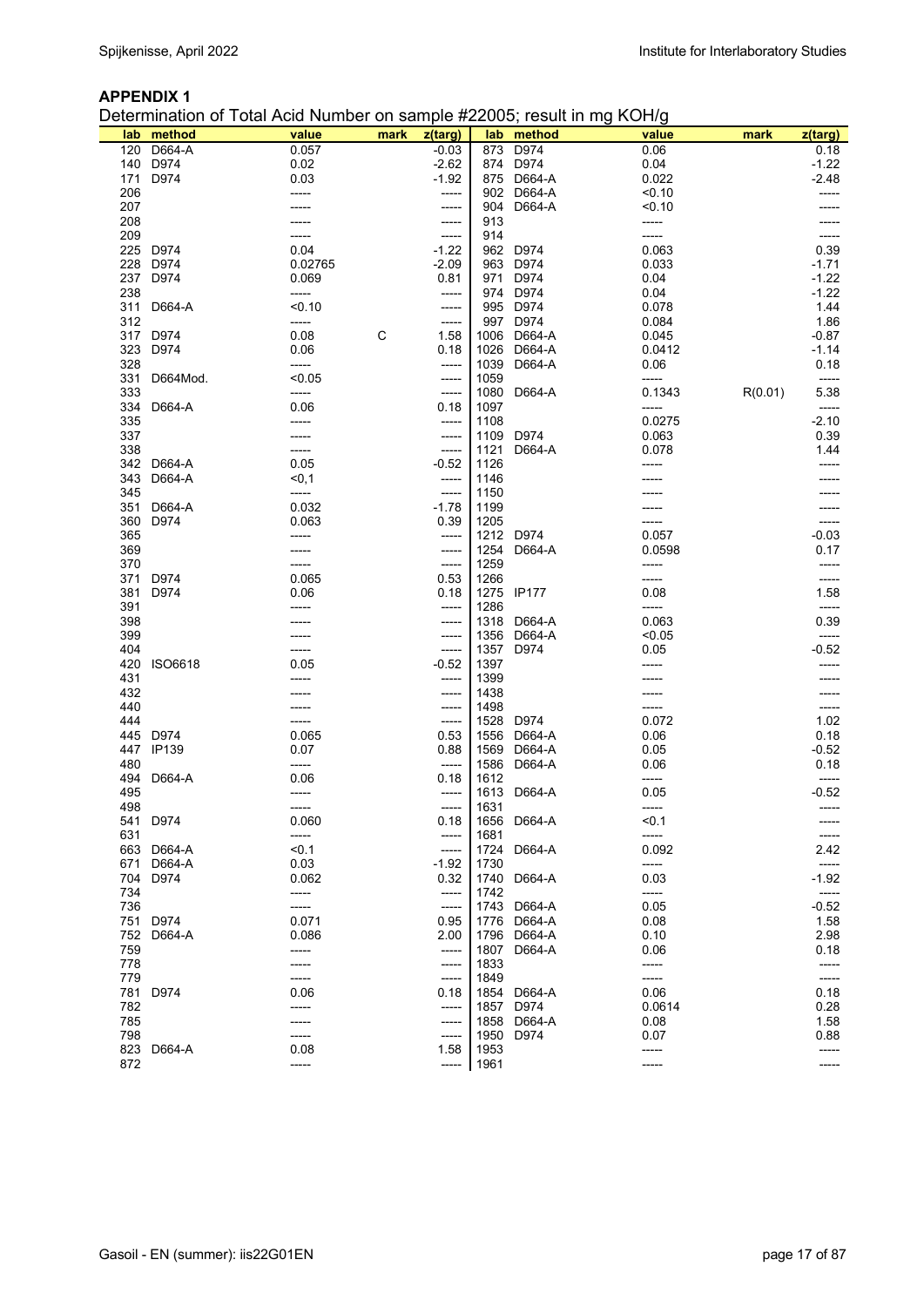| lab     | method           | value    | mark | z(targ) | lab.     | method                  | value           | mark | $z$ (targ) |
|---------|------------------|----------|------|---------|----------|-------------------------|-----------------|------|------------|
| 1967    |                  |          |      | -----   | 6146     | D664-A                  | 0.057           |      | $-0.03$    |
| 1976    |                  | -----    |      | -----   | 6170     |                         | -----           |      | -----      |
| 1982    | D974             | 0.056    |      | $-0.10$ | 6203     | D664-A                  | 0.06            |      | 0.18       |
| 1984    |                  | -----    |      | -----   | 6229     | D664-A                  | 0.0595          |      | 0.14       |
| 1986    | D664-A           | 0.065    |      | 0.53    | 6242     |                         | -----           |      | -----      |
| 2129    | <b>IP139</b>     | 0.0649   |      | 0.52    | 6279     |                         | -----           |      |            |
| 2130    |                  |          |      | -----   | 6298     | D664-A                  | < 0.10          |      |            |
| 2146    |                  |          |      | -----   | 6299     |                         |                 |      |            |
| 6012    |                  |          |      | -----   | 6307     |                         |                 |      |            |
| 6018    |                  |          |      | ------  | 6317     |                         | -----           |      |            |
| 6026    |                  |          |      | -----   | 6321     | D664-A                  | 0.06            |      | 0.18       |
| 6044    | D664-A           | 0.045    |      | $-0.87$ | 6364     | D974                    | 0.071           |      | 0.95       |
| 6049    | D664-A           | 0.04     |      | $-1.22$ | 6373     | D974                    | 0.0756          |      | 1.27       |
| 6075    | D974             | 0.0354   |      | $-1.54$ | 6379     |                         |                 |      |            |
| 6114    | D664-A           | 0.075    |      | 1.23    | 6416     |                         | -----           |      | -----      |
| 6142    |                  |          |      | -----   | 6438     | D664                    | 0.056           |      | $-0.10$    |
| 6143    |                  |          |      | -----   | 6441     | D664-A                  | 0.02            | C    | $-2.62$    |
|         |                  |          |      |         | 6443     |                         | -----           |      |            |
|         |                  |          |      |         |          | D974/ISO6618/IP139 only | D664/IP177 only |      |            |
|         | normality        | OK       |      |         | OK       |                         | OK              |      |            |
|         | n                | 75       |      |         | 37       |                         | 39              |      |            |
|         | outliers         |          |      |         | 0        |                         |                 |      |            |
|         | mean $(n)$       | 0.05744  |      |         | 0.05661  |                         | 0.05746         |      |            |
|         | st dev. (n)      | 0.017374 |      |         | 0.016375 |                         | 0.018886        |      |            |
|         | R(calc.)         | 0.04865  |      |         | 0.04585  |                         | 0.05288         |      |            |
|         | st.dev.(D974:21) | 0.014286 |      |         | 0.014286 |                         | -----           |      |            |
|         | R(D974:21)       | 0.04     |      |         | 0.04     |                         |                 |      |            |
| Compare |                  |          |      |         |          |                         |                 |      |            |
|         | R(D664A:18e2)    | 0.04     |      |         | -----    |                         | 0.04            |      |            |

Lab 317 first reported 0.12 Lab 6441 first reported 0.2



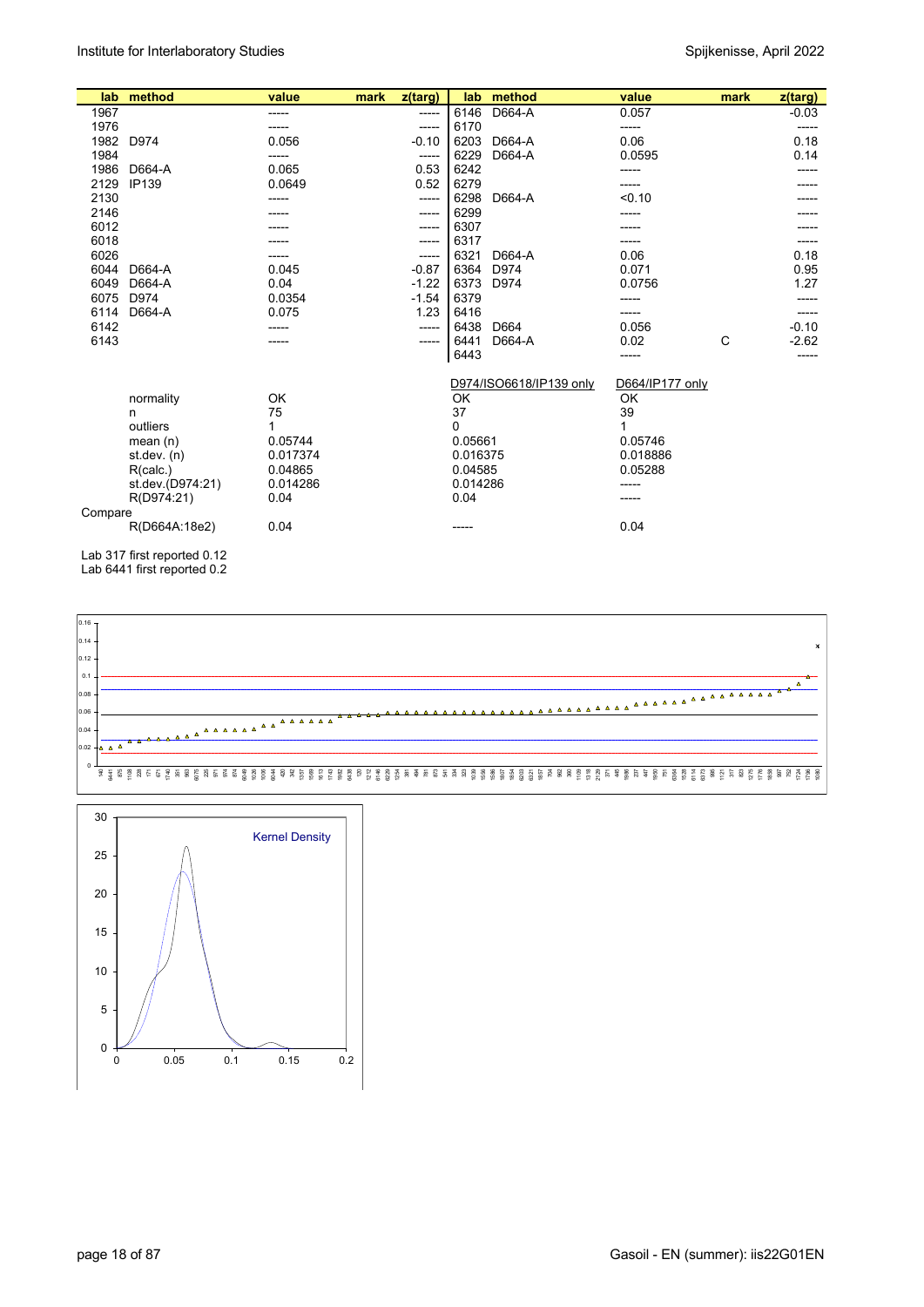# Determination of Ash content on sample #22005; result in %M/M

|         | lab method     | value           | mark | z(targ)       |          | lab method             | value            | mark    | z(targ)        |
|---------|----------------|-----------------|------|---------------|----------|------------------------|------------------|---------|----------------|
|         | 120 D482       | 0.0001          |      | -0.45         |          | 873 D482               | < 0.010          |         |                |
|         | 140 ISO6245    | < 0.001         |      | -----         |          | 874 ISO6245            | 0.0008           |         | $-0.06$        |
|         | 171 D482       | < 0.010         |      | -----         |          | 875 ISO6245            | < 0.01           |         |                |
| 206     |                | -----           |      | -----         |          | 902 D482               | < 0.01           |         | -----          |
| 207     |                |                 |      | -----         |          | 904 ISO6245            | 0.001            |         | 0.06           |
| 208     |                |                 |      | -----         | 913      |                        | -----            |         | -----          |
| 209     |                | -----           |      | -----         | 914      |                        | -----            |         | -----          |
|         | 225 D482       | 0.001           |      | 0.06          |          | 962 D482               | 0.004            |         | 1.74           |
|         | 228 D482       | 0.001           |      | 0.06          |          | 963 ISO6245            | < 0.01           |         | -----          |
|         | 237 D482       | < 0.01          |      | -----         |          | 971 ISO6245            | 0.0007           |         | $-0.11$        |
| 238     |                | -----           |      | -----         |          | 974 D482               | 0.0007           |         | $-0.11$        |
|         | 311 ISO6245    | < 0.001         |      | -----         |          | 995 ISO6245            | 0.0007           |         | $-0.11$        |
| 312     |                | -----           |      | -----         |          | 997 ISO6245            | 0.0007           |         | $-0.11$        |
|         | 317 ISO6245    | < 0.001         |      | -----         | 1006     |                        | -----            |         |                |
|         | 323 ISO6245    | < 0.001         |      | -----         |          | 1026 ISO6245           | < 0.001          |         |                |
| 328     |                | -----           |      | -----         |          | 1039 ISO6245           | < 0.001          |         |                |
|         | 331 ISO6245    | < 0.001         |      | -----         |          | 1059 ISO6245           | < 0.001          |         |                |
| 333     |                | -----           |      | -----         | 1080     |                        | -----            |         |                |
|         | 334 ISO6245    | < 0.001         |      | -----         | 1097     |                        | -----            |         |                |
| 335     |                | -----           |      | -----         | 1108     |                        | -----            |         | -----          |
| 337     |                |                 |      | -----         | 1109     | D482                   | 0.0000           |         | $-0.50$        |
| 338     |                | -----           |      | -----         | 1121     | <b>ISO6245</b>         | 0.000            |         | $-0.50$        |
|         | 342 D482       | 0.002           |      | 0.62          | 1126     |                        | -----            |         | -----          |
|         | 343 ISO6245    | < 0.001         | С    | -----         |          | 1146 D482              | 0.0000           |         | $-0.50$        |
|         | 345 ISO6245    | < 0.001         | C    | -----         | 1150     | <b>ISO6245</b>         | 0.002            |         | 0.62           |
|         | 351 ISO6245    | < 0.001         |      | -----         | 1199     |                        | -----            |         | -----          |
|         | 360 D482       | 0.0015          |      | 0.34          | 1205     |                        | -----            |         |                |
| 365 IP4 |                | < 0.001         |      | -----         |          | 1212 ISO6245           | < 0.001          |         |                |
|         | 369 ISO6245    | < 0.001         |      | -----         | 1254     | ISO6245                | < 0.001          |         |                |
|         | 370 ISO6245    | 0.0004          |      | $-0.28$       | 1259     |                        | -----            |         |                |
| 371     | <b>ISO6245</b> | < 0.001         |      | -----         | 1266     |                        | -----            |         | -----          |
| 381     |                |                 |      | -----         | 1275     | IP4                    | 0.0004           |         | $-0.28$        |
| 391     |                | -----           |      | -----         | 1286     |                        | -----            |         |                |
| 398     |                |                 |      | -----         | 1318     |                        | -----            |         |                |
| 399     |                |                 |      | -----         | 1356     | <b>ISO6245</b>         | < 0.010          |         |                |
| 404     | <b>ISO6245</b> | 0.001           |      | 0.06          | 1357     | D482                   | < 0.01           |         |                |
|         | 420 ISO6245    | < 0.001         |      | -----         | 1397     |                        |                  |         |                |
| 431     |                |                 |      | -----         | 1399     |                        |                  |         |                |
| 432     |                |                 |      | -----         | 1438     |                        | -----            |         |                |
| 440     |                |                 |      | -----         | 1498     |                        | -----            |         |                |
| 444     |                | -----           |      | -----         | 1528     | <b>ISO6245</b>         | 0.0010           |         | 0.06           |
| 445 IP4 |                | < 0.0001        |      | -----         |          | 1556 ISO6245           | 0.000            |         | $-0.50$        |
|         | 447 ISO6245    | < 0.001         |      | -----         |          | 1569 ISO6245           | 0.003            |         | 1.18           |
| 480     |                | -----           |      | -----         |          | 1586 ISO6245           | 0.001            |         | 0.06           |
| 494     | ISO6245        | 0.003           |      | 1.18          | 1612     |                        | -----            |         | -----          |
| 495     |                |                 |      | -----         |          | 1613 D482              | < 0.01           |         |                |
| 498     |                | -----           |      | -----         |          | 1631 ISO6245           | < 0.001          |         | -----          |
|         | 541 ISO6245    | < 0.001         |      | -----         |          | 1656 ISO6245           | < 0.01           |         | -----          |
|         | 631 D482       | < 0.01          |      | -----         |          | 1681 ISO6245           | 0.0010           |         | 0.06           |
|         | 663 D482       | < 0.010         |      | -----         | 1724     | D482                   | 0.001            |         | 0.06           |
|         | 671 D482       | < 0.001         |      | -----         | 1730     |                        | -----            |         | -----          |
|         | 704 ISO6245    | < 0.001         |      | -----         | 1740 IP4 |                        | 0.001            |         | 0.06           |
| 734     |                | -----           |      | -----         | 1742     |                        | -----            |         | -----          |
|         | 736 GOST1461   | 0.0015          |      | 0.34          |          | 1743 ISO6245           | < 0.001          |         |                |
|         | 751 D482       | 0.0005          |      | $-0.22$       | 1776     |                        | -----            |         | -----          |
|         | 752 D482       | 0.0001          |      | $-0.45$       |          | 1796 D482              | 0.0005           |         | -0.22          |
|         | 759 ISO6245    | < 0.001         |      | -----         | 1807     |                        | -----            |         | -----          |
| 778     |                | -----           |      | -----         |          | 1833 ISO6245           | 0.01             | R(0.01) | 5.10           |
|         | 779 ISO6245    | 0.0005          |      | $-0.22$       |          | 1849 ISO6245           | 0.00098          |         | 0.04           |
|         | 781 ISO6245    | < 0.001         |      | -----         |          | 1854 ISO6245           | 0.001            |         | 0.06           |
| 782     |                | -----           |      | -----         | 1857     | <b>ISO6245</b>         | 0.0002           |         | $-0.39$        |
| 798     | 785 D482       | < 0.01<br>----- |      | -----         |          | 1858 D482<br>1950 D482 | 0.0007<br>0.0006 |         | $-0.11$        |
|         | 823 ISO6245    | 0.001           |      | -----<br>0.06 | 1953     |                        | -----            |         | -0.17<br>----- |
| 872     |                |                 |      | -----         | 1961     |                        | -----            |         |                |
|         |                |                 |      |               |          |                        |                  |         |                |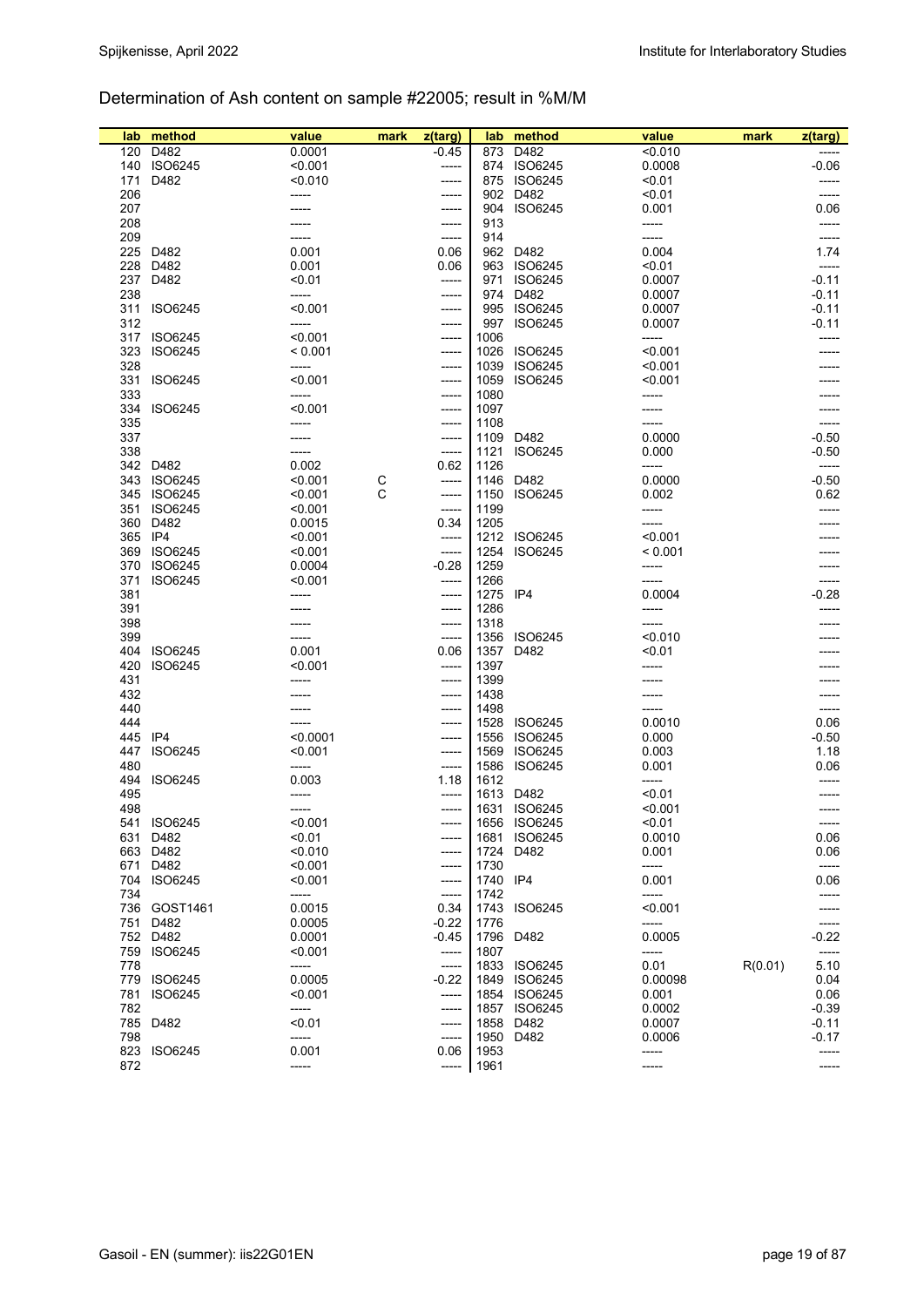|      | lab method | value        | mark | z(targ) | lab. | method  | value   | mark    | z(targ) |
|------|------------|--------------|------|---------|------|---------|---------|---------|---------|
| 1967 |            | -----        |      | -----   | 6146 | ISO6245 | 0.0014  |         | 0.28    |
| 1976 |            | -----        |      | -----   | 6170 |         | -----   |         | -----   |
| 1982 |            | -----        |      | -----   | 6203 | ISO6245 | 0.0009  |         | 0.00    |
| 1984 |            | -----        |      | -----   | 6229 |         | -----   |         | -----   |
| 1986 | ISO6245    | < 0.001      |      | -----   | 6242 | ISO6245 | 0.0001  |         | $-0.45$ |
| 2129 | IP4        | 0.0004       |      | $-0.28$ | 6279 | ISO6245 | 0.0027  |         | 1.01    |
| 2130 |            | -----        |      | ------  | 6298 | D482    | < 0.010 |         | -----   |
| 2146 |            | -----        |      | -----   | 6299 |         | -----   |         |         |
| 6012 | ISO6245    | 0.0006       |      | $-0.17$ | 6307 | IP4     | 0.0005  |         | $-0.22$ |
| 6018 |            | -----        |      | ------  | 6317 |         | -----   |         |         |
| 6026 |            | -----        |      | -----   | 6321 | IP4     | < 0.001 |         |         |
| 6044 | ISO6245    | 0.0005       |      | $-0.22$ | 6364 | D482    | 0.07    | R(0.01) | 38.70   |
| 6049 | ISO6245    | 0.001        |      | 0.06    | 6373 | D482    | 0       |         | $-0.50$ |
| 6075 | ISO6245    | 0.0002       |      | $-0.39$ | 6379 |         | -----   |         | -----   |
| 6114 | ISO6245    | 0.0005       |      | $-0.22$ | 6416 |         | -----   |         |         |
| 6142 |            | -----        |      | ------  | 6438 |         | -----   |         |         |
| 6143 |            | -----        |      | -----   | 6441 | ISO6245 | 0.0006  |         | $-0.17$ |
|      |            |              |      |         | 6443 |         | -----   |         |         |
|      | normality  | $not \cap K$ |      |         |      |         |         |         |         |

| normality           | not OK   |
|---------------------|----------|
| n                   | 51       |
| outliers            | 2        |
| mean(n)             | 0.00090  |
| st.dev. (n)         | 0.000829 |
| R(calc.)            | 0.00232  |
| st.dev.(ISO6245:01) | 0.001786 |
| R(ISO6245:01)       | 0.005    |

Lab 343 first reported 0.13

Lab 345 first reported 0.13



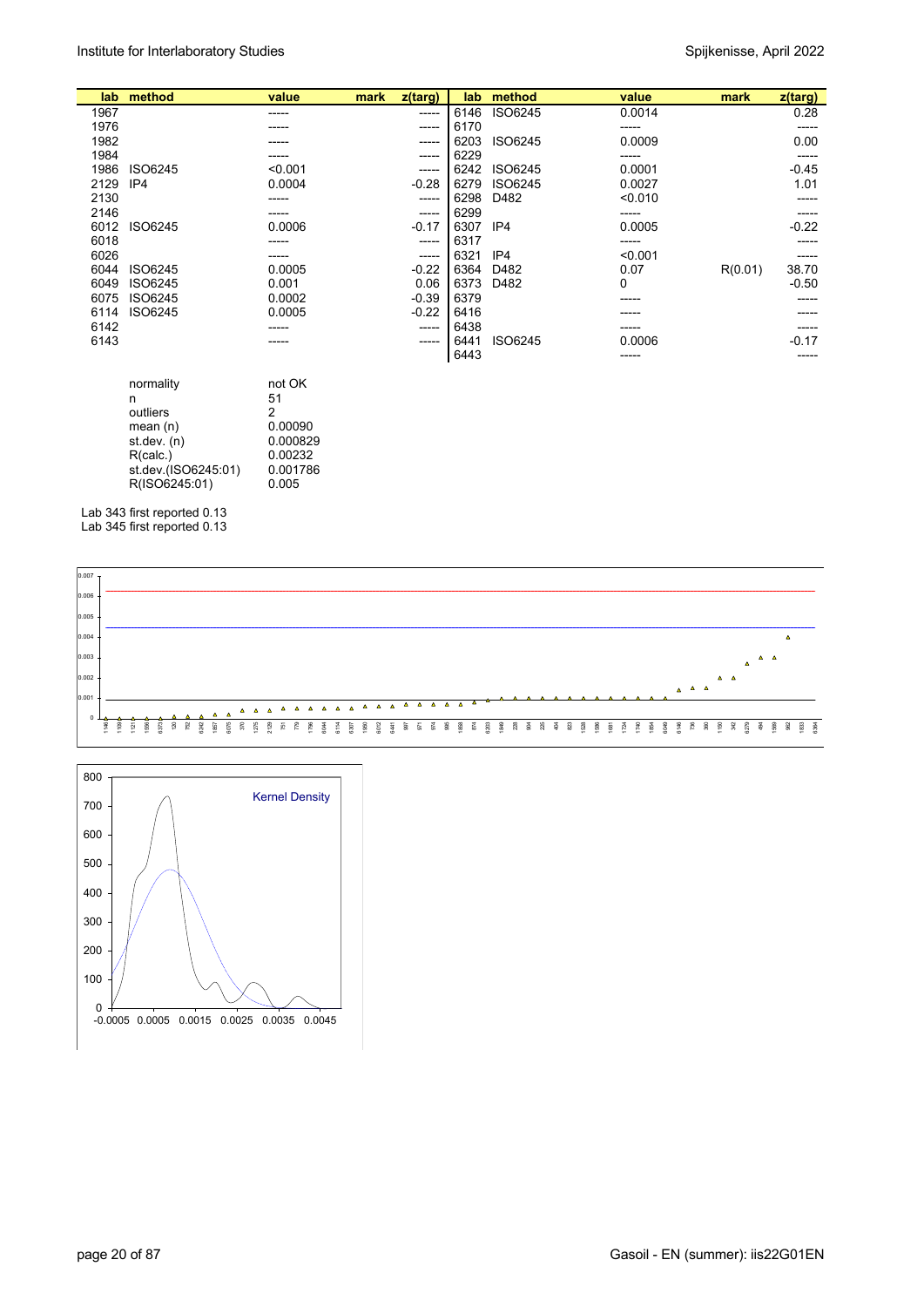# Determination of Calculated Cetane Index, four variables on sample #22005

| lab | method      | value | mark | z(targ) |      | lab method     | value  | mark | z(targ) |
|-----|-------------|-------|------|---------|------|----------------|--------|------|---------|
| 120 |             | ----- |      | -----   |      | 873 D4737-A    | 52.2   |      | -0.32   |
|     | 140 ISO4264 | 52.6  |      | 0.92    |      | 874 ISO4264    | 52.4   |      | 0.30    |
| 171 |             | ----- |      | -----   |      | 875 ISO4264    | 52.4   |      | 0.30    |
| 206 |             |       |      | -----   |      | 902 ISO4264    | 52     |      | $-0.94$ |
| 207 |             |       |      | -----   |      | 904 ISO4264    | 52.3   |      | $-0.01$ |
| 208 |             |       |      | -----   | 913  |                | -----  |      | -----   |
| 209 |             | ----- |      | -----   | 914  |                | -----  |      | -----   |
|     | 225 D4737-A | 52.39 |      | 0.27    |      | 962 D4737-A    | 52.2   |      | $-0.32$ |
| 228 |             | ----- |      | -----   |      | 963 ISO4264    | 52.4   |      | 0.30    |
|     | 237 D4737-A | 52.1  |      | $-0.63$ |      | 971 D4737-B    | 52.5   |      | 0.61    |
| 238 |             | ----- |      | -----   |      | 974 D4737-A    | 52.6   |      | 0.92    |
| 311 |             | ----- |      | -----   |      | 995 ISO4264    | 52.1   |      | $-0.63$ |
|     | 312 ISO4264 | 52.4  |      | 0.30    |      | 997 ISO4264    | 52.0   |      | $-0.94$ |
|     | 317 ISO4264 | 52.9  |      | 1.84    |      | 1006 D4737-A   | 52.8   |      | 1.53    |
|     | 323 ISO4264 | 52.3  |      | $-0.01$ |      | 1026 ISO4264   | 52.2   |      | $-0.32$ |
|     | 328 ISO4264 | 52.3  |      | -0.01   |      | 1039 D976      | 52.7   |      | 1.23    |
| 331 |             | ----- |      | -----   |      | 1059 ISO4264   | 52.4   |      | 0.30    |
| 333 |             | ----- |      | -----   | 1080 |                | -----  |      | $-----$ |
|     | 334 ISO4264 | 52.3  |      | -0.01   |      | 1097 ISO4264   | 52.3   |      | $-0.01$ |
|     | 335 ISO4264 | 52.5  |      | 0.61    |      | 1108 D4737-A   | 52.3   |      | $-0.01$ |
| 337 |             | ----- |      | $-----$ |      | 1109 D4737-A   | 52.3   |      | $-0.01$ |
| 338 |             | ----- |      | -----   |      | 1121 ISO4264   | 52.242 |      | $-0.19$ |
|     | 342 ISO4264 | 52.4  |      | 0.30    | 1126 |                | -----  |      | -----   |
|     | 343 ISO4264 | 52.2  |      | $-0.32$ |      | 1146 ISO4264   | 52.59  |      | 0.89    |
| 345 |             | ----- |      | -----   |      | 1150 ISO4264   | 52.75  | Е    | 1.38    |
|     | 351 ISO4264 | 52.3  |      | $-0.01$ | 1199 |                | -----  |      | -----   |
|     | 360 ISO4264 | 52.3  |      | $-0.01$ |      | 1205 ISO4264   | 52.69  |      | 1.19    |
|     | 365 IP380   | 51.51 |      | $-2.45$ |      | 1212 ISO4264   | 52.4   |      | 0.30    |
|     | 369 ISO4264 | 51.96 |      | $-1.06$ |      | 1254 ISO4264   | 52.53  |      | 0.70    |
|     | 370 ISO4264 | 51.95 |      | $-1.09$ |      | 1259 ISO4264   | 52.29  |      | $-0.04$ |
|     | 371 ISO4264 | 52.7  |      | 1.23    |      | 1266 ISO4264   | 51.6   | Е    | $-2.17$ |
|     | 381 ISO4264 | 52.65 | С    | 1.07    |      | 1275 IP380     | 51.8   |      | $-1.55$ |
| 391 |             | ----- |      | -----   | 1286 |                | -----  |      | -----   |
| 398 |             | ----- |      | -----   | 1318 |                | -----  |      | -----   |
|     | 399 D4737-A | 52.9  | С    | 1.84    |      | 1356 ISO4264   | 52     | Е    | $-0.94$ |
|     | 404 ISO4264 | 52.3  |      | -0.01   |      | 1357 D4737-A   | 52.1   |      | $-0.63$ |
|     | 420 ISO4264 | 52.5  |      | 0.61    |      | 1397 ISO4264   | 52.5   | С    | 0.61    |
| 431 |             | ----- |      | -----   | 1399 |                | -----  |      | -----   |
| 432 |             |       |      | -----   | 1438 |                | -----  |      | -----   |
| 440 |             |       |      | -----   |      | 1498 D4737-A   | 52.8   |      | 1.53    |
| 444 |             | ----- |      | -----   | 1528 | <b>ISO4264</b> | 52.5   |      | 0.61    |
|     | 445 IP380   | 51.2  | Ε    | -3.41   |      | 1556 ISO4264   | 52.5   |      | 0.61    |
|     | 447 IP380   | 52.2  |      | $-0.32$ |      | 1569 ISO4264   | 51.9   |      | $-1.24$ |
|     | 480 ISO4264 | 52.7  |      | 1.23    |      | 1586 ISO4264   | 52.7   |      | 1.23    |
|     | 494 ISO4264 | 52.3  |      | $-0.01$ | 1612 |                | -----  |      | -----   |
|     | 495 D4737-B | 51.16 |      | $-3.53$ |      | 1613 D4737-A   | 52.6   |      | 0.92    |
| 498 |             | ----- |      | -----   | 1631 |                | -----  |      | -----   |
|     | 541 D4737-A | 51.70 |      | $-1.86$ |      | 1656 ISO4264   | 52.3   |      | -0.01   |
|     | 631 D4737-A | 52.72 |      | 1.29    | 1681 | ISO4264        | 52.54  |      | 0.73    |
|     | 663 D4737-A | 52.39 |      | 0.27    |      | 1724 D4737-A   | 52.21  |      | $-0.29$ |
|     | 671 D4737-A | 52.40 |      | 0.30    | 1730 |                | -----  |      | -----   |
|     | 704 D4737-A | 52.0  |      | -0.94   |      | 1740 IP380     | 52.4   |      | 0.30    |
|     | 734 ISO4264 | 52.73 |      | 1.32    | 1742 |                | -----  |      | -----   |
|     | 736 D4737   | 53.0  |      | 2.15    |      | 1743 ISO4264   | 52.1   |      | $-0.63$ |
| 751 | D4737-A     | 52.0  |      | -0.94   | 1776 | <b>ISO4264</b> | 51.6   |      | $-2.17$ |
|     | 752 D4737-A | 52.3  |      | -0.01   |      | 1796 D4737-A   | 52.2   |      | $-0.32$ |
|     | 759 ISO4264 | 52.2  |      | $-0.32$ |      | 1807 D4737-A   | 51.9   |      | $-1.24$ |
| 778 |             | ----- |      | -----   |      | 1833 ISO4264   | 52.5   | Ε    | 0.61    |
|     | 779 ISO4264 | 52.3  |      | $-0.01$ |      | 1849 ISO4264   | 52.52  |      | 0.67    |
|     | 781 ISO4264 | 52.2  |      | $-0.32$ | 1854 | D4737-A        | 52.62  |      | 0.98    |
|     | 782 D4737-A | 52.1  |      | $-0.63$ |      | 1857 ISO4264   | 52.3   |      | -0.01   |
|     | 785 ISO4264 | 52.4  |      | 0.30    |      | 1858 D4737-A   | 51.7   |      | -1.86   |
|     | 798 D4737-A | 53.0  |      | 2.15    | 1950 |                | -----  |      | -----   |
|     | 823 D4737-A | 52.0  |      | -0.94   | 1953 |                |        |      | -----   |
| 872 |             | ----- |      | -----   | 1961 |                | -----  |      | -----   |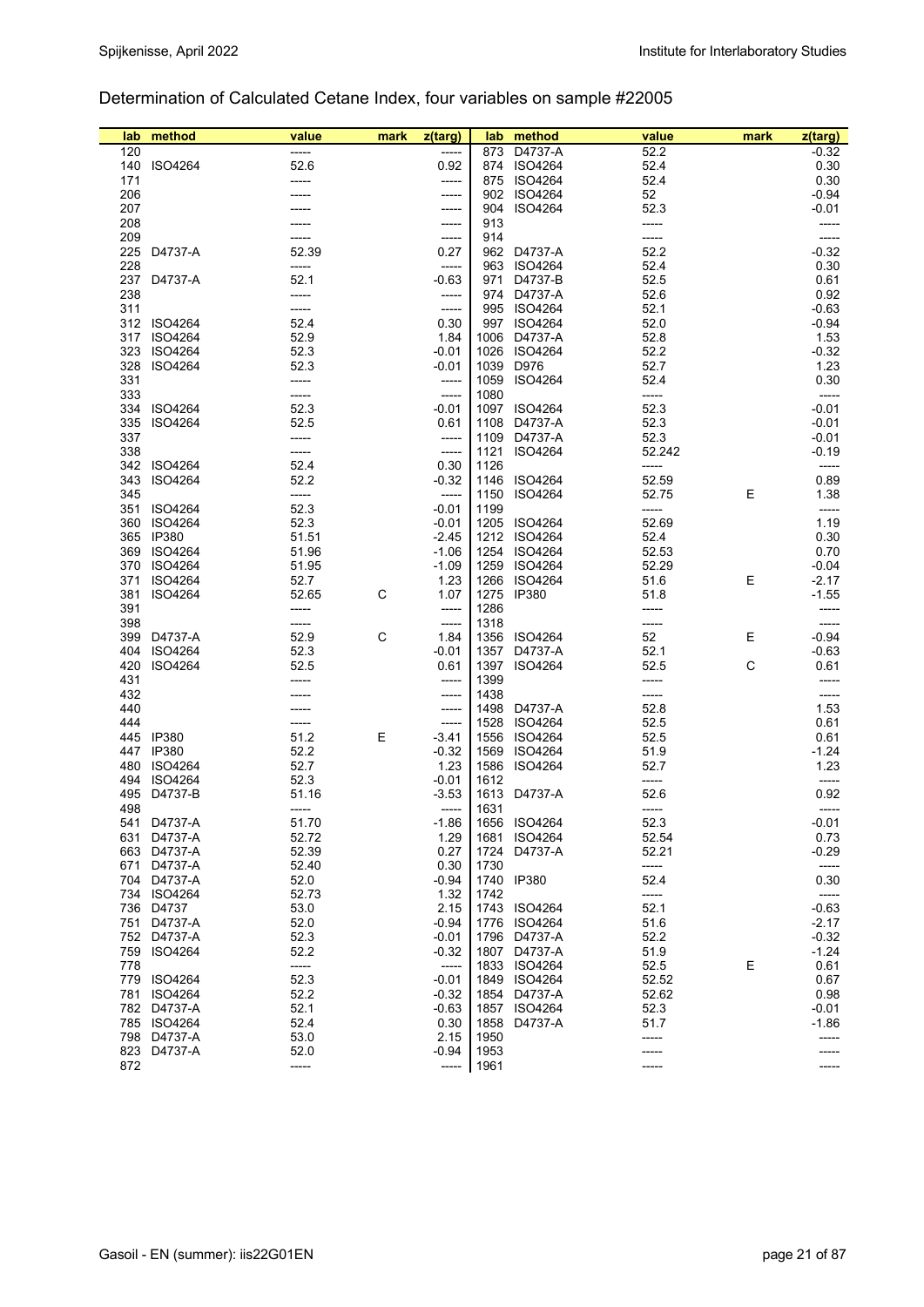|      | lab method   | value | mark | z(targ)     | lab. | method       | value   | mark | $z$ (targ) |
|------|--------------|-------|------|-------------|------|--------------|---------|------|------------|
| 1967 |              | ----- |      | $- - - - -$ | 6146 | ISO4264      | 52.07   |      | $-0.72$    |
| 1976 | D4737-A      | 52.7  |      | 1.23        | 6170 |              | -----   |      |            |
| 1982 | ISO4264      | 52.2  | E    | $-0.32$     | 6203 | ISO4264      | 52.3    |      | $-0.01$    |
| 1984 | ISO4264      | 52.5  |      | 0.61        | 6229 |              | -----   |      |            |
| 1986 | ISO4264      | 52.11 | C    | $-0.60$     | 6242 | ISO4264      | 52.88   |      | 1.78       |
| 2129 | <b>IP380</b> | 51.9  |      | $-1.24$     | 6279 | ISO4264      | 51.57   | Е    | $-2.26$    |
| 2130 | D4737-A      | 52.12 |      | $-0.56$     | 6298 | D4737-A      | 51.7    |      | $-1.86$    |
| 2146 |              | ----- |      | $- - - - -$ | 6299 | ISO4264      | 52.5    |      | 0.61       |
| 6012 | ISO4264      | 52    |      | $-0.94$     | 6307 |              | -----   |      |            |
| 6018 | ISO4264      | 52.5  |      | 0.61        | 6317 |              | -----   |      |            |
| 6026 |              | ----- |      | -----       | 6321 | <b>IP380</b> | 52.3514 |      | 0.15       |
| 6044 | ISO4264      | 53    |      | 2.15        | 6364 | D976         | 51.9    |      | $-1.24$    |
| 6049 | ISO4264      | 52.4  |      | 0.30        | 6373 | ISO4264      | 52.2    |      | $-0.32$    |
| 6075 |              | ----- |      | ------      | 6379 |              | -----   |      |            |
| 6114 | ISO4264      | 52.6  |      | 0.92        | 6416 | D4737-A      | 52.8    |      | 1.53       |
| 6142 |              | ----- |      | -----       | 6438 | D4737B       | 52.0    |      | $-0.94$    |
| 6143 |              | ----- |      | -----       | 6441 | ISO4264      | 52.3    |      | $-0.01$    |
|      |              |       |      |             | 6443 |              | -----   |      | ------     |

| normality              | OK     |
|------------------------|--------|
| n                      | 114    |
| outliers               | ŋ      |
| mean (n)               | 52.303 |
| st.dev. (n)            | 0.3539 |
| R(calc.)               | 0.991  |
| st.dev.(iis memo 1904) | 0.3239 |
| R(iis memo 1904)       | 0.907  |

Lab 381 first reported 42.65

Lab 399 first reported 53.3 Lab 1397 first reported 48.5

Lab 1986 first reported 51.1

For labs with an E iis calculated a difference in CCL: Lab 445: 52.1 Lab 1150: 52.3 Lab 1266: 52.0 Lab 1356: 52.2 Lab 1833: 52.1

Lab 1982: 52.5

Lab 6279: 52.4



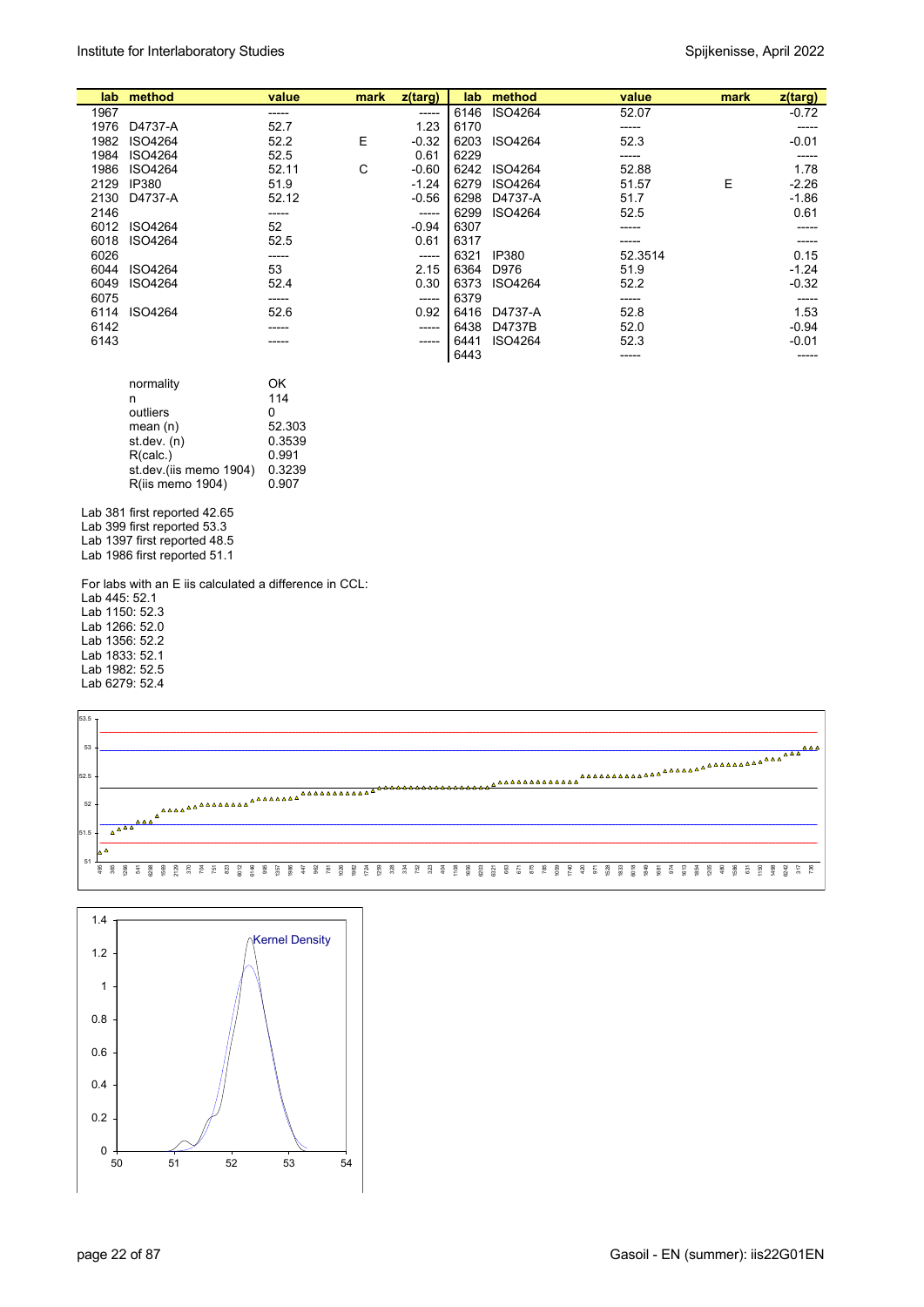# Determination of Cloud Point on sample #22005; result in °C

| lab | method         | value   | mark    | z(targ) | lab  | method                | value        | mark    | z(targ) |
|-----|----------------|---------|---------|---------|------|-----------------------|--------------|---------|---------|
|     | 120 D5773      | $-6.3$  |         | 0.23    | 873  | D2500                 | -6           |         | 0.44    |
|     | 140 EN23015    | -6      |         | 0.44    |      | 874 ISO3015           | -6           |         | 0.44    |
| 171 | D2500          | -7      |         | $-0.26$ |      | 875 EN23015           | -6           |         | 0.44    |
| 206 |                |         |         | -----   |      | 902 ISO3015           | -3           | R(0.05) | 2.54    |
| 207 |                |         |         | -----   |      | 904 ISO3015           | -4           | R(0.05) | 1.84    |
| 208 |                |         |         | -----   | 913  |                       |              |         | -----   |
| 209 |                |         |         | -----   | 914  |                       | -----        |         | -----   |
|     | 225 D2500      | $-6$    |         | 0.44    |      | 962 D <sub>2500</sub> | $-7$         |         | $-0.26$ |
|     | 228 D2500      | -7      |         | $-0.26$ |      | 963 ISO3015           | -8           |         | $-0.96$ |
|     | 237 D2500      | -5      |         | 1.14    |      | 971 D <sub>2500</sub> | -7           |         | $-0.26$ |
|     | 238 D2500      | $-7$    |         | $-0.26$ |      | 974 D2500             | $-7$         |         | $-0.26$ |
|     | 311 D2500      | $-7$    |         | $-0.26$ |      | 995 ISO3015           | -6           |         | 0.44    |
|     | 312 EN23015    | -7      |         | $-0.26$ |      | 997 ISO3015           | -7           |         | $-0.26$ |
|     | 317 D5771      | $-7$    |         | $-0.26$ | 1006 |                       | -----        |         | -----   |
|     | 323 ISO3015    | $-7$    |         | $-0.26$ |      | 1026 D5773            | -6           |         | 0.44    |
| 328 | <b>ISO3015</b> | -7      |         | $-0.26$ |      | 1039 ISO3015          | $-7.2$       |         | $-0.40$ |
| 331 |                | -----   |         | -----   |      | 1059 ISO3015          | -8           |         | $-0.96$ |
|     | 333 D2500      | $-7.0$  |         | $-0.26$ | 1080 | D2500                 | -7           |         | $-0.26$ |
|     | 334 ISO3015    | -7      |         | $-0.26$ |      | 1097 ISO3015          | -6           |         | 0.44    |
|     | 335 ISO3015    | -7      |         | $-0.26$ |      | 1108 D5771            | $-6.6$       |         | 0.02    |
|     | 337 ISO3015    | -7      |         | $-0.26$ |      | 1109 D5773            | $-5.8$       |         | 0.58    |
|     | 338 ISO3015    | -7      |         | $-0.26$ |      | 1121 ISO3015          | $-3.9$       | R(0.05) | 1.91    |
|     | 342 ISO3015    | -6      |         | 0.44    | 1126 |                       | -----        |         | -----   |
|     | 343 ISO3015    | -7      |         | $-0.26$ |      | 1146 ISO3015          | $-6.94$      |         | $-0.22$ |
|     | 345 D5771      | $-6.9$  |         | $-0.19$ |      | 1150 ISO3015          | -6           |         | 0.44    |
|     | 351 D7683      | $-7.0$  |         | $-0.26$ | 1199 |                       | -----        |         | -----   |
|     | 360 ISO3015    | $-5.3$  |         | 0.93    | 1205 |                       | -----        |         | -----   |
|     | 365 IP219      | -7      |         | $-0.26$ |      | 1212 D7689            | -6           |         | 0.44    |
|     | 369 EN23015    | $-7$    |         | $-0.26$ |      | 1254 ISO3015          | $-6.5$       |         | 0.09    |
|     | 370 ISO3015    | -6      |         | 0.44    |      | 1259 EN23015          | -6           |         | 0.44    |
| 371 | <b>ISO3015</b> | -7      |         | $-0.26$ | 1266 | ISO22995              | $-6.0$       |         | 0.44    |
| 381 | <b>ISO3015</b> | -6      |         | 0.44    |      | 1275 IP219            | -5           |         | 1.14    |
|     | 391 ISO3015    | -6      |         | 0.44    | 1286 |                       | -----        |         | -----   |
|     | 398 EN23015    | $-7$    |         | $-0.26$ |      | 1318 D7689            | $-6.7$       |         | $-0.05$ |
|     | 399 ISO3015    | -5      |         | 1.14    |      | 1356 EN23015          | $\mathbf{2}$ | R(0.01) | 6.04    |
|     | 404 D2500      | -4      | R(0.05) | 1.84    |      | 1357 D5772            | $-6.0$       |         | 0.44    |
| 420 | <b>ISO3015</b> | -7      |         | $-0.26$ |      | 1397 EN23015          | $-7$         |         | $-0.26$ |
| 431 |                |         |         | -----   | 1399 |                       | -----        |         |         |
| 432 |                |         |         | -----   | 1438 |                       | -----        |         | -----   |
| 440 |                |         |         | -----   |      | 1498 D2500            | -5           |         | 1.14    |
| 444 |                | -----   |         | -----   | 1528 | <b>ISO3015</b>        | -6           |         | 0.44    |
| 445 | <b>IP219</b>   | -6      |         | 0.44    |      | 1556 ISO3015          | $-7.2$       |         | $-0.40$ |
|     | 447 IP219      | -7      |         | -0.26   |      | 1569 EN23015          | -8           |         | $-0.96$ |
| 480 |                | ----    |         | -----   |      | 1586 D2500            | -8           |         | $-0.96$ |
| 494 | <b>ISO3015</b> | -6      |         | 0.44    | 1612 |                       | -----        |         | -----   |
| 495 | ISO22995       | -6      |         | 0.44    |      | 1613 D2500            | $-8.0$       |         | $-0.96$ |
| 498 |                |         |         | -----   |      | 1631 ISO3015          | -8           |         | $-0.96$ |
|     | 541 D5771      | $-6.4$  |         | 0.16    |      | 1656 IP219            | $-7$         |         | -0.26   |
|     | 631 D5773      | -6.5    |         | 0.09    |      | 1681 ISO3015          | $-7$         |         | $-0.26$ |
|     | 663 D2500      | -9      | R(0.05) | -1.66   |      | 1724 D2500            | -6           |         | 0.44    |
|     | 671 D2500      | -5      |         | 1.14    | 1730 |                       | -----        |         | -----   |
|     | 704 D2500      | -7      |         | $-0.26$ |      | 1740 IP219            | $-7$         |         | $-0.26$ |
|     | 734 D7683      | $-5.75$ |         | 0.61    | 1742 |                       | -----        |         | -----   |
|     | 736 EN23015    | -7      |         | $-0.26$ |      | 1743 ISO3015          | -6           |         | 0.44    |
|     | 751 ISO3015    | -7      |         | $-0.26$ |      | 1776 ISO3015          | $-6.7$       |         | $-0.05$ |
|     | 752 D2500      | -7      |         | $-0.26$ |      | 1796 D2500            | -7           |         | $-0.26$ |
|     | 759 ISO3015    | $-7$    |         | $-0.26$ |      | 1807 ISO3015          | -5           |         | 1.14    |
|     | 778 D2500      | -7      |         | $-0.26$ | 1833 |                       | -----        |         | -----   |
|     | 779 ISO3015    | -7      |         | $-0.26$ | 1849 |                       | -----        |         | -----   |
|     | 781 ISO3015    | -6      |         | 0.44    |      | 1854 D2500            | -6           |         | 0.44    |
|     | 782 ISO3015    | -7      |         | $-0.26$ |      | 1857 ISO3015          | -7           |         | $-0.26$ |
|     | 785 D7683      | -8      |         | $-0.96$ |      | 1858 D2500            | -7           |         | $-0.26$ |
|     | 798 D2500      | -7      |         | $-0.26$ |      | 1950 D2500            | -7           |         | $-0.26$ |
|     | 823 ISO3015    | -6      |         | 0.44    |      | 1953 D7683            | -7           |         | $-0.26$ |
|     | 872 D2500      | -7      |         | -0.26   | 1961 |                       | -----        |         | -----   |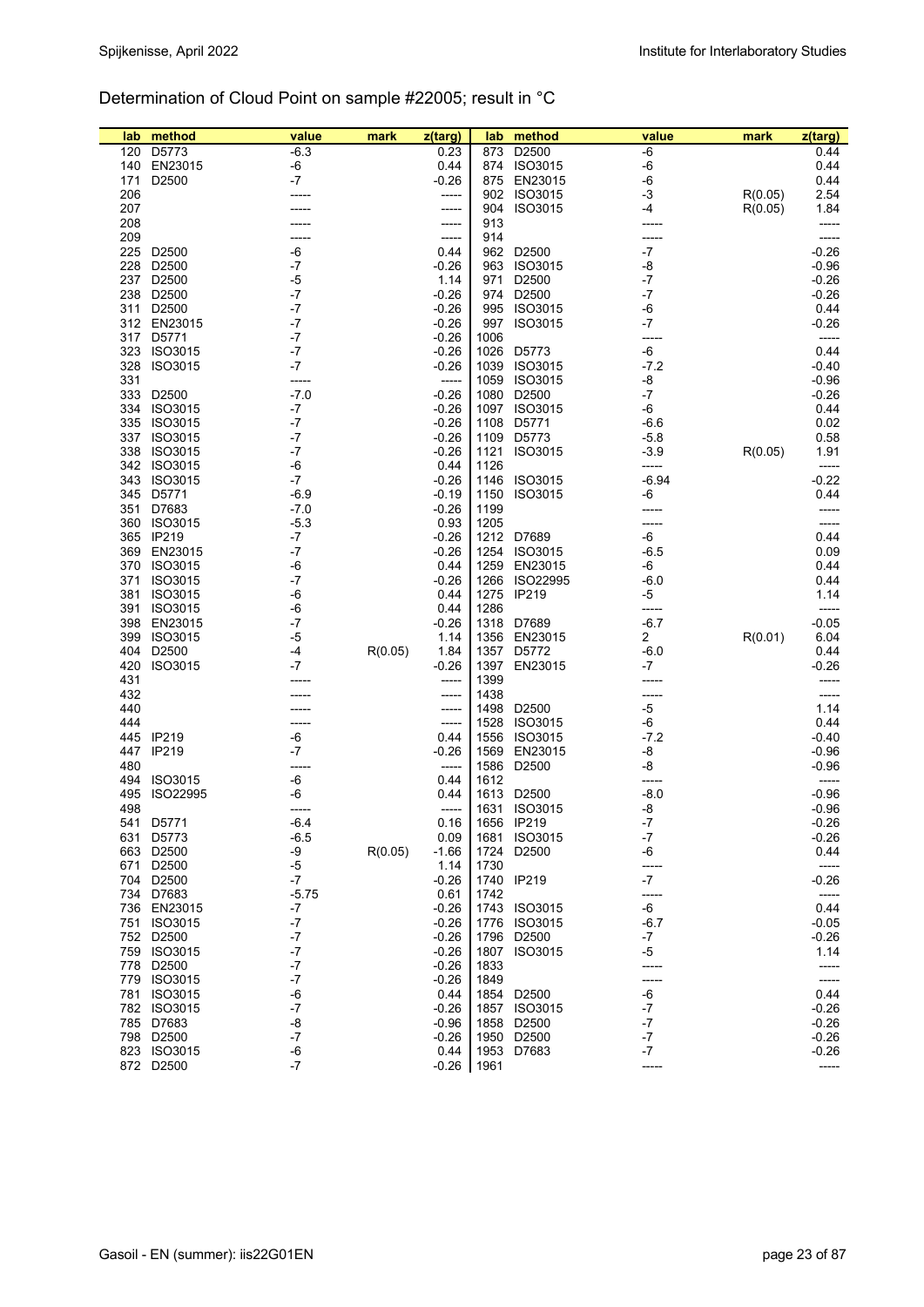|      | lab method        | value   | mark | z(targ) |      | lab method        | value   | mark    | z(targ) |
|------|-------------------|---------|------|---------|------|-------------------|---------|---------|---------|
| 1967 |                   | -----   |      | $--- -$ | 6146 | ISO3015           | $-7.3$  |         | $-0.47$ |
| 1976 | ISO3015           | $-7$    |      | $-0.26$ | 6170 |                   |         |         |         |
| 1982 | D2500             | $-6.3$  |      | 0.23    | 6203 | ISO3015           | -4      | R(0.05) | 1.84    |
| 1984 | ISO3015           | $-7$    |      | $-0.26$ | 6229 |                   | -----   |         | -----   |
| 1986 | ISO3015           | $-7$    |      | $-0.26$ | 6242 | ISO3015           | $-6.7$  |         | $-0.05$ |
| 2129 | D2500             | $-7.2$  |      | $-0.40$ | 6279 | ISO3015           | $-6.8$  |         | $-0.12$ |
| 2130 | D5771             | $-5.6$  |      | 0.72    | 6298 | D2500             | -6      |         | 0.44    |
| 2146 |                   | -----   |      | -----   | 6299 | ISO3015           | $-7$    |         | $-0.26$ |
| 6012 | D <sub>2500</sub> | $-6$    |      | 0.44    | 6307 |                   | -----   |         | -----   |
| 6018 | ISO3015           | $-7$    |      | $-0.26$ | 6317 |                   | -----   |         |         |
| 6026 |                   | -----   |      | -----   | 6321 | D5773             | $-5.6$  |         | 0.72    |
| 6044 | ISO3015           | $-6.3$  |      | 0.23    | 6364 | D2500             | -4      | R(0.05) | 1.84    |
| 6049 | ISO3015           | $-8.0$  |      | $-0.96$ | 6373 | ISO3015           | $-6.5$  |         | 0.09    |
| 6075 | EN23015           | -7      |      | $-0.26$ | 6379 |                   | -----   |         |         |
| 6114 | ISO3015           | $-5.4$  |      | 0.86    | 6416 |                   | -----   |         |         |
| 6142 |                   | -----   |      | $-----$ | 6438 | D <sub>2500</sub> | -8      |         | $-0.96$ |
|      | 6143 D2500        | -6      |      | 0.44    | 6441 | D2500             | $-7.77$ |         | $-0.80$ |
|      |                   |         |      |         | 6443 |                   | -----   |         |         |
|      | normality         | OK      |      |         |      |                   |         |         |         |
|      | n                 | 120     |      |         |      |                   |         |         |         |
|      | outliers          | 8       |      |         |      |                   |         |         |         |
|      | mean $(n)$        | $-6.63$ |      |         |      |                   |         |         |         |
|      | st.dev. $(n)$     | 0.719   |      |         |      |                   |         |         |         |
|      | R(calc.)          | 2.01    |      |         |      |                   |         |         |         |





 st.dev.(ISO3015:19) 1.429 R(ISO3015:19) 4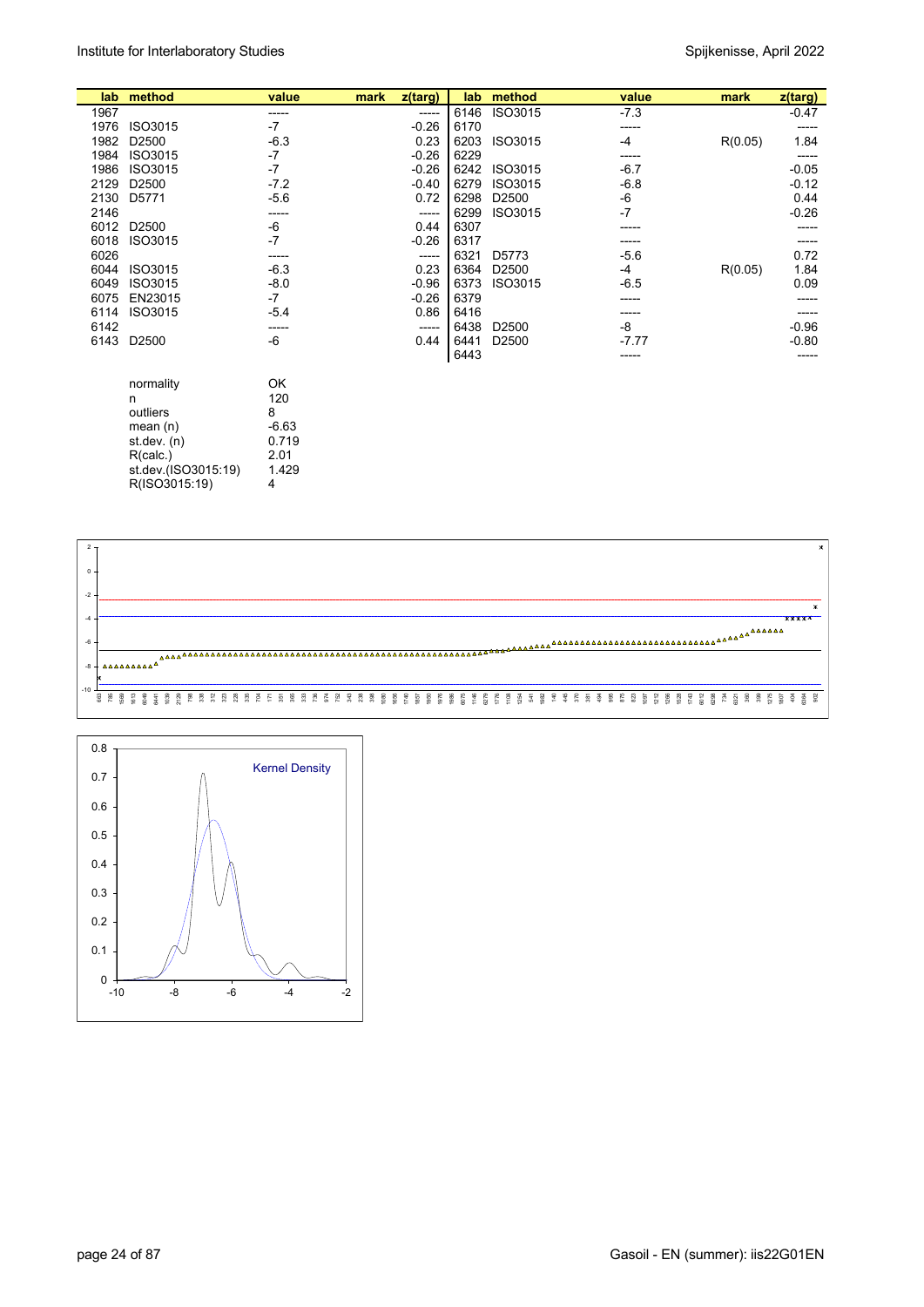# Determination of Cold Filter Plugging Point (CFPP) on sample #22005; result in °C

| lab | method                 | value          | mark    | z(targ)       | lab. | method                     | value          | mark    | $z$ (targ)   |
|-----|------------------------|----------------|---------|---------------|------|----------------------------|----------------|---------|--------------|
| 120 | D6371                  | $-13.0$        | R(0.01) | 3.49          | 873  | <b>EN116</b>               | $-19$          |         | -0.62        |
| 140 |                        | $-----$        |         | -----         |      | 874 EN116                  | $-19$          |         | $-0.62$      |
|     | 171 EN116              | $-16$          |         | 1.43          |      | 875 EN116                  | -18            |         | 0.06         |
| 206 |                        |                |         | -----         |      | 902 EN116                  | $-18$          |         | 0.06         |
| 207 |                        |                |         | -----         |      | 904 EN116                  | -19            |         | $-0.62$      |
| 208 |                        |                |         | -----         | 913  |                            | -----          |         | -----        |
| 209 |                        |                |         | -----         | 914  |                            | -----          |         | -----        |
| 225 |                        |                |         | -----         |      | 962 D6371                  | $-17$          |         | 0.75         |
| 228 |                        | -----          |         | -----         | 963  | <b>EN116</b>               | -17            |         | 0.75         |
|     | 237 D6371              | $-18$          |         | 0.06          | 971  | IP309                      | $-19$          |         | $-0.62$      |
| 238 |                        | -----          |         | -----         |      | 974 IP309                  | -19            |         | $-0.62$      |
| 311 | <b>EN116</b>           | $-18$          |         | 0.06          | 995  |                            | -----          |         | -----        |
|     | 312 EN116              | $-18$          |         | 0.06          |      | 997 EN116                  | -17            |         | 0.75         |
|     | 317 EN116              | $-17$          |         | 0.75          | 1006 | D6371                      | $-19$          |         | $-0.62$      |
|     | 323 EN116              | $-18$          |         | 0.06          | 1026 | EN16329                    | $-18$          |         | 0.06         |
|     | 328 EN116              | $-18$          |         | 0.06          | 1039 | <b>EN116</b>               | $-19$          |         | $-0.62$      |
| 331 |                        | -----          |         | -----         |      | 1059 EN116                 | -19            |         | $-0.62$      |
|     | 333 EN116              | $-20.0$        |         | $-1.31$       | 1080 |                            | -----          |         | -----        |
|     | 334 EN116              | $-17$          |         | 0.75          |      | 1097 EN116                 | $-16$          |         | 1.43         |
|     | 335 EN116              | $-18$          |         | 0.06          |      | 1108 EN116                 | -18            |         | 0.06         |
|     | 337 EN116              | $-18$          |         | 0.06          | 1109 |                            | -----          |         | -----        |
|     | 338 EN116              | $-19$          |         | -0.62         |      | 1121 IP309                 | $-13.9$        | R(0.01) | 2.87         |
|     | 342 EN116              | $-18$          |         | 0.06          | 1126 |                            | -----          |         | -----        |
|     | 343 EN116              | $-17$          |         | 0.75          | 1146 |                            | -----          |         | -----        |
|     | 345 EN116              | $-17$          |         | 0.75          |      | 1150 EN116                 | $-19$          |         | $-0.62$      |
|     | 351 EN116              | $-19$          |         | -0.62         | 1199 |                            | -----          |         |              |
|     | 360 EN116              | $-18$          |         | 0.06          | 1205 |                            | -----          |         | -----        |
|     | 365 IP309              | $-18$          |         | 0.06          |      | 1212 EN116                 | $-16$          |         | 1.43         |
| 369 |                        | -----          |         | -----         | 1254 | <b>EN116</b>               | $-18.5$        |         | $-0.28$      |
|     | 370 EN116              | $-19$          |         | $-0.62$       |      | 1259 EN116                 | $-19$          |         | $-0.62$      |
|     | 371 EN116              | $-19$          |         | $-0.62$       |      | 1266 EN116                 | $-19.0$        |         | $-0.62$      |
|     | 381 EN116              | $-21$          |         | $-1.99$       | 1275 | IP309                      | -17            |         | 0.75         |
|     | 391 EN116              | $-19$          |         | $-0.62$       | 1286 |                            | -----          |         | -----        |
|     | 398 EN116              | $-18$          |         | 0.06          |      | 1318 D6371                 | $-19$          |         | $-0.62$      |
| 399 |                        | -----          |         | -----         |      | 1356 EN116                 | -19            |         | $-0.62$      |
|     | 404 EN116              | $-18$          |         | 0.06          |      | 1357 D6371                 | n.a            |         | -----        |
|     | 420 EN116              | $-18$          |         | 0.06          |      | 1397 EN116                 | -18            |         | 0.06         |
| 431 | <b>EN116</b>           | $-19$          |         | $-0.62$       | 1399 |                            | -----          |         | -----        |
| 432 |                        | -----          |         | -----         | 1438 |                            | -----          |         | -----        |
|     | 440 IP309              | $-17.0$        |         | 0.75          | 1498 | D6371                      | -18            |         | 0.06         |
| 444 |                        | -----          |         | -----         | 1528 | <b>EN116</b>               | -18            |         | 0.06         |
|     | 445 IP309              | $-18.0$        |         | 0.06          | 1556 | <b>EN116</b>               | -19            |         | $-0.62$      |
|     | 447 IP309              | $-17$          |         | 0.75          | 1569 | <b>EN116</b>               | -16            |         | 1.43         |
| 480 |                        | -----          |         | -----         | 1586 | <b>EN116</b>               | $-18$          |         | 0.06         |
|     | 494 EN116              | $-17$          |         | 0.75          | 1612 |                            | -----          |         | -----        |
| 495 | <b>EN116</b>           | $-19$          |         | $-0.62$       |      | 1613 D6371                 | $-21.0$        |         | $-1.99$      |
| 498 |                        | -----          |         | -----         |      | 1631 EN116                 | $-19$          |         | $-0.62$      |
|     | 541 EN116              | -18            |         | 0.06          | 1656 | IP309                      | -16            |         | 1.43         |
| 631 |                        | -----          |         | -----         | 1681 | <b>EN116</b>               | -18.0          |         | 0.06         |
|     | 663 EN116              | -14            | R(0.01) | 2.80          | 1724 | <b>IP309</b>               | -18            |         | 0.06         |
| 671 |                        | -----          |         | -----         | 1730 |                            | -----          |         | -----        |
|     | 704 EN116              | $-17$          |         | 0.75          | 1740 | IP309                      | $-17$          |         | 0.75         |
|     | 734 EN116              | $-17$          |         | 0.75          | 1742 |                            | -----          |         | -----        |
|     | 736 EN116              | $-18$          |         | 0.06          |      | 1743 EN116                 | $-18$          |         | 0.06         |
| 751 | D6371                  | $-18$          |         | 0.06          | 1776 | <b>EN116</b>               | $-18$          |         | 0.06         |
|     | 752 D6371              | $-19$          |         | -0.62         |      | 1796 D6371                 | -17            |         | 0.75         |
|     | 759 D6371              | $-18$          |         | 0.06          |      | 1807 EN116                 | $-19$          |         | $-0.62$      |
|     | 778 EN116              | $-19$          |         | -0.62         | 1833 | <b>EN116</b><br>1849 EN116 | $-19$          |         | $-0.62$      |
|     | 779 EN116              | $-19$          |         | -0.62         |      |                            | $-19$          |         | $-0.62$      |
|     | 781 EN116              | $-18$          |         | 0.06          |      | 1854 EN116                 | $-16$          |         | 1.43         |
|     | 782 D6371<br>785 EN116 | $-19.5$<br>-18 |         | -0.97<br>0.06 | 1858 | 1857 EN116<br>IP309        | $-17$<br>$-18$ |         | 0.75<br>0.06 |
|     |                        | $-19$          |         |               |      |                            | $-19$          |         | $-0.62$      |
|     | 798 D6371<br>823 D6371 | -18            |         | -0.62<br>0.06 |      | 1950 IP309<br>1953 EN116   | -18            |         | 0.06         |
| 872 |                        | -----          |         | -----         | 1961 |                            | -----          |         | -----        |
|     |                        |                |         |               |      |                            |                |         |              |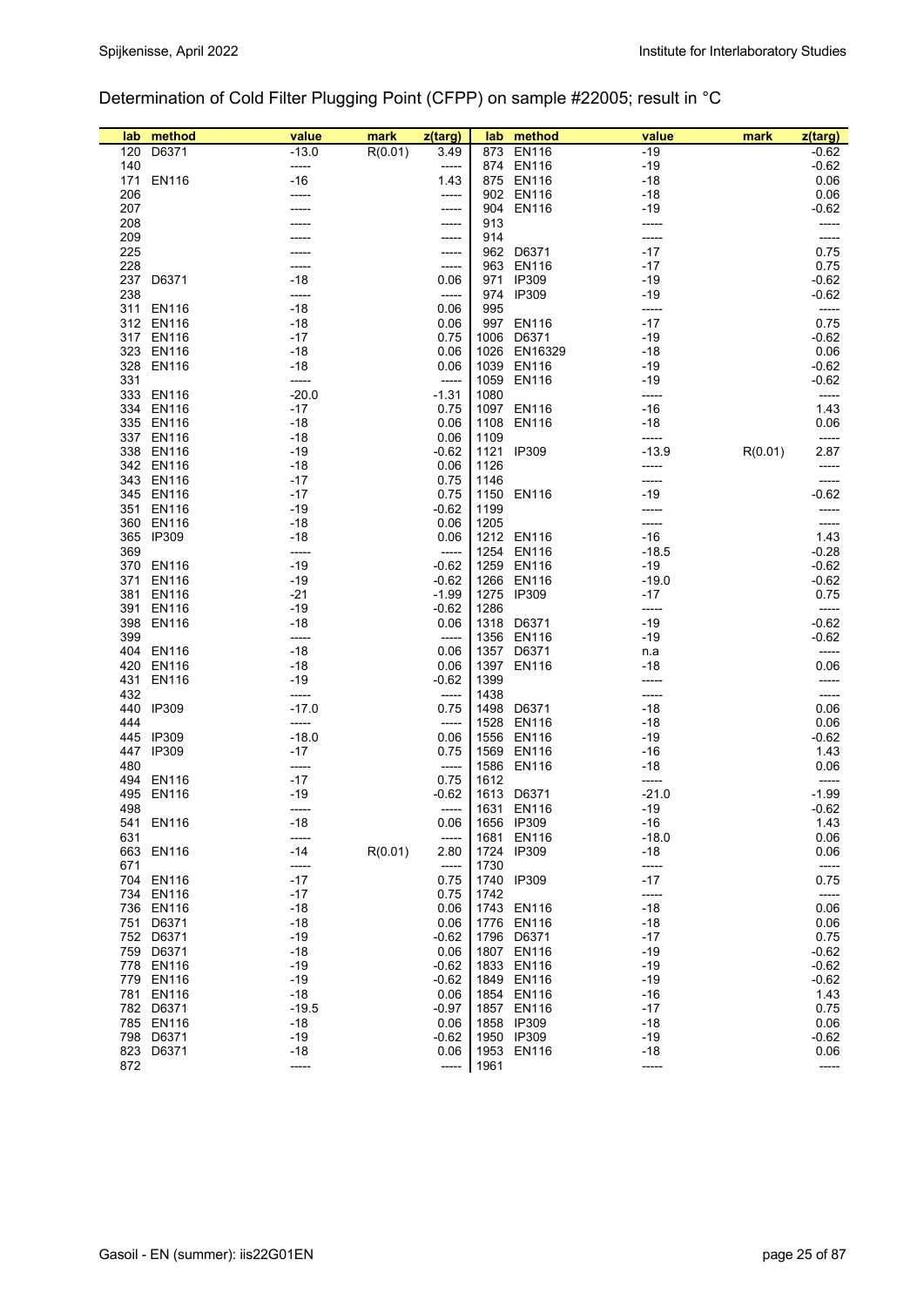|      | lab method   | value   | mark | z(targ)  |      | lab method   | value   | mark | z(targ) |
|------|--------------|---------|------|----------|------|--------------|---------|------|---------|
| 1967 |              | -----   |      | -----    | 6146 | <b>EN116</b> | $-18$   |      | 0.06    |
| 1976 | <b>EN116</b> | $-18$   |      | 0.06     | 6170 | <b>EN116</b> | $-19$   |      | $-0.62$ |
| 1982 | D6371        | $-17.0$ |      | 0.75     | 6203 | <b>EN116</b> | $-18$   |      | 0.06    |
| 1984 | <b>EN116</b> | $-19$   |      | $-0.62$  | 6229 |              | -----   |      |         |
| 1986 | <b>EN116</b> | $-17$   |      | 0.75     | 6242 | EN116        | $-16.2$ |      | 1.30    |
| 2129 | EN116        | $-17$   |      | 0.75     | 6279 | <b>EN116</b> | $-19.0$ |      | $-0.62$ |
| 2130 | D6371        | $-18.0$ |      | 0.06     | 6298 |              | -----   |      |         |
| 2146 |              | $--- -$ |      | $------$ | 6299 |              | -----   |      |         |
| 6012 | <b>EN116</b> | $-19$   |      | $-0.62$  | 6307 |              | -----   |      |         |
| 6018 | <b>EN116</b> | $-18$   |      | 0.06     | 6317 |              | -----   |      |         |
| 6026 |              | -----   |      | $-----1$ | 6321 | IP309        | $-18$   |      | 0.06    |
| 6044 | EN116        | $-17$   |      | 0.75     | 6364 |              | -----   |      | -----   |
| 6049 | <b>EN116</b> | $-18.0$ |      | 0.06     | 6373 | <b>EN116</b> | $-18$   |      | 0.06    |
| 6075 |              | -----   |      | ------   | 6379 |              | -----   |      | -----   |
|      | 6114 EN116   | $-18$   |      | 0.06     | 6416 |              | -----   |      |         |
| 6142 |              | -----   |      | -----    | 6438 |              | -----   |      |         |
| 6143 |              | ------  |      | -----    | 6441 | <b>EN116</b> | $-18.0$ |      | 0.06    |
|      |              |         |      |          | 6443 |              |         |      |         |

| normality         | ΟK       |
|-------------------|----------|
| n                 | 111      |
| outliers          | 3        |
| mean $(n)$        | $-18.09$ |
| st.dev. (n)       | 0.976    |
| R(calc.)          | 2.73     |
| st.dev.(EN116:15) | 1.459    |
| R(EN116:15)       | 4.09     |
|                   |          |



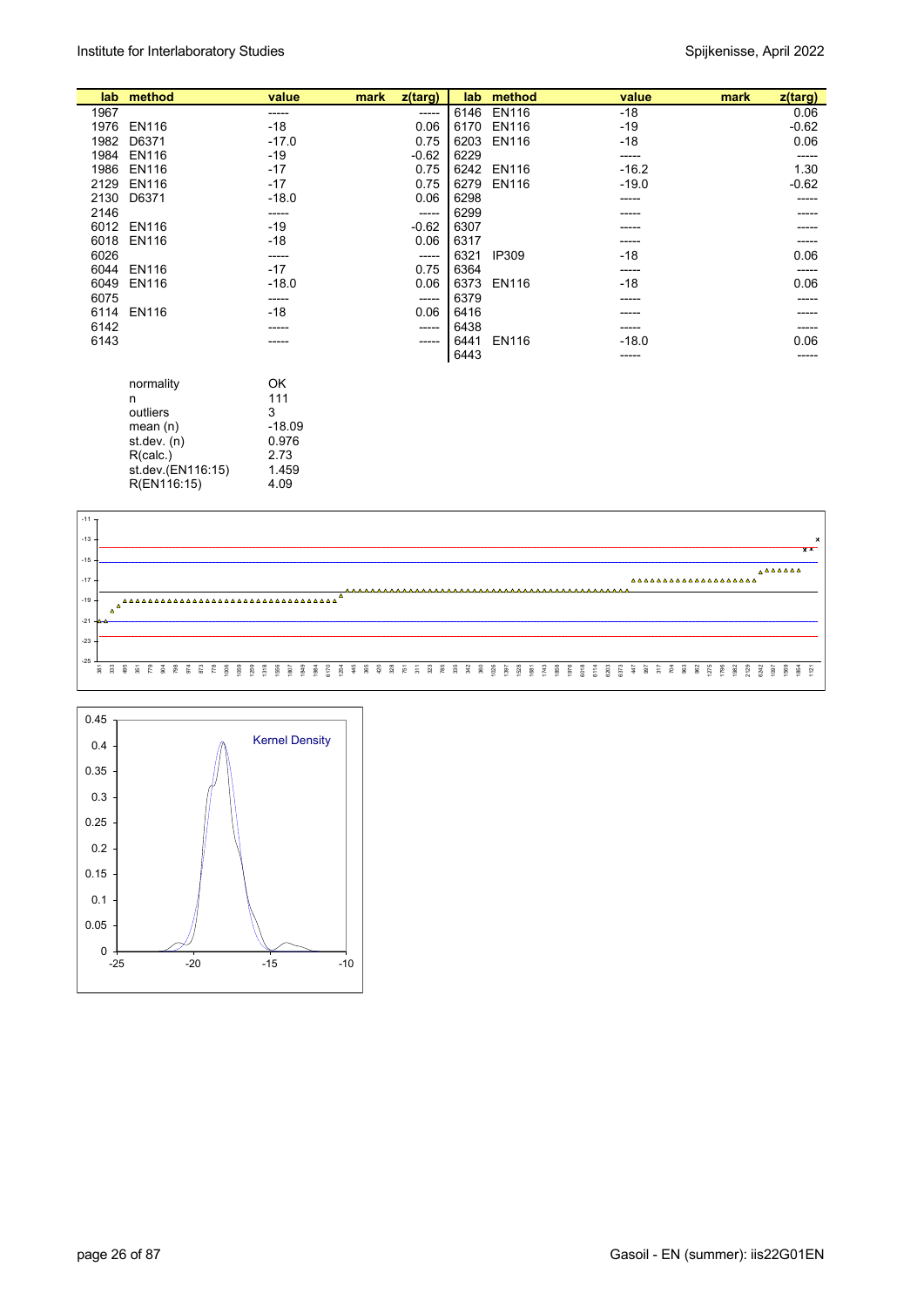Determination of Carbon Residue (micro method) on 10% residue on sample #22005; result in %M/M

|     | lab method    | value  | mark    | z(targ)        |      | lab method    | value          | mark | $z$ (targ) |
|-----|---------------|--------|---------|----------------|------|---------------|----------------|------|------------|
| 120 | ISO10370      | 0.05   | R(0.01) | 7.87           |      | 873 ISO10370  | < 0.1          |      |            |
| 140 | ISO10370      | < 0.10 |         | -----          | 874  | ISO10370      | 0.010          |      | $-0.56$    |
|     | 171 D189      | 0.01   |         | $-0.56$        |      | 875 ISO10370  | 0.012          |      | $-0.13$    |
| 206 |               | -----  |         | -----          |      | 902 ISO10370  | < 0, 10        |      | -----      |
| 207 |               |        |         | -----          | 904  | ISO10370      | 0.01           |      | $-0.56$    |
| 208 |               |        |         | -----          | 913  |               | -----          |      |            |
| 209 |               |        |         | -----          | 914  |               | -----          |      |            |
|     | 225 D4530     | 0.02   |         | 1.55           |      | 962 D4530     | 0.027          |      | 3.02       |
| 228 |               | -----  |         | -----          |      | 963 ISO10370  | < 0.01         |      | -----      |
|     | 237 D4530     | 0.015  |         | 0.50           |      | 971 ISO10370  | 0.02           |      | 1.55       |
| 238 |               | -----  |         | -----          |      | 974 D4530     | 0.02           |      | 1.55       |
|     | 311 ISO10370  | < 0.10 |         | -----          |      | 995 D189      | 0.013          |      | 0.08       |
| 312 |               | -----  |         | -----          |      | 997 ISO10370  | 0.013          |      | 0.08       |
|     | 317 ISO10370  | < 0.10 |         | -----          | 1006 |               | -----          |      | -----      |
| 323 | ISO10370      | < 0.10 |         | -----          |      | 1026 ISO10370 | < 0.10         |      |            |
|     | 328 ISO10370  | < 0.10 |         | -----          | 1039 | ISO10370      | < 0.10         |      |            |
| 331 |               | -----  |         | -----          |      | 1059 ISO10370 | < 0, 10        |      |            |
| 333 |               | -----  |         | -----          | 1080 |               | -----          |      |            |
|     | 334 ISO10370  | < 0.10 |         | -----          | 1097 |               | -----          |      |            |
| 335 |               |        |         | -----          | 1108 |               | -----          |      |            |
| 337 |               | -----  |         | -----          |      | 1109 D4530    | < 0.1          |      |            |
| 338 |               |        |         | -----          | 1121 | ISO10370      | < 0.01         |      |            |
|     | 342 ISO10370  | 0.02   |         | 1.55           | 1126 |               | -----          |      |            |
| 343 | ISO10370      | $0.1$  |         | -----          | 1146 |               | -----          |      | -----      |
| 345 |               | -----  |         | -----          |      | 1150 ISO6615  | 0.02           |      | 1.55       |
|     | 351 ISO10370  | < 0.10 |         | -----          | 1199 |               | -----          |      |            |
|     | 360 D4530     | 0.012  |         | $-0.13$        | 1205 |               | -----          |      |            |
|     | 365 IP13      | 0.0256 |         | 2.73           |      | 1212 ISO10370 | < 0.10         |      | -----      |
|     | 369 ISO10370  | < 0.01 |         | -----          | 1254 | ISO10370      | 0.0158         |      | 0.67       |
|     | 370 ISO10370  | 0.015  |         | 0.50           | 1259 |               | -----          |      |            |
| 371 |               |        |         | -----          | 1266 |               | -----          |      |            |
| 381 |               |        |         | -----          |      | 1275 IP398    | 0.006          |      | -1.40      |
| 391 |               |        |         | -----          | 1286 |               | -----          |      |            |
| 398 |               |        |         | -----          | 1318 |               | -----          |      |            |
| 399 |               | -----  |         | -----          |      | 1356 ISO10370 | < 0.01         |      |            |
|     | 404 ISO10370  | 0.012  |         | -0.13          |      | 1357 D4530    | < 0.1          |      |            |
| 420 | ISO6615       | < 0.01 |         | -----          | 1397 |               | -----          |      |            |
| 431 |               |        |         | -----          | 1399 |               | -----          |      |            |
| 432 |               |        |         | -----          | 1438 |               |                |      |            |
| 440 |               |        |         | -----          | 1498 |               | -----          |      |            |
| 444 |               |        |         | -----          |      | 1528 ISO10370 | 0.025          |      | 2.60       |
|     | 445 ISO10370  | 0.02   |         | 1.55           | 1556 | ISO10370      | 0.000          |      | $-2.66$    |
|     | 447 IP398     | 0.008  |         | $-0.98$        |      | 1569 ISO10370 | < 0.10         |      | -----      |
| 480 |               | -----  |         | $-----$        |      | 1586 ISO10370 | 0.0039         |      | $-1.84$    |
| 494 | ISO10370      | < 0.03 |         | -----          | 1612 |               | -----          |      |            |
| 495 |               |        |         | -----          |      | 1613 D189     | < 0.1          |      |            |
| 498 |               | -----  |         | -----          |      | 1631 ISO10370 | < 0.1          |      |            |
|     | 541 ISO10370  | < 0.10 |         | -----          |      | 1656 ISO10370 | <0.1           |      |            |
|     | 631 D4530     | < 0.1  |         | -----          | 1681 |               | -----          |      |            |
|     | 663 D4530     | < 0.1  |         | -----          |      | 1724 D4530    | < 0.1          |      |            |
|     | 671 D4530     | 0.0099 |         | -0.58          | 1730 |               | -----          |      |            |
|     | 704 ISO10370  | < 0.1  |         | -----          |      | 1740 IP398    | 0.01           |      | $-0.56$    |
| 734 |               | -----  |         | -----          |      | 1742 ISO10370 | 0.0166         |      | 0.83       |
|     | 736 GOST32392 | 0.0067 |         | $-1.25$        |      | 1743 ISO10370 | 0.01           |      | $-0.56$    |
|     | 751 D4530     | $0.1$  |         | -----          | 1776 |               | -----          |      |            |
| 752 |               |        |         | -----          | 1796 |               |                |      |            |
| 759 |               |        |         | -----          | 1807 |               | -----          |      |            |
| 778 |               |        |         | -----          |      | 1833 ISO10370 | < 0.10         |      |            |
| 779 | 781 ISO10370  | < 0.10 |         | -----          | 1849 | 1854 ISO10370 | -----<br>0.016 |      | 0.71       |
| 782 |               | -----  |         | -----          |      | 1857 ISO10370 | 0.013          |      | 0.08       |
|     | 785 ISO10370  | 50.10  |         | -----<br>----- |      | 1858 D4530    | 0.0140         |      | 0.29       |
| 798 |               | -----  |         |                |      | 1950 ISO10370 | 0.008          |      | $-0.98$    |
|     | 823 ISO10370  | 0.02   |         | -----<br>1.55  | 1953 |               | -----          |      | -----      |
| 872 |               | -----  |         | -----          | 1961 |               | -----          |      | -----      |
|     |               |        |         |                |      |               |                |      |            |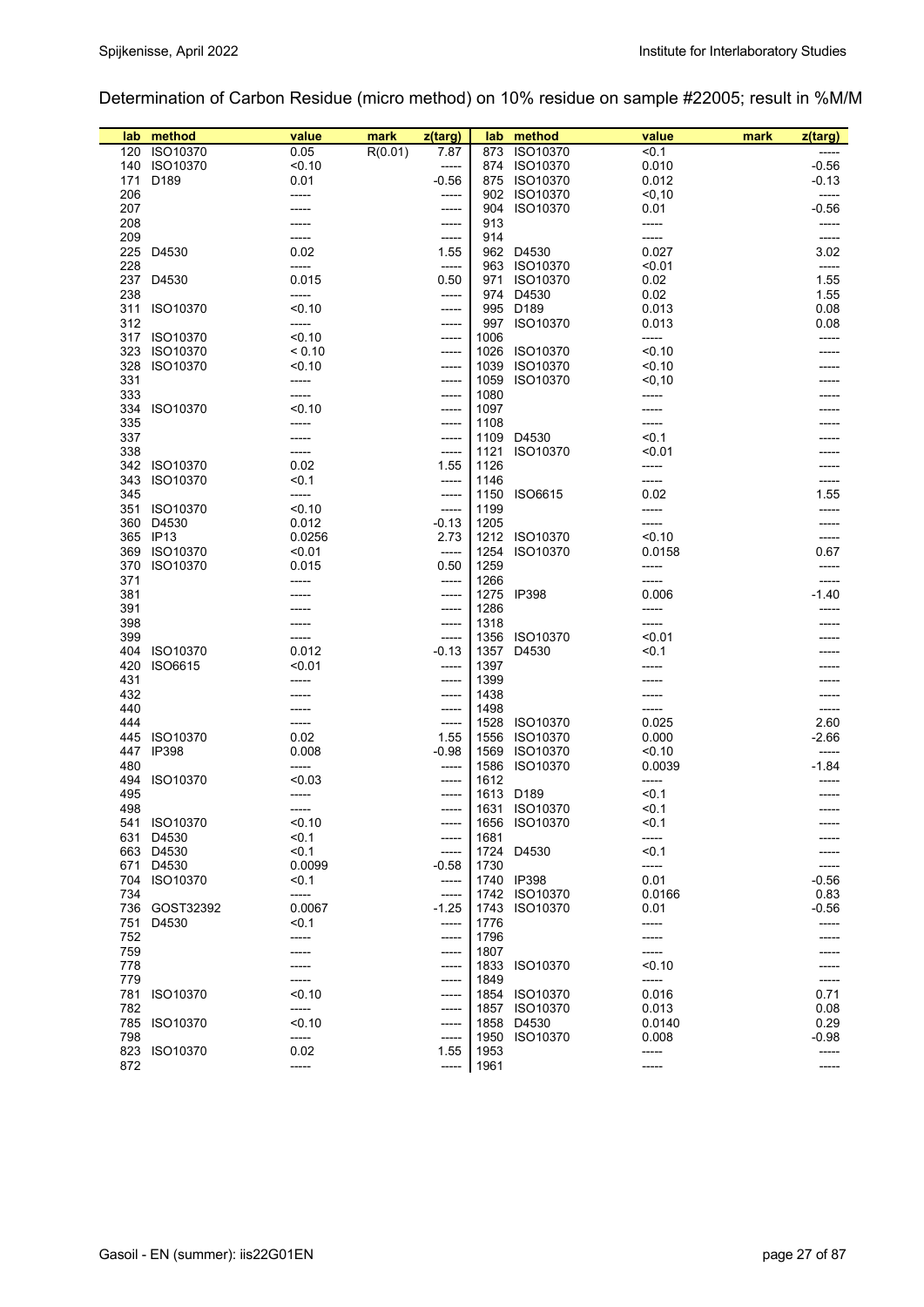|      | lab method           | value    | mark    | z(targ) | lab. | method       | value  | mark | z(targ) |
|------|----------------------|----------|---------|---------|------|--------------|--------|------|---------|
| 1967 |                      | ------   |         | -----   | 6146 | ISO10370     | 0.0075 |      | $-1.08$ |
| 1976 | ISO10370             | 0.0063   |         | $-1.33$ | 6170 |              | -----  |      | -----   |
| 1982 | D4530                | 0.016    |         | 0.71    | 6203 |              |        |      |         |
| 1984 |                      | -----    |         | -----   | 6229 |              |        |      |         |
| 1986 | ISO10370             | 0.010    |         | $-0.56$ | 6242 | ISO10370     | 0.0092 |      | $-0.72$ |
| 2129 | <b>IP398</b>         | 0        |         | $-2.66$ | 6279 | ISO10370     | 0.002  |      | $-2.24$ |
| 2130 | IP398                | 0.0067   |         | $-1.25$ | 6298 | D4530        | < 0.10 |      |         |
| 2146 |                      | -----    |         | -----   | 6299 |              |        |      |         |
| 6012 | D <sub>189</sub>     | 0.014    |         | 0.29    | 6307 |              |        |      |         |
| 6018 |                      |          |         | -----   | 6317 |              |        |      |         |
| 6026 |                      |          |         | -----   | 6321 | <b>IP398</b> | < 0.10 |      |         |
| 6044 | ISO10370             | 0.056    | R(0.01) | 9.13    | 6364 | D524         | 0.07   | ex   | 12.08   |
| 6049 | ISO10370             | 0.0099   |         | $-0.58$ | 6373 | ISO10370     | 0      |      | $-2.66$ |
| 6075 | ISO10370             | 0.002    |         | $-2.24$ | 6379 |              | -----  |      | -----   |
| 6114 | ISO10370             | 0.033    |         | 4.29    | 6416 |              |        |      |         |
| 6142 |                      |          |         | -----   | 6438 |              |        |      |         |
| 6143 |                      |          |         | -----   | 6441 |              |        |      |         |
|      |                      |          |         |         | 6443 |              |        |      |         |
|      | normality            | OK       |         |         |      |              |        |      |         |
|      | n                    | 47       |         |         |      |              |        |      |         |
|      | outliers             | $2+1ex$  |         |         |      |              |        |      |         |
|      | mean $(n)$           | 0.01264  |         |         |      |              |        |      |         |
|      | st.dev. $(n)$        | 0.007314 |         |         |      |              |        |      |         |
|      | R(calc.)             | 0.02048  |         |         |      |              |        |      |         |
|      | st.dev.(ISO10370:14) | 0.004750 |         |         |      |              |        |      |         |
|      | R(ISO10370:14)       | 0.01330  |         |         |      |              |        |      |         |

Lab 6321: test value is excluded because ASTM D524 has a bias compared to test method ISO10370



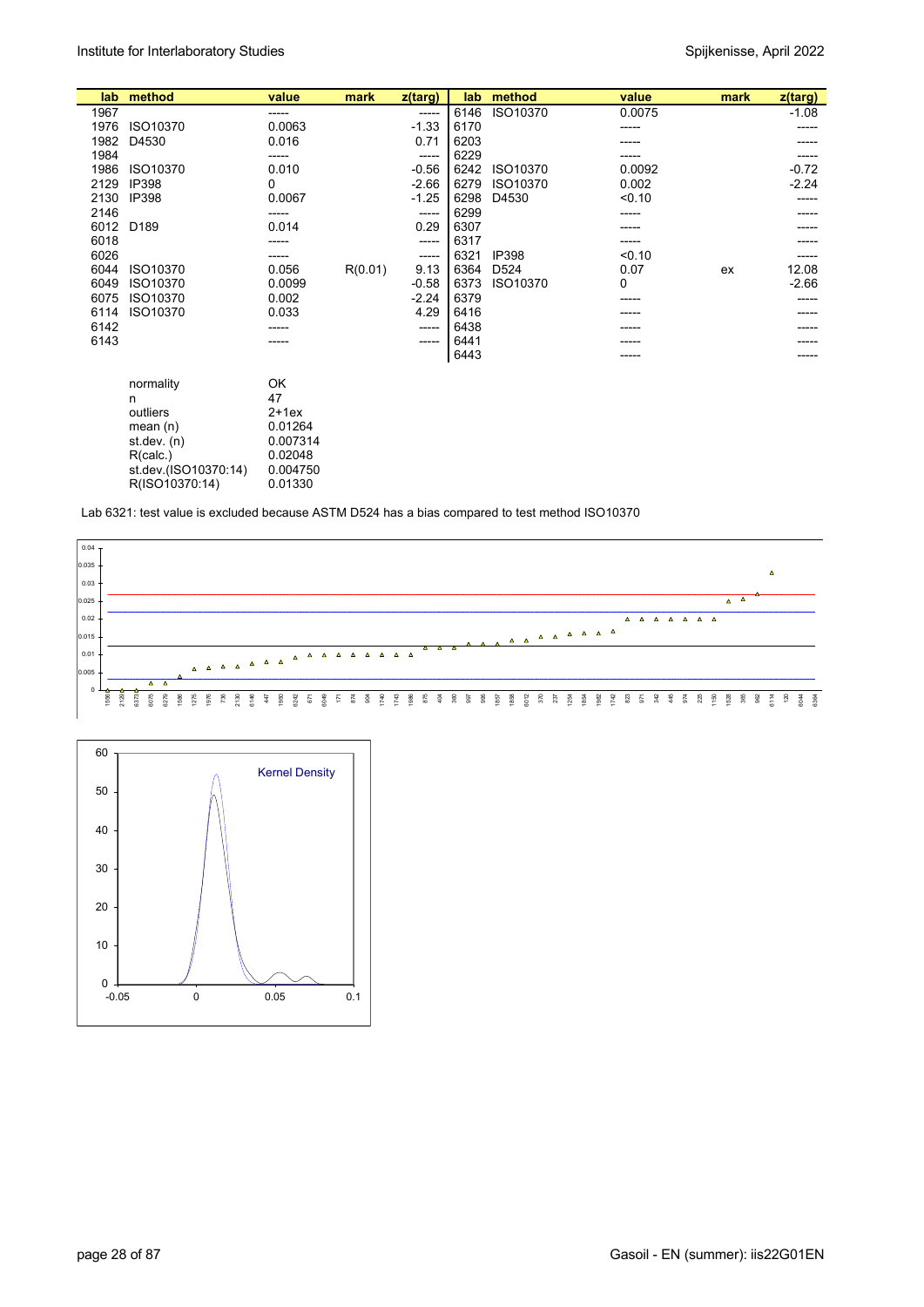# Determination of Copper Corrosion 3 hrs at 50°C on sample #22005

|     | lab method    | value   | mark | z(targ) |      | lab method   | value    | mark | z(targ) |
|-----|---------------|---------|------|---------|------|--------------|----------|------|---------|
|     | 120 D130      | 1A      |      | -----   |      | 873 D130     | 1?       |      |         |
|     | 140 D130      | 1a      |      | -----   |      | 874 D130     | 1a       |      |         |
|     | 171 D130      | 1a      |      | -----   |      | 875 D130     | 1a       |      |         |
| 206 |               | -----   |      | -----   |      | 902 D130     | 1a       |      |         |
| 207 |               |         |      | -----   |      | 904 ISO2160  | 1a       |      |         |
| 208 |               |         |      | -----   | 913  |              |          |      |         |
| 209 |               | -----   |      | -----   | 914  |              | -----    |      |         |
|     | 225 D130      | 1a      |      | -----   |      | 962 D130     | 1A       |      |         |
|     | 228 D130      | 1А      |      | -----   |      | 963 D130     | 1a       |      |         |
|     | 237 D130      | 1А      |      | -----   |      | 971 ISO2160  | 1a       |      |         |
|     | 238 D130      | 1A      |      | -----   |      | 974 D130     | 1a       |      |         |
|     | 311 D130      | 1A      |      | -----   |      | 995 D130     | 1a       |      |         |
|     | 312 D130      | 1a      |      | -----   | 997  |              | -----    |      |         |
|     | 317 D130      | 1A      |      | -----   |      | 1006 D130    | 1a       |      |         |
|     | 323 D130      | 1А      |      | -----   |      | 1026 ISO2160 | 1A       |      |         |
|     | 328 ISO2160   | 1.      |      | -----   |      | 1039 ISO2160 | 1A       |      |         |
| 331 |               |         |      | -----   |      | 1059 ISO2160 | 1a       |      |         |
| 333 |               |         |      | -----   | 1080 |              | -----    |      |         |
|     | 334 ISO2160   | 1       |      | -----   |      | 1097 ISO2160 | 1a       |      |         |
|     | 335 D130      | 1       |      | -----   |      | 1108 ISO2160 | 1        |      |         |
| 337 |               |         |      | -----   |      | 1109 D130    | 1a       |      |         |
| 338 |               | -----   |      | -----   |      | 1121 D130    | 1a       |      |         |
|     | 342 ISO2160   | 1a      |      | -----   | 1126 |              | -----    |      |         |
|     | 343 ISO2160   | 1a      |      | -----   | 1146 |              | -----    |      |         |
|     | 345 ISO2160   | 1a      |      | -----   |      | 1150 ISO2160 | 1a       |      |         |
|     | 351 ISO2160   | 1a      |      | -----   | 1199 |              | -----    |      |         |
|     | 360 D130      | 1A      |      | -----   | 1205 |              |          |      |         |
|     | 365 IP154     | 1a      |      | -----   |      | 1212 ISO2160 | 1a       |      |         |
|     | 369 ISO2160   | 1A      |      | -----   |      | 1254 ISO2160 | 1A       |      |         |
|     | 370 ISO2160   | 1А      |      | -----   | 1259 |              | -----    |      |         |
|     | 371 ISO2160   | 1a      |      | -----   |      | 1266 ISO2160 | 1a       |      |         |
| 381 |               |         |      | -----   |      | 1275 IP154   | 1A       |      |         |
| 391 |               | -----   |      | -----   | 1286 |              | -----    |      |         |
| 398 |               | -----   |      | -----   |      | 1318 D130    | 1a       |      |         |
|     | 399 D130      | 1A      |      | -----   | 1356 |              | -----    |      |         |
|     | 404 ISO2160   | clasa 1 |      | -----   |      | 1357 D130    | 1a       |      |         |
|     | 420 ISO2160   | 1a      |      | -----   | 1397 |              |          |      |         |
| 431 |               | -----   |      | -----   | 1399 |              |          |      |         |
| 432 |               | -----   |      | -----   | 1438 |              |          |      |         |
|     | 440 IP154     | 1b      |      | -----   | 1498 |              |          |      |         |
| 444 |               | -----   |      | -----   |      | 1528 ISO2160 | 1a       |      |         |
|     | 445 IP154     | 1a      |      | -----   |      | 1556 ISO2160 | class 1  |      |         |
|     | 447 IP154     | 1a      |      | -----   |      | 1569 ISO2160 | 1a       |      |         |
|     | 480 ISO2160   | 1       |      | -----   |      | 1586 D130    | 1A       |      |         |
| 494 | ISO2160       | 1a      |      | -----   | 1612 |              | -----    |      |         |
| 495 |               |         |      | -----   |      | 1613 D130    | 1a       |      |         |
| 498 |               | -----   |      | -----   |      | 1631 ISO2160 | 1A       |      |         |
|     | 541 D130      | 1a      |      | -----   |      | 1656 IP154   | 1a       |      |         |
|     | 631 D130      | 1a      |      | -----   |      | 1681 ISO2160 | 1a       |      |         |
|     | 663 D130      | 1a      |      | -----   |      | 1724 D130    | 1a       |      |         |
|     | 671 D130      | 1A      |      | -----   | 1730 |              | -----    |      |         |
|     | 704 ISO2160   | 1a      |      | -----   |      | 1740 ISO2160 | 1a       |      |         |
| 734 |               | -----   |      | -----   | 1742 |              | -----    |      |         |
|     | 736 GOST32392 | 1?      |      | -----   |      | 1743 ISO2160 | 1a       |      |         |
|     | 751 D130      | 1a      |      | -----   | 1776 |              | -----    |      |         |
| 752 |               | -----   |      | -----   |      | 1796 D130    | 1a       |      |         |
| 759 |               |         |      | -----   |      | 1807 ISO2160 | 1a       |      |         |
| 778 |               |         |      | -----   |      | 1833 D130    | 1.       |      |         |
|     | 779 ISO2160   | 1a      |      | -----   |      | 1849 ISO2160 | 1A       |      |         |
|     | 781 ISO2160   | 1a      |      | -----   |      | 1854 ISO2160 | 1Α       |      |         |
| 782 |               | -----   |      | -----   |      | 1857 D130    | 1a       |      |         |
|     | 785 D130      | 1a      |      | -----   |      | 1858 D130    | 1a       |      |         |
|     | 798 D130      | 1a      |      | -----   |      | 1950 D130    | 1a       |      |         |
|     | 823 D130      | 1a      |      | -----   |      | 1953 ISO2160 | Class 1A |      |         |
| 872 |               | -----   |      | -----   |      | 1961 ISO2160 | 1a       |      |         |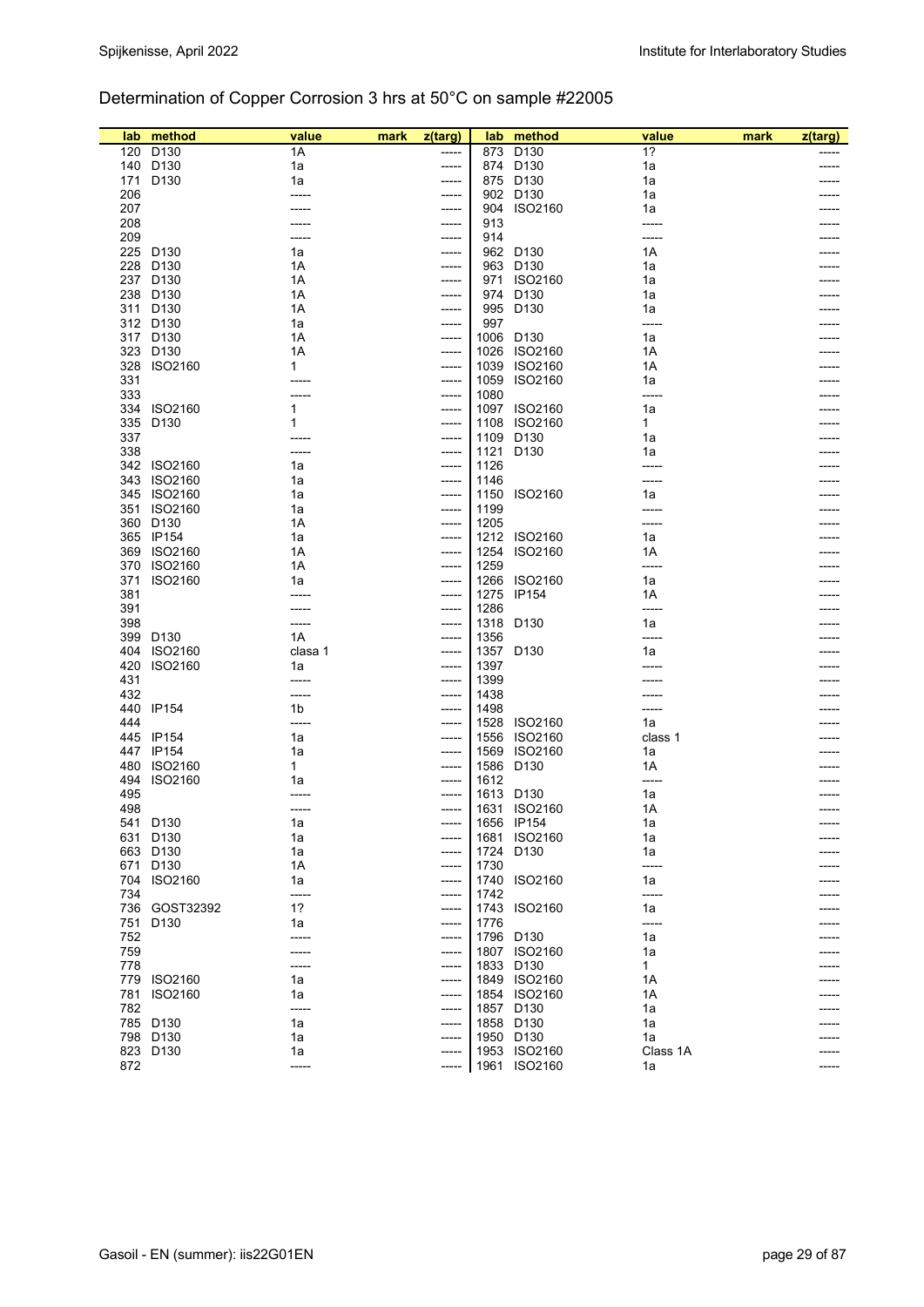|      | lab method       | value | mark | z(targ)     | lab. | method           | value          | mark | z(targ) |
|------|------------------|-------|------|-------------|------|------------------|----------------|------|---------|
| 1967 |                  | ----- |      | ------      | 6146 | ISO2160          | 1a             |      | -----   |
| 1976 | ISO2160          | 1a    |      | $- - - - -$ | 6170 |                  | -----          |      |         |
| 1982 |                  | ----- |      | -----       | 6203 | ISO2160          | 1 <sub>b</sub> |      |         |
| 1984 |                  | ----- |      | ------      | 6229 |                  | -----          |      |         |
| 1986 | ISO2160          | 1Α    |      | $- - - - -$ | 6242 | ISO2160          | 1a             |      |         |
| 2129 | <b>IP154</b>     | 1a    |      | -----       | 6279 |                  | ----           |      |         |
| 2130 | D <sub>130</sub> | 1a    |      | -----       | 6298 | D <sub>130</sub> | 1A             |      |         |
| 2146 |                  | ----- |      | -----       | 6299 | ISO2160          | 1B             |      |         |
|      | 6012 D130        | 1Α    |      | -----       | 6307 |                  | -----          |      | -----   |
| 6018 | ISO2160          | 1a    |      | -----       | 6317 | D <sub>130</sub> | 1a             |      |         |
| 6026 |                  | ----- |      | -----       | 6321 | <b>IP154</b>     | 1A             |      |         |
| 6044 |                  | ----- |      | ------      | 6364 | D <sub>130</sub> | 1A             |      |         |
| 6049 | ISO2160          | 1a    |      | -----       | 6373 | D <sub>130</sub> | 1A             |      |         |
| 6075 | ISO2160          | 1a    |      | $- - - - -$ | 6379 |                  | -----          |      |         |
| 6114 | ISO2160          | 1a    |      | -----       | 6416 | D <sub>130</sub> | 1A             |      |         |
| 6142 |                  | ----- |      | ------      | 6438 | D <sub>130</sub> | 1a             |      |         |
| 6143 |                  | ----- |      | -----       | 6441 |                  | -----          |      |         |
|      |                  |       |      |             | 6443 | D <sub>130</sub> | 1a             |      | -----   |

| n          | 110      |
|------------|----------|
| mean $(n)$ | 1(1A/1B) |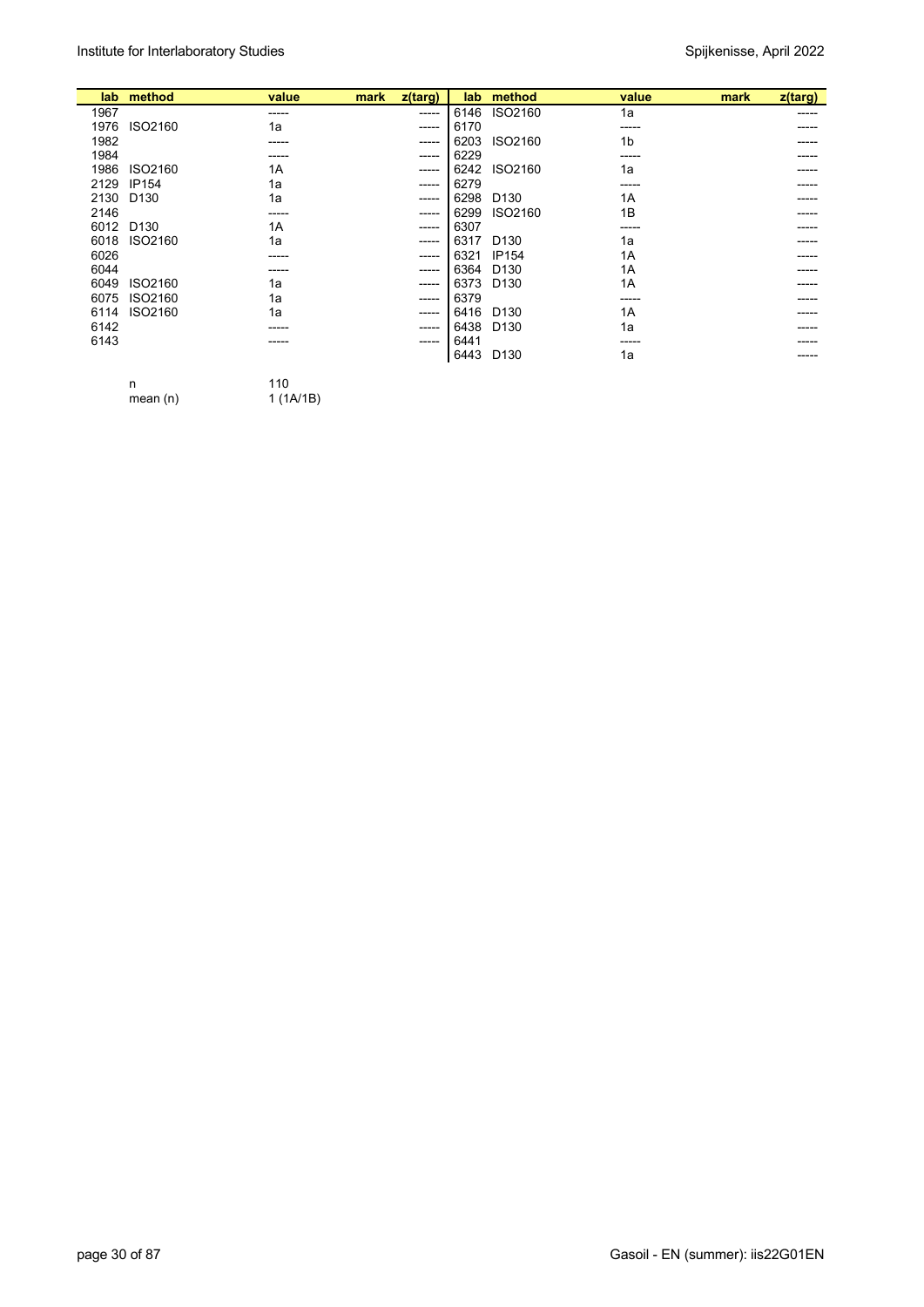# Determination of Density at 15°C on sample #22005; result in kg/m3

|     | lab method             | value          | mark    | z(targ)         |      | lab method               | value          | mark    | $z$ (targ)   |
|-----|------------------------|----------------|---------|-----------------|------|--------------------------|----------------|---------|--------------|
|     | 120 D4052              | 827.1          | R(0.01) | $-2.23$         |      | 873 D4052                | 827.5          |         | 0.01         |
|     | 140 D4052              | 827.1          | R(0.01) | $-2.23$         |      | 874 ISO12185             | 827.5          |         | 0.01         |
|     | 171 D4052              | 827.5          |         | 0.01            |      | 875 ISO12185             | 827.5          |         | 0.01         |
| 206 |                        | -----          |         | -----           |      | 902 D4052                | 827.5          |         | 0.01         |
| 207 |                        |                |         | -----           |      | 904 ISO12185             | 827.7          |         | 1.13         |
| 208 |                        |                |         | -----           | 913  |                          | -----          |         | -----        |
| 209 |                        | $-----$        |         | $-----$         | 914  |                          | -----          |         | -----        |
|     | 225 D4052              | 827.5          |         | 0.01            |      | 962 D4052                | 827.5          |         | 0.01         |
|     | 228 D4052              | 827.6          |         | 0.57            |      | 963 ISO12185             | 827.5          |         | 0.01         |
|     | 237 D4052              | 827.5          |         | 0.01            |      | 971 ISO12185             | 827.6          |         | 0.57         |
|     | 238 D4052              | 827.5          |         | 0.01            |      | 974 D1298                | 827.5          |         | 0.01         |
|     | 311 ISO12185           | 827.5          |         | 0.01            |      | 995 ISO12185             | 827.7          |         | 1.13         |
|     | 312 ISO12185           | 827.5          |         | 0.01            |      | 997 ISO12185             | 827.5          |         | 0.01         |
|     | 317 D4052              | 827.5          |         | 0.01            |      | 1006 D4052               | 827.5          |         | 0.01         |
|     | 323 ISO12185           | 827.6          |         | 0.57            |      | 1026 D4052               | 827.5          |         | 0.01         |
|     | 328 ISO12185           | 827.6          |         | 0.57            |      | 1039 ISO12185            | 827.5          |         | 0.01         |
|     | 331 ISO12185           | 827.6          |         | 0.57            |      | 1059 ISO12185            | 827.5          |         | 0.01         |
|     | 333 ISO12185           | 827.5          |         | 0.01            |      | 1080 ISO12185            | 827.2          | R(0.05) | $-1.67$      |
|     | 334 ISO12185           | 827.4          |         | $-0.55$         |      | 1097 ISO12185            | 827.54         |         | 0.23         |
|     | 335 ISO12185           | 827.5          |         | 0.01            |      | 1108 ISO12185            | 827.46         |         | $-0.22$      |
|     | 337 ISO12185           | 827.5          |         | 0.01            |      | 1109 D4052               | 827.37         |         | $-0.72$      |
|     | 338 ISO12185           | 827.5          |         | 0.01            |      | 1121 ISO12185            | 827.62         |         | 0.68         |
|     | 342 D4052              | 827.5          |         | 0.01            |      | 1126 ISO12185            | 827.45         |         | $-0.27$      |
|     | 343 ISO12185           | 827.4          |         | $-0.55$         |      | 1146 D4052               | 827.5          |         | 0.01         |
|     | 345 ISO12185           | 827.5          |         | 0.01            |      | 1150 ISO12185            | 827.5          |         | 0.01         |
|     | 351 ISO12185           | 827.45         |         | $-0.27$         | 1199 |                          | -----          |         | -----        |
|     | 360 D4052              | 827.5          |         | 0.01            |      | 1205 ISO12185            | 827.52         |         | 0.12         |
|     | 365 IP365              | 827.5          |         | 0.01            |      | 1212 ISO12185            | 827.4          |         | $-0.55$      |
|     | 369 ISO12185           | 827.6          |         | 0.57            |      | 1254 ISO12185            | 827.44         |         | $-0.33$      |
|     | 370 ISO12185           | 827.5          |         | 0.01            |      | 1259 ISO12185            | 827.5          |         | 0.01         |
|     | 371 ISO12185           | 827.45         |         | $-0.27$         |      | 1266 ISO3675             | 827.5          | C       | 0.01         |
|     | 381 ISO12185           | 827.3          |         | $-1.11$         |      | 1275 IP365               | 827.46         |         | $-0.22$      |
|     | 391 ISO12185           | 827.4          |         | $-0.55$         |      | 1286 ISO12185            | 827.580        |         | 0.46         |
|     | 398 ISO12185           | 827.5          |         | 0.01            |      | 1318 D4052               | 827.51         |         | 0.06         |
|     | 399 ISO12185           | 827.5          |         | 0.01            |      | 1356 ISO12185            | 827.5          |         | 0.01         |
|     | 404 D4052              | 827.5          |         | 0.01            |      | 1357 D4052               | 827.5          |         | 0.01         |
|     | 420 ISO12185           | 827.4          |         | $-0.55$         |      | 1397 ISO12185            | 827.5          | С       | 0.01         |
|     | 431 ISO12185           | 827.28         |         | $-1.22$         | 1399 |                          | -----          |         | -----        |
|     | 432 ISO12185           | 827.51         |         | 0.06            |      | 1438 D1298<br>1498 D4052 | 827.7          |         | 1.13         |
|     | 440 D4052<br>444 D4052 | 827.5<br>827.4 |         | 0.01<br>$-0.55$ |      | 1528 ISO12185            | 827.5<br>827.5 |         | 0.01<br>0.01 |
|     | 445 IP365              | 827.6          |         | 0.57            |      | 1556 ISO12185            | 827.55         |         | 0.29         |
|     | 447 IP365              | 827.5          |         | 0.01            |      | 1569 ISO12185            | 827.6          |         | 0.57         |
|     | 480 ISO12185           | 827.4          |         | $-0.55$         |      | 1586 D4052               | 827.5          |         | 0.01         |
|     | 494 ISO12185           | 827.5          |         | 0.01            | 1612 |                          | -----          |         | -----        |
|     | 495 ISO12185           | 827.42         |         | $-0.44$         |      | 1613 D4052               | 827.4          |         | $-0.55$      |
| 498 |                        | -----          |         | -----           |      | 1631 ISO12185            | 827.5          |         | 0.01         |
|     | 541 ISO12185           | 827.50         |         | 0.01            |      | 1656 ISO12185            | 827.4          |         | $-0.55$      |
|     | 631 D4052              | 827.6          |         | 0.57            |      | 1681 ISO12185            | 827.5          |         | 0.01         |
|     | 663 D4052              | 827.48         |         | $-0.10$         | 1724 | D4052                    | 827.5          |         | 0.01         |
|     | 671 D4052              | 827.6          |         | 0.57            |      | 1730 D4052               | 827.54         |         | 0.23         |
|     | 704 ISO12185           | 827.49         |         | $-0.05$         |      | 1740 IP365               | 827.5          |         | 0.01         |
|     | 734 D4052              | 827.6          |         | 0.57            |      | 1742 ISO12185            | 827.5          |         | 0.01         |
|     | 736 ISO12185           | 827.6          |         | 0.57            |      | 1743 ISO12185            | 827.6          |         | 0.57         |
|     | 751 D4052              | 827.5          |         | 0.01            |      | 1776 ISO12185            | 827.6          |         | 0.57         |
|     | 752 D4052              | 827.5          |         | 0.01            |      | 1796 D4052               | 827.6          |         | 0.57         |
|     | 759 ISO12185           | 827.5          |         | 0.01            |      | 1807 ISO12185            | 827.5          |         | 0.01         |
|     | 778 ISO12185           | 827.5          |         | 0.01            |      | 1833 ISO12185            | 827.5          |         | 0.01         |
|     | 779 ISO12185           | 827.5          |         | 0.01            |      | 1849 ISO12185            | 827.53         |         | 0.18         |
|     | 781 ISO12185           | 827.5          |         | 0.01            |      | 1854 ISO12185            | 827.37         |         | $-0.72$      |
|     | 782 ISO12185           | 827.5          |         | 0.01            |      | 1857 D4052               | 827.6          |         | 0.57         |
|     | 785 D4052              | 827.5          |         | 0.01            |      | 1858 D4052               | 827.5          |         | 0.01         |
|     | 798 D4052              | 827.5          |         | 0.01            |      | 1950 D4052               | 827.5          |         | 0.01         |
|     | 823 ISO12185           | 827.5          |         | 0.01            |      | 1953 In house            | 827.3          |         | -1.11        |
|     | 872 ISO12185           | 827.4          |         | $-0.55$         | 1961 |                          | -----          |         | -----        |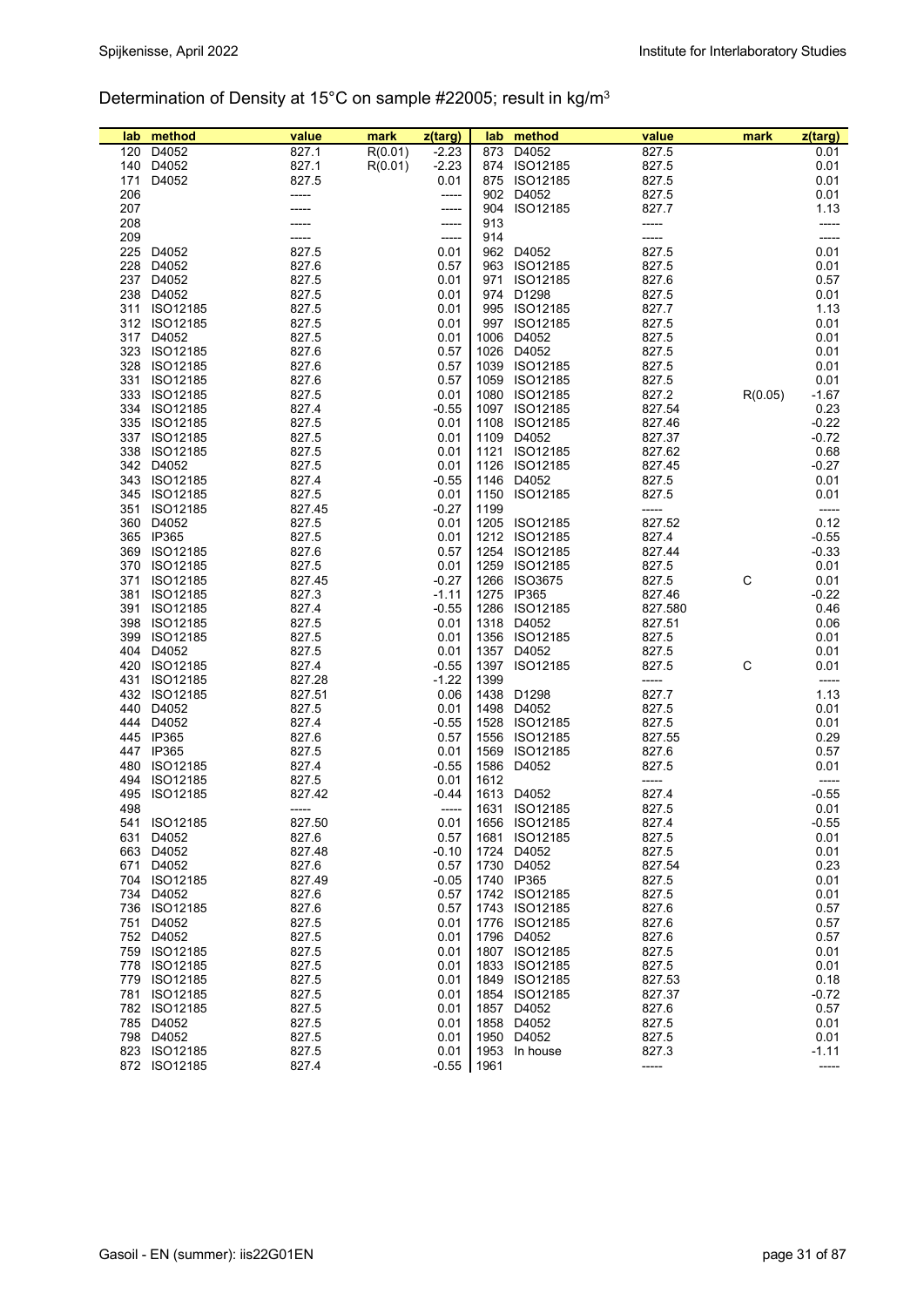|      | lab method        | value  | mark       | z(targ)     | lab. | method            | value  | mark    | $z$ (targ) |
|------|-------------------|--------|------------|-------------|------|-------------------|--------|---------|------------|
| 1967 |                   | -----  |            | $- - - - -$ | 6146 | ISO12185          | 827.50 |         | 0.01       |
| 1976 | ISO12185          | 827.3  |            | $-1.11$     | 6170 | ISO3675           | 827.2  | R(0.05) | $-1.67$    |
| 1982 | D4052             | 827.5  |            | 0.01        | 6203 | ISO12185          | 827.5  |         | 0.01       |
| 1984 | ISO12185          | 827.5  |            | 0.01        | 6229 | D7042             | 828.2  | R(0.01) | 3.93       |
| 1986 | ISO12185          | 827.6  |            | 0.57        | 6242 | ISO12185          | 827.50 |         | 0.01       |
| 2129 | D4052             | 827.5  |            | 0.01        | 6279 | ISO12185          | 827.30 |         | $-1.11$    |
| 2130 | D4052             | 827.4  |            | $-0.55$     | 6298 | D4052             | 827.5  |         | 0.01       |
| 2146 | ISO12185          | 827.5  |            | 0.01        | 6299 | ISO12185          | 827.52 |         | 0.12       |
| 6012 | <b>ISO3675</b>    | 827.6  |            | 0.57        | 6307 | IP365             | 827.44 |         | $-0.33$    |
| 6018 | ISO12185          | 827.6  |            | 0.57        | 6317 | D4052             | 827.36 | С       | $-0.78$    |
| 6026 |                   | -----  |            | -----       | 6321 | IP365             | 827.5  |         | 0.01       |
| 6044 | ISO12185          | 827.53 |            | 0.18        | 6364 | D4052             | 827.41 |         | $-0.50$    |
| 6049 | ISO12185          | 827.5  |            | 0.01        | 6373 | ISO12185          | 827.5  |         | 0.01       |
| 6075 | ISO12185          | 827.84 | R(0.05)    | 1.91        | 6379 |                   | -----  |         | -----      |
| 6114 | ISO12185          | 827.6  |            | 0.57        | 6416 | D <sub>1298</sub> | 827.1  | R(0.01) | $-2.23$    |
| 6142 |                   | -----  |            | $-----1$    | 6438 | D4052             | 827.5  |         | 0.01       |
| 6143 | D <sub>1298</sub> | 826.2  | C, R(0.01) | $-7.27$     | 6441 | ISO12185          | 827.80 | R(0.05) | 1.69       |
|      |                   |        |            |             | 6443 | D4052             | 827.3  |         | $-1.11$    |

| normality            | suspect |
|----------------------|---------|
| n                    | 141     |
| outliers             | Й       |
| mean (n)             | 827.50  |
| st.dev. (n)          | 0.075   |
| R(calc.)             | 0.21    |
| st.dev.(ISO12185:96) | 0.179   |
| R(ISO12185:96)       | 0.5     |

Lab 1266 first reported 828.5

Lab 1397 first reported 837.9

Lab 6143 first reported 0.826 kg/L

Lab 6317 first reported 0.82736 kg/ $m<sup>3</sup>$ 



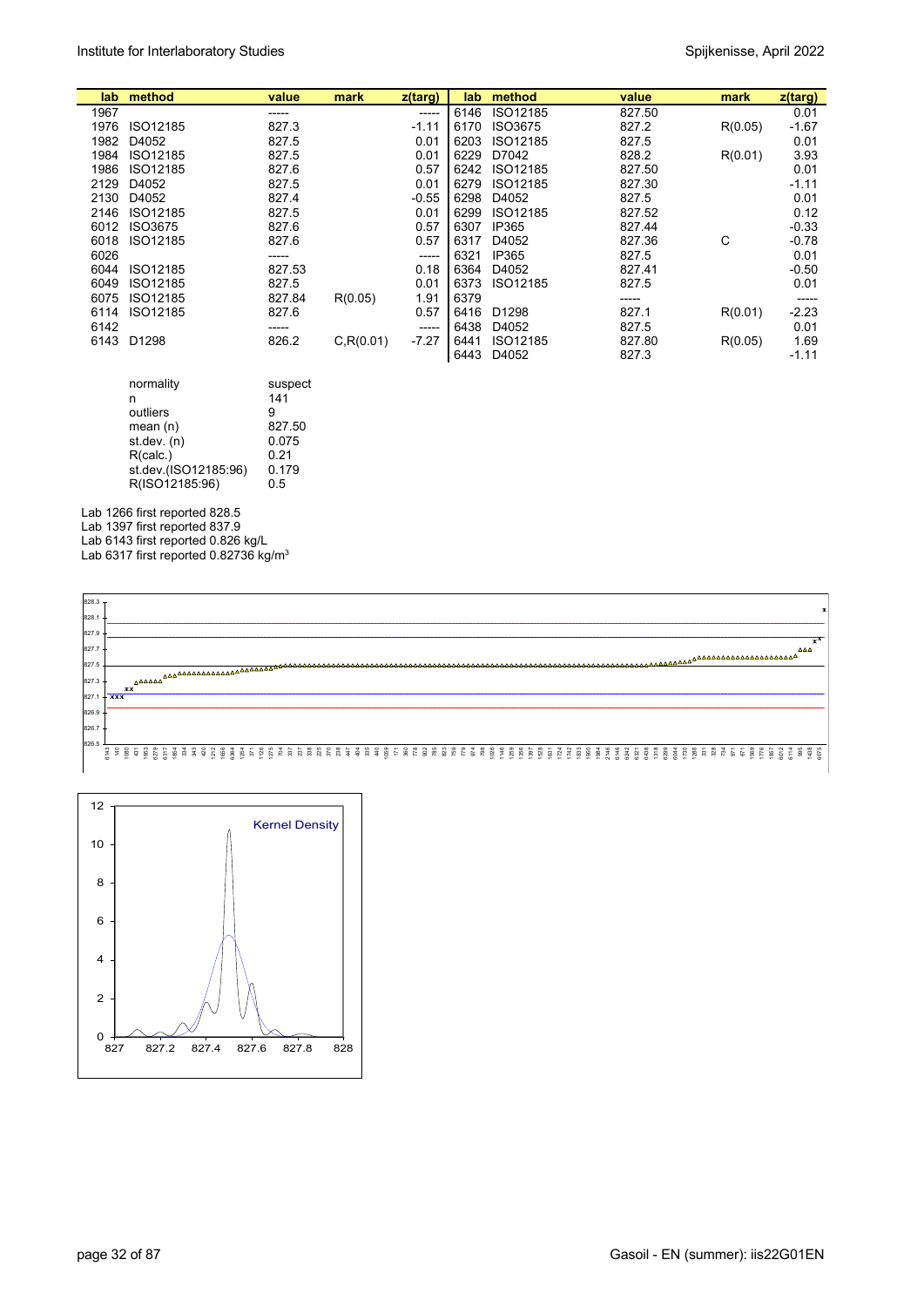# Determination of Distillation at 760 mmHg on sample #22005; result in °C

| lab        | method            | <b>IBP</b> | 10%rec         | <b>50%rec</b> | 90%rec         | 95%rec   | <b>FBP</b>     |
|------------|-------------------|------------|----------------|---------------|----------------|----------|----------------|
| 120        | D86-automated     | 160.6      | 186.6          | 260.1         | 332.3          | 347.7    | 358.2          |
| 140        | D86-automated     | 161.5      | 187.2          | 259.8         | 331.7          | 344.8    | 358.2          |
| 171        | D86-automated     | 162.8      | 187.1          | 261.0         | 332.0          | 346.5    | 357.9          |
|            |                   |            |                |               |                |          |                |
| 206        |                   | -----      |                | -----         | -----          | -----    | -----          |
| 207        |                   | -----      |                | -----         | -----          | -----    | -----          |
| 208        |                   | -----      |                | -----         | -----          | -----    | -----          |
| 209        |                   | -----      |                | -----         | -----          | -----    | -----          |
| 225        | D86-manual        | 163.0      | 187.0          | 260.0         | 336.0          | 351.0    | 360.0          |
| 228        | D86-manual        | 163.0      | 189.0          | 259.0         | 328.0          | 340.0    | 356.0          |
| 237        | D86-manual        | 164.0      | 188.0          | 258.0         | C<br>331       | 345<br>C | 354.0          |
| 238        |                   | -----      | -----          | -----         | -----          | -----    | -----          |
| 311        | D86-automated     | 161.9      | 185.6          | 259.3         | 331.3          | 346.7    | 356.2          |
| 312        | ISO3405-automated | 164.2      | 185.2          | 260.2         | 331.6          | 346.1    | 356.3          |
| 317        | D86-automated     | 164.0      | 187.8          | 262.3         | 335.0          | 351.8    | 358.5          |
| 323        | ISO3405-automated | 163.5      | 186.9          | 259.7         | 330.7          | 344.9    | 355.0          |
| 328        | ISO3405-automated | 160.1      | 185.8          | 260.1         | 331.4          | 346.3    | 356.3          |
| 331        |                   | -----      |                | -----         |                | -----    |                |
|            |                   |            | -----          |               | -----          |          | -----          |
| 333        | ISO3405-automated | 155.9      | 184.6          | 259.1         | 330.8          | 345.4    | 352.9          |
| 334        | ISO3405           | 158.7      | 186.5          | 259.4         | 329.7          | 344.1    | 353.0          |
| 335        | D86-automated     | 162.2      | 187.7          | 260.2         | 332.8          | 348.4    | 357.2          |
| 337        |                   | -----      | -----          | -----         | -----          | -----    | -----          |
| 338        | ISO3405-automated | 157.8      | 186.1          | 260.1         | 331.7          | 347.5    | 354.8          |
| 342        | D86-automated     | 164.4      | 186.4          | 260.0         | 333.1          | 349.2    | 356.9          |
| 343        |                   | -----      | -----          | -----         | -----          | -----    | -----          |
| 345        | ISO3405-automated | 159        | 187.11         | 259.21        | 331.35         | 346.63   | 356.70         |
| 351        | ISO3405-automated | 163.55     | 184.85         | 260.10        | 332.70         | 348.45   | 354.40         |
| 360        | D86-automated     | 157.1      | 184.7          | 260.2         | 332.9          | 348.5    | 354.9          |
| 365        | IP123-automated   | 160.9      | 182.7          | 256.8         | 329.1          | 345.3    | 355.6          |
| 369        | ISO3405-automated | 160.1      | 186.0          | 258.3         | 333.3          | 348.0    | 356.2          |
| 370        | ISO3405-automated | 161.0      | 186.2          | 258.0         | 332.0          | 349.5    | 358.5          |
| 371        | ISO3405-manual    | 162.3      | 185.9          | 261.5         | 334.5          | 351.0    | 357.2          |
| 381        | ISO3405-automated | 161.6      | 185.7          | 261.2         | 333.7          | 347.9    | 356.8          |
|            |                   |            |                |               |                |          | -----          |
| 391        |                   | -----      | -----          | -----         | -----          | -----    |                |
| 398        | ISO3405-automated | 165.7      | 189.3          | 261.4<br>С    | 334.6          | 350.9    | 361.1          |
| 399        | D86-manual        | 163.0      | 188.0          | C<br>262      | 334.5<br>C     | 352.0    | 362.0          |
| 404        | D86-automated     | 164.1      | 185.3          | 260.0         | 331.1          | 345.5    | 357.9          |
| 420        | ISO3405-automated | 160.8      | 186.5          | 259.8         | 329.8          | 343.8    | 356.8          |
| 431        | ISO3405-automated | 160.5      | 183.5          | 260.4         | 334.1          | 351.7    | 356.8          |
| 432        |                   | -----      | -----          | -----         | -----          | -----    | -----          |
| 440        | D86-automated     | 154.0      | 183.6          | 257.8         | 332.0          | 346.3    | 350.2          |
| 444        | D86-automated     | 160.3      | 186            | 261.7         | 332.4          | 347.8    | 357.7          |
| 445        | IP123-automated   | 159.3      | 185.7          | 258.9         | 331.3          | 346.7    | 355.9          |
| 447        | IP123-automated   | 161.6      | 187.1          | 259.1         | 331.9          | 347.8    | 355.6          |
| 480        | D86-automated     | 161.75     | 187.1          | 261.05        | 332.35         | 346.55   | 356.7          |
| 494        | ISO3405-automated | 159.8      | 187.2          | 259.5         | 331.6          | 345.8    | 357.0          |
| 495        | D86-automated     | 160.9      | 184.9          | 259.2         | 330.3          | 344.2    | 355.9          |
| 498        |                   | -----      | -----          | -----         | -----          | -----    | -----          |
|            | ISO3405-manual    | 161.0      |                | 258.0         |                | 348.0    |                |
| 541<br>631 |                   | 164.5      | 182.0<br>189.5 | 261.0         | 333.0<br>334.0 | 348.0    | 359.0<br>361.5 |
|            | D86-manual        |            |                |               |                |          |                |
| 663        | D86-automated     | 159.80     | 185.90         | 260.25        | 331.15         | 345.60   | 356.25         |
| 671        | D86-automated     | 166.1      | 189.6          | 259.3         | 330.9          | 345.0    | 351.7          |
| 704        | ISO3405-manual    | 164.0      | 186.5          | 259.0         | 328.5          | 340.5    | 354.5          |
| 734        | D86-automated     | 163.80     | 189.90         | 260.87        | 331.78         | 346.07   | 356.73         |
| 736        | GOST2177          | 167.5      | 187.0          | 263.0         | 333.0          | 348.0    | 359.0          |
| 751        | ISO3405-manual    | 162.0      | 186.0          | 258.5         | 332.0          | 347.5    | 357.5          |
| 752        | D86-manual        | 161.0      | 187.5          | 259.5         | 332.0          | 347.0    | 360.0          |
| 759        | ISO3405-manual    | 161.0      | 186.5          | 259.0         | 331.5          | 347.5    | 358.0          |
| 778        |                   | -----      | -----          | -----         | -----          | -----    | -----          |
| 779        | ISO3405-manual    | 161.2      | 189.0          | 258.7         | 331.7          | 345.5    | 360.0          |
| 781        | ISO3405-automated | 160.6      | 185.6          | 259.4         | 330.1          | 344.0    | 356.2          |
| 782        | ISO3405-automated | 161.7      | 185.9          | 258.6         | 333.3          | 350.2    | 358.7          |
| 785        | D86-manual        | 161.0      | 186.5          | 260.0         | 331.5          | 346.5    | 357.0          |
| 798        | D86-manual        | 156.5      | 186.5          | 263.0         | 334.0          | 349.0    | 361.0          |
| 823        | ISO3405-automated | 160.1      | 185.6          | 260.0         | 332.1          | 347.0    | 358.6          |
| 872        |                   | -----      | -----          | -----         | -----          |          | -----          |
|            |                   |            | 185.5          |               |                | -----    |                |
| 873        | ISO3405           | 162.5      |                | 259.5         | 332.5          | 347.5    | 357.5          |
| 874        | ISO3405-manual    | 161.0      | 186.0          | 260.0         | 332.0          | 347.0    | 357.5          |
| 875        | ISO3405-automated | 159.5      | 186.7          | 259.9         | 331.4          | 347.5    | 357.2          |
| 902        | D86-automated     | 163.7      | 184.4          | 258.6         | 330.6          | 345.6    | 356.7          |
| 904        | ISO3405-automated | 162.0      | 187.4          | 259.5         | 329.7          | 343.8    | 357.5          |
| 913        |                   | -----      | -----          | -----         | -----          | -----    | -----          |
| 914        |                   | -----      | -----          | -----         | -----          | -----    | -----          |
| 962        | D86-automated     | 161.5      | 186.4          | 259.2         | 331.5          | 346.4    | 356.4          |
| 963        | ISO3405-automated | 161.8      | 188.4          | 259.4         | 329.8          | 343.6    | 353.6          |
| 971        | ISO3405-automated | 163.9      | 187.4          | 260.5         | 332.7          | 349.3    | 357.6          |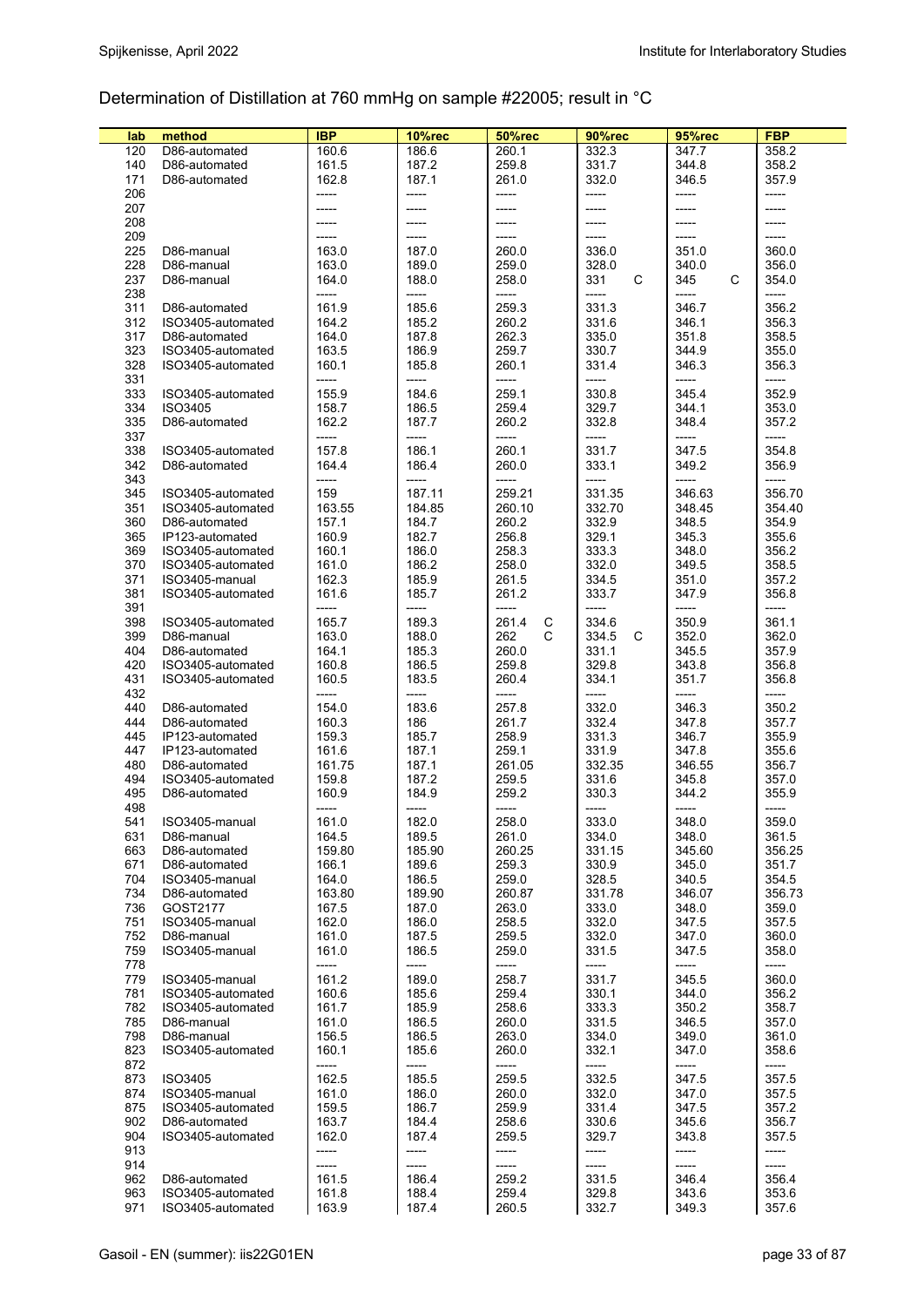| lab  | method            | <b>IBP</b> | $10%$ rec | <b>50%rec</b>           | 90%rec   | 95%rec | <b>FBP</b> |
|------|-------------------|------------|-----------|-------------------------|----------|--------|------------|
| 974  | D86-automated     | 165.8      | 187.0     | 261.1                   | 333.1    | 349.2  | 358.2      |
|      |                   |            |           |                         |          |        |            |
| 995  | ISO3405-manual    | 163.0      | 184.0     | 260.0                   | -----    | -----  | -----      |
| 997  | D86-manual        | 163.0      | 185.0     | 258.5                   | 332.0    | 348.0  | 358.5      |
| 1006 | D86-automated     | 162.8      | 187.9     | 261.5                   | 332.3    | 347.1  | 356.7      |
| 1026 | ISO3405-automated | 163.4      | 186.9     | 258.7                   | 330.1    | 344.0  | 357.3      |
| 1039 | D2887             | 167.2      | 189.7     | 206.4<br>R <sub>1</sub> | 333.7    | 348.5  | 361.0      |
| 1059 | ISO3405-automated | 163.0      | 186.4     | 259.9                   | 332.0    | 347.6  | 357.8      |
| 1080 |                   | -----      | -----     | -----                   | -----    | -----  | -----      |
| 1097 | ISO3405-automated | 160.1      | 185.5     | 260.3                   | 333.5    | 349.1  | 357.9      |
|      |                   |            |           |                         |          |        |            |
| 1108 | D86-automated     | 162.0      | 184.7     | 259.9                   | 331.3    | 347.4  | 356.1      |
| 1109 | D86-automated     | 161.8      | 185.3     | 259.9                   | 331.7    | 346.9  | 357.3      |
| 1121 | ISO3405-automated | 165.5      | 187.5     | 259.2                   | 331.1    | 345.4  | 358.4      |
| 1126 | ISO3405-automated | 161.1      | 185.7     | 260.0                   | 331.2    | 345.7  | 359.8      |
| 1146 | D86-automated     | 161.4      | 187.9     | 260.6                   | 332.6    | 346.9  | 359.0      |
| 1150 | ISO3405-automated | 161.8      | 186.1     | 259.65                  | 332.35   | 345.95 | 357.25     |
| 1199 |                   | -----      | -----     | -----                   | -----    | -----  | -----      |
| 1205 | D86-automated     | 164.8      | 188.3     | 261.0                   | 331.4    | 345.6  | 358.3      |
|      |                   |            |           |                         |          |        |            |
| 1212 | ISO3405-automated | 159.9      | 186.0     | 259.9                   | 332.0    | 347.5  | 358.2      |
| 1254 | ISO3405-automated | 162.9      | 186.6     | 260.5                   | 332.3    | 348.6  | 357.0      |
| 1259 | ISO3405-automated | 162.6      | 186.6     | 259.5                   | 329.7    | 343.0  | 356.7      |
| 1266 | ISO3405-automated | 161.2      | 184.4     | 258.8                   | 334.5    | 350.5  | 356.0      |
| 1275 | IP123-automated   | 157.6      | 183.9     | 257.8                   | 330.7    | 347.1  | 354.1      |
| 1286 |                   | -----      | -----     | -----                   | -----    | -----  | -----      |
| 1318 | D86-automated     | 161.8      | 185.2     | 259.1                   | 331.7    | 345.8  | 355.7      |
| 1356 |                   | -----      | 184       | 260                     | C<br>330 | -----  | -----      |
|      |                   |            |           |                         |          |        |            |
| 1357 | D86-automated     | n.a        | n.a       | n.a                     | n.a      | 345.5  | n.a        |
| 1397 | ISO3405-automated | 164.0      | 189.2     | 259.9                   | 331.6    | 345.5  | 355.1      |
| 1399 |                   | -----      | $-----$   | -----                   | -----    | -----  | -----      |
| 1438 | D86-automated     | 159.5      | 187.6     | 260.9                   | 331.5    | 348.0  | 353.7      |
| 1498 | D86-automated     | 161.7      | 186.9     | 261.8                   | 335.5    | 354.2  | 358.3      |
| 1528 | ISO3405-automated | 163.5      | 188.3     | 259.9                   | 332.3    | 348.3  | 356.6      |
| 1556 | D86-automated     | 160.4      | 187.3     | 260.6                   | 332.6    | 348.0  | 357.0      |
| 1569 |                   |            |           |                         | 332.4    |        | 354.2      |
|      | D86-automated     | 161.1      | 184.6     | 257.8                   |          | 345.2  |            |
| 1586 | D86-automated     | 159.9      | 189.2     | 260.9                   | 332.5    | 347.8  | 356.8      |
| 1612 |                   | -----      | -----     | -----                   | -----    | -----  | -----      |
| 1613 | D86-automated     | 165.6      | 188.7     | 259.8                   | 331.4    | 345.3  | 359.0      |
| 1631 |                   | -----      | 186.6     | 259.7                   | 331.5    | 346.4  | -----      |
| 1656 | D86-automated     | 163.1      | 185.4     | 259.6                   | 332.6    | 349.0  | 358.4      |
| 1681 | ISO3405-automated | 163.3      | 187.3     | 260.5                   | 330.8    | 344.4  | 355.8      |
| 1724 | D86-automated     | 161.4      | 185.7     | 259.4                   | 331.4    | 347.2  | 355.7      |
| 1730 |                   | -----      | -----     | -----                   | -----    | -----  | -----      |
|      |                   |            |           |                         |          |        |            |
| 1740 | IP123-automated   | 160.2      | 187.8     | 259.5                   | 331.4    | 346.8  | 357.4      |
| 1742 | ISO3405-automated | 163.1      | 187.4     | 260.3                   | 331.9    | 347.1  | 358.4      |
| 1743 | ISO3405-automated | 161.4      | 184.7     | 259.1                   | 331.0    | 346.1  | 356.9      |
| 1776 | ISO3405-automated | 159.6      | 182.2     | 257.7                   | 329.9    | 345.8  | 355.0      |
| 1796 | D86-manual        | 159.4      | 187.6     | 259.2                   | 330.5    | 344.0  | 356.6      |
| 1807 | D86-automated     | 160.8      | 183.8     | 258.6                   | 330.3    | 344    | 356.4      |
| 1833 | <b>ISO3405</b>    | 159.7      | 185.1     | 258.8                   | 330.1    | 344.9  | 356.4      |
| 1849 | ISO3405-automated | 162.4      | 186.7     | 260.5                   | 331.5    | 345.4  | 358        |
| 1854 | ISO3405-automated | 162.9      | 186.3     | 261.0                   | 333.3    | 346.7  | 355.4      |
|      | D86-automated     |            |           |                         |          |        |            |
| 1857 |                   | 162.3      | 186.9     | 259.7                   | 329.8    | 343.1  | 356.3      |
| 1858 | D86-manual        | 161.5      | 185.0     | 257.0                   | 329.0    | 342.5  | 354.5      |
| 1950 | D86-manual        | 162.5      | 186.0     | 260.5                   | 332.0    | 347.5  | 357.0      |
| 1953 | ISO3405-automated | 162.1      | 189.1     | 258.5                   | 333.9    | 348.1  | 359.4      |
| 1961 |                   | -----      | -----     | -----                   | -----    | -----  | -----      |
| 1967 |                   | -----      | $-----$   | -----                   | -----    | -----  | -----      |
| 1976 | ISO3405-automated | 164.6      | 187.0     | 260.8                   | 331.3    | 345.3  | 357.8      |
| 1982 | ISO3405-automated | 163.22     | 187.13    | 260.21                  | 332.57   | 347.43 | 358.87     |
| 1984 |                   | 162.5      | 185.95    | 260.75                  | 332.35   | 347.2  | 358.0      |
| 1986 | ISO3405-manual    | 162.0      | 186.0     | 259.0                   | 329.0    | 343.0  | 356.0      |
|      |                   |            |           |                         |          |        |            |
| 2129 | D86-automated     | 157.1      | 183.7     | 258.4                   | 329.7    | 344.0  | 354.9      |
| 2130 | D86-automated     | 158.6      | 187.2     | 258.3                   | 328.8    | 342.4  | 353.0      |
| 2146 | ISO3405-automated | 162.5      | 186.2     | 260.5                   | 333.0    | 349.4  | 358.8      |
| 6012 | D86-manual        | 161.9      | 186.4     | 258.5                   | 331.5    | 343.1  | 358.6      |
| 6018 | ISO3405-automated | 163.4      | 187.8     | 260.6                   | 332.2    | 347.0  | 358.1      |
| 6026 |                   | -----      | -----     | -----                   | -----    | -----  | -----      |
| 6044 | D86-automated     | 168.2      | 187.5     | 262.1                   | 334.7    | 351.1  | 360.8      |
| 6049 | ISO3405-automated | 159.8      | 186.7     | 259.9                   | 331.3    | 346.2  | 355.9      |
|      |                   |            |           |                         |          |        |            |
| 6075 | ISO3405-automated | 163.0      | 185.9     | 260.6                   | 332.5    | 348.4  | 357.3      |
| 6114 | ISO3405-automated | 161.7      | 187.5     | 261.0                   | 333.3    | 349.4  | 358.8      |
| 6142 |                   | -----      | $-----$   | -----                   | -----    | -----  | -----      |
| 6143 |                   | -----      | -----     | -----                   | -----    | -----  | -----      |
| 6146 | ISO3405-automated | 161.0      | 185.4     | 258.8                   | 330.1    | 344.4  | 359.0      |
| 6170 | ISO3405-manual    | 163.0      | 186.0     | 259.5                   | 331.5    | 347.0  | 357.5      |
| 6203 | ISO3405-automated | 158.6      | 186.1     | 259.6                   | 331.8    | 346.4  | 357.6      |
| 6229 | D86-automated     | 157.9      | 186.1     | 259.6                   | 331      | 346.7  | 355.6      |
| 6242 |                   | 163.3      | 187.3     | 262.2                   | 332.8    | 347.0  | 359.9      |
|      |                   |            |           |                         |          |        |            |
| 6279 | ISO3405-automated | 162.8      | 186.45    | 259.75                  | 331.0    | 342.37 | 352.2      |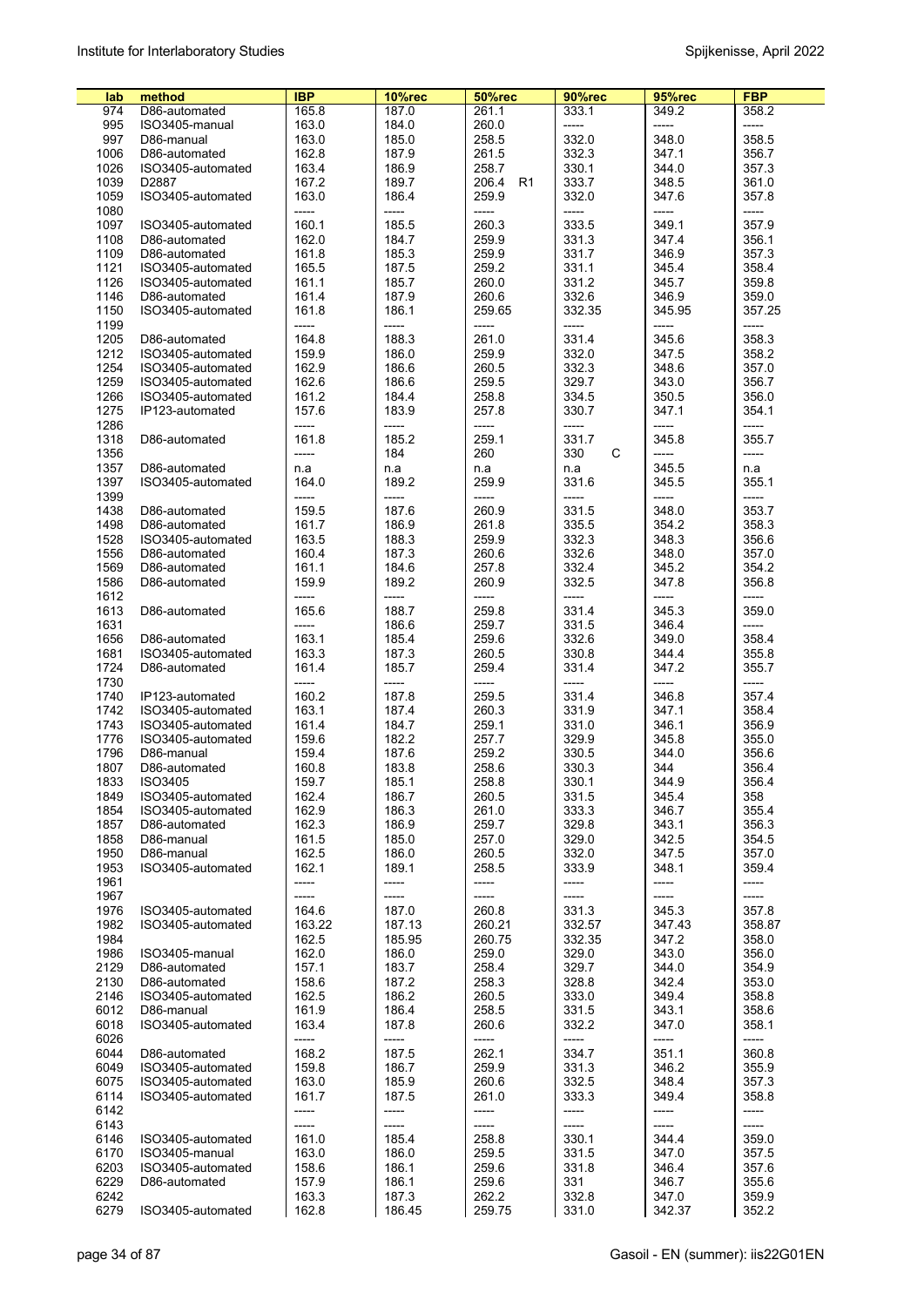|         |                       | <b>IBP</b> | $10%$ rec |               |        |        | <b>FBP</b> |
|---------|-----------------------|------------|-----------|---------------|--------|--------|------------|
| lab     | method                |            |           | <b>50%rec</b> | 90%rec | 95%rec |            |
| 6298    | D86-automated         | 159.7      | 185.0     | 257.9         | 329.9  | 344.8  | 356.3      |
| 6299    | ISO3405-automated     | 162.4      | 185.8     | 260.6         | 333.3  | 349.9  | 357.2      |
| 6307    | IP123-automated       | 162.1      | 183.9     | 258.2         | 331.6  | 346.7  | 360.4      |
| 6317    |                       | -----      | -----     | -----         | -----  | -----  | -----      |
| 6321    | IP123-automated       | 161.8      | 186.0     | 259.8         | 331.6  | 346.7  | 356.8      |
| 6364    | D86-manual            | 158.0      | 185.0     | 258.0         | 330.0  | 345.0  | 349.0      |
| 6373    | ISO3405-automated     | 158.95     | 185.15    | 259.35        | 330.75 | 345.35 | 355.45     |
| 6379    |                       | -----      | -----     | -----         | -----  | -----  | -----      |
| 6416    | D86-automated         | 162.6      | 186.2     | 261.4         | 333.6  | 349.4  | 358.2      |
| 6438    | D86                   | 163.5      | 187.7     | 261.9         | 333.8  | 349.0  | 357.5      |
| 6441    | ISO3405-automated     | 161.29     | 185.99    | 259.64        | 329.50 | 342.66 | 356.46     |
|         |                       |            |           |               |        |        |            |
| 6443    | D86-manual            | 162.14     | 184.96    | 258.29        | 332.56 | 347.89 | 362.02     |
|         |                       |            |           |               |        |        |            |
|         | normality             | suspect    | OK.       | OK            | OK     | OK     | suspect    |
|         | n                     | 134        | 136       | 135           | 135    | 135    | 133        |
|         | outliers              | 0          | 0         |               | 0      | 0      | 0          |
|         | mean $(n)$            | 161.75     | 186.36    | 259.79        | 331.79 | 346.72 | 357.01     |
|         | st.dev. $(n)$         | 2.242      | 1.506     | 1.156         | 1.464  | 2.309  | 2.130      |
|         | R(calc.)              | 6.28       | 4.22      | 3.24          | 4.10   | 6.47   | 5.97       |
|         | st.dev.(ISO3405-A:19) | 3.177      | 1.464     | 1.071         | 1.777  | 3.031  | 2.536      |
|         | R(ISO3405-A:19)       | 8.90       | 4.10      | 3.0           | 4.98   | 8.49   | 7.1        |
| Compare |                       |            |           |               |        |        |            |
|         | R(ISO3405-M:19)       | 5.09       | 4.40      | 4.22          | 4.38   | 5.15   | 3.96       |
|         |                       |            |           |               |        |        |            |

Lab 237 first reported 327.0 for 90% rec and 339.0 for 95% rec Lab 398 first reported 263.4 for 50% rec

Lab 399 first reported 264.0 for 50% rec and 337.0 for 90% rec

Lab 1356 first reported 336 for 90% rec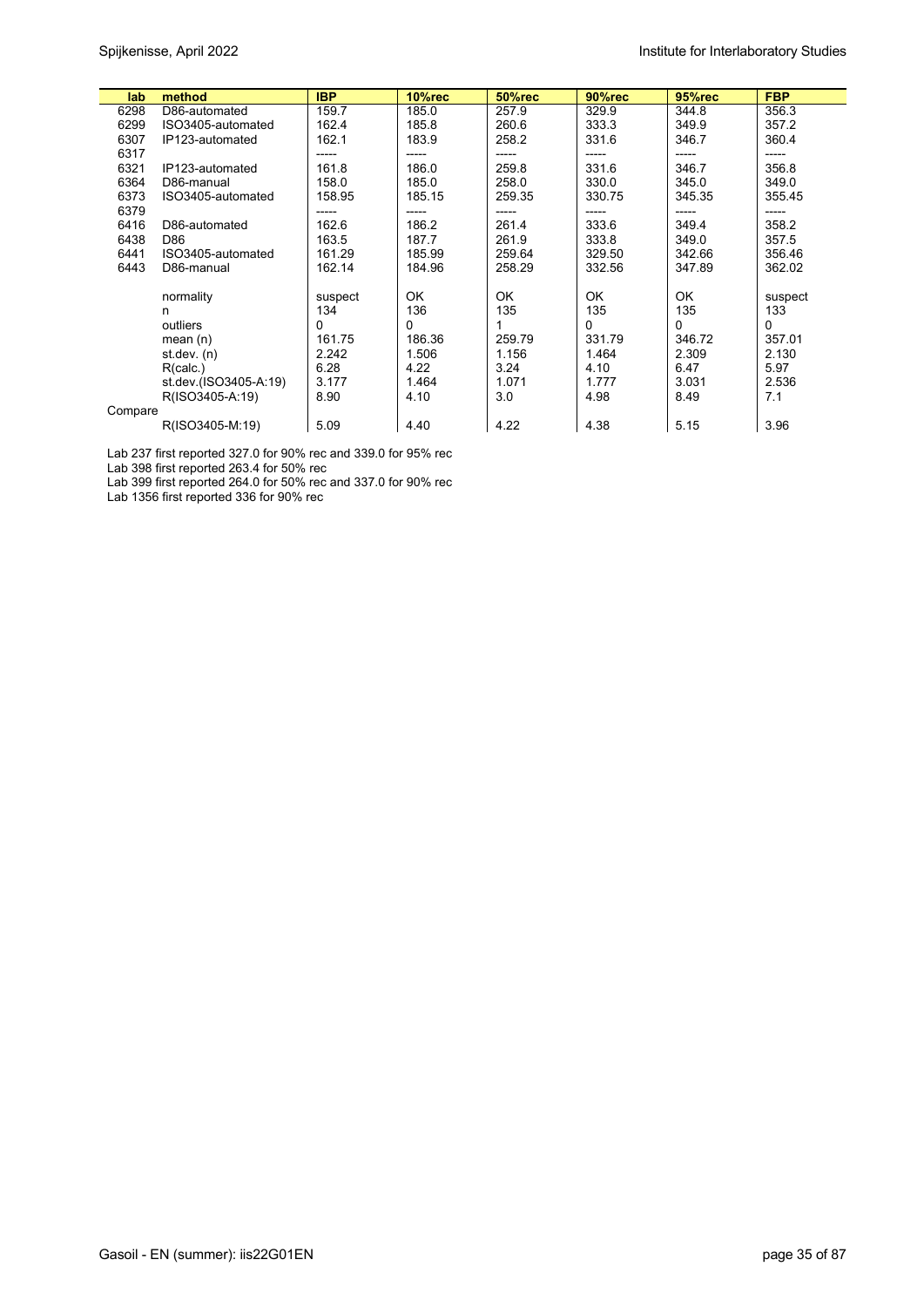| 175                                                                                                                                                                                                                                                                                                                                                                                                                                                                                                                                                     | 0.25                       |                                 |
|---------------------------------------------------------------------------------------------------------------------------------------------------------------------------------------------------------------------------------------------------------------------------------------------------------------------------------------------------------------------------------------------------------------------------------------------------------------------------------------------------------------------------------------------------------|----------------------------|---------------------------------|
| <b>Initial Boiling Point</b>                                                                                                                                                                                                                                                                                                                                                                                                                                                                                                                            |                            | <b>Kernel Density</b>           |
| 170<br>$\overline{A}$                                                                                                                                                                                                                                                                                                                                                                                                                                                                                                                                   | 0.2                        |                                 |
| 165                                                                                                                                                                                                                                                                                                                                                                                                                                                                                                                                                     | 0.15                       |                                 |
| 160                                                                                                                                                                                                                                                                                                                                                                                                                                                                                                                                                     | 0.1                        |                                 |
| 155                                                                                                                                                                                                                                                                                                                                                                                                                                                                                                                                                     | 0.05                       |                                 |
| 150                                                                                                                                                                                                                                                                                                                                                                                                                                                                                                                                                     | $\mathsf{o}\xspace$        |                                 |
|                                                                                                                                                                                                                                                                                                                                                                                                                                                                                                                                                         | 150                        | 155<br>170<br>175<br>160<br>165 |
| 192<br>10% recovered                                                                                                                                                                                                                                                                                                                                                                                                                                                                                                                                    | 0.35<br>0.3                | <b>Kernel Density</b>           |
| 190                                                                                                                                                                                                                                                                                                                                                                                                                                                                                                                                                     | 0.25                       |                                 |
| 188                                                                                                                                                                                                                                                                                                                                                                                                                                                                                                                                                     | 0.2                        |                                 |
| $\left \frac{\delta^2}{\delta^2}\right ^2\left \frac{\delta^2}{\delta^2}\right ^2\left \frac{\delta^2}{\delta^2}\right ^2\left \frac{\delta^2}{\delta^2}\right ^2\left \frac{\delta^2}{\delta^2}\right ^2\left \frac{\delta^2}{\delta^2}\right ^2\left \frac{\delta^2}{\delta^2}\right ^2\left \frac{\delta^2}{\delta^2}\right ^2\left \frac{\delta^2}{\delta^2}\right ^2\left \frac{\delta^2}{\delta^2}\right ^2\left \frac{\delta^2}{\delta^2}\right ^2\left \frac{\delta^2}{\delta^2}\right ^2\left \frac{\delta^2}{\delta^2}\right ^$<br>186<br>184 | 0.15                       |                                 |
| $\Delta$<br>$182 -$                                                                                                                                                                                                                                                                                                                                                                                                                                                                                                                                     | 0.1                        |                                 |
| 180                                                                                                                                                                                                                                                                                                                                                                                                                                                                                                                                                     | 0.05<br>0                  |                                 |
| 主角毒 医葡萄霉素 医柔囊 经营业表 医生物 医性脑性病 医白花属 医后颈关节的 异向前的 医胃切除术 医性脊髓 医电压电压 医异原色性 医性骨瘤 医白色                                                                                                                                                                                                                                                                                                                                                                                                                                                                           | 180                        | 185<br>190<br>195               |
| 264<br>50% recovered                                                                                                                                                                                                                                                                                                                                                                                                                                                                                                                                    | 0.4                        | <b>Kernel Density</b>           |
| 263<br>262                                                                                                                                                                                                                                                                                                                                                                                                                                                                                                                                              | 0.35<br>0.3                |                                 |
| 261                                                                                                                                                                                                                                                                                                                                                                                                                                                                                                                                                     | 0.25                       |                                 |
| 260                                                                                                                                                                                                                                                                                                                                                                                                                                                                                                                                                     | 0.2                        |                                 |
| 259<br>258                                                                                                                                                                                                                                                                                                                                                                                                                                                                                                                                              | 0.15<br>0.1                |                                 |
| 257<br>۵                                                                                                                                                                                                                                                                                                                                                                                                                                                                                                                                                | 0.05                       |                                 |
| 256                                                                                                                                                                                                                                                                                                                                                                                                                                                                                                                                                     | $\Omega$<br>250            | 255<br>260<br>265               |
|                                                                                                                                                                                                                                                                                                                                                                                                                                                                                                                                                         |                            |                                 |
| 339<br>90% recovered<br>337                                                                                                                                                                                                                                                                                                                                                                                                                                                                                                                             | 0.35<br>0.3                | <b>Kernel Density</b>           |
| 335                                                                                                                                                                                                                                                                                                                                                                                                                                                                                                                                                     | 0.25                       |                                 |
| 333                                                                                                                                                                                                                                                                                                                                                                                                                                                                                                                                                     | 0.2                        |                                 |
| 331                                                                                                                                                                                                                                                                                                                                                                                                                                                                                                                                                     | 0.15                       |                                 |
| 329<br>$327\,$                                                                                                                                                                                                                                                                                                                                                                                                                                                                                                                                          | 0.1<br>0.05                |                                 |
| 325                                                                                                                                                                                                                                                                                                                                                                                                                                                                                                                                                     | $\mathsf{o}\xspace$<br>325 | 335<br>330<br>340               |
| ន្ត្រី ខ្មែរដែលថ្ងៃ ខ្មែរ ដើម្បី ខ្មែរ និង ដូច ស្តេច ដី ដូច មិន ដូច និង ដូច និង ទី ទី និនី ដូន មី ដូន ង ដី មិន ដូច ១ ខេង ដន្                                                                                                                                                                                                                                                                                                                                                                                                                            |                            |                                 |
| 360<br>95% recovered                                                                                                                                                                                                                                                                                                                                                                                                                                                                                                                                    | 0.25                       | <b>Kernel Density</b>           |
| 355                                                                                                                                                                                                                                                                                                                                                                                                                                                                                                                                                     | 0.2                        |                                 |
| $350\,$                                                                                                                                                                                                                                                                                                                                                                                                                                                                                                                                                 | 0.15                       |                                 |
| 345                                                                                                                                                                                                                                                                                                                                                                                                                                                                                                                                                     | 0.1                        |                                 |
| $340 -$                                                                                                                                                                                                                                                                                                                                                                                                                                                                                                                                                 | 0.05                       |                                 |
| 335                                                                                                                                                                                                                                                                                                                                                                                                                                                                                                                                                     | 0                          |                                 |
| $\frac{28}{279}$<br>ર્વે છે<br>5 3                                                                                                                                                                                                                                                                                                                                                                                                                                                                                                                      | 335                        | 360<br>340<br>345<br>350<br>355 |
| 370<br><b>Final Boiling Point</b>                                                                                                                                                                                                                                                                                                                                                                                                                                                                                                                       | 0.25                       | <b>Kernel Density</b>           |
| 365                                                                                                                                                                                                                                                                                                                                                                                                                                                                                                                                                     | 0.2                        |                                 |
| 360                                                                                                                                                                                                                                                                                                                                                                                                                                                                                                                                                     | 0.15                       |                                 |
| 355                                                                                                                                                                                                                                                                                                                                                                                                                                                                                                                                                     | 0.1                        |                                 |
| 350                                                                                                                                                                                                                                                                                                                                                                                                                                                                                                                                                     | 0.05                       |                                 |
| 345                                                                                                                                                                                                                                                                                                                                                                                                                                                                                                                                                     | 0                          |                                 |
| ្រួច នេះ ក្នុង ត្រូងនេះ ត្រូង ត្រូង ត្រូង ត្រូង ត្រូង ត្រូវ ត្រូង ត្រូង ត្រូង ត្រូង ត្រូង ត្រូង ត្រូង ត្រូង ត្រូ<br>តួច ន ត្តូង ត្រូង នៃ តួន ត្រូង ត្រូង ត្រូង ត្រូង ត្រូង ត្រូង ត្រូង ត្រូង ត្រូង ត្រូង ត្រូង ត្រូង ត្រូង ត្រូង                                                                                                                                                                                                                                                                                                                        | 345                        | 350<br>355<br>360<br>365        |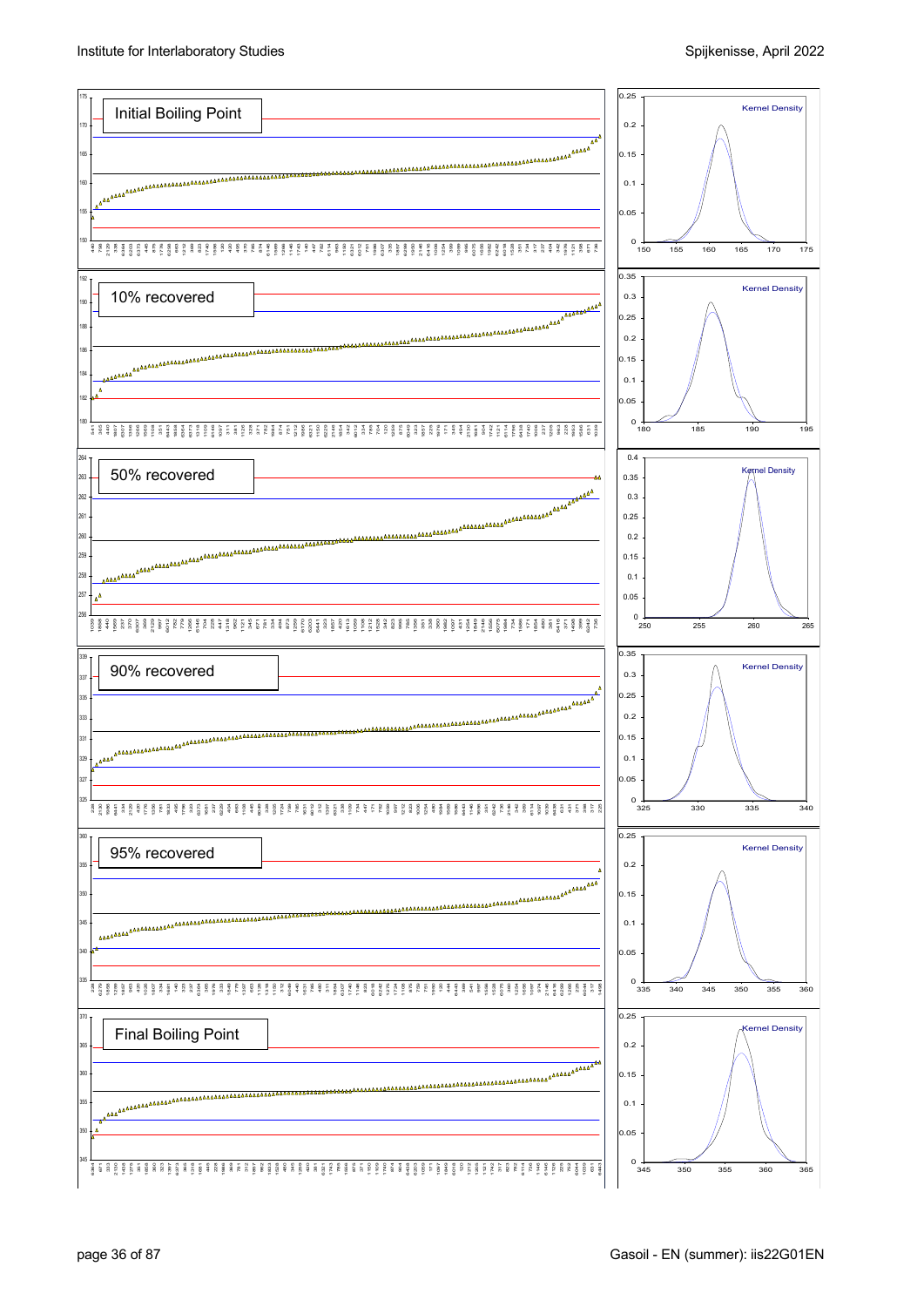# z-scores Distillation at 760 mmHg on sample #22005

| lab        | <b>IBP</b>         | 10%rec          | 50%rec                   | 90%rec             | 95%rec             | <b>FBP</b>      |
|------------|--------------------|-----------------|--------------------------|--------------------|--------------------|-----------------|
| 120        | $-0.36$            | 0.17            | 0.29                     | 0.28               | 0.32               | 0.47            |
| 140        | $-0.08$            | 0.58            | 0.01                     | $-0.05$            | $-0.63$            | 0.47            |
| 171        | 0.33               | 0.51            | 1.13                     | 0.12               | $-0.07$            | 0.35            |
| 206        | -----              | -----           | -----                    | -----              | -----              | -----           |
| 207        | -----              | -----           | -----                    | -----              |                    |                 |
| 208        |                    |                 |                          |                    |                    |                 |
| 209<br>225 | -----<br>0.39      | -----<br>0.44   | -----<br>0.20            | -----<br>2.37      | -----<br>1.41      | 1.18            |
| 228        | 0.39               | 1.80            | $-0.74$                  | $-2.14$            | $-2.22$            | $-0.40$         |
| 237        | 0.71               | 1.12            | $-1.67$                  | $-0.45$            | $-0.57$            | $-1.19$         |
| 238        | -----              | -----           | -----                    | -----              | -----              | -----           |
| 311        | 0.05               | $-0.52$         | $-0.46$                  | $-0.28$            | $-0.01$            | $-0.32$         |
| 312        | 0.77               | $-0.79$         | 0.38                     | $-0.11$            | $-0.21$            | $-0.28$         |
| 317        | 0.71               | 0.99            | 2.34                     | 1.80               | 1.68               | 0.59            |
| 323        | 0.55               | 0.37            | $-0.08$                  | $-0.62$            | $-0.60$            | $-0.79$         |
| 328        | $-0.52$            | $-0.38$         | 0.29                     | $-0.22$            | $-0.14$            | $-0.28$         |
| 331        |                    | -----           | -----                    | -----              | -----              | -----           |
| 333        | $-1.84$            | $-1.20$         | $-0.64$                  | $-0.56$            | $-0.44$            | $-1.62$         |
| 334        | $-0.96$            | 0.10            | $-0.36$                  | $-1.18$            | $-0.87$            | $-1.58$         |
| 335<br>337 | 0.14<br>-----      | 0.92<br>-----   | 0.38<br>-----            | 0.57<br>-----      | 0.55<br>-----      | 0.07<br>-----   |
| 338        | $-1.24$            | $-0.18$         | 0.29                     | $-0.05$            | 0.26               | $-0.87$         |
| 342        | 0.83               | 0.03            | 0.20                     | 0.73               | 0.82               | $-0.04$         |
| 343        | -----              | -----           | -----                    | -----              | -----              | -----           |
| 345        | $-0.87$            | 0.51            | $-0.54$                  | $-0.25$            | $-0.03$            | $-0.12$         |
| 351        | 0.57               | $-1.03$         | 0.29                     | 0.51               | 0.57               | $-1.03$         |
| 360        | $-1.46$            | $-1.13$         | 0.38                     | 0.62               | 0.59               | $-0.83$         |
| 365        | $-0.27$            | $-2.50$         | $-2.79$                  | $-1.52$            | $-0.47$            | $-0.56$         |
| 369        | $-0.52$            | $-0.24$         | $-1.39$                  | 0.85               | 0.42               | $-0.32$         |
| 370        | $-0.24$            | $-0.11$         | $-1.67$                  | 0.12               | 0.92               | 0.59            |
| 371        | 0.17               | $-0.31$         | 1.60                     | 1.52               | 1.41               | 0.07            |
| 381        | $-0.05$            | $-0.45$         | 1.32                     | 1.07               | 0.39               | $-0.08$         |
| 391<br>398 | -----<br>1.24      | -----<br>2.01   | -----<br>1.50            | -----<br>1.58      | -----<br>1.38      | 1.61            |
| 399        | 0.39               | 1.12            | 2.06                     | 1.52               | 1.74               | 1.97            |
| 404        | 0.74               | $-0.72$         | 0.20                     | $-0.39$            | $-0.40$            | 0.35            |
| 420        | $-0.30$            | 0.10            | 0.01                     | $-1.12$            | $-0.96$            | $-0.08$         |
| 431        | $-0.39$            | $-1.95$         | 0.57                     | 1.30               | 1.64               | $-0.08$         |
| 432        | -----              | -----           |                          | -----              | -----              |                 |
| 440        | $-2.44$            | $-1.88$         | $-1.86$                  | 0.12               | $-0.14$            | $-2.69$         |
| 444        | $-0.46$            | $-0.24$         | 1.78                     | 0.34               | 0.36               | 0.27            |
| 445        | $-0.77$            | $-0.45$         | $-0.83$                  | $-0.28$            | $-0.01$            | $-0.44$         |
| 447        | $-0.05$            | 0.51            | $-0.64$                  | 0.06               | 0.36               | $-0.56$         |
| 480        | 0.00               | 0.51            | 1.18                     | 0.31               | $-0.06$            | $-0.12$         |
| 494<br>495 | $-0.61$            | 0.58<br>$-1.00$ | $-0.27$<br>$-0.55$       | $-0.11$<br>$-0.84$ | $-0.30$<br>$-0.83$ | 0.00<br>$-0.44$ |
| 498        | $-0.27$<br>-----   | -----           | -----                    | -----              |                    |                 |
| 541        | $-0.24$            | $-2.98$         | $-1.67$                  | 0.68               | 0.42               | 0.78            |
| 631        | 0.87               | 2.15            | 1.13                     | 1.24               | 0.42               | 1.77            |
| 663        | $-0.61$            | $-0.31$         | 0.43                     | $-0.36$            | $-0.37$            | $-0.30$         |
| 671        | 1.37               | 2.21            | $-0.46$                  | $-0.50$            | $-0.57$            | $-2.09$         |
| 704        | 0.71               | 0.10            | $-0.74$                  | $-1.85$            | $-2.05$            | $-0.99$         |
| 734        | 0.65               | 2.42            | 1.01                     | $-0.01$            | $-0.22$            | $-0.11$         |
| 736        | 1.81               | 0.44            | 3.00                     | 0.68               | 0.42               | 0.78            |
| 751        | 0.08               | $-0.24$         | $-1.20$                  | 0.12               | 0.26               | 0.19            |
| 752<br>759 | $-0.24$<br>$-0.24$ | 0.78<br>0.10    | $-0.27$<br>$-0.74$       | 0.12<br>$-0.17$    | 0.09<br>0.26       | 1.18<br>0.39    |
| 778        | -----              | -----           | $\overline{\phantom{a}}$ | -----              | -----              | -----           |
| 779        | $-0.17$            | 1.80            | $-1.02$                  | $-0.05$            | $-0.40$            | 1.18            |
| 781        | $-0.36$            | $-0.52$         | $-0.36$                  | $-0.95$            | $-0.90$            | $-0.32$         |
| 782        | $-0.02$            | $-0.31$         | $-1.11$                  | 0.85               | 1.15               | 0.67            |
| 785        | $-0.24$            | 0.10            | 0.20                     | $-0.17$            | $-0.07$            | 0.00            |
| 798        | $-1.65$            | 0.10            | 3.00                     | 1.24               | 0.75               | 1.57            |
| 823        | $-0.52$            | $-0.52$         | 0.20                     | 0.17               | 0.09               | 0.63            |
| 872        | -----              | -----           | -----                    | -----              | -----              | -----           |
| 873        | 0.24               | $-0.59$         | $-0.27$                  | 0.40               | 0.26               | 0.19            |
| 874        | $-0.24$            | $-0.24$         | 0.20                     | 0.12               | 0.09               | 0.19            |
| 875        | $-0.71$            | 0.23            | 0.10                     | $-0.22$            | 0.26               | 0.07            |
| 902<br>904 | 0.61<br>0.08       | $-1.34$<br>0.71 | $-1.11$<br>$-0.27$       | $-0.67$<br>$-1.18$ | $-0.37$<br>$-0.96$ | $-0.12$<br>0.19 |
| 913        | -----              | -----           | -----                    | -----              | -----              | -----           |
| 914        | -----              | -----           | -----                    | -----              | -----              |                 |
| 962        | $-0.08$            | 0.03            | $-0.55$                  | $-0.17$            | $-0.11$            | $-0.24$         |
| 963        | 0.02               | 1.40            | $-0.36$                  | $-1.12$            | $-1.03$            | $-1.35$         |
| 971        | 0.68               | 0.71            | 0.66                     | 0.51               | 0.85               | 0.23            |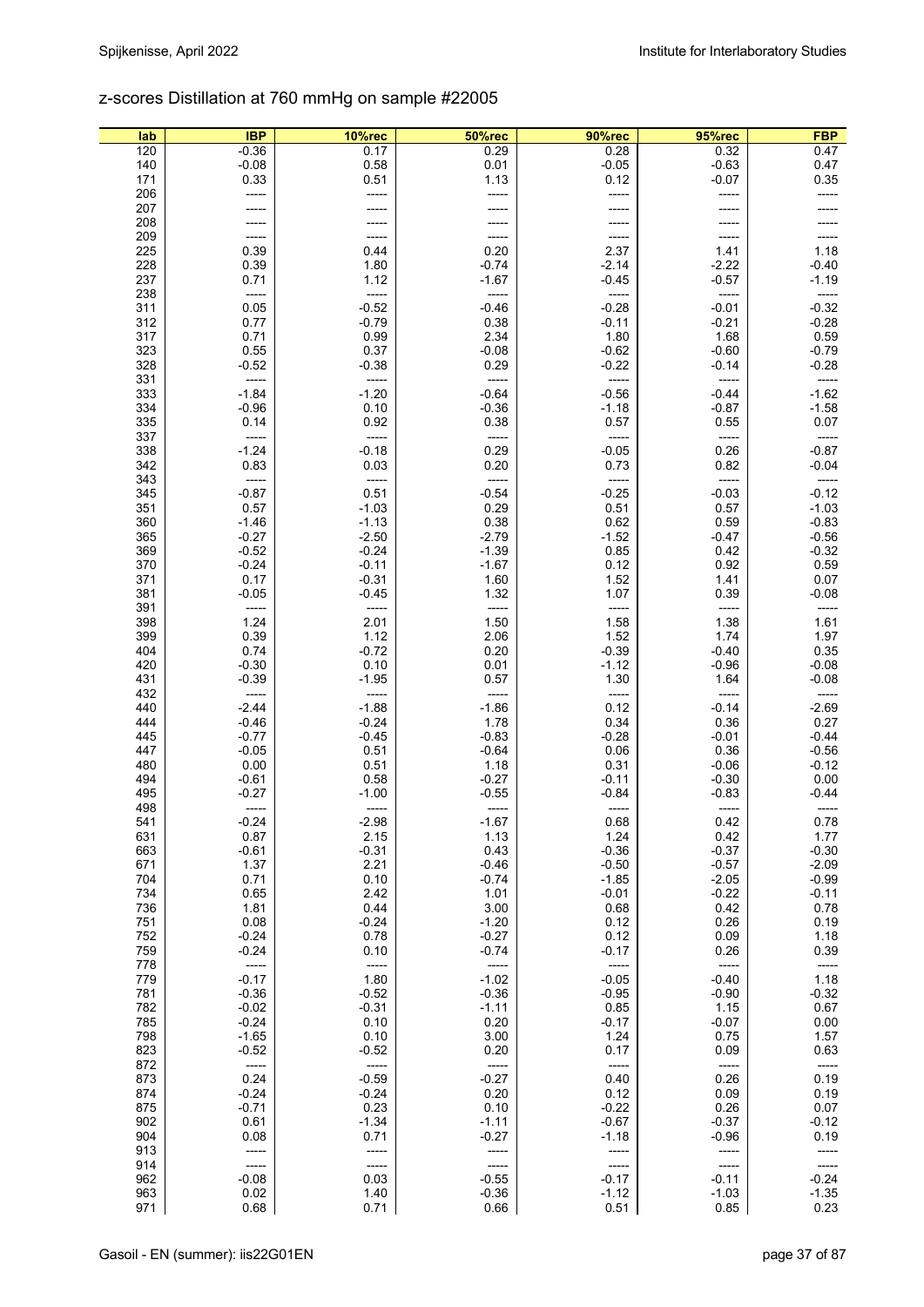| lab          | <b>IBP</b>         | 10%rec             | 50%rec             | 90%rec                              | 95%rec             | <b>FBP</b>         |
|--------------|--------------------|--------------------|--------------------|-------------------------------------|--------------------|--------------------|
| 974<br>995   | 1.28<br>0.39       | 0.44<br>$-1.61$    | 1.22<br>0.20       | 0.73<br>-----                       | 0.82<br>-----      | 0.47               |
| 997          | 0.39               | $-0.93$            | $-1.20$            | 0.12                                | 0.42               | 0.59               |
| 1006         | 0.33               | 1.05               | 1.60               | 0.28                                | 0.12               | $-0.12$            |
| 1026         | 0.52               | 0.37               | $-1.02$            | $-0.95$                             | $-0.90$            | 0.11               |
| 1039         | 1.72               | 2.28               | $-49.83$           | 1.07                                | 0.59               | 1.57               |
| 1059<br>1080 | 0.39<br>-----      | 0.03<br>-----      | 0.10<br>-----      | 0.12<br>-----                       | 0.29<br>-----      | 0.31<br>-----      |
| 1097         | $-0.52$            | $-0.59$            | 0.48               | 0.96                                | 0.78               | 0.35               |
| 1108         | 0.08               | $-1.13$            | 0.10               | $-0.28$                             | 0.22               | $-0.36$            |
| 1109         | 0.02               | $-0.72$            | 0.10               | $-0.05$                             | 0.06               | 0.11               |
| 1121<br>1126 | 1.18<br>$-0.20$    | 0.78<br>$-0.45$    | $-0.55$<br>0.20    | $-0.39$<br>$-0.33$                  | $-0.44$<br>$-0.34$ | 0.55<br>1.10       |
| 1146         | $-0.11$            | 1.05               | 0.76               | 0.45                                | 0.06               | 0.78               |
| 1150         | 0.02               | $-0.18$            | $-0.13$            | 0.31                                | $-0.26$            | 0.09               |
| 1199         | -----              | -----              | -----              | -----                               | -----              | -----              |
| 1205<br>1212 | 0.96<br>$-0.58$    | 1.33<br>$-0.24$    | 1.13<br>0.10       | $-0.22$<br>0.12                     | $-0.37$<br>0.26    | 0.51<br>0.47       |
| 1254         | 0.36               | 0.17               | 0.66               | 0.28                                | 0.62               | 0.00               |
| 1259         | 0.27               | 0.17               | $-0.27$            | $-1.18$                             | $-1.23$            | $-0.12$            |
| 1266         | $-0.17$            | $-1.34$            | $-0.92$            | 1.52                                | 1.25               | $-0.40$            |
| 1275<br>1286 | $-1.31$<br>-----   | $-1.68$<br>-----   | $-1.86$<br>-----   | $-0.62$<br>$\overline{\phantom{a}}$ | 0.12<br>-----      | $-1.15$<br>-----   |
| 1318         | 0.02               | $-0.79$            | $-0.64$            | $-0.05$                             | $-0.30$            | $-0.52$            |
| 1356         | -----              | $-1.61$            | 0.20               | $-1.01$                             | -----              |                    |
| 1357<br>1397 | -----<br>0.71      | -----<br>1.94      | -----<br>0.10      | -----<br>$-0.11$                    | $-0.40$<br>$-0.40$ | $-0.75$            |
| 1399         |                    | -----              | -----              | -----                               | -----              |                    |
| 1438         | $-0.71$            | 0.85               | 1.04               | $-0.17$                             | 0.42               | $-1.31$            |
| 1498         | $-0.02$            | 0.37               | 1.88               | 2.08                                | 2.47               | 0.51               |
| 1528<br>1556 | 0.55<br>$-0.42$    | 1.33<br>0.64       | 0.10<br>0.76       | 0.28<br>0.45                        | 0.52<br>0.42       | $-0.16$<br>0.00    |
| 1569         | $-0.20$            | $-1.20$            | $-1.86$            | 0.34                                | $-0.50$            | $-1.11$            |
| 1586         | $-0.58$            | 1.94               | 1.04               | 0.40                                | 0.36               | $-0.08$            |
| 1612<br>1613 | -----<br>1.21      | -----<br>1.60      | -----<br>0.01      | -----<br>$-0.22$                    | -----<br>$-0.47$   | -----<br>0.78      |
| 1631         | -----              | 0.17               | $-0.08$            | $-0.17$                             | $-0.11$            | -----              |
| 1656         | 0.43               | $-0.65$            | $-0.18$            | 0.45                                | 0.75               | 0.55               |
| 1681         | 0.49               | 0.64               | 0.66               | $-0.56$                             | $-0.77$            | $-0.48$            |
| 1724<br>1730 | -0.11<br>-----     | $-0.45$<br>$-----$ | $-0.36$<br>-----   | $-0.22$<br>-----                    | 0.16<br>-----      | $-0.52$<br>-----   |
| 1740         | $-0.49$            | 0.99               | $-0.27$            | $-0.22$                             | 0.03               | 0.15               |
| 1742         | 0.43               | 0.71               | 0.48               | 0.06                                | 0.12               | 0.55               |
| 1743<br>1776 | $-0.11$<br>$-0.68$ | $-1.13$<br>$-2.84$ | $-0.64$<br>$-1.95$ | $-0.45$<br>$-1.07$                  | $-0.21$<br>$-0.30$ | $-0.04$<br>$-0.79$ |
| 1796         | $-0.74$            | 0.85               | $-0.55$            | $-0.73$                             | $-0.90$            | $-0.16$            |
| 1807         | $-0.30$            | $-1.75$            | $-1.11$            | $-0.84$                             | $-0.90$            | $-0.24$            |
| 1833         | $-0.64$            | $-0.86$            | $-0.92$            | $-0.95$                             | $-0.60$            | $-0.24$            |
| 1849<br>1854 | 0.21<br>0.36       | 0.23<br>$-0.04$    | 0.66<br>1.13       | $-0.17$<br>0.85                     | $-0.44$<br>$-0.01$ | 0.39<br>$-0.64$    |
| 1857         | 0.17               | 0.37               | $-0.08$            | $-1.12$                             | $-1.20$            | $-0.28$            |
| 1858         | $-0.08$            | $-0.93$            | $-2.60$            | $-1.57$                             | $-1.39$            | $-0.99$            |
| 1950<br>1953 | 0.24<br>0.11       | $-0.24$<br>1.87    | 0.66<br>$-1.20$    | 0.12<br>1.18                        | 0.26               | 0.00<br>0.94       |
| 1961         | -----              | -----              | -----              | -----                               | 0.45<br>-----      | -----              |
| 1967         | -----              | -----              | -----              | -----                               | -----              | -----              |
| 1976         | 0.90               | 0.44               | 0.94               | $-0.28$                             | $-0.47$            | 0.31               |
| 1982<br>1984 | 0.46<br>0.24       | 0.53<br>$-0.28$    | 0.39<br>0.90       | 0.44<br>0.31                        | 0.23<br>0.16       | 0.73<br>0.39       |
| 1986         | 0.08               | $-0.24$            | $-0.74$            | $-1.57$                             | $-1.23$            | $-0.40$            |
| 2129         | $-1.46$            | $-1.81$            | $-1.30$            | $-1.18$                             | $-0.90$            | $-0.83$            |
| 2130<br>2146 | $-0.99$<br>0.24    | 0.58<br>$-0.11$    | $-1.39$<br>0.66    | $-1.68$<br>0.68                     | $-1.43$<br>0.88    | $-1.58$<br>0.71    |
| 6012         | 0.05               | 0.03               | $-1.20$            | $-0.17$                             | $-1.20$            | 0.63               |
| 6018         | 0.52               | 0.99               | 0.76               | 0.23                                | 0.09               | 0.43               |
| 6026         | $-----$            | -----              | $-----$            | -----                               | -----              | -----              |
| 6044<br>6049 | 2.03<br>$-0.61$    | 0.78<br>0.23       | 2.16<br>0.10       | 1.63<br>$-0.28$                     | 1.44<br>$-0.17$    | 1.49<br>$-0.44$    |
| 6075         | 0.39               | $-0.31$            | 0.76               | 0.40                                | 0.55               | 0.11               |
| 6114         | $-0.02$            | 0.78               | 1.13               | 0.85                                | 0.88               | 0.71               |
| 6142<br>6143 | -----<br>-----     | -----<br>-----     | -----<br>-----     | -----<br>-----                      | -----<br>-----     | -----              |
| 6146         | $-0.24$            | $-0.65$            | $-0.92$            | $-0.95$                             | $-0.77$            | 0.78               |
| 6170         | 0.39               | $-0.24$            | $-0.27$            | $-0.17$                             | 0.09               | 0.19               |
| 6203         | $-0.99$            | $-0.18$            | $-0.18$            | 0.00                                | $-0.11$            | 0.23               |
| 6229<br>6242 | $-1.21$<br>0.49    | $-0.18$<br>0.64    | $-0.18$<br>2.25    | $-0.45$<br>0.57                     | $-0.01$<br>0.09    | $-0.56$<br>1.14    |
| 6279         | 0.33               | 0.06               | $-0.04$            | $-0.45$                             | $-1.44$            | $-1.90$            |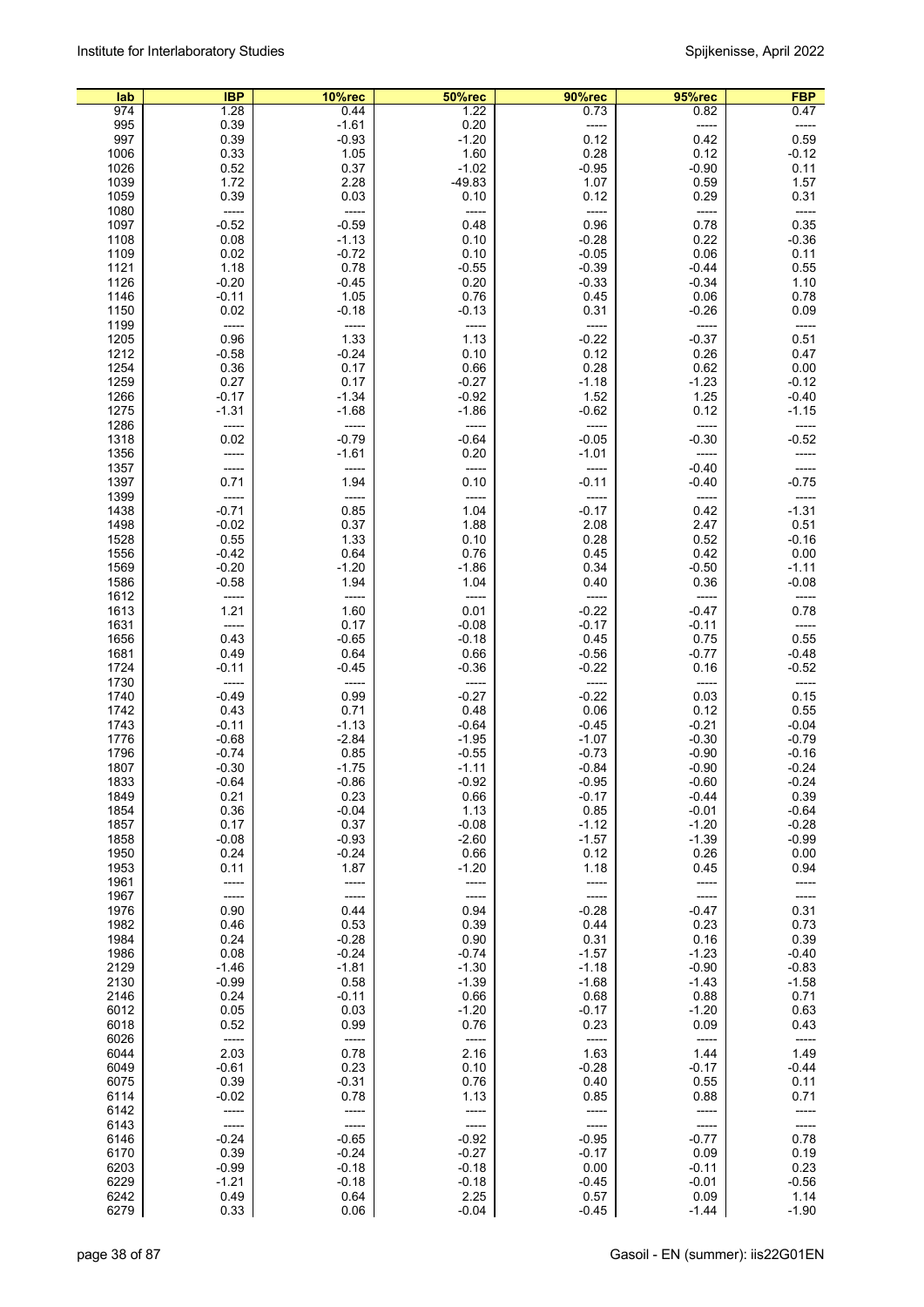| lab  | <b>IBP</b>  | 10%rec      | <b>50%rec</b> | 90%rec      | 95%rec      | <b>FBP</b> |
|------|-------------|-------------|---------------|-------------|-------------|------------|
| 6298 | $-0.64$     | $-0.93$     | $-1.76$       | $-1.07$     | $-0.63$     | $-0.28$    |
| 6299 | 0.21        | $-0.38$     | 0.76          | 0.85        | 1.05        | 0.07       |
| 6307 | 0.11        | $-1.68$     | $-1.48$       | $-0.11$     | $-0.01$     | 1.34       |
| 6317 | $- - - - -$ | $- - - - -$ | $-----1$      | $- - - - -$ | $- - - - -$ | -----      |
| 6321 | 0.02        | $-0.24$     | 0.01          | $-0.11$     | $-0.01$     | $-0.08$    |
| 6364 | $-1.18$     | $-0.93$     | $-1.67$       | $-1.01$     | $-0.57$     | $-3.16$    |
| 6373 | $-0.88$     | $-0.82$     | $-0.41$       | $-0.59$     | $-0.45$     | $-0.62$    |
| 6379 | -----       | -----       | -----         | -----       | -----       |            |
| 6416 | 0.27        | $-0.11$     | 1.50          | 1.02        | 0.88        | 0.47       |
| 6438 | 0.55        | 0.92        | 1.97          | 1.13        | 0.75        | 0.19       |
| 6441 | $-0.14$     | $-0.25$     | $-0.14$       | $-1.29$     | $-1.34$     | $-0.22$    |
| 6443 | 0.12        | $-0.95$     | $-1.40$       | 0.43        | 0.38        | 1.98       |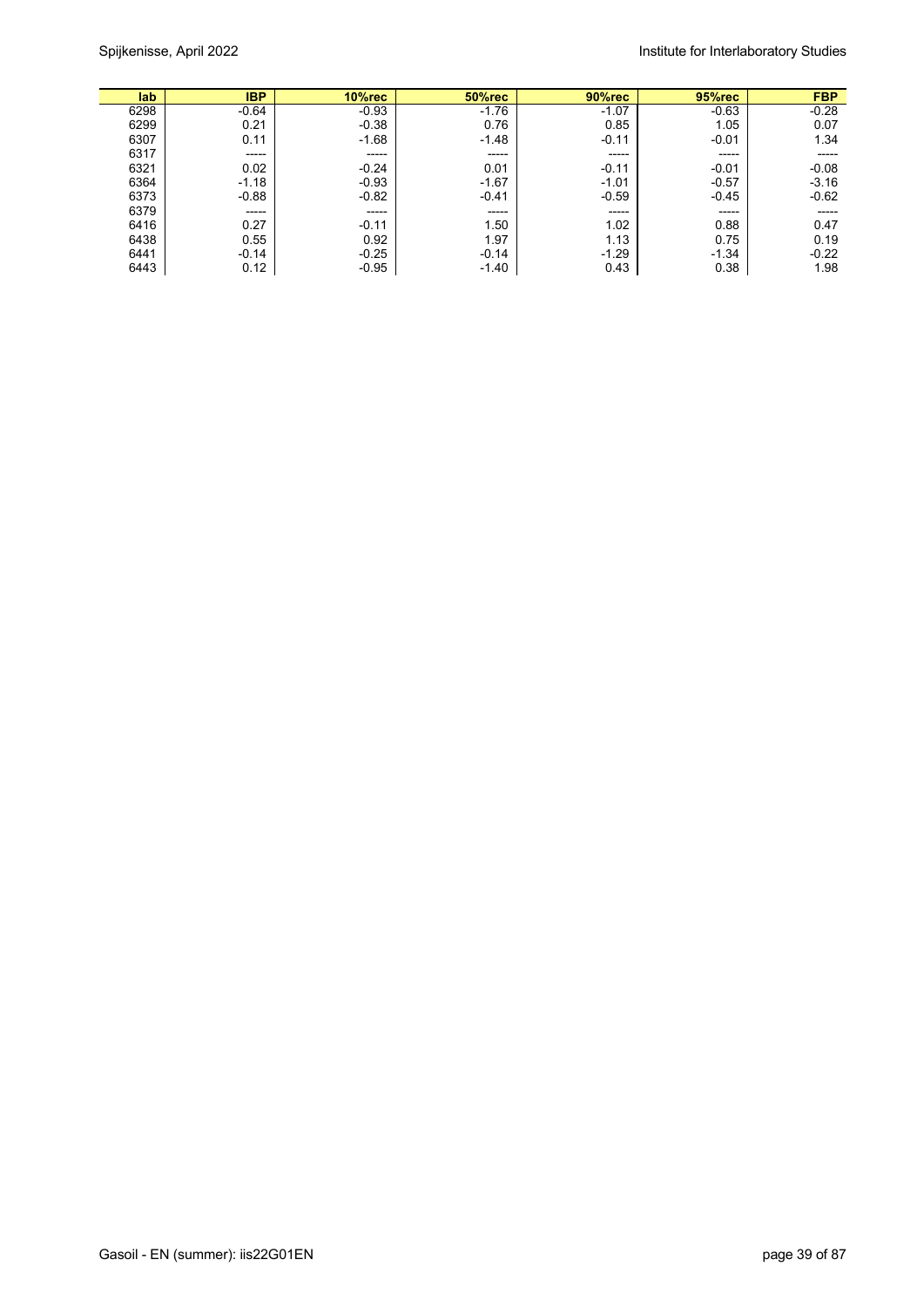# Determination of Distillation at 760 mmHg on sample #22005; result in %V/V

| lab        | method            | <b>Vol.250°C</b> | mark    | z(targ) | <b>Vol.350°C</b> | mark    | z(targ) |
|------------|-------------------|------------------|---------|---------|------------------|---------|---------|
| 120        | D86-automated     | 44.7             |         | -0.02   | 95.5             |         | $-0.27$ |
| 140        | D86-automated     | -----            |         | -----   | -----            |         | -----   |
| 171        | D86-automated     | 47.5             | R(0.01) | 2.88    | 96.1             |         | 0.35    |
| 206        |                   |                  |         | -----   | -----            |         |         |
| 207        |                   |                  |         | -----   | -----            |         |         |
| 208        |                   |                  |         | -----   | -----            |         |         |
| 209        |                   |                  |         | -----   | -----            |         |         |
| 225        | D86-manual        | 45.0             |         | 0.29    | 94.5             |         | $-1.31$ |
| 228        | D86-manual        | 45.0             |         | 0.29    | 98.0             | R(0.01) | 2.32    |
| 237        |                   |                  |         | 0.29    | 97.0             |         | 1.29    |
|            | D86-manual        | 45.0             |         |         |                  |         |         |
| 238        |                   | -----            |         | -----   | -----            |         | -----   |
| 311        | D86-automated     | 44.9             |         | 0.19    | 95.7             |         | $-0.06$ |
| 312        | ISO3405-automated | 44.0             |         | $-0.75$ | 95.9             |         | 0.15    |
| 317        | D86-automated     | 43.6             |         | $-1.16$ | 94.7             |         | $-1.10$ |
| 323        | ISO3405-automated | 44.6             |         | $-0.12$ | 96.3             |         | 0.56    |
| 328        | ISO3405-automated | 44.4             |         | $-0.33$ | 95.8             |         | 0.04    |
| 331        |                   | -----            |         | -----   | -----            |         | -----   |
| 333        | ISO3405-automated | 45.0             |         | 0.29    | 96.2             |         | 0.46    |
| 334        | ISO3405           | 44.9             |         | 0.19    | 96.4             |         | 0.66    |
| 335        | D86-automated     | 44.4             |         | $-0.33$ | 95.2             |         | $-0.58$ |
| 337        |                   | -----            |         | -----   | -----            |         | -----   |
| 338        | ISO3405-automated | 44.4             |         | $-0.33$ | 95.6             |         | $-0.16$ |
| 342        | D86-automated     | 44.5             |         | $-0.23$ | 95.1             |         | $-0.68$ |
| 343        |                   | -----            |         | -----   | -----            |         | -----   |
| 345        | ISO3405-automated | 45               |         | 0.29    | 96               |         | 0.25    |
| 351        | ISO3405-automated | 44.5             |         | $-0.23$ | 95.4             |         | $-0.37$ |
| 360        | D86-automated     | 44.8             |         | 0.08    | 95.8             |         | 0.04    |
| 365        | IP123-automated   | 46.2             |         | 1.53    | 96.1             |         | 0.35    |
| 369        |                   | 45.7             |         | 1.02    | 96.0             |         | 0.25    |
|            | ISO3405-automated |                  |         |         |                  |         |         |
| 370        | ISO3405-automated | 44.5             |         | $-0.23$ | 94.5             |         | $-1.31$ |
| 371        | ISO3405-manual    | 43.2             |         | $-1.58$ | 94.5             |         | $-1.31$ |
| 381        | ISO3405-automated | 44.0             |         | $-0.75$ | 95.7             |         | $-0.06$ |
| 391        |                   | -----            |         | -----   | -----            |         | -----   |
| 398        | ISO3405-automated | 42.9             |         | $-1.89$ | 95.0             |         | $-0.79$ |
| 399        | D86-manual        | 43.0             |         | $-1.78$ | 94.3             |         | $-1.51$ |
| 404        | D86-automated     | 44.9             |         | 0.19    | 96.1             |         | 0.35    |
| 420        | ISO3405-automated | 44.8             |         | 0.08    | 96.5             |         | 0.77    |
| 431        | ISO3405-automated | 44.3             |         | -0.44   | 94.3             |         | -1.51   |
| 432        |                   | -----            |         | -----   | -----            |         | -----   |
| 440        | D86-automated     | 47.0             |         | 2.36    | 96.0             |         | 0.25    |
| 444        | D86-automated     | 43.6             |         | $-1.16$ | 95.4             |         | $-0.37$ |
| 445        | IP123-automated   | 45.2             |         | 0.50    | 95.7             |         | $-0.06$ |
| 447        | IP123-automated   | 45.0             |         | 0.29    | 95.5             |         | $-0.27$ |
| 480        | D86-automated     | 44.1             |         | $-0.64$ | 95.9             |         | 0.15    |
| 494        | ISO3405-automated | 44.8             |         | 0.08    | 96.0             |         | 0.25    |
| 495        | D86-automated     | 45.1             |         | 0.39    | 96.4             |         | 0.66    |
| 498        |                   |                  |         | -----   |                  |         | -----   |
|            | ISO3405-manual    | 46.00            |         | 1.33    | 96.00            |         | 0.25    |
| 541<br>631 | D86-manual        | 44               |         | $-0.75$ | 96               |         | 0.25    |
|            |                   |                  |         |         |                  |         |         |
| 663        | D86-automated     | 44.30            |         | $-0.44$ | 95.95            |         | 0.20    |
| 671        | D86-automated     | -----            |         | -----   | -----            |         | -----   |
| 704        | ISO3405-manual    | 45.0             |         | 0.29    | 97.0             |         | 1.29    |
| 734        | D86-automated     | 44.3             |         | -0.44   | 96.0             |         | 0.25    |
| 736        | GOST2177          | 44.0             |         | $-0.75$ | 96.0             |         | 0.25    |
| 751        | ISO3405-manual    | 46.0             |         | 1.33    | 95.5             |         | $-0.27$ |
| 752        | D86-manual        | 45.0             |         | 0.29    | 96.0             |         | 0.25    |
| 759        | ISO3405-manual    | 46.0             |         | 1.33    | 95.5             |         | $-0.27$ |
| 778        |                   | -----            |         | $-----$ | -----            |         | -----   |
| 779        | ISO3405-manual    | 45.7             |         | 1.02    | 95.8             |         | 0.04    |
| 781        | ISO3405-automated | 44.6             |         | $-0.12$ | 96.3             |         | 0.56    |
| 782        | ISO3405-automated | 45.2             |         | 0.50    | 95.0             |         | $-0.79$ |
| 785        | D86-manual        | 44.5             |         | $-0.23$ | 95.5             |         | $-0.27$ |
| 798        | D86-manual        | 44.0             |         | $-0.75$ | 95.5             |         | $-0.27$ |
| 823        | ISO3405-automated | 44.7             |         | $-0.02$ | 95.9             |         | 0.15    |
| 872        |                   | -----            |         | -----   | -----            |         | -----   |
| 873        | ISO3405           | 44.5             |         | $-0.23$ | 95.5             |         | $-0.27$ |
| 874        | ISO3405-manual    | 44.0             |         | $-0.75$ | 95.5             |         | $-0.27$ |
| 875        |                   |                  |         | $-0.23$ |                  |         |         |
|            | ISO3405-automated | 44.5             |         |         | 95.5             |         | -0.27   |
| 902        | D86-automated     | 45.4             |         | 0.71    | 96               |         | 0.25    |
| 904        | ISO3405-automated | 44.8             |         | 0.08    | 96.5             |         | 0.77    |
| 913        |                   | -----            |         | -----   | -----            |         | -----   |
| 914        |                   | -----            |         | -----   | -----            |         | -----   |
| 962        | D86-automated     | 44.9             |         | 0.19    | 95.7             |         | $-0.06$ |
| 963        | ISO3405-automated | 44.9             |         | 0.19    | 96.5             |         | 0.77    |
| 971        | ISO3405-automated | 44.4             |         | $-0.33$ | 95.2             |         | $-0.58$ |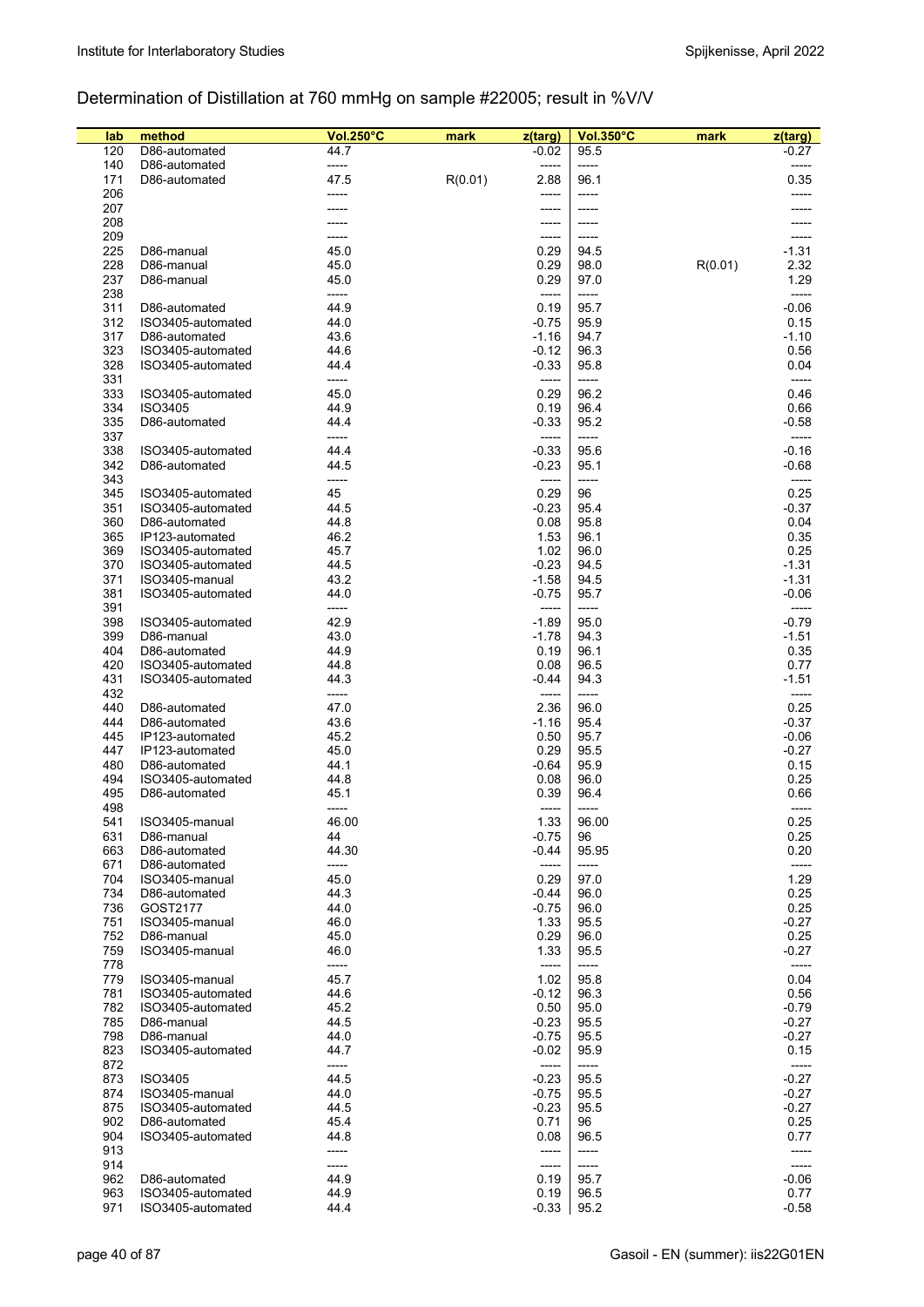| lab          | method                       | <b>Vol.250°C</b> | mark<br>z(targ) | <b>Vol.350°C</b> | mark<br>z(targ) |
|--------------|------------------------------|------------------|-----------------|------------------|-----------------|
| 974          | D86-automated                | 43.9             | $-0.85$         | 95.2             | -0.58           |
| 995          | ISO3405-manual               | -----            | -----           | -----            | -----           |
| 997          | D86-manual                   | 45.0             | 0.29            | 95.5             | $-0.27$         |
| 1006         | D86-automated                | 43.9             | $-0.85$         | 95.7             | -0.06           |
| 1026         | ISO3405-automated            | 45.2             | 0.50            | 96.4             | 0.66            |
| 1039         | D2887                        | 44.1             | $-0.64$         | 95.6             | $-0.16$         |
|              |                              |                  |                 |                  |                 |
| 1059         | ISO3405-automated            | 44.4             | $-0.33$         | 95.5             | $-0.27$         |
| 1080         |                              | -----            | -----           | -----            | -----           |
| 1097         | ISO3405-automated            | 44.7             | $-0.02$         | 95.1             | $-0.68$         |
| 1108         | D86-automated                | 44.5             | $-0.23$         | 95.6             | $-0.16$         |
| 1109         | D86-automated                | 44.7             | $-0.02$         | 95.7             | $-0.06$         |
| 1121         | ISO3405-automated            | 45.0             | 0.29            | 96.1             | 0.35            |
| 1126         | ISO3405-automated            | 44.6             | $-0.12$         | 95.8             | 0.04            |
| 1146         | D86-automated                | 44.30            | $-0.44$         | 95.61            | -0.15           |
| 1150         | ISO3405-automated            | 44.7             | $-0.02$         | 96.05            | 0.30            |
| 1199         |                              | -----            | -----           | -----            | -----           |
| 1205         | D86-automated                | 44.2             | $-0.54$         | 96.1             | 0.35            |
| 1212         | ISO3405-automated            | 44.4             | $-0.33$         | 95.6             | -0.16           |
| 1254         | ISO3405-automated            | 44.7             | $-0.02$         | 95.6             | -0.16           |
| 1259         | ISO3405-automated            | 45.1             | 0.39            | 96.9             | 1.18            |
| 1266         | ISO3405-automated            | 45.0             | 0.29            | 94.9             | -0.89           |
| 1275         | IP123-automated              | 45.8             | 1.12            | 95.6             | $-0.16$         |
| 1286         |                              | -----            | -----           | -----            |                 |
| 1318         | D86-automated                | 45.6             | 0.91            | 95.9             | 0.15            |
| 1356         |                              | -----            | -----           | -----            | -----           |
| 1357         | D86-automated                | 45.0             | 0.29            | 96.2             | 0.46            |
| 1397         | ISO3405-automated            | 44.4             | $-0.33$         | 96.0             | 0.25            |
| 1399         |                              | -----            | -----           | -----            | -----           |
|              |                              |                  |                 |                  |                 |
| 1438         | D86-automated                | 44.3             | $-0.44$         | 95.5             | $-0.27$         |
| 1498         | D86-automated                | 45               | 0.29            | 95               | $-0.79$         |
| 1528         | ISO3405-automated            | 44.5             | $-0.23$         | 95.4             | -0.37           |
| 1556         | D86-automated                | 43.9             | $-0.85$         | 95.5             | -0.27           |
| 1569         | D86-automated                | 45.7             | 1.02            | 96.5             | 0.77            |
| 1586         | D86-automated                | 44.1             | -0.64           | 95.5             | -0.27           |
| 1612         |                              | -----            | -----           | -----            | -----           |
| 1613         | D86-automated                | 45               | 0.29            | 96               | 0.25            |
| 1631         |                              | 44.7             | $-0.02$         | 95.8             | 0.04            |
| 1656         | D86-automated                | 44.6             | $-0.12$         | 95.2             | -0.58           |
| 1681         | ISO3405-automated            | 44.1             | $-0.64$         | 96.4             | 0.66            |
| 1724         | D86-automated                | 44.6             | $-0.12$         | 95.6             | $-0.16$         |
| 1730         |                              | -----            | -----           | -----            | -----           |
| 1740         | IP123-automated              | 44.9             | 0.19            | 96.4             | 0.66            |
| 1742         | ISO3405-automated            | 44.3             | $-0.44$         | 95.7             | -0.06           |
| 1743         | ISO3405-automated            | 45.0             | 0.29            | 95.8             | 0.04            |
| 1776         | ISO3405-automated            | 45.6             | 0.91            | 96.0             | 0.25            |
| 1796         | D86-manual                   | 45.0             | 0.29            | 96.5             | 0.77            |
| 1807         | D86-automated                | 45.4             | 0.71            | 96.0             | 0.25            |
|              |                              | 45.4             | 0.71            |                  |                 |
| 1833<br>1849 | ISO3405<br>ISO3405-automated | 44.2             | -0.54           | 96.0<br>96.2     | 0.25<br>0.46    |
|              |                              |                  |                 |                  |                 |
| 1854         | ISO3405-automated            | -----            | -----           | -----            | -----           |
| 1857         | D86-automated                | 44.6             | $-0.12$         | 96.6             | 0.87            |
| 1858         | D86-manual                   | 46.0             | 1.33            | 96.5             | 0.77            |
| 1950         | D86-manual                   | 44.5             | $-0.23$         | 95.5             | $-0.27$         |
| 1953         | ISO3405-automated            | 44.94            | 0.23            | 95.42            | $-0.35$         |
| 1961         |                              | -----            | -----           | -----            | -----           |
| 1967         |                              | -----            | -----           | -----            | -----           |
| 1976         | ISO3405-automated            | 44               | $-0.75$         | 96.1             | 0.35            |
| 1982         | ISO3405-automated            | 44.27            | $-0.47$         | 95.56            | -0.21           |
| 1984         |                              | 43.9             | $-0.85$         | 95.6             | $-0.16$         |
| 1986         | ISO3405-manual               | 45.5             | 0.81            | 96.5             | 0.77            |
| 2129         | D86-automated                | 45.6             | 0.91            | 96.3             | 0.56            |
| 2130         | D86-automated                | 45.5             | 0.81            | 97.0             | 1.29            |
| 2146         | ISO3405-automated            | 44.4             | $-0.33$         | 95.1             | -0.68           |
| 6012         | D86-manual                   | 45               | 0.29            | 96               | 0.25            |
| 6018         | ISO3405-automated            | 44.0             | $-0.75$         | 95.6             | -0.16           |
| 6026         |                              | -----            | -----           | -----            | -----           |
| 6044         | D86-automated                | 45               | 0.29            | 95               | $-0.79$         |
| 6049         | ISO3405-automated            | 44.4             | $-0.33$         | 95.9             | 0.15            |
| 6075         |                              | 44.4             | $-0.33$         | 95.3             | $-0.48$         |
|              | ISO3405-automated            |                  |                 |                  |                 |
| 6114         | ISO3405-automated            | 45               | 0.29            | 96               | 0.25            |
| 6142         |                              | -----            | -----           | -----            | -----           |
| 6143         |                              | -----            | -----           | -----            | -----           |
| 6146         | ISO3405-automated            | 45.2             | 0.50            | 96.2             | 0.46            |
| 6170         | ISO3405-manual               | 45.5             | 0.81            | 96.0             | 0.25            |
| 6203         | ISO3405-automated            | 44.8             | 0.08            | 95.8             | 0.04            |
| 6229         | D86-automated                | 44.5             | $-0.23$         | 95.5             | -0.27           |
| 6242         |                              | 43.4             | $-1.37$         | 95.7             | $-0.06$         |
| 6279         | ISO3405-automated            | 44.37            | -0.36           | 96.23            | 0.49            |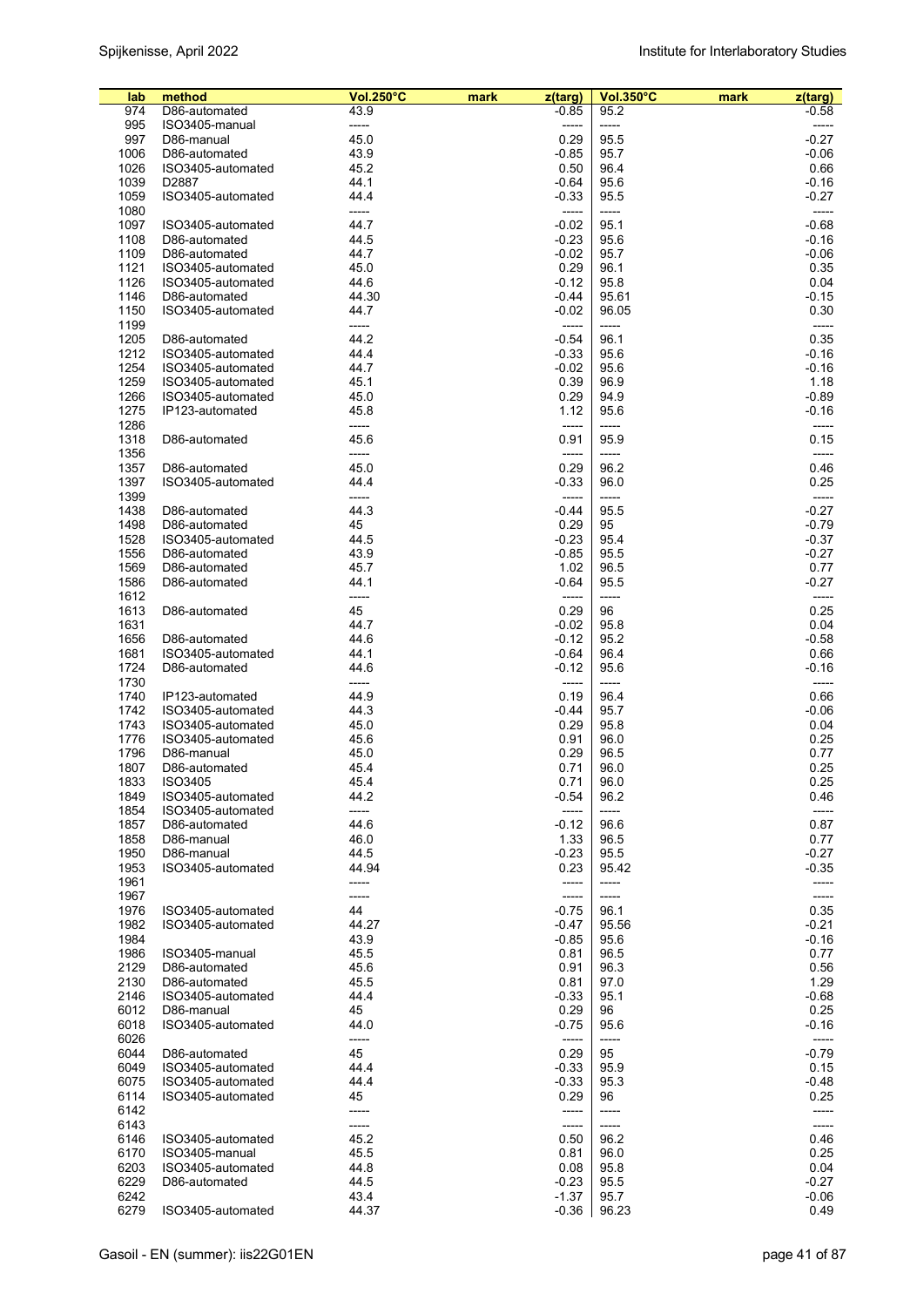| lab     | method                | $Vol.250^{\circ}C$ | mark<br>$z$ (targ) | <b>Vol.350°C</b> | mark<br>z(targ) |
|---------|-----------------------|--------------------|--------------------|------------------|-----------------|
| 6298    | D86-automated         | 46.0               | 1.33               | 96.1             | 0.35            |
| 6299    | ISO3405-automated     | 44.4               | $-0.33$            | 95.0             | $-0.79$         |
| 6307    | IP123-automated       | 45.7               | 1.02               | 95.65            | $-0.11$         |
| 6317    |                       | -----              | -----              | -----            |                 |
| 6321    | IP123-automated       | 44.3               | $-0.44$            | 95.7             | $-0.06$         |
| 6364    | D86-manual            | 46.0               | 1.33               | 96.0             | 0.25            |
| 6373    | ISO3405-automated     | 44.6               | $-0.12$            | 95.4             | $-0.37$         |
| 6379    |                       | -----              | -----              | -----            | -----           |
| 6416    | D86-automated         | 45                 | 0.29               | 95               | $-0.79$         |
| 6438    | D86                   | 43.5               | $-1.27$            | 95.2             | $-0.58$         |
| 6441    | ISO3405-automated     | 44.65              | $-0.07$            | 96.77            | 1.05            |
| 6443    | D86-manual            | 44.2               | $-0.54$            | 95.1             | $-0.68$         |
|         | normality             | <b>OK</b>          |                    | OK               |                 |
|         | n                     | 131                |                    | 131              |                 |
|         | outliers              |                    |                    | 1                |                 |
|         | mean $(n)$            | 44.72              |                    | 95.76            |                 |
|         | st.dev. $(n)$         | 0.666              |                    | 0.537            |                 |
|         | R(calc.)              | 1.86               |                    | 1.50             |                 |
|         | st.dev.(ISO3405-A:19) | 0.964              |                    | 0.96             |                 |
|         | R(ISO3405-A:19)       | 2.7                |                    | 2.7              |                 |
| Compare |                       |                    |                    |                  |                 |
|         | R(ISO3405-M:19)       | 2.47               |                    | 2.10             |                 |



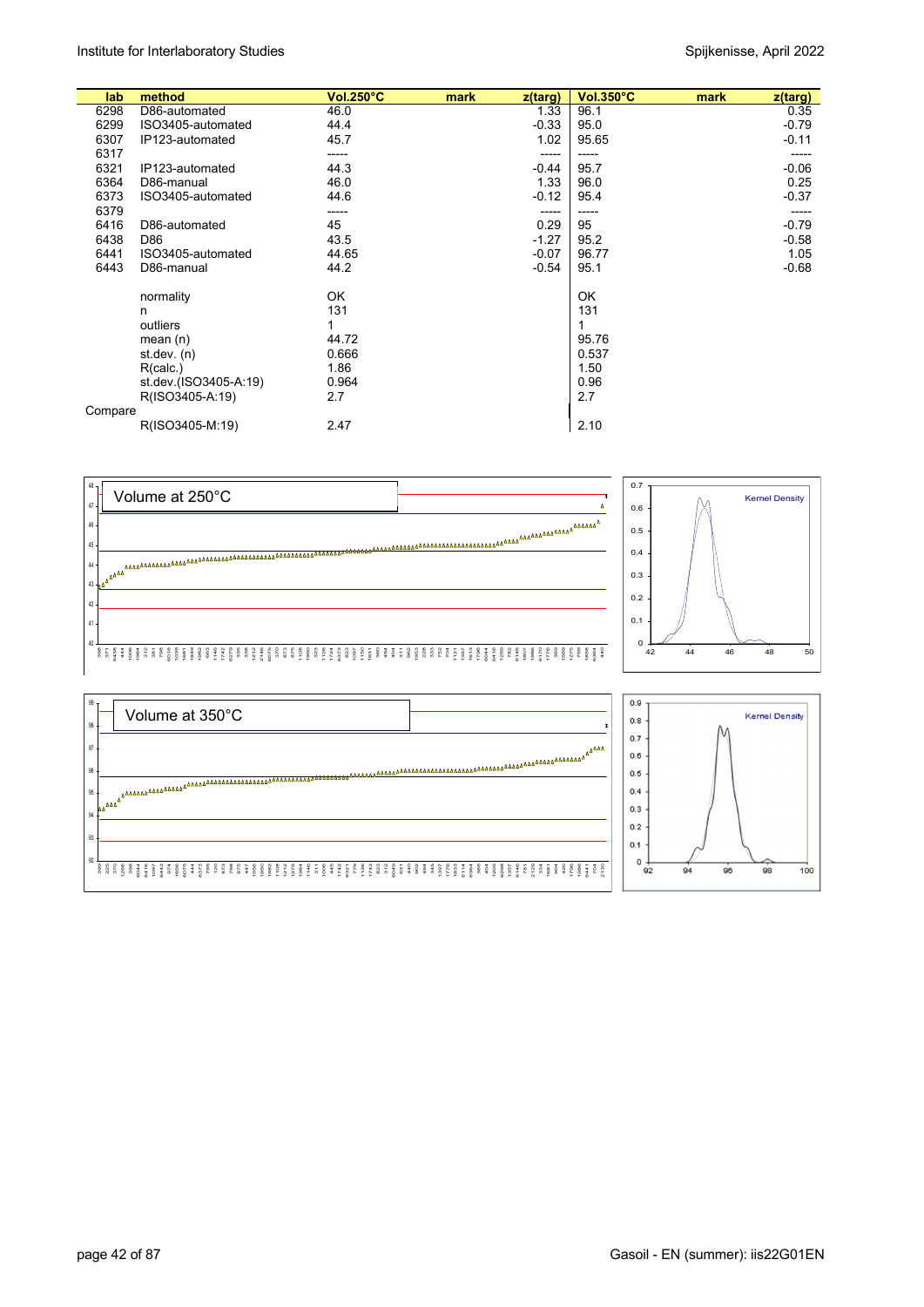#### Determination of FAME on sample #22005; result in %V/V

| lab. | method        | value  | mark    | z(targ)       |      | lab method     | value  | mark | z(targ) |
|------|---------------|--------|---------|---------------|------|----------------|--------|------|---------|
|      | 120 D7371     | 6.28   |         | $-0.58$       |      | 873 EN14078-A  | 6.4    |      | 0.15    |
|      | 140 EN14078-A | 4.2    | R(0.01) | $-13.12$      | 874  |                | -----  |      | -----   |
|      |               |        |         |               |      |                |        |      |         |
|      | 171 D7371     | 6.48   |         | 0.63          | 875  |                | -----  |      | -----   |
| 206  |               |        |         | -----         |      | 902 EN14078-B  | 6.5    |      | 0.75    |
| 207  |               |        |         | -----         |      | 904 EN14078-A  | 6.5    |      | 0.75    |
| 208  |               |        |         | -----         | 913  |                | -----  |      | -----   |
| 209  |               |        |         | -----         | 914  |                | -----  |      |         |
| 225  |               |        |         | -----         | 962  |                | -----  |      |         |
| 228  |               |        |         | -----         |      | 963 EN14078-A  | 6.2    |      | $-1.06$ |
|      | 237 D7371     | 6.2    |         | $-1.06$       | 971  |                | -----  |      | -----   |
| 238  |               | -----  |         | -----         |      | 974 EN14078-B  | 6.33   |      | -0.27   |
|      | 311 EN14078-B | 6.5    |         | 0.75          | 995  |                | -----  |      | -----   |
|      | 312 EN14078-B | 6.7    | С       | 1.96          | 997  |                | -----  |      | -----   |
| 317  |               | -----  |         | -----         |      | 1006 EN14078-A | 6.45   |      | 0.45    |
|      | 323 EN14078-A | 6.5    |         | 0.75          |      | 1026 EN14078-B | 6.2    |      | $-1.06$ |
|      | 328 EN14078-B | 6.7    |         | 1.96          |      | 1039 EN14078-B | 6.54   |      | 0.99    |
|      | 331 EN14078-B | 6.47   |         | 0.57          |      | 1059 EN14078-B | 6.2    |      | $-1.06$ |
|      | 333 EN14078-B | 6.3    |         | $-0.46$       | 1080 |                | -----  |      | -----   |
|      | 334 EN14078-B | 6.4    |         | 0.15          |      | 1097 EN14078-B | 6.23   |      | $-0.88$ |
|      | 335 EN14078-B | 6.3    |         | $-0.46$       |      | 1108 EN14078-B | 6.32   |      | $-0.34$ |
|      | 337 EN14078-A | 6.6    |         | 1.35          | 1109 |                | -----  |      | -----   |
|      |               |        |         |               |      |                |        |      |         |
| 338  |               | -----  |         | -----         | 1121 |                | -----  |      | -----   |
| 342  |               | -----  |         | -----         |      | 1126 EN14078-A | 6.4    |      | 0.15    |
|      | 343 EN14078-B | 6.5    |         | 0.75          | 1146 |                | -----  |      | -----   |
| 345  |               | -----  |         | -----         | 1150 |                | -----  |      | -----   |
|      | 351 EN14078-B | 6.402  |         | 0.16          | 1199 |                | -----  |      | -----   |
|      | 360 EN14078-B | 6.43   |         | 0.33          |      | 1205 D7371     | 6.47   |      | 0.57    |
|      | 365 EN14078-A | 6.548  |         | 1.04          |      | 1212 EN14078-A | 6.19   |      | $-1.12$ |
|      | 369 EN14078-B | 6.2    |         | $-1.06$       |      | 1254 EN14078-B | 6.348  |      | $-0.17$ |
|      | 370 EN14078-B | 6.3    |         | $-0.46$       |      | 1259 EN14078-B | 6.4    |      | 0.15    |
| 371  |               | -----  |         | -----         |      | 1266 EN14078-A | 6.05   |      | $-1.96$ |
|      | 381 EN14078-B | 6.39   |         | 0.09          |      | 1275 IP579     | 6.32   |      | $-0.34$ |
| 391  |               | -----  |         | -----         | 1286 |                | -----  |      | -----   |
| 398  |               |        |         | -----         | 1318 |                | -----  |      | -----   |
| 399  |               | -----  |         | $-----$       |      | 1356 EN14078-A | 6.6    |      | 1.35    |
|      | 404 EN14078-B | 6.51   |         | 0.81          |      | 1357 EN14078-A | n.a    |      | -----   |
|      | 420 EN14078-A | 6.5    |         | 0.75          |      | 1397 EN14078-A | 6.5    |      | 0.75    |
| 431  |               |        |         | -----         | 1399 |                | -----  |      |         |
| 432  |               |        |         | -----         | 1438 |                | -----  |      | -----   |
| 440  |               |        |         |               | 1498 |                | -----  |      |         |
|      |               |        |         | -----         |      |                |        |      | -----   |
| 444  |               | -----  |         | -----         |      | 1528 EN14078-B | 6.51   |      | 0.81    |
|      | 445 EN14078-B | 6.71   |         | 2.02          |      | 1556 EN14078-A | 6.3201 |      | $-0.33$ |
|      | 447 EN14078-B | 6.4    |         | 0.15          |      | 1569 EN14078-B | 6.44   |      | 0.39    |
|      | 480 EN14078-A | 6.34   |         | $-0.21$       |      | 1586 EN14078-A | 6.4    |      | 0.15    |
|      | 494 EN14078-B | 6.6    |         | 1.35          | 1612 |                | -----  |      | -----   |
| 495  | EN14078-B     | 6.0885 |         | $-1.73$       | 1613 |                | -----  |      | -----   |
| 498  |               | -----  |         | -----         |      | 1631 EN14078-A | 6.04   |      | $-2.02$ |
| 541  |               | -----  |         | -----         |      | 1656 EN14078-A | 6.2    |      | -1.06   |
|      | 631 EN14078-A | 6.31   |         | $-0.40$       | 1681 |                | -----  |      | -----   |
|      | 663 EN14078-B | 6.31   |         | $-0.40$       |      | 1724 EN14078-A | 6.1    |      | $-1.66$ |
| 671  |               | -----  |         | $-----$       | 1730 |                | -----  |      | -----   |
|      | 704 EN14078-B | 6.30   |         | -0.46         |      | 1740 EN14078-B | 6.30   |      | -0.46   |
| 734  |               | -----  |         | -----         | 1742 |                | -----  |      | -----   |
| 736  |               |        |         | -----         |      | 1743 EN14078-B | 6.5    |      | 0.75    |
| 751  |               |        |         | -----         |      | 1776 EN14078-A | 6.29   |      | $-0.52$ |
| 752  |               |        |         | -----         | 1796 |                | -----  |      | -----   |
| 759  |               |        |         | -----         |      | 1807 EN14078-B | 6.2    |      | $-1.06$ |
| 778  |               |        |         | -----         |      | 1833 EN14078-B | 6.28   |      | $-0.58$ |
| 779  |               |        |         |               | 1849 |                | -----  |      | -----   |
|      |               | 6.38   |         | -----<br>0.03 |      | 1854 EN14078-A | 6.29   |      | $-0.52$ |
|      | 781 EN14078-B |        |         |               |      |                |        |      |         |
| 782  |               | -----  |         | -----         |      | 1857 EN14078-B | 6.56   |      | 1.11    |
| 785  |               |        |         | -----         | 1858 |                | -----  |      | -----   |
| 798  |               |        |         | -----         | 1950 |                | -----  |      | -----   |
|      | 823 EN14078-A | 6.3    |         | $-0.46$       |      | 1953 In house  | 6.48   |      | 0.63    |
| 872  |               | -----  |         | -----         |      | 1961 EN14078-B | 6.33   |      | -0.27   |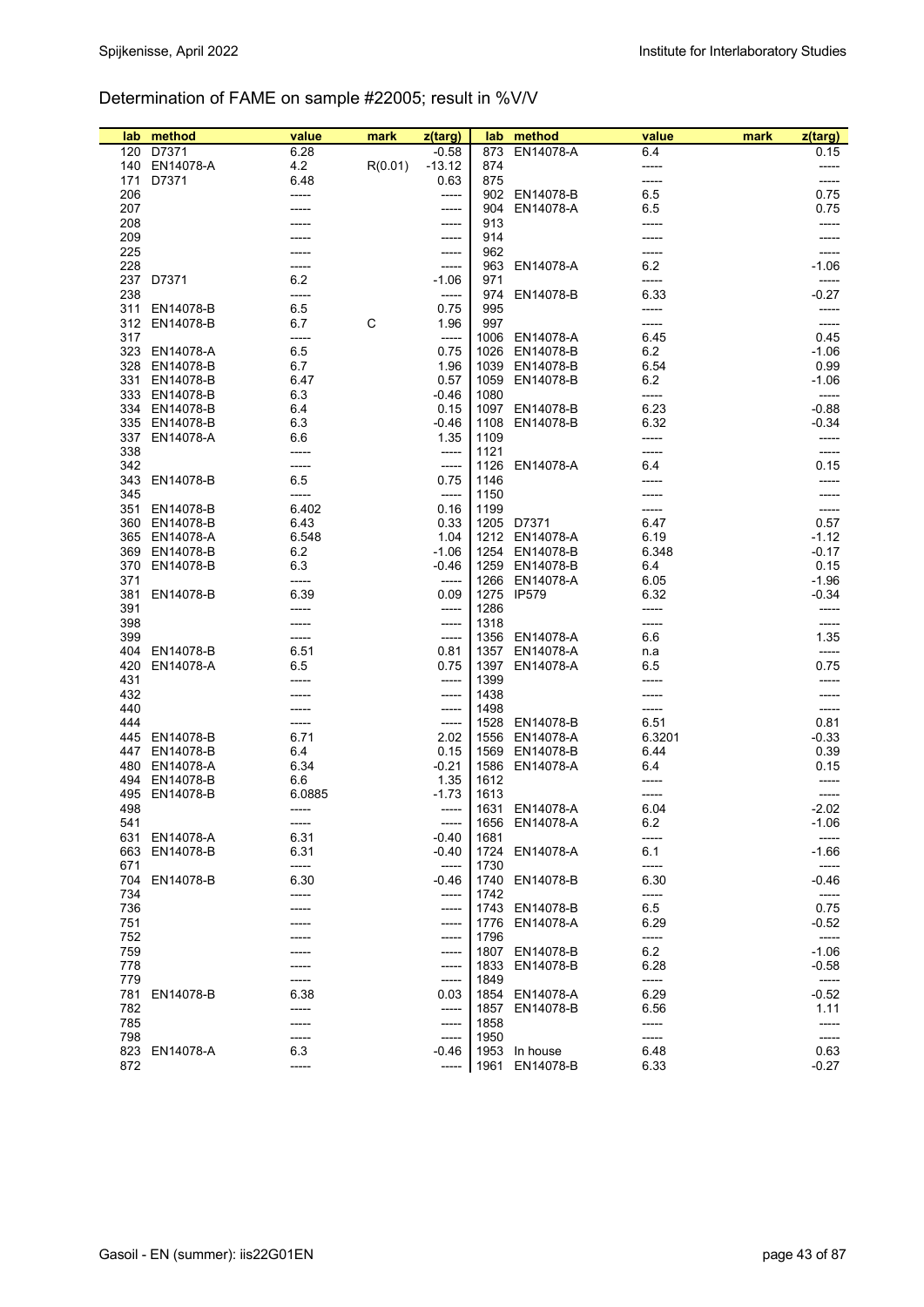| lab     | method                | value          | mark         | z(targ) | lab  | method         | value                 | mark    | $z$ (targ) |
|---------|-----------------------|----------------|--------------|---------|------|----------------|-----------------------|---------|------------|
| 1967    |                       |                |              | -----   | 6146 | EN14078-B      | 6.25                  |         | $-0.76$    |
| 1976    |                       | -----          |              | -----   | 6170 |                | -----                 |         | -----      |
| 1982    | EN14078-A             | 6.56           |              | 1.11    | 6203 | EN14078-B      | 6.45                  |         | 0.45       |
| 1984    | EN14078-B             | 6.4            |              | 0.15    | 6229 |                | -----                 |         | -----      |
| 1986    |                       | -----          |              | -----   | 6242 |                | -----                 |         | -----      |
| 2129    | EN14078-B             | 6.2508         |              | $-0.75$ | 6279 | EN14078-B      | 6.43                  |         | 0.33       |
| 2130    | EN14078-B             | 6.8            | $\mathsf{C}$ | 2.56    | 6298 | EN14078-A      | 5.6                   | R(0.01) | $-4.68$    |
| 2146    | In house              | 6.45           |              | 0.45    | 6299 | EN14078-B      | 6.635                 |         | 1.56       |
| 6012    | EN14078-B             | 6.4            |              | 0.15    | 6307 | In house       | 6.0                   |         | $-2.26$    |
| 6018    | EN14078-B             | 6.25254        |              | $-0.74$ | 6317 |                | -----                 |         | -----      |
| 6026    |                       | -----          |              | -----   | 6321 | D8274          | 5.99                  |         | $-2.33$    |
| 6044    |                       | -----          |              | -----   | 6364 |                | -----                 |         | -----      |
| 6049    | EN14078-A             | 6.22           |              | $-0.94$ | 6373 | EN14078-B      | 6.57                  |         | 1.17       |
| 6075    |                       | -----          |              | -----   | 6379 | EN14078-B      | 6.429                 |         | 0.32       |
| 6114    | EN14078-A             | 6.53           |              | 0.93    | 6416 |                |                       |         | -----      |
| 6142    |                       |                |              | -----   | 6438 |                | -----                 |         | -----      |
| 6143    |                       | -----          |              | -----   | 6441 | EN14078-A      | 5.9684                |         | $-2.46$    |
|         |                       |                |              |         | 6443 |                | с                     |         | -----      |
|         |                       |                |              |         |      | EN14078-B only | <b>EN14078-A only</b> |         |            |
|         | normality             | OK             |              |         |      | OK             | OK                    |         |            |
|         | n                     | 85             |              |         |      | 49             | 27                    |         |            |
|         | outliers              | $\overline{2}$ |              |         |      | 0              | $\overline{2}$        |         |            |
|         | mean $(n)$            | 6.376          |              |         |      | 6.407          | 6.345                 |         |            |
|         | st.dev. $(n)$         | 0.1693         |              |         |      | 0.1530         | 0.1799                |         |            |
|         | R(calc.)              | 0.474          |              |         |      | 0.428          | 0.504                 |         |            |
|         | st.dev.(EN14078-B:14) | 0.1658         |              |         |      | 0.1667         |                       |         |            |
|         | R(EN14078-B:14)       | 0.464          |              |         |      | 0.467          |                       |         |            |
| Compare |                       |                |              |         |      |                |                       |         |            |
|         | R(EN14078-A:14)       | 0.341          |              |         |      |                | 0.340                 |         |            |

Lab 312 first reported 7.0 Lab 2130 first reported 7.0



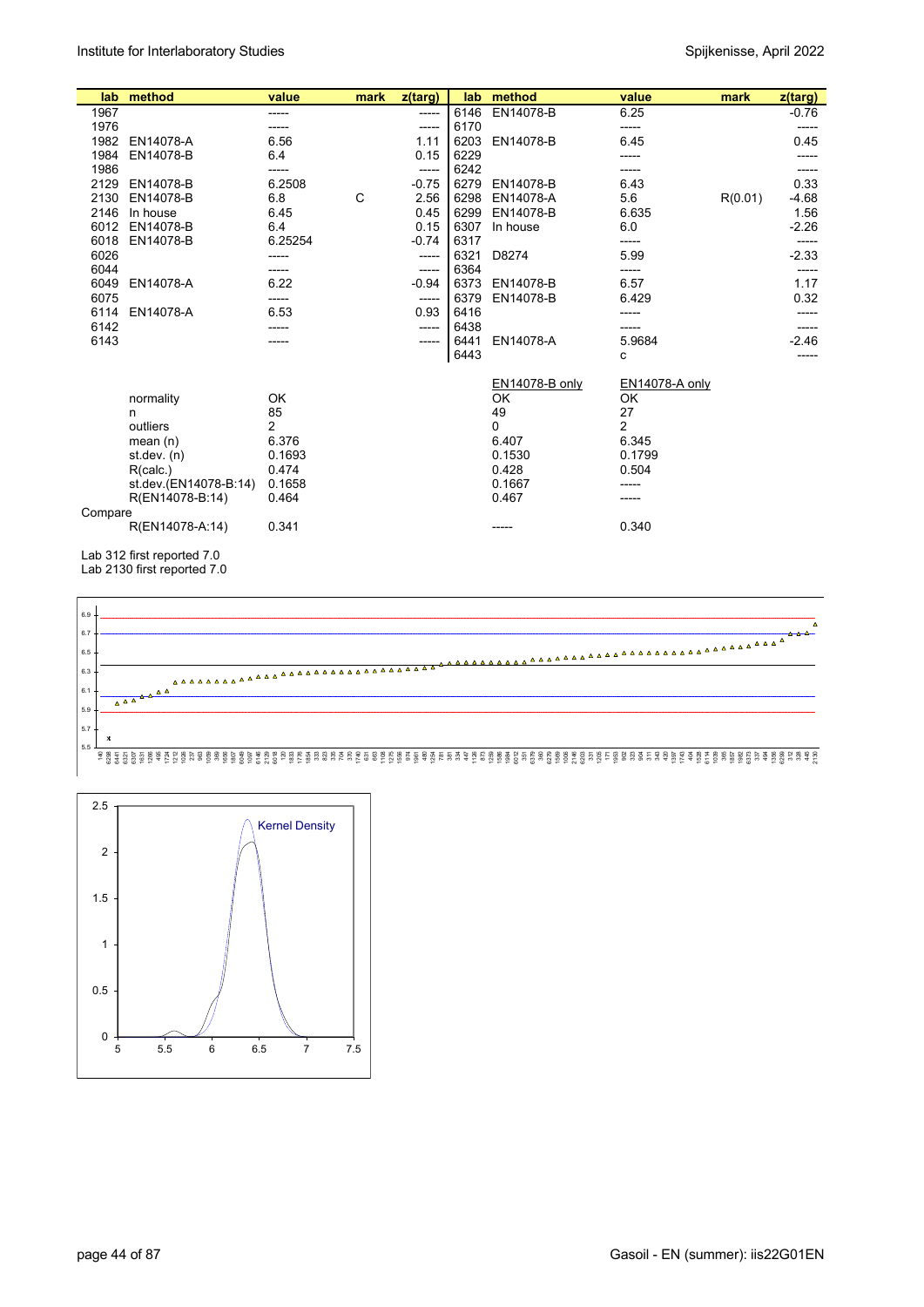#### Determination of Flash Point PMcc on sample #22005; result in °C

| lab | method                         | value        | mark | z(targ)            | lab  | method                      | value         | mark | z(targ)         |
|-----|--------------------------------|--------------|------|--------------------|------|-----------------------------|---------------|------|-----------------|
|     | 120 D93-A                      | 55.6         |      | $-0.19$            |      | 873 D93-A                   | 56.0          |      | 0.09            |
|     | 140 ISO2719-A                  | 55.5         |      | $-0.26$            |      | 874 ISO2719-A               | 56.0          |      | 0.09            |
|     | 171 D93-A                      | 55.5         |      | $-0.26$            |      | 875 ISO2719-A               | 56.0          |      | 0.09            |
| 206 |                                | -----        |      | -----              | 902  |                             | -----         |      | -----           |
| 207 |                                |              |      | -----              | 904  |                             |               |      |                 |
| 208 |                                |              |      | -----              | 913  |                             |               |      |                 |
| 209 |                                |              |      | -----              | 914  |                             |               |      |                 |
|     | 225 D93-A                      | 54.0         |      | $-1.32$            |      | 962 D93-A                   | 56.0          |      | 0.09            |
| 228 | D93-A                          | 56.0         |      | 0.09               |      | 963 D93-A                   | 56.0          |      | 0.09            |
|     | 237 D93-A                      | 55.0         |      | $-0.62$            |      | 971 ISO2719-A               | 55.5          |      | $-0.26$         |
|     | 238 D93-A                      | 56.5         |      | 0.44               |      | 974 D93-A                   | 56.0          |      | 0.09            |
|     | 311 D93-A                      | 55.5         |      | $-0.26$            |      | 995 ISO2719-A               | 54.0          |      | $-1.32$         |
|     | 312 ISO2719-A                  | 56.5         |      | 0.44               |      | 997 ISO2719-A<br>1006 D93-A | 54.0          |      | $-1.32$         |
|     | 317 ISO2719-A<br>323 ISO2719-B | 55.5<br>54.0 |      | $-0.26$<br>$-1.32$ |      | 1026 D93-A                  | 57.0<br>55.0  |      | 0.79<br>$-0.62$ |
|     | 328 ISO2719-A                  | 57.5         |      | 1.15               |      | 1039 ISO2719-A              | 55.5          |      | $-0.26$         |
|     | 331 D93-A                      | 58           |      | 1.50               |      | 1059 ISO2719-A              | 55.0          |      | $-0.62$         |
|     | 333 D93-A                      | 56.0         |      | 0.09               | 1080 |                             | -----         |      | -----           |
|     | 334 ISO2719-A                  | 57.0         |      | 0.79               |      | 1097 ISO2719-A              | 56.3          |      | 0.30            |
|     | 335 ISO2719-A                  | 58.0         |      | 1.50               |      | 1108 D93-A                  | 56            |      | 0.09            |
|     | 337 ISO2719-A                  | 58.5         |      | 1.85               |      | 1109 D93-A                  | 55.5          |      | $-0.26$         |
|     | 338 ISO2719-A                  | 58.5         |      | 1.85               |      | 1121 ISO2719-A              | 55.5          |      | $-0.26$         |
|     | 342 ISO2719-A                  | 56           |      | 0.09               |      | 1126 ISO2719-A              | 56            |      | 0.09            |
|     | 343 ISO2719-A                  | 58           |      | 1.50               | 1146 |                             | -----         |      | -----           |
|     | 345 ISO2719-B                  | 56.5         |      | 0.44               |      | 1150 ISO2719-A              | 53.5          |      | $-1.68$         |
|     | 351 ISO2719-A                  | 56.0         |      | 0.09               | 1199 |                             | -----         |      |                 |
|     | 360 D93-A                      | 56.0         |      | 0.09               |      | 1205 D7215                  | 58.9          |      | 2.14            |
|     | 365 IP34-A                     | 55.5         |      | $-0.26$            |      | 1212 ISO2719-A              | 56.0          |      | 0.09            |
|     | 369 ISO2719-A                  | 55.0         |      | $-0.62$            |      | 1254 ISO2719-A              | 56.0          |      | 0.09            |
|     | 370 ISO2719-A                  | 56.0         |      | 0.09               |      | 1259 ISO2719-A              | 56.5          |      | 0.44            |
|     | 371 ISO2719-A                  | 55.0         |      | $-0.62$            |      | 1266 ISO2719-A              | 55.8          |      | $-0.05$         |
|     | 381 ISO2719-A                  | 55.0         |      | $-0.62$            |      | 1275 IP34-A                 | 55.5          |      | $-0.26$         |
|     | 391 ISO2719-A                  | 58           |      | 1.50               | 1286 |                             | -----         |      | -----           |
|     | 398 ISO2719-A                  | 58           |      | 1.50               |      | 1318 D93-A                  | 54.0          |      | $-1.32$         |
|     | 399 ISO2719-A                  | 57           |      | 0.79               |      | 1356 ISO2719-A              | 56.5          |      | 0.44            |
|     | 404 ISO2719-A                  | 55.5         |      | $-0.26$            |      | 1357 D93-A                  | 54.0          |      | $-1.32$         |
|     | 420 ISO2719-A                  | 54.0         |      | $-1.32$            |      | 1397 ISO2719-A              | 55.5          |      | $-0.26$         |
| 431 |                                | -----        |      | -----              | 1399 |                             | -----         |      | -----           |
|     | 432 ISO2719-A                  | 55.0         |      | $-0.62$            |      | 1438 D93-A                  | 57            |      | 0.79            |
|     | 440 D93-B                      | 56.0         |      | 0.09               |      | 1498 D93-A                  | 56.5          |      | 0.44            |
|     | 444 D93-A                      | 56.0         |      | 0.09               |      | 1528 ISO2719-A              | 56            |      | 0.09            |
|     | 445 D93-A                      | 56.0         |      | 0.09               |      | 1556 ISO2719-A              | 57.5          |      | 1.15            |
|     | 447 IP34-A                     | 55.9         |      | 0.02               |      | 1569 ISO2719-A              | 54.5          |      | $-0.97$         |
|     | 480 ISO2719-A                  | 55.5         |      | $-0.26$            |      | 1586 D93-A                  | 57.0          |      | 0.79            |
|     | 494 ISO2719-A<br>495 ISO2719-A | 59.0<br>58.5 |      | 2.21               | 1612 | 1613 D93-A                  | -----<br>59.5 |      | -----<br>2.56   |
|     | 498 ISO2719-B                  | 52.42        |      | 1.85<br>-2.44      |      | 1631 ISO2719-A              | 56            |      | 0.09            |
|     | 541 ISO2719-A                  | 54.00        |      | $-1.32$            | 1656 |                             |               |      |                 |
|     | 631 D93-A                      | 54.5         |      | $-0.97$            |      | 1681 ISO2719-A              | 54.5          |      | $-0.97$         |
|     | 663 D93-A                      | 52.82        |      | $-2.16$            |      | 1724 D93-A                  | 56            |      | 0.09            |
|     | 671 D93-A                      | 55.0         |      | $-0.62$            |      | 1730 ISO2719-A              | 57.0          |      | 0.79            |
|     | 704 ISO2719-A                  | 53.0         |      | $-2.03$            |      | 1740 IP34-A                 | 56.5          |      | 0.44            |
|     | 734 ISO2719-A                  | 57.57        |      | 1.20               |      | 1742 ISO2719-A              | 54.5          |      | $-0.97$         |
|     | 736 ISO2719                    | 56.5         |      | 0.44               |      | 1743 ISO2719-A              | 55.0          |      | $-0.62$         |
|     | 751 ISO2719-A                  | 55.0         |      | $-0.62$            |      | 1776 ISO2719-A              | 56.0          |      | 0.09            |
|     | 752 D93-A                      | 55.0         |      | -0.62              |      | 1796 D93-A                  | 54.5          |      | $-0.97$         |
|     | 759 ISO2719-A                  | 57.5         |      | 1.15               |      | 1807 D93-A                  | 56.5          |      | 0.44            |
|     | 778 ISO2719-A                  | 56.0         |      | 0.09               |      | 1833 ISO2719-A              | 56            |      | 0.09            |
|     | 779 ISO2719-A                  | 55.0         |      | -0.62              |      | 1849 ISO2719-A              | 55            |      | $-0.62$         |
|     | 781 ISO2719-A                  | 54.0         |      | $-1.32$            |      | 1854 ISO2719-A              | 56.5          |      | 0.44            |
|     | 782 ISO2719-A                  | 56.5         |      | 0.44               |      | 1857 D93-A                  | 57.0          |      | 0.79            |
|     | 785 ISO2719-A                  | 55.5         |      | $-0.26$            |      | 1858 D93-A                  | 56.5          |      | 0.44            |
|     | 798 D93-A                      | 55.0         |      | $-0.62$            |      | 1950 D93-A                  | 55.0          |      | $-0.62$         |
|     | 823 ISO2719-A                  | 55.0         |      | $-0.62$            |      | 1953 ISO2719-A              | 56            |      | 0.09            |
|     | 872 D93-A                      | 55.0         |      | $-0.62$            | 1961 |                             | -----         |      | $-----$         |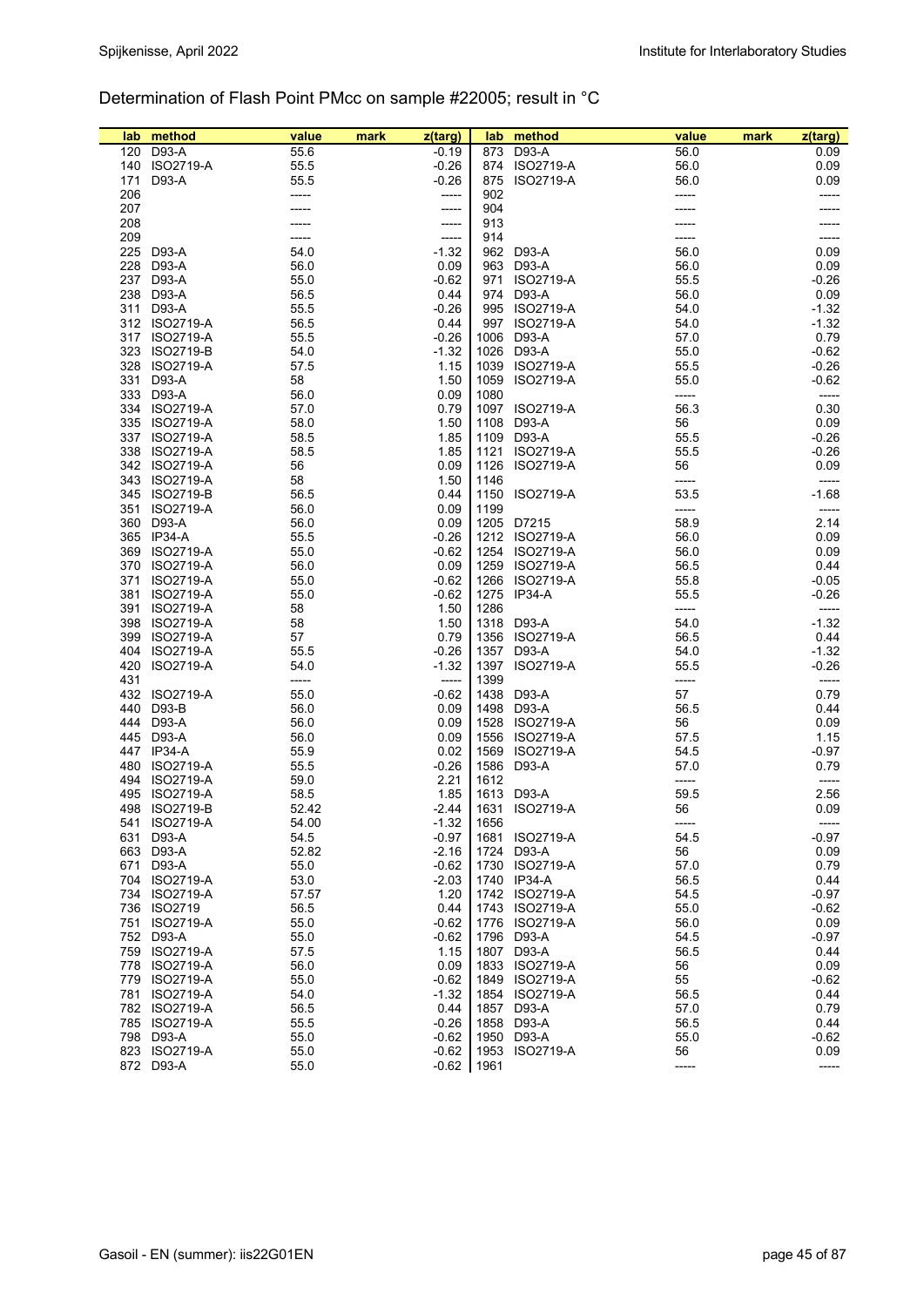|      | lab method       | value | mark | z(targ)     | lab  | method           | value  | mark | z(targ) |
|------|------------------|-------|------|-------------|------|------------------|--------|------|---------|
| 1967 |                  | ----- |      | -----       | 6146 | <b>ISO2719-A</b> | 55.9   |      | 0.02    |
| 1976 | <b>ISO2719-A</b> | 54    |      | $-1.32$     | 6170 | <b>ISO2719-A</b> | 55.0   |      | $-0.62$ |
| 1982 | D93-A            | 56.0  |      | 0.09        | 6203 | <b>ISO2719-A</b> | 56.5   |      | 0.44    |
| 1984 | <b>ISO2719-A</b> | 54.5  |      | $-0.97$     | 6229 | <b>D93-A</b>     | 57     |      | 0.79    |
| 1986 | <b>ISO2719-A</b> | 55.0  |      | $-0.62$     | 6242 | <b>ISO2719-A</b> | 55.0   |      | $-0.62$ |
| 2129 | $IP34-A$         | 54.0  |      | $-1.32$     | 6279 | <b>ISO2719-A</b> | 55.17  |      | $-0.50$ |
| 2130 | <b>D93-A</b>     | 56.0  |      | 0.09        | 6298 | <b>D93-A</b>     | 57.0   |      | 0.79    |
| 2146 |                  | ----- |      | -----       | 6299 | <b>ISO2719-A</b> | 56.01  |      | 0.10    |
| 6012 | D93-A            | 56.2  |      | 0.23        | 6307 | <b>IP523</b>     | 54.375 |      | $-1.06$ |
| 6018 | <b>ISO2719-A</b> | 57.0  |      | 0.79        | 6317 |                  | -----  |      | ------  |
| 6026 |                  | ----- |      | $- - - - -$ | 6321 | IP34-A           | 54.5   |      | $-0.97$ |
| 6044 | <b>D93-A</b>     | 60    |      | 2.91        | 6364 | <b>D93-A</b>     | 58.0   |      | 1.50    |
| 6049 | <b>ISO2719-A</b> | 55.0  |      | $-0.62$     | 6373 | <b>D93-A</b>     | 57.25  |      | 0.97    |
| 6075 | <b>ISO2719-A</b> | 56.0  |      | 0.09        | 6379 |                  | -----  |      | ------  |
| 6114 | <b>ISO2719-A</b> | 58.0  |      | 1.50        | 6416 | <b>D93-A</b>     | 55.5   |      | $-0.26$ |
| 6142 |                  | ----- |      | $-----$     | 6438 | D93              | 54     |      | $-1.32$ |
| 6143 | D93-A            | 54    |      | $-1.32$     | 6441 | <b>D93-A</b>     | 57.5   |      | 1.15    |
|      |                  |       |      |             | 6443 | D93-A            | 58.025 |      | 1.52    |
|      |                  |       |      |             |      |                  |        |      |         |
|      | normality        | OK    |      |             |      |                  |        |      |         |
|      | n                | 142   |      |             |      |                  |        |      |         |

| n                     | 142    |
|-----------------------|--------|
| outliers              | ŋ      |
| mean $(n)$            | 55.875 |
| st.dev. (n)           | 1.3446 |
| R(calc.)              | 3.765  |
| st.dev.(ISO2719-A:16) | 1.417  |
| R(ISO2719-A:16)       | 3.967  |
|                       |        |



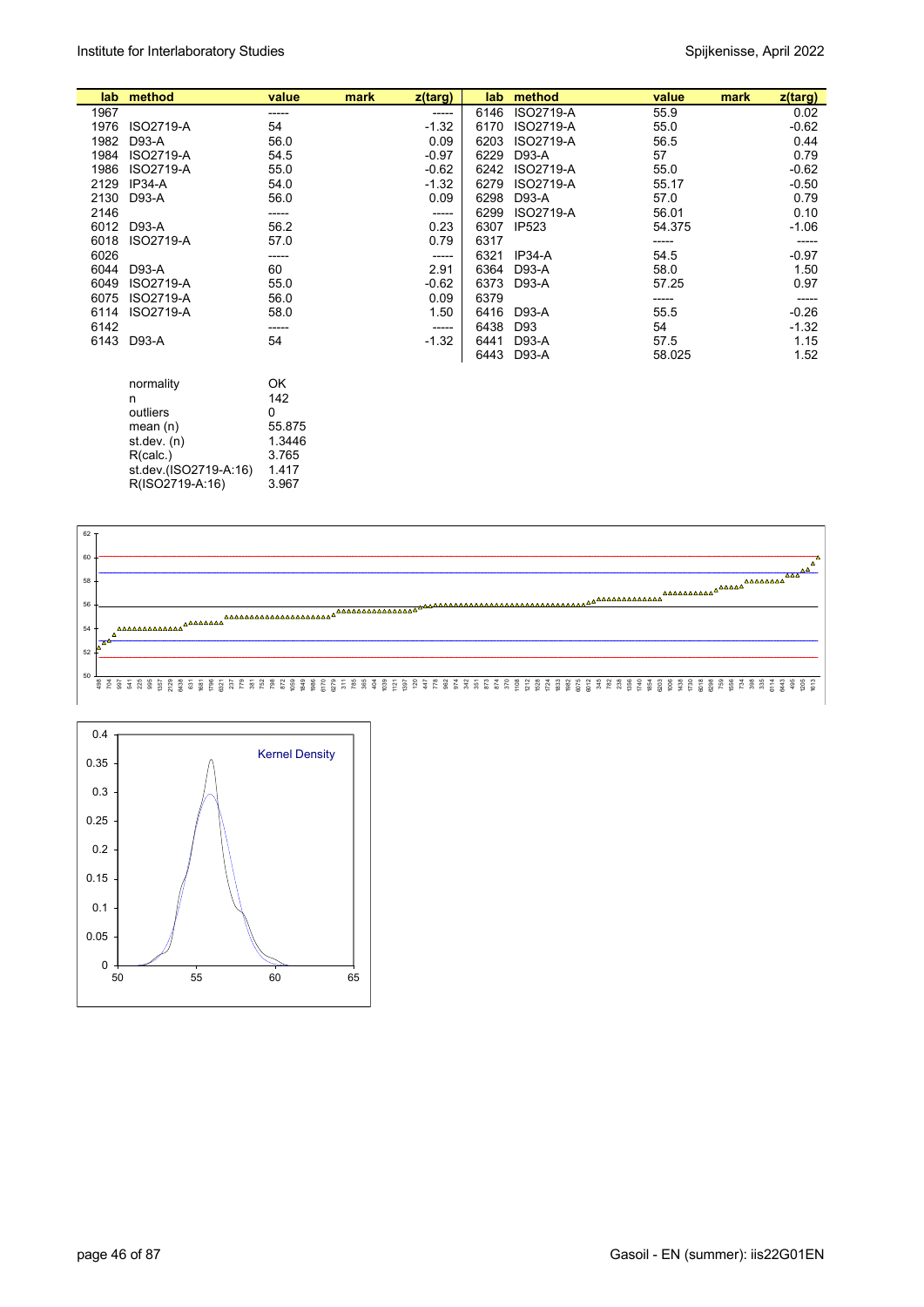# Determination of Kinematic Viscosity at 40°C on sample #22005; result in mm2/s

|            | lab method  | value          | mark | z(targ)          |           | lab method                | value          | mark       | z(targ)         |
|------------|-------------|----------------|------|------------------|-----------|---------------------------|----------------|------------|-----------------|
|            | 120 D445    | 2.327          |      | $-0.12$          |           | 873 D445                  | 2.328          |            | $-0.01$         |
|            | 140 ISO3104 | 2.351          |      | 2.35             |           | 874 ISO3104               | 2.339          |            | 1.12            |
|            | 171 D445    | 2.326          |      | $-0.22$          |           | 875 ISO3104               | 2.330          |            | 0.19            |
| 206        |             | -----          |      | -----            |           | 902 D445                  | 2.330          |            | 0.19            |
| 207        |             |                |      | -----            |           | 904 ISO3104               | 2.324          |            | $-0.42$         |
| 208        |             |                |      | -----            | 913       |                           | -----          |            | -----           |
| 209        |             |                |      | -----            | 914       |                           | -----          |            | -----           |
|            | 225 D445    | 2.329          |      | 0.09             |           | 962 D445                  | 2.324          |            | $-0.42$         |
|            | 228 D445    | 2.333          |      | 0.50             |           | 963 ISO3104               | 2.328          |            | $-0.01$         |
| 237        |             | -----          |      | -----            |           | 971 ISO3104               | 2.338          |            | 1.01            |
| 238        |             | -----          |      | -----            |           | 974 D445                  | 2.333          |            | 0.50            |
|            | 311 ISO3104 | 2.306          |      | $-2.27$          |           | 995 ISO3104               | 2.332          |            | 0.40            |
|            | 312 ISO3104 | 2.329          |      | 0.09             |           | 997 ISO3104               | 2.339          |            | 1.12            |
|            | 317 ISO3104 | 2.327          |      | $-0.12$          |           | 1006 D445                 | 2.328          |            | $-0.01$         |
|            | 323 ISO3104 | 2.321          |      | $-0.73$          |           | 1026 D445                 | 2.320          |            | $-0.83$         |
|            | 328 ISO3104 | 2.344          |      | 1.63             |           | 1039 ISO3104              | 2.329          |            | 0.09            |
| 331        |             | -----          |      | -----            |           | 1059 ISO3104              | 2.326          |            | $-0.22$         |
|            | 333 D445    | 2.322          |      | $-0.63$          |           | 1080 D7042                | 2.3216         |            | $-0.67$         |
|            | 334 ISO3104 | 2.323          |      | $-0.53$          |           | 1097 ISO3104              | 2.3294         |            | 0.13            |
|            | 335 D445    | 2.343          |      | 1.53             |           | 1108 D7042                | 2.304          |            | $-2.48$         |
|            | 337 ISO3104 | 2.329          |      | 0.09             |           | 1109 D445                 | 2.3228         |            | $-0.55$         |
|            | 338 ISO3104 | 2.316          |      | $-1.24$          |           | 1121 ISO3104              | 2.3195         |            | $-0.89$         |
|            | 342 ISO3104 | 2.3285         |      | 0.04             | 1126      |                           | -----          |            | -----           |
|            | 343 ISO3104 | 2.326          |      | $-0.22$          |           | 1146 D445                 | 2.3187         |            | $-0.97$         |
|            | 345 ISO3104 | 2.3240         |      | $-0.42$          |           | 1150 ISO3104              | 2.351          |            | 2.35            |
|            | 351 ISO3104 | 2.323          |      | $-0.53$          | 1199      |                           | -----          |            | -----           |
|            | 360 D445    | 2.328          |      | $-0.01$          |           | 1205 EN16896              | 2.3211         |            | $-0.72$         |
|            | 365 IP71    | 2.3262         |      | $-0.20$          |           | 1212 ISO3104              | 2.3175         |            | $-1.09$         |
|            | 369 ISO3104 | 2.321          |      | $-0.73$          |           | 1254 ISO3104              | 2.324          |            | $-0.42$         |
|            | 370 ISO3104 | 2.3269         |      | $-0.13$          |           | 1259 ISO3104              | 2.329          |            | 0.09            |
|            | 371 ISO3104 | 2.325          |      | $-0.32$          |           | 1266 ISO3104              | 2.3305         |            | 0.24            |
|            | 381 D445    | 2.330          |      | 0.19             | 1275 IP71 |                           | 2.321          |            | $-0.73$         |
|            | 391 ISO3104 | 2.335          |      | 0.70             | 1286      |                           | -----          |            | -----           |
| 398        |             | -----          |      | -----            |           | 1318 D7042                | 2.3441         |            | 1.64            |
| 399        |             | $-----$        |      | -----            |           | 1356 ISO3104              | 2.331          |            | 0.29            |
| 404        |             | -----          |      | -----            |           | 1357 D445                 | 2.332          |            | 0.40            |
|            | 420 ISO3104 | 2.317          |      | $-1.14$          |           | 1397 D7042                | 2.360          | C, R(0.05) | 3.27            |
| 431        |             | -----          |      | -----            | 1399      |                           | -----          |            | -----           |
| 432        |             | -----          |      | -----            | 1438      |                           | -----          |            | -----           |
| 440<br>444 |             | -----<br>----- |      | -----            |           | 1498 D445<br>1528 ISO3104 | 2.330<br>2.332 |            | 0.19            |
|            | 445 IP71    | 2.3255         |      | -----<br>$-0.27$ |           | 1556 ISO3104              | 2.321          |            | 0.40<br>$-0.73$ |
|            | 447 IP71    | 2.319          |      | $-0.94$          |           | 1569 ISO3104              | 2.328          |            | $-0.01$         |
| 480        |             | -----          |      | -----            |           | 1586 D445                 | 2.323          |            | $-0.53$         |
|            | 494 ISO3104 | 2.333          |      | 0.50             | 1612      |                           | -----          |            | -----           |
|            | 495 D445    | 2.3253         |      | $-0.29$          |           | 1613 D7042                | 2.336          |            | 0.81            |
| 498        |             |                |      | -----            |           | 1631 ISO3104              | 2.325          |            | $-0.32$         |
|            | 541 ISO3104 | 2.3110         |      | $-1.76$          | 1656 IP71 |                           | 2.338          |            | 1.01            |
|            | 631 D445    | 2.3214         |      | $-0.69$          |           | 1681 ISO3104              | 2.3218         |            | -0.65           |
|            | 663 D445    | 2.3235         |      | $-0.48$          |           | 1724 D445                 | 2.325          |            | -0.32           |
|            | 671 D445    | 2.33           |      | 0.19             | 1730      |                           | -----          |            | -----           |
|            | 704 ISO3104 | 2.3246         |      | $-0.36$          | 1740 IP71 |                           | 2.329          |            | 0.09            |
| 734        |             | -----          |      | -----            |           | 1742 ISO3104              | 2.3312         |            | 0.31            |
|            | 736 GOST33  | 2.3467         |      | 1.91             |           | 1743 D7279                | 2.320          |            | $-0.83$         |
|            | 751 D445    | 2.332          |      | 0.40             |           | 1776 D7042                | 2.316          |            | $-1.24$         |
|            | 752 D445    | 2.332          |      | 0.40             |           | 1796 D445                 | 2.328          |            | $-0.01$         |
|            | 759 ISO3104 | 2.329          |      | 0.09             |           | 1807 D445                 | 2.341          |            | 1.32            |
|            | 778 ISO3104 | 2.340          |      | 1.22             |           | 1833 ISO3104              | 2.327          |            | $-0.12$         |
|            | 779 ISO3104 | 2.354          |      | 2.65             |           | 1849 ISO3104              | 2.3236         |            | $-0.46$         |
|            | 781 ISO3104 | 2.335          |      | 0.70             |           | 1854 ISO3104              | 2.329          |            | 0.09            |
| 782        |             | -----          |      | -----            |           | 1857 D445                 | 2.3292         |            | 0.11            |
|            | 785 D445    | 2.329          |      | 0.09             |           | 1858 D445                 | 2.331          |            | 0.29            |
|            | 798 D445    | 2.3193         |      | $-0.91$          |           | 1950 D445                 | 2.334          |            | 0.60            |
|            | 823 ISO3104 | 2.3264         |      | $-0.18$          | 1953      |                           | -----          |            | -----           |
|            | 872 ISO3104 | 2.320          |      | $-0.83$          | 1961      |                           | -----          |            | -----           |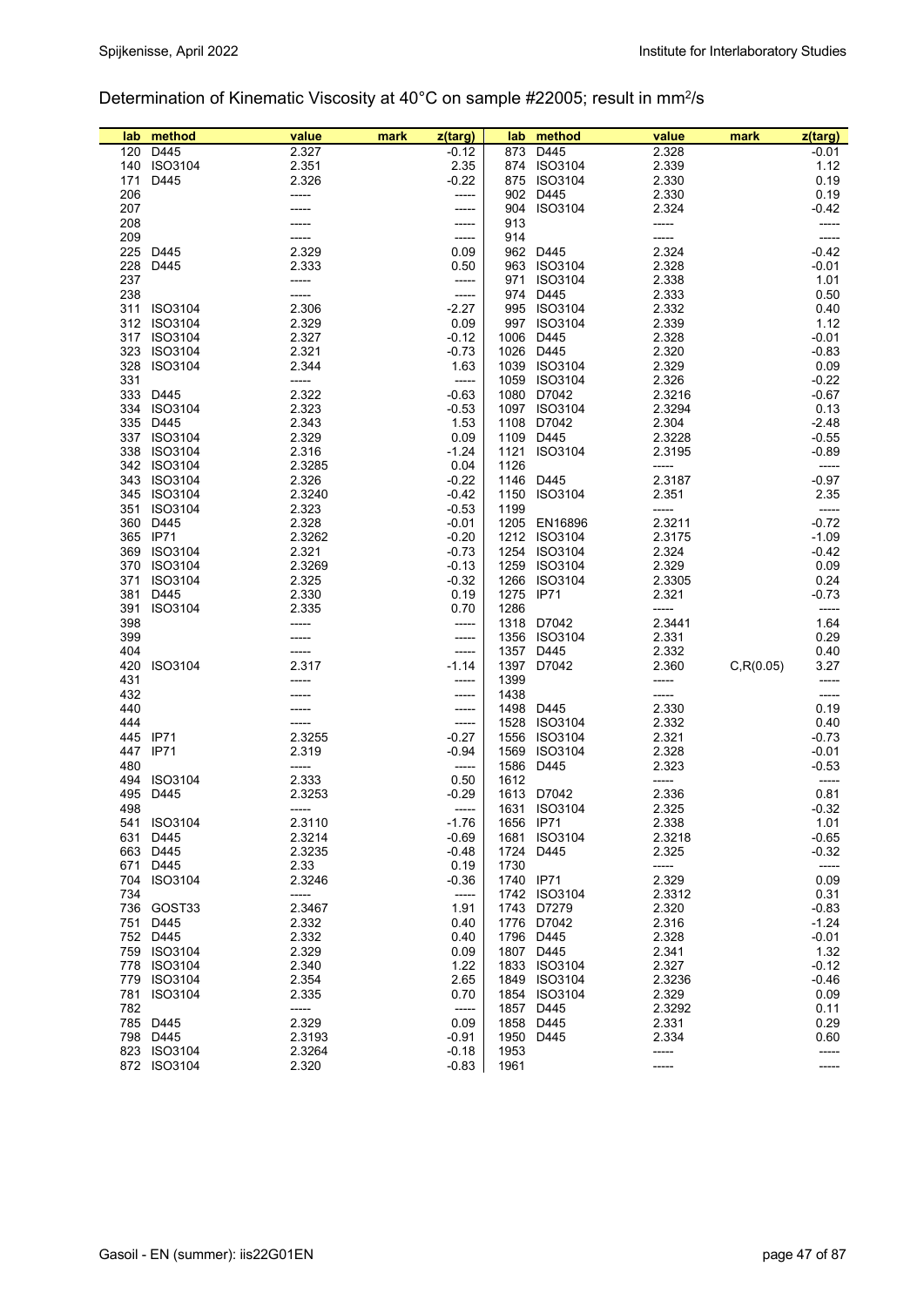|      | lab method     | value  | mark    | z(targ)  | lab. | method      | value    | mark       | z(targ) |
|------|----------------|--------|---------|----------|------|-------------|----------|------------|---------|
| 1967 |                | -----  |         | -----    | 6146 | ISO3104     | 2.3220   |            | $-0.63$ |
| 1976 | ISO3104        | 2.3242 |         | $-0.40$  | 6170 |             | -----    |            |         |
| 1982 | D445           | 2.3267 |         | $-0.15$  | 6203 |             | -----    |            |         |
| 1984 | ISO3104        | 2.329  |         | 0.09     | 6229 | ISO3104     | 2.2813   | R(0.01)    | $-4.80$ |
| 1986 | ISO3104        | 2.335  |         | 0.70     | 6242 | ISO3104     | 2.3280   |            | $-0.01$ |
| 2129 | ISO3104        | 2.322  |         | $-0.63$  | 6279 | ISO3104     | 2.3273   |            | $-0.09$ |
| 2130 |                | -----  |         | -----    | 6298 | D445        | 2.336    |            | 0.81    |
| 2146 |                | -----  |         | -----    | 6299 | ISO3104     | 2.328    |            | $-0.01$ |
| 6012 | <b>ISO3104</b> | 2.349  |         | 2.14     | 6307 | <b>IP71</b> | 2.330638 |            | 0.26    |
| 6018 | ISO3104        | 2.4907 | R(0.01) | 16.68    | 6317 | D7042       | 2.3189   |            | $-0.95$ |
| 6026 |                | -----  |         | -----    | 6321 | <b>IP71</b> | 2.340    |            | 1.22    |
| 6044 | D7042          | 2.287  | R(0.01) | $-4.22$  | 6364 | D445        | 2.637    | R(0.01)    | 31.69   |
| 6049 | ISO3104        | 2.323  |         | $-0.53$  | 6373 | ISO3104     | 2.3227   |            | $-0.56$ |
| 6075 | ISO3104        | 2.328  |         | $-0.01$  | 6379 |             | -----    |            |         |
| 6114 | ISO3104        | 2.3362 |         | 0.83     | 6416 |             |          |            |         |
| 6142 |                | -----  |         | $-----1$ | 6438 | D7042       | 2.348    |            | 2.04    |
| 6143 | D445           | 2.3095 |         | $-1.91$  | 6441 | ISO3104     | 2.3226   |            | $-0.57$ |
|      |                |        |         |          | 6443 | D445        | 2.3724   | C, R(0.01) | 4.54    |

| normality           | suspect |
|---------------------|---------|
| n                   | 121     |
| outliers            | 6       |
| mean $(n)$          | 2.3281  |
| st.dev. (n)         | 0.00858 |
| R(calc.)            | 0.0240  |
| st.dev.(ISO3104:20) | 0.00975 |
| R(ISO3104:20)       | 0.0273  |

Lab 1397 first reported 2.811 Lab 6443 first reported 2.3953



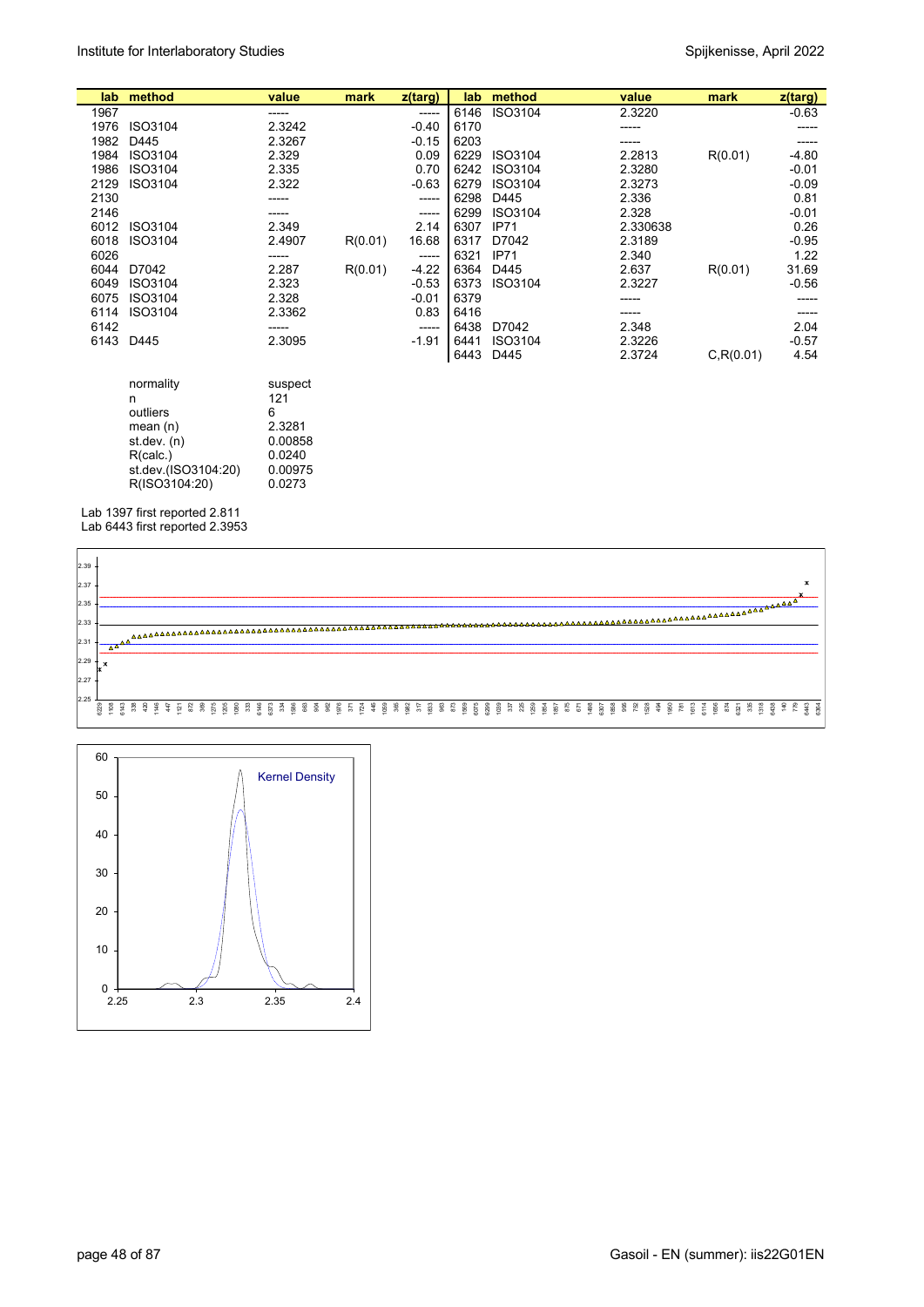# Determination of Lubricity by HFRR at 60°C on sample #22005; result in μm

| lab        | method            | value        | mark    | z(targ)       | corr.? | lab          | method            | value        | mark    | z(targ)          | corr.?    |
|------------|-------------------|--------------|---------|---------------|--------|--------------|-------------------|--------------|---------|------------------|-----------|
| 120        | D6079             | 207.5        |         | 0.16          | No     | 873          | ISO12156-1-A      | 210          |         | 0.24             | No        |
| 140        | ISO12156-1 (2006) | 210          |         | 0.24          |        | 874          |                   | -----        |         | -----            |           |
| 171        | D6079             | 290          | R(0.01) | 3.04          |        | 875          |                   | -----        |         | -----            |           |
| 206        |                   | -----        |         | ------        |        | 902          | ISO12156-1-A      | 180          |         | $-0.81$          |           |
| 207        |                   | -----        |         | ------        |        | 904          | ISO12156-1-A      | 185          |         | $-0.63$          | Yes       |
| 208        |                   |              |         |               |        | 913          |                   | -----        |         | -----            |           |
| 209        |                   |              |         |               |        | 914          |                   | -----        |         | -----            |           |
| 225        |                   |              |         |               |        | 962          |                   |              |         |                  |           |
| 228        |                   | -----        |         | -----         |        | 963          |                   | -----        |         | -----            | Yes       |
| 237        | D6079             | 200          | C       | $-0.11$       | No     | 971          |                   | -----        |         | -----            |           |
| 238        |                   | -----        |         | -----         |        | 974          | D6079             | 190          |         | -0.46            | No        |
| 311        | ISO12156-1 (2006) | 190          |         | -0.46         | No     | 995          | ISO12156-1-A      | 191          |         | $-0.42$          | No        |
|            | 312 ISO12156-1-A  | 210          |         | 0.24          | No     | 997          |                   | -----        |         | -----            |           |
| 317        |                   | -----        |         | -----         |        | 1006         | D6079             | 205          |         | 0.07             |           |
| 323        | ISO12156-1-B      | 220          |         | 0.59          |        | 1026         | ISO12156-1-B      | 201          |         | -0.07            | No        |
| 328        | ISO12156-1-A      | 180          |         | $-0.81$       |        | 1039         | ISO12156-1 (2006) | 190          |         | $-0.46$          | No        |
| 331        |                   | -----        |         | -----         |        | 1059<br>1080 | ISO12156-1-A      | 180          |         | $-0.81$          |           |
| 333<br>334 | ISO12156-1-B      | -----<br>220 |         | -----<br>0.59 |        | 1097         |                   | -----        |         | -----            |           |
| 335        |                   | -----        |         | -----         | No     | 1108         | ISO12156-1-B      | -----<br>192 |         | -----<br>$-0.39$ |           |
| 337        |                   | -----        |         | -----         |        | 1109         | IP450             | 189          | С       | $-0.49$          | No<br>Yes |
| 338        |                   | -----        |         | -----         |        | 1121         |                   | -----        |         | -----            |           |
| 342        | ISO12156-1-B      | 211          |         | 0.28          | No     | 1126         |                   | -----        |         |                  |           |
| 343        | ISO12156-1 (2006) | 196          |         | $-0.25$       |        | 1146         |                   |              |         |                  |           |
| 345        |                   | -----        |         | -----         |        | 1150         |                   |              |         |                  |           |
| 351        |                   | -----        |         | -----         |        | 1199         |                   | -----        |         |                  |           |
| 360        | ISO12156-1-B      | 197          |         | $-0.21$       | No     | 1205         |                   | -----        |         | -----            |           |
| 365        |                   | $-----$      |         | $-----$       |        |              | 1212 ISO12156-1-A | 200          |         | -0.11            |           |
| 369        | ISO12156-1-B      | 220          |         | 0.59          | No.    | 1254         | ISO12156-1-B      | 252          |         | 1.71             | No        |
| 370        | ISO12156-1-B      | 206          |         | 0.10          | No.    | 1259         | ISO12156-1-B      | 190          |         | -0.46            | No        |
| 371        |                   | -----        |         | -----         |        | 1266         |                   | -----        |         | $-----$          |           |
| 381        |                   | -----        |         | -----         |        | 1275         | <b>IP450</b>      | 190          |         | $-0.46$          | Yes       |
| 391        | ISO12156-1-A      | 235          |         | 1.12          |        | 1286         |                   | -----        |         | -----            |           |
| 398        |                   | -----        |         | -----         |        |              | 1318 ISO12156-1   | 221          |         | 0.63             |           |
| 399        | ISO12156-1-B      | 240          |         | 1.29          | No     | 1356         | ISO12156-1-B      | 209          |         | 0.21             |           |
| 404        |                   | -----        |         | -----         |        | 1357         | D6079             | 200          |         | $-0.11$          | Yes       |
| 420        | ISO12156-1 (2006) | 200          |         | -0.11         |        | 1397         | ISO12156-1-B      | 260          | R(0.05) | 1.99             | No        |
| 431        |                   | -----        |         |               |        | 1399         |                   | -----        |         | -----            |           |
| 432        |                   |              |         |               |        | 1438         |                   | -----        |         | -----            |           |
| 440        |                   |              |         | -----         |        | 1498         |                   | -----        |         | -----            |           |
| 444        |                   | -----        |         | -----         |        | 1528         | ISO12156-1-A      | 195          |         | $-0.28$          | No        |
| 445        | <b>IP450</b>      | 205          |         | 0.07          | No.    | 1556         | ISO12156-1-A      | 182.5        |         | $-0.72$          | Yes       |
| 447        | ISO12156-1-B      | 270          | R(0.05) | 2.34          | No     | 1569         | ISO12156-1-B      | 220          |         | 0.59             |           |
| 480        |                   | -----        |         | -----         |        | 1586         | ISO12156-1 (2006) | 186          |         | $-0.60$          | No        |
| 494<br>495 | ISO12156-1-A      | 205<br>----- |         | 0.07<br>----- | No     | 1612<br>1613 | ISO12156-1-A      | -----<br>212 |         | -----<br>0.31    |           |
| 498        |                   | -----        |         | -----         |        |              | 1631 ISO12156-1-A | 190          |         | $-0.46$          | No<br>Yes |
|            |                   | -----        |         | -----         |        | 1656         |                   | 231          |         |                  |           |
| 541        | 631 D7688         | 190          |         | $-0.46$       | No     | 1681         | IP450             | -----        |         | 0.98<br>$-----$  |           |
| 663        |                   | -----        |         | -----         |        |              | 1724 IP450        | 200          |         | $-0.11$          | No        |
| 671        | D6079             | 221          |         | 0.63          | Yes    | 1730         |                   | -----        |         | $-----$          |           |
| 704        | ISO12156-1-A      | 185          |         | $-0.63$       |        | 1740         | ISO12156-1-B      | 190          |         | -0.46            | Yes       |
| 734        |                   | -----        |         | -----         |        | 1742         |                   | -----        |         | $-----$          |           |
| 736        | ISO12156-1        | 196          |         | $-0.25$       | Yes    |              | 1743 ISO12156-1-B | 209          |         | 0.21             | No        |
| 751        |                   | -----        |         | -----         |        | 1776         | ISO12156-1-A      | 210          |         | 0.24             | Yes       |
| 752        |                   |              |         |               |        | 1796         |                   | -----        |         | $-----$          |           |
| 759        |                   |              |         |               |        |              | 1807 ISO12156-1-B | 210          | С       | 0.24             |           |
| 778        |                   |              |         |               |        | 1833         | ISO12156-1-A      | 190          |         | $-0.46$          |           |
| 779        |                   |              |         | -----         |        | 1849         | ISO12156-1-B      | 200          |         | -0.11            | No        |
| 781        | ISO12156-1 (2006) | 210          |         | 0.24          | Yes    |              | 1854 ISO12156-1-A | 200          |         | -0.11            | Yes       |
| 782        |                   | -----        |         | -----         |        | 1857         | ISO12156-1-A      | 190.2        |         | -0.45            | No        |
| 785        |                   |              |         | -----         |        | 1858         |                   | -----        |         | -----            |           |
| 798        |                   |              |         | -----         |        | 1950         |                   | -----        |         |                  |           |
| 823        | ISO12156-1 (2006) | 204          |         | 0.03          | No     | 1953         |                   |              |         |                  |           |
| 872        |                   | -----        |         | -----         |        | 1961         |                   | -----        |         | -----            |           |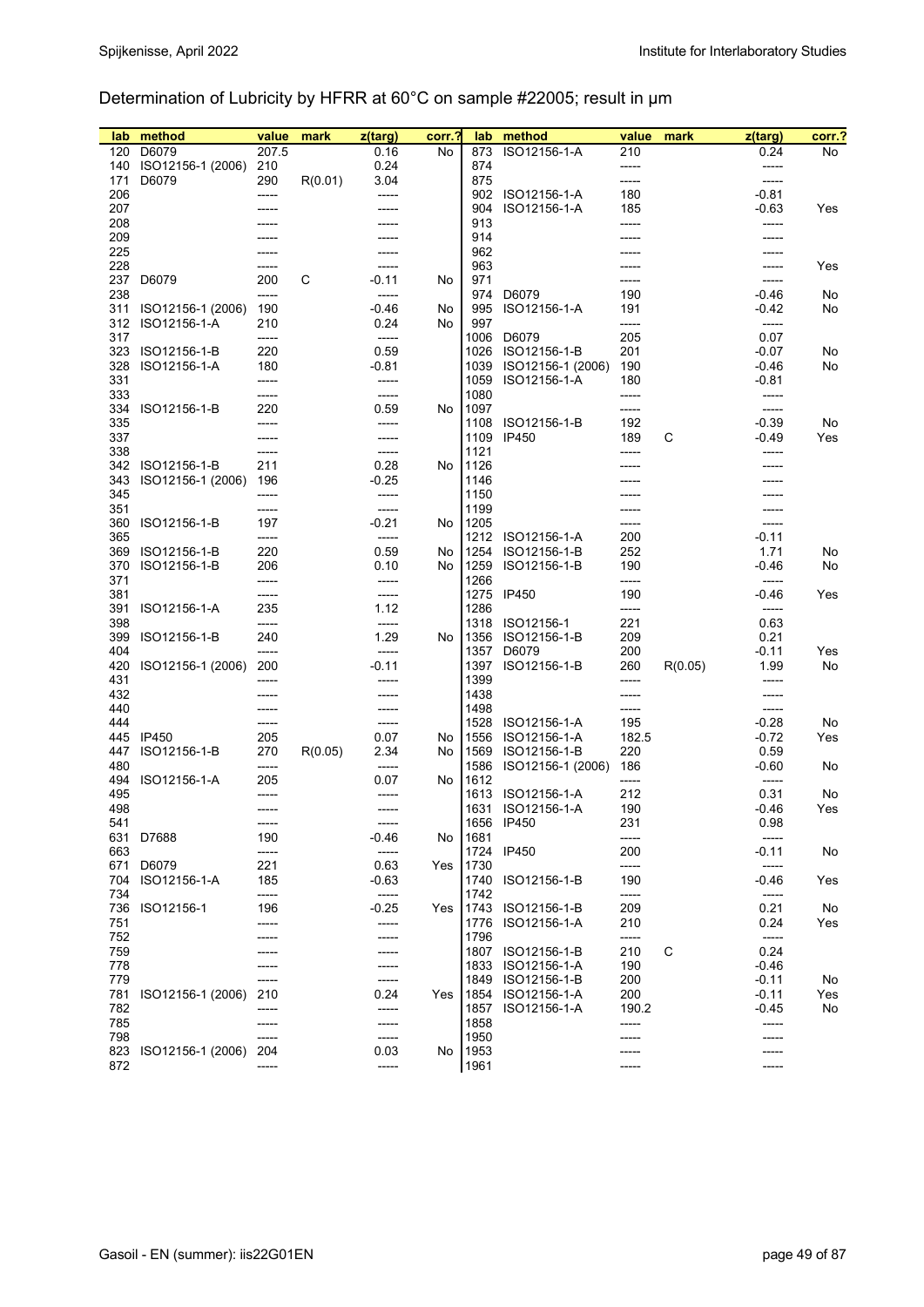|      | lab method        |       | value mark | z(targ) | corr.? | lab. | method       | value  | mark | z(targ) | corr.? |
|------|-------------------|-------|------------|---------|--------|------|--------------|--------|------|---------|--------|
| 1967 |                   | ----- |            | -----   |        | 6146 | ISO12156-1-A | 236    |      | 1.15    | No     |
| 1976 | ISO12156-1-A      | 203.5 |            | 0.02    |        | 6170 |              | -----  |      | -----   |        |
| 1982 |                   | ----- |            | -----   |        | 6203 | ISO12156-1-A | 204    | C    | 0.03    | Yes    |
| 1984 | ISO12156-1-A      | 207.5 |            | 0.16    | Yes    | 6229 |              | -----  |      | -----   |        |
| 1986 |                   | ----- |            | -----   |        | 6242 |              | -----  |      | -----   |        |
| 2129 | ISO12156-1 (2006) | 204   |            | 0.03    | No.    | 6279 | ISO12156-1-A | 213.33 |      | 0.36    | No     |
| 2130 |                   | ----- |            | -----   |        | 6298 | D6079        | 210    |      | 0.24    | Yes    |
| 2146 |                   |       |            | -----   |        | 6299 |              | -----  |      | -----   |        |
| 6012 |                   | ----  |            | -----   |        | 6307 |              | -----  |      | -----   |        |
| 6018 |                   | ----- |            | -----   |        | 6317 |              | -----  |      | -----   |        |
| 6026 |                   | ----- |            | -----   |        | 6321 | ISO12156-1-A | 196    |      | $-0.25$ | No     |
| 6044 |                   | ----- |            | -----   |        | 6364 |              | -----  |      | -----   |        |
| 6049 |                   | ----- |            | ------  |        | 6373 | ISO12156-1-A | 180.5  |      | $-0.79$ | No     |
| 6075 | ISO12156-1-A      | 196   |            | $-0.25$ | No     | 6379 |              | -----  |      | -----   |        |
| 6114 | ISO12156-1-B      | 226   |            | 0.80    | Yes    | 6416 |              | ----   |      | -----   |        |
| 6142 |                   | ----- |            | -----   |        | 6438 |              | -----  |      | -----   |        |
| 6143 |                   | ----- |            | -----   |        | 6441 | D6079        | 187    |      | $-0.56$ | Yes    |
|      |                   |       |            |         |        | 6443 |              | -----  |      | -----   |        |

|         | normality                        | ΟK      |                  |
|---------|----------------------------------|---------|------------------|
|         | n                                | 70      |                  |
|         | outliers                         | 3       |                  |
|         | mean $(n)$                       | 203.043 |                  |
|         | st dev. $(n)$                    | 15.2023 |                  |
|         | R(calc.)                         | 42.567  |                  |
|         | st.dev.(ISO12156-1-A:18) 28.5714 |         |                  |
|         | R(ISO12156-1-A:18)               | 80      | (digital camera) |
| Compare |                                  |         |                  |
|         | R(ISO12156-1-B:18)               | 90      | (visual)         |
|         | R(D6079:18)                      | 80      |                  |
|         |                                  |         |                  |

Lab 237 first reported 290 Lab 1109 first reported 0.189 µm Lab 1807 first reported 290 Lab 6203 first reported 304



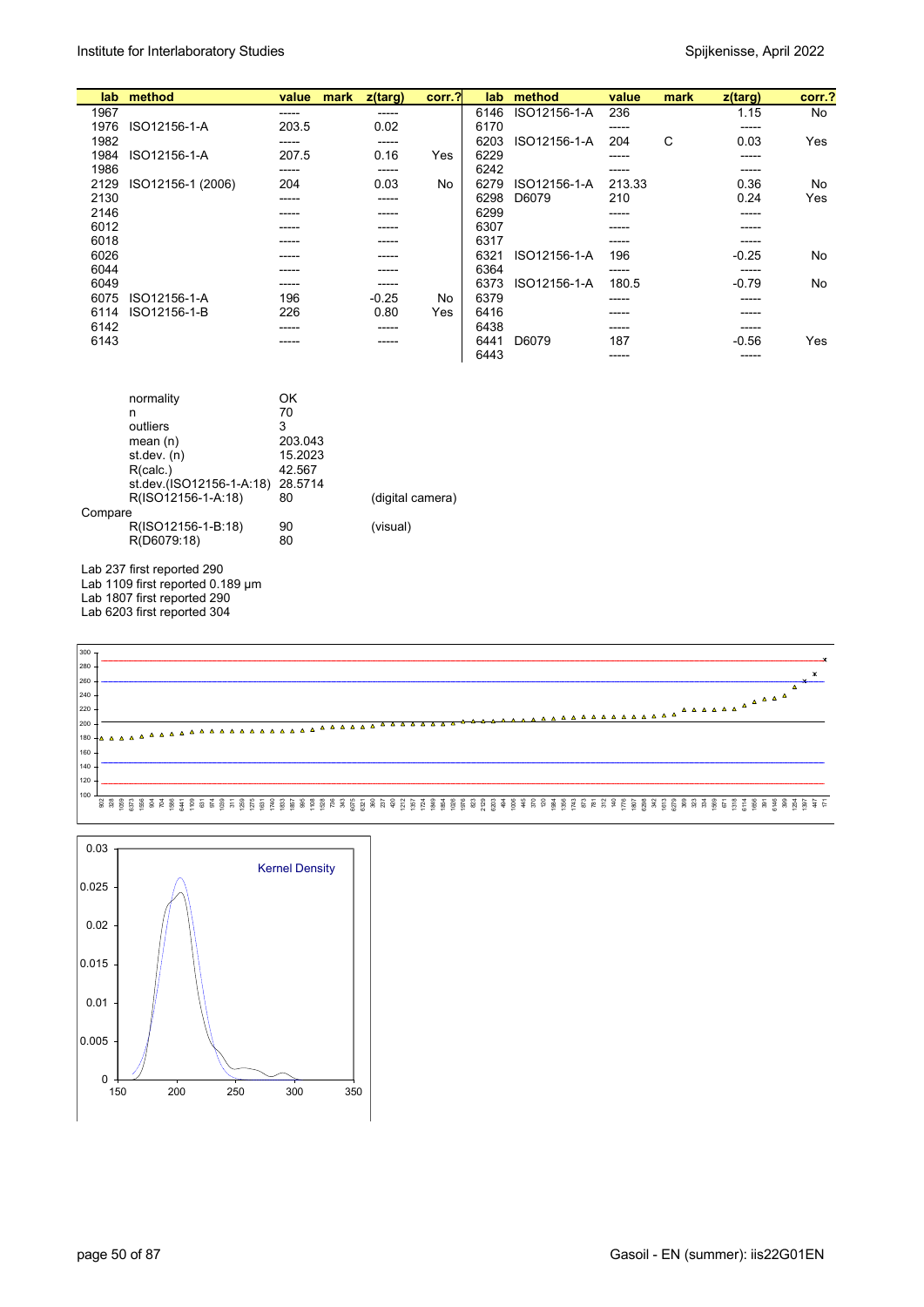# Determination of Manganese as Mn on sample #22005; result in mg/L

| lab        | method      | value       | mark | z(targ)          | lab          | method       | value  | mark | z(targ) |
|------------|-------------|-------------|------|------------------|--------------|--------------|--------|------|---------|
| 120        |             | -----       |      | -----            | 873          |              | -----  |      |         |
|            | 140 EN16576 | < 0.5       |      | -----            | 874          |              | -----  |      |         |
|            | 171 EN16576 | < 0.5       |      | -----            | 875          |              | -----  |      |         |
| 206        |             | -----       |      | -----            |              | 902 EN16576  | < 0, 5 |      |         |
| 207        |             | -----       |      | -----            | 904          | EN16576      | < 0, 5 |      |         |
| 208        |             |             |      | -----            | 913          |              | -----  |      |         |
| 209        |             |             |      | -----            | 914          |              | -----  |      |         |
| 225        |             |             |      | -----            | 962          | D7111        | < 0.1  |      |         |
| 228        |             |             |      | -----            | 963          |              | -----  |      |         |
|            | 237 EN16576 | < 0.5       |      | -----            | 971          |              |        |      |         |
| 238        |             | -----       |      | -----            | 974          |              |        |      |         |
| 311        |             | -----       |      | ------           | 995          |              |        |      |         |
| 312        |             | -----       |      | -----            | 997          |              |        |      |         |
|            | 317 EN16576 | 0.50        |      | -----            | 1006         |              |        |      |         |
| 323        | EN16576     | ${}_{0.50}$ |      | -----            | 1026         |              |        |      |         |
| 328        |             | -----       |      | -----            | 1039         |              |        |      |         |
|            | 331 D5185   | $<$ 1       |      | -----            | 1059         |              |        |      |         |
| 333        |             |             |      | -----            | 1080         |              |        |      |         |
| 334        |             |             |      | -----            | 1097         |              |        |      |         |
| 335        |             |             |      | -----            | 1108         |              |        |      |         |
| 337        |             |             |      | -----            | 1109         |              |        |      |         |
| 338        |             |             |      | -----            | 1121         |              |        |      |         |
| 342        |             |             |      | -----            | 1126         |              |        |      |         |
|            | 343 EN16576 | < 0, 5      |      | -----            | 1146         |              |        |      |         |
| 345        |             | -----       |      | -----            | 1150         |              |        |      |         |
| 351        |             | -----       |      | -----            | 1199         |              | -----  |      |         |
|            | 360 EN16576 | < 0.50      |      | -----            | 1205         |              | -----  |      |         |
| 365        |             | -----       |      | $-----$          |              | 1212 EN16576 | < 0.5  |      |         |
|            | 369 EN16576 | < 0.5       |      | -----            | 1254         |              | -----  |      |         |
| 370        |             | -----       |      | -----            | 1259         |              |        |      |         |
| 371        |             | -----       |      | -----            | 1266         |              |        |      |         |
|            | 381 EN16576 | < 0, 5      |      | -----            | 1275         |              |        |      |         |
| 391        |             |             |      | -----            | 1286         |              |        |      |         |
| 398        |             |             |      | -----            | 1318         |              |        |      |         |
| 399        |             | -----       |      | -----            | 1356         |              | -----  |      |         |
| 404        |             | -----       |      | -----            | 1357         | EN16576      | n.a    |      |         |
|            | 420 EN16576 | $0,1$       |      | -----            | 1397         |              |        |      |         |
| 431        |             | -----       |      | -----            | 1399         |              |        |      |         |
| 432        |             | -----       |      | -----            | 1438         |              | -----  |      |         |
| 440        |             |             |      | -----            | 1498         |              | -----  |      |         |
| 444        |             | -----       |      | -----            | 1528         | In house     | < 0.5  |      |         |
|            | 445 EN16576 | < 0.1       |      | -----            | 1556         |              | -----  |      |         |
|            | 447 EN16576 | 0.1         |      | $-----$          |              | 1569 EN16576 | < 0, 1 |      |         |
| 480        |             | -----       |      | -----            |              | 1586 EN16576 | 0.01   |      |         |
| 494        | EN16576     | <2          |      | -----            | 1612         |              | -----  |      |         |
| 495        |             |             |      | -----            |              | 1613 EN16576 | < 0.5  |      |         |
| 498        |             | -----       |      | -----            |              | 1631 EN16576 | < 0.5  |      | -----   |
| 541        |             | -----       |      | -----            | 1656         |              |        |      |         |
| 631        |             | -----       |      | -----            | 1681         |              |        |      |         |
| 663        |             |             |      | -----            | 1724         |              |        |      |         |
| 671        |             | -----       |      | -----            | 1730         |              | -----  |      |         |
|            | 704 EN16576 | < 0.5       |      | -----            |              | 1740 EN16576 | < 0.5  |      |         |
| 734<br>736 |             | -----       |      | -----            | 1742<br>1743 |              | -----  |      |         |
| 751        |             |             |      | -----            | 1776         |              | -----  |      |         |
| 752        |             |             |      | -----<br>-----   | 1796         |              | -----  |      |         |
| 759        |             |             |      |                  | 1807         |              | -----  |      |         |
| 778        |             |             |      | -----<br>$-----$ |              | 1833 EN16576 | < 0.5  |      |         |
| 779        |             |             |      | -----            | 1849         |              | -----  |      |         |
|            | 781 EN16576 | < 0.5       |      | -----            | 1854         |              | -----  |      |         |
| 782        |             | -----       |      | -----            |              | 1857 EN16576 | 0.02   |      |         |
| 785        |             |             |      | -----            | 1858         |              | -----  |      |         |
| 798        |             |             |      | -----            | 1950         |              | -----  |      |         |
| 823        |             |             |      | -----            | 1953         |              |        |      |         |
| 872        |             | -----       |      | $-----$          | 1961         |              | -----  |      |         |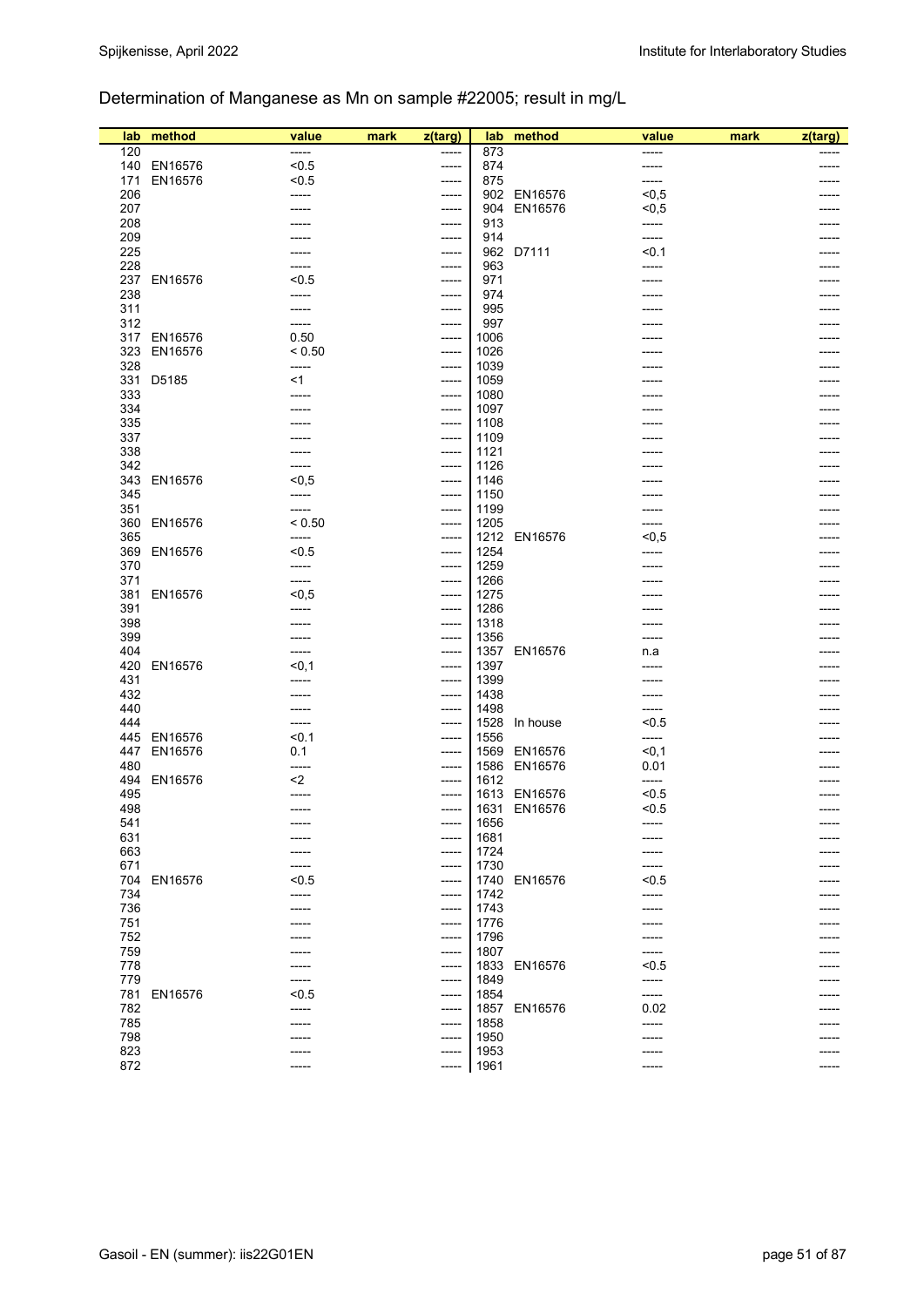| 1967          |                  | z(targ)     | lab  | method  | value | mark | z(targ) |
|---------------|------------------|-------------|------|---------|-------|------|---------|
|               | -----            | $- - - - -$ | 6146 | EN16576 | 0.005 |      | -----   |
| 1976          | -----            | $- - - - -$ | 6170 |         | ----- |      | ----    |
| 1982          | -----            | ------      | 6203 | EN16576 | 0.11  |      | ----    |
| 1984          | -----            | $- - - - -$ | 6229 |         | ----- |      | -----   |
| 1986<br>D3831 | < 0.25           | $- - - - -$ | 6242 |         | ----- |      | ----    |
| 2129<br>D7111 | 0.0              | $- - - - -$ | 6279 |         | ----- |      |         |
| 2130          | -----            | $- - - - -$ | 6298 |         | ----- |      | -----   |
| 2146          | -----            | $- - - - -$ | 6299 |         | ----  |      | ----    |
| 6012          | -----            | $-----1$    | 6307 |         | ----  |      |         |
| 6018          | -----            | $-----1$    | 6317 |         | ----- |      | ----    |
| 6026          | -----            | -----       | 6321 |         | ----  |      |         |
| 6044          | -----            | $- - - - -$ | 6364 |         | ----- |      | ----    |
| 6049          | EN16576<br>< 0.5 | $- - - - -$ | 6373 |         | ----- |      | -----   |
| 6075          | -----            | ------      | 6379 |         | ----  |      | -----   |
| 6114          | -----            | $-----1$    | 6416 |         | ----- |      | ----    |
| 6142          | -----            | $- - - - -$ | 6438 |         | ----- |      | ----    |
| 6143          | -----            | ------      | 6441 |         | < 0.1 |      |         |
|               |                  |             | 6443 |         | ----- |      | -----   |

| n          | 32    |
|------------|-------|
| mean $(n)$ | < 0.5 |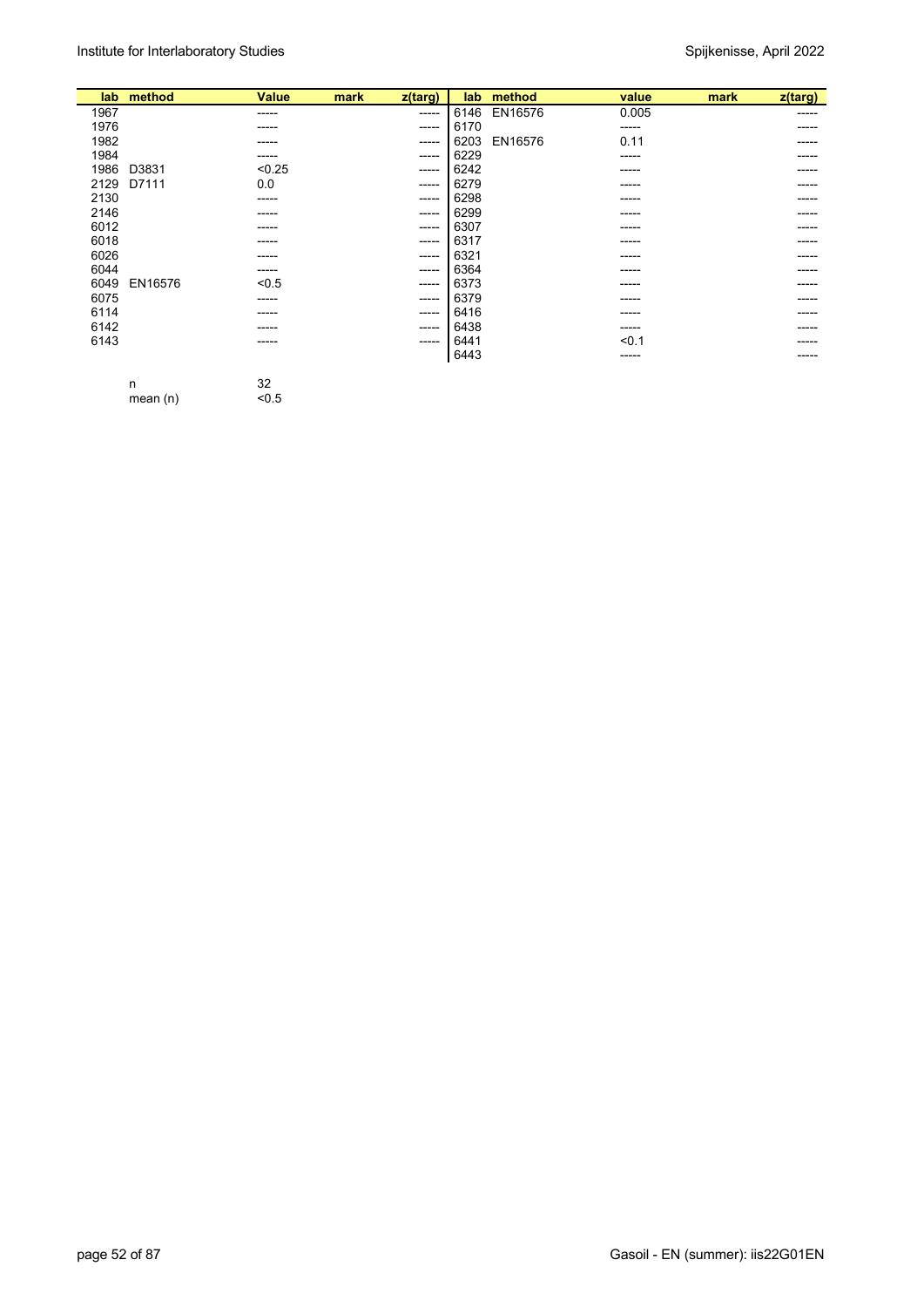# Determination of Nitrogen on sample #22005; result in mg/kg

| lab        | method                 | value          | mark | z(targ)         | lab.       | method                   | value          | mark | z(targ)          |
|------------|------------------------|----------------|------|-----------------|------------|--------------------------|----------------|------|------------------|
| 120        | D4629                  | 22.523         |      | $-2.17$         |            | 873 D4629                | 25.1           |      | -0.50            |
| 140        |                        | -----          |      | -----           | 874        |                          | -----          |      | -----            |
|            | 171 D4629              | 22             |      | $-2.51$         |            | 875 D4629                | 26.8           |      | 0.60             |
| 206        |                        | -----          |      | -----           | 902        |                          | -----          |      | -----            |
| 207        |                        |                |      | -----           | 904        |                          | -----          |      | -----            |
| 208        |                        |                |      | -----           | 913        |                          | -----          |      |                  |
| 209        |                        |                |      | -----           | 914        |                          | -----          |      |                  |
| 225        |                        |                |      | -----           |            | 962 D4629                | 23             |      | $-1.86$          |
| 228        |                        | -----          |      | -----           |            | 963 D4629                | 24.2           |      | $-1.08$          |
|            | 237 D4629              | 22             |      | -2.51           | 971        |                          | -----          |      | -----            |
| 238        |                        | -----          |      | -----           | 974        |                          |                |      |                  |
|            | 311 D4629<br>312 D4629 | 25.7<br>26.6   |      | $-0.11$<br>0.47 | 995<br>997 |                          | -----<br>----- |      | -----            |
|            | 317 D4629              | 25             |      | $-0.56$         | 1006       |                          | -----          |      | -----            |
|            | 323 D4629              | 26             |      | 0.08            |            | 1026 D4629               | 24             |      | $-1.21$          |
| 328        |                        | -----          |      | $-----$         |            | 1039 D4629               | 27.48          |      | 1.04             |
| 331        |                        | -----          |      | $-----$         | 1059       |                          | $-----$        |      | -----            |
|            | 333 D4629              | 24             |      | $-1.21$         |            | 1080 D4629               | 25.9           |      | 0.02             |
|            | 334 D4629              | 24             |      | $-1.21$         | 1097       |                          | -----          |      | -----            |
| 335        |                        | -----          |      | -----           |            | 1108 D5762               | 20.6           |      | $-3.41$          |
| 337        |                        | -----          |      | -----           |            | 1109 D4629               | 26             |      | 0.08             |
| 338        |                        |                |      | -----           | 1121       |                          | -----          |      | -----            |
| 342        |                        |                |      | -----           | 1126       |                          |                |      |                  |
|            | 343 D5291              | < 1000         |      | -----           | 1146       |                          |                |      |                  |
| 345        |                        | -----          |      | -----           | 1150       |                          |                |      |                  |
| 351        |                        |                |      | -----           | 1199       |                          | -----          |      |                  |
| 360<br>365 |                        |                |      | -----<br>-----  | 1205       | 1212 D4629               | -----<br>25.26 |      | -----<br>$-0.40$ |
| 369        |                        |                |      | -----           | 1254       |                          | -----          |      | -----            |
| 370        |                        |                |      | -----           | 1259       |                          | -----          |      | -----            |
| 371        |                        | -----          |      | -----           | 1266       |                          | -----          |      | -----            |
|            | 381 D4629              | 26.2           |      | 0.21            |            | 1275 IP379               | 27.41          |      | 1.00             |
| 391        |                        | -----          |      | -----           | 1286       |                          | -----          |      | -----            |
| 398        |                        |                |      | -----           | 1318       |                          | -----          |      |                  |
| 399        |                        | -----          |      | -----           | 1356       |                          | -----          |      |                  |
| 404        |                        |                |      | -----           |            | 1357 D4629               | n a            |      |                  |
|            | 420 D4629              | 26.3           |      | 0.28            | 1397       |                          | -----          |      |                  |
| 431        |                        | -----          |      | -----           | 1399       |                          | -----          |      |                  |
| 432        |                        | -----          |      | $-----$         | 1438       |                          | -----          |      |                  |
| 440        |                        | -----          |      | -----           | 1498       |                          | -----          |      | -----            |
|            | 444 D4629<br>445 D4629 | 26.13<br>28.75 |      | 0.17<br>1.87    |            | 1528 D4629<br>1556 D4629 | 27.89<br>29.40 |      | 1.31<br>2.29     |
| 447        |                        | -----          |      | -----           |            | 1569 D4629               | 23.9           |      | $-1.28$          |
| 480        |                        | -----          |      | -----           |            | 1586 D4629               | 25             |      | $-0.56$          |
|            | 494 D4629              | 25.1           |      | $-0.50$         | 1612       |                          | -----          |      | -----            |
| 495        |                        | -----          |      | -----           | 1613       |                          | -----          |      | -----            |
| 498        |                        | -----          |      | -----           | 1631       |                          | -----          |      | -----            |
| 541        |                        |                |      | -----           | 1656       |                          |                |      |                  |
| 631        |                        | -----          |      | -----           | 1681       |                          |                |      |                  |
|            | 663 D4629              | 26.3           |      | 0.28            | 1724       |                          |                |      |                  |
| 671        |                        | -----          |      | -----           | 1730       |                          | -----          |      |                  |
|            | 704 D4629              | 30.40          |      | 2.94            |            | 1740 D4629               | 25.13          |      | $-0.48$          |
|            | 734 D4629              | 27.865         |      | 1.29            |            | 1742 D5762               | 29.1           |      | 2.09             |
|            | 736 D4629              | 28.920         | C    | 1.98            | 1743       |                          | -----          |      | -----            |
| 751<br>752 |                        | -----          |      | -----<br>-----  | 1796       | 1776 D4629               | 29<br>-----    |      | 2.03<br>-----    |
| 759        |                        |                |      | -----           | 1807       |                          | -----          |      | -----            |
| 778        |                        |                |      | -----           | 1833       |                          | -----          |      |                  |
| 779        |                        | -----          |      | -----           | 1849       |                          | -----          |      | -----            |
|            | 781 D4629              | 25.4           |      | $-0.30$         | 1854       |                          | -----          |      | -----            |
| 782        |                        | -----          |      | -----           |            | 1857 D4629               | 25.2           |      | $-0.43$          |
| 785        |                        | -----          |      | -----           |            | 1858 D4629               | 22.8           |      | -1.99            |
|            | 798 D4629              | 28.41          |      | 1.65            | 1950       |                          | -----          |      | -----            |
|            | 823 D4629              | 25             |      | $-0.56$         | 1953       |                          | -----          |      | -----            |
| 872        |                        | -----          |      | -----           |            | 1961 D4629               | 25.9           |      | 0.02             |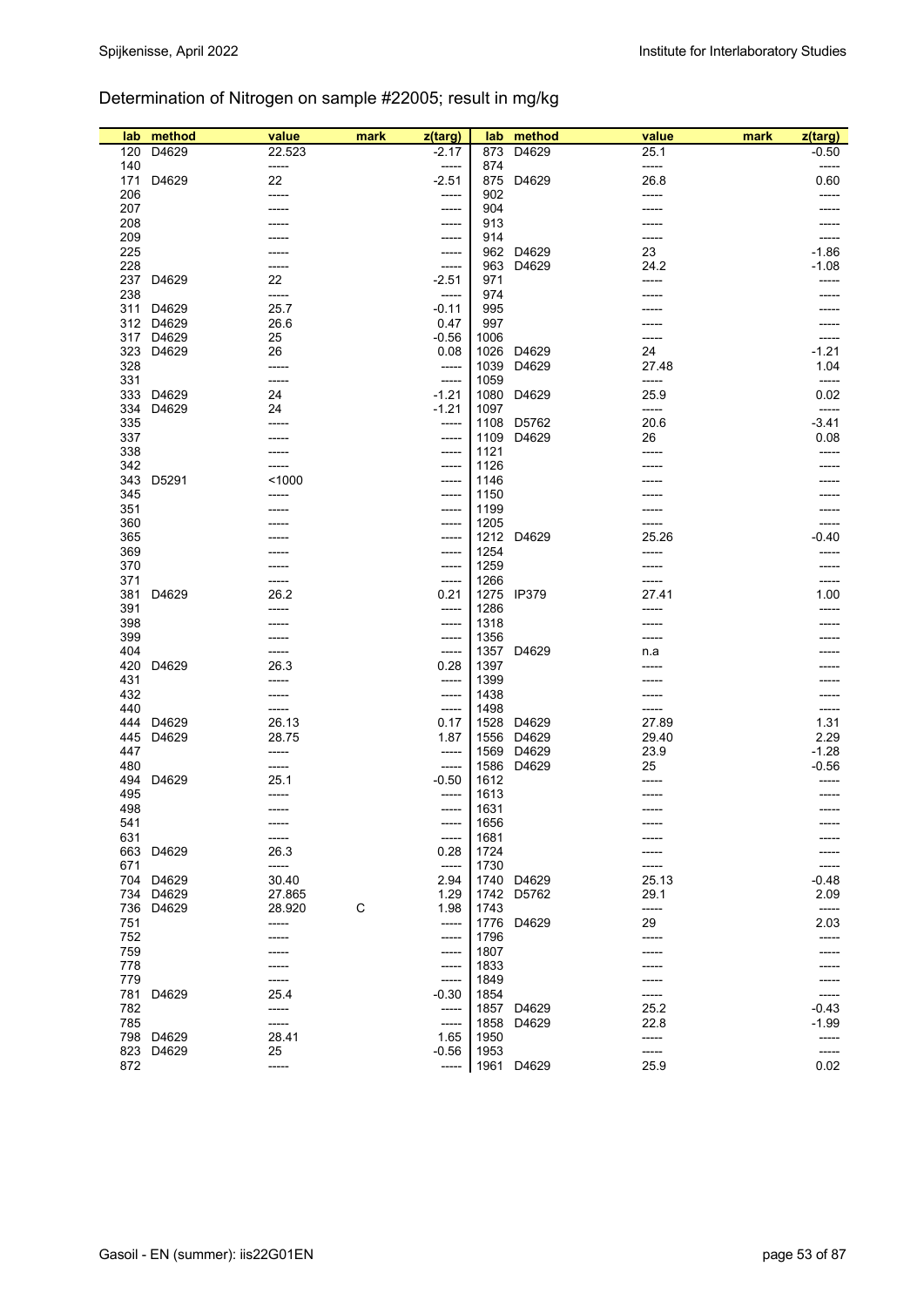|      | lab method | value | mark | z(targ) | lab  | method | value | mark | $z$ (targ)  |
|------|------------|-------|------|---------|------|--------|-------|------|-------------|
| 1967 |            |       |      |         | 6146 |        |       |      |             |
|      |            | ----- |      | -----   |      |        | ----- |      | ------      |
| 1976 |            | ----- |      | -----   | 6170 |        | ----- |      | ------      |
| 1982 |            | ----- |      | -----   | 6203 | D4629  | 24.9  |      | $-0.63$     |
| 1984 |            | ----- |      | -----   | 6229 |        | ----- |      | $- - - - -$ |
| 1986 | D4629      | 29.6  |      | 2.42    | 6242 |        | ----- |      | ------      |
| 2129 |            | ----- |      | -----   | 6279 |        | ----- |      | $---$       |
| 2130 |            | ----- |      | -----   | 6298 |        | ----- |      | -----       |
| 2146 |            | ----- |      | -----   | 6299 |        | ----- |      | -----       |
| 6012 |            | ----- |      | -----   | 6307 |        | ----- |      | ------      |
| 6018 |            | ----- |      | -----   | 6317 |        | ----- |      | $- - - - -$ |
| 6026 |            | ----- |      | -----   | 6321 |        | ----- |      | ------      |
| 6044 |            | ----- |      | -----   | 6364 |        | ----- |      | -----       |
| 6049 |            | ----- |      | -----   | 6373 | D4629  | 26.05 |      | 0.12        |
| 6075 |            | ----- |      | -----   | 6379 |        | ----- |      | $- - - - -$ |
| 6114 | D5762      | 27.8  |      | 1.25    | 6416 |        | ----- |      | ------      |
| 6142 |            | ----- |      | -----   | 6438 |        | ----- |      | $- - - - -$ |
| 6143 |            | ----- |      | ------  | 6441 |        | ----- |      | ------      |
|      |            |       |      |         | 6443 |        | ----- |      | $- - - - -$ |

| normality         | ΟK    |
|-------------------|-------|
| n                 | 46    |
| outliers          | n     |
| mean (n)          | 25.87 |
| st.dev. (n)       | 2.210 |
| R(calc.)          | 6.19  |
| st.dev.(D4629:17) | 1.543 |
| R(D4629:17)       | 4.32  |

Lab 736 first reported 37.15



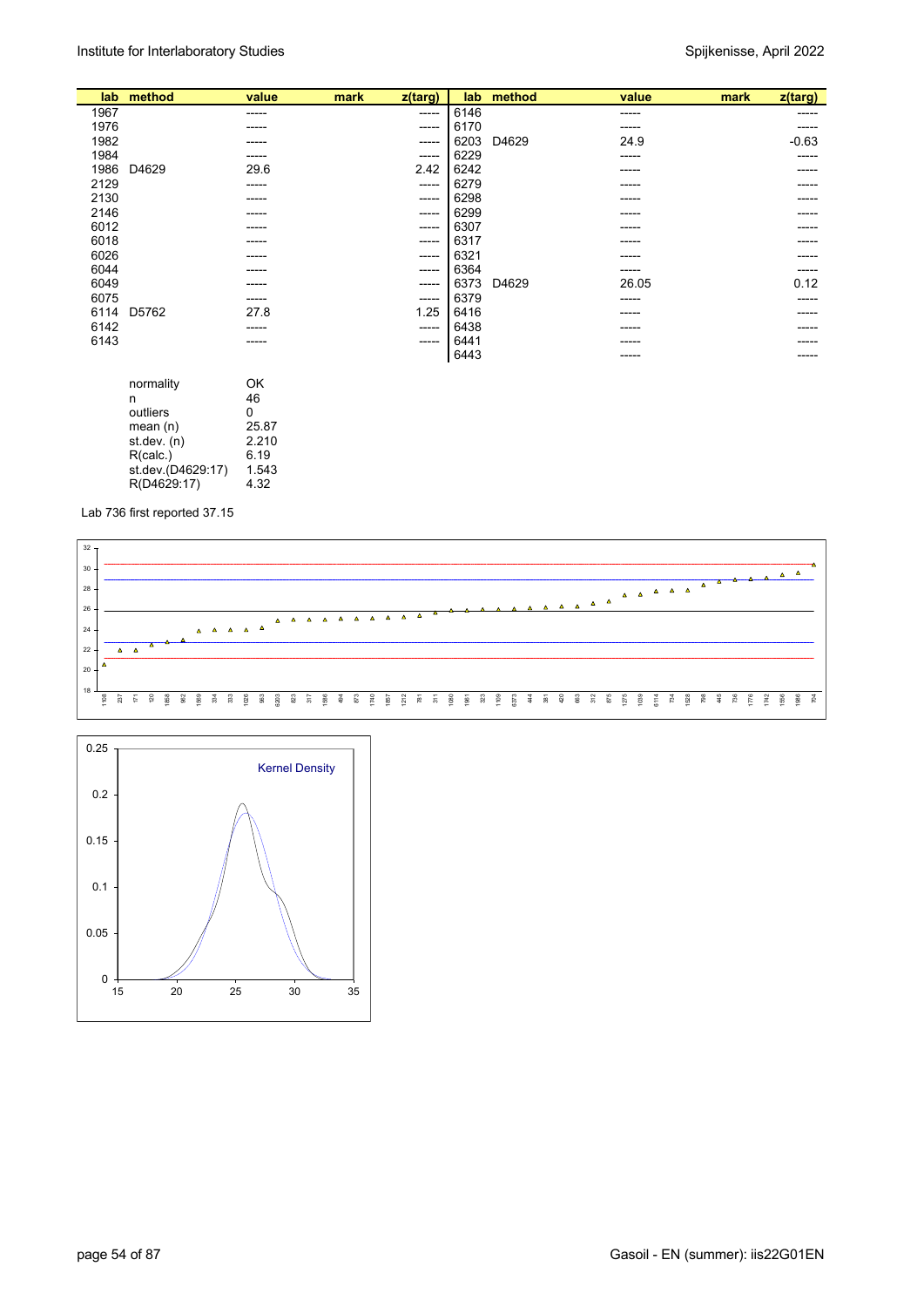# Determination of Polycyclic Aromatic Hydrocarbons 1) on sample #22005; result in %M/M

| lab        | method                     | value         | mark | z(targ)          | lab.         | method                       | value          | mark | z(targ)          |
|------------|----------------------------|---------------|------|------------------|--------------|------------------------------|----------------|------|------------------|
| 120        |                            | -----         |      | -----            |              | 873 EN12916                  | 2.16           |      | $-0.25$          |
| 140        |                            | -----         |      | -----            | 874          |                              | -----          |      | -----            |
| 171        |                            |               |      | -----            | 875          |                              | -----          |      |                  |
| 206<br>207 |                            |               |      | -----<br>-----   | 902<br>904   |                              | -----          |      |                  |
| 208        |                            |               |      | -----            | 913          |                              |                |      |                  |
| 209        |                            |               |      | -----            | 914          |                              |                |      |                  |
| 225        |                            |               |      | -----            | 962          |                              | -----          |      |                  |
| 228        |                            |               |      | -----            |              | 963 EN12916                  | 2.5            |      | 0.83             |
| 237<br>238 |                            |               |      | -----            | 971          | 974 IP391                    | -----<br>2.27  |      | -----<br>0.10    |
|            | 311 EN12916                | 2.8           |      | -----<br>1.79    |              | 995 EN12916                  | 2.06           |      | $-0.57$          |
| 312        |                            | -----         |      | -----            | 997          |                              | -----          |      | -----            |
| 317        |                            | -----         |      | -----            | 1006         |                              | -----          |      | -----            |
|            | 323 EN12916                | 2.2           |      | $-0.13$          |              | 1026 EN12916                 | 2.3            |      | 0.19             |
| 328        |                            | -----         |      | -----            |              | 1039 D6379                   | 2.32           |      | 0.26             |
| 331        |                            | -----         |      | -----            |              | 1059 EN12916                 | 1.8            |      | $-1.40$          |
|            | 333 EN12916<br>334 EN12916 | 2.0<br>2.7    | E    | $-0.76$<br>1.47  | 1097         | 1080 EN12916                 | 2.16<br>-----  |      | $-0.25$<br>----- |
| 335        |                            | -----         |      | -----            |              | 1108 EN12916                 | 2.107          |      | $-0.42$          |
| 337        |                            |               |      | -----            |              | 1109 IP391                   | 2.29           |      | 0.16             |
| 338        |                            |               |      | -----            | 1121         |                              | -----          |      | -----            |
| 342        |                            | -----         |      | -----            | 1126         |                              | 2.6            |      | 1.15             |
|            | 343 EN12916                | 2.2           |      | $-0.13$          | 1146         |                              | -----          |      | -----            |
| 345        |                            | -----         |      | -----            | 1150         |                              | -----          |      |                  |
| 351        | 360 EN12916                | -----<br>2.21 |      | -----            | 1199         |                              | -----<br>----- |      | -----            |
| 365        |                            | -----         |      | $-0.09$<br>----- | 1205         | 1212 EN12916                 | 1.98           |      | -----<br>$-0.83$ |
|            | 369 EN12916                | 2.44          |      | 0.64             | 1254         |                              | -----          |      | -----            |
|            | 370 EN12916                | 2.2           |      | -0.13            |              | 1259 EN12916                 | 2.43           |      | 0.61             |
| 371        |                            | -----         |      | -----            | 1266         | EN12916                      | 2.8            |      | 1.79             |
|            | 381 EN12916                | 2.46          |      | 0.70             |              | 1275 IP391                   | 2.52           |      | 0.89             |
| 391        |                            | -----         |      | -----            | 1286         |                              | -----          |      | -----            |
| 399        | 398 EN12916                | 2.80<br>----- |      | 1.79<br>-----    | 1318<br>1356 |                              | -----<br>----- |      | -----<br>-----   |
| 404        |                            | -----         |      | -----            |              | 1357 IP391                   | n.a            |      | -----            |
|            | 420 EN12916                | 2.4           |      | 0.51             |              | 1397 EN12916                 | 2.52           |      | 0.89             |
| 431        |                            | -----         |      | -----            | 1399         |                              | -----          |      | -----            |
| 432        |                            | -----         |      | -----            | 1438         |                              | -----          |      | -----            |
| 440        |                            |               |      | -----            | 1498         |                              | -----          |      | -----            |
| 444        |                            | -----         |      | -----            |              | 1528 EN12916                 | 2.24           |      | 0.00             |
|            | 445 IP391<br>447 IP391     | 2.337<br>2.3  |      | 0.31<br>0.19     |              | 1556 EN12916<br>1569 EN12916 | 2.0175<br>2.25 |      | $-0.71$<br>0.03  |
| 480        |                            | -----         |      | -----            |              | 1586 EN12916                 | 2.01           |      | $-0.73$          |
|            | 494 EN12916                | 2.2           |      | $-0.13$          | 1612         |                              | -----          |      |                  |
| 495        |                            | -----         |      | -----            | 1613         |                              |                |      |                  |
| 498        |                            | -----         |      | -----            | 1631         |                              | -----          |      | -----            |
| 541        |                            |               |      | -----            | 1656         |                              |                |      |                  |
| 631<br>663 |                            |               |      | -----            | 1681         |                              |                |      |                  |
| 671        |                            |               |      | -----<br>-----   | 1724<br>1730 |                              |                |      |                  |
|            | 704 EN12916                | 2.13          |      | $-0.35$          | 1740         |                              | -----          |      |                  |
| 734        |                            | -----         |      | -----            |              | 1742 EN12916                 | 2.06           |      | $-0.57$          |
|            | 736 EN12916                | 1.75121       |      | -1.55            |              | 1743 EN12916                 | 2.3            |      | 0.19             |
| 751        |                            | -----         |      | -----            |              | 1776 EN12916                 | 2.15688        |      | $-0.26$          |
| 752        |                            |               |      | -----            | 1796         |                              | -----          |      | -----            |
| 759        |                            |               |      | -----            | 1807         |                              | 2.10<br>-----  |      | -0.44<br>-----   |
| 778<br>779 |                            |               |      | -----<br>-----   | 1833<br>1849 |                              | -----          |      | -----            |
|            | 781 EN12916                | 2.01          |      | $-0.73$          | 1854         |                              | -----          |      | -----            |
| 782        |                            | -----         |      | -----            |              | 1857 EN12916                 | 2.32           |      | 0.26             |
| 785        |                            |               |      | -----            | 1858         |                              | -----          |      | -----            |
| 798        |                            | -----         |      | -----            | 1950         |                              | -----          |      |                  |
|            | 823 EN12916                | 2.22          |      | $-0.06$          | 1953         |                              |                |      |                  |
| 872        |                            | -----         |      | -----            | 1961         |                              | -----          |      | -----            |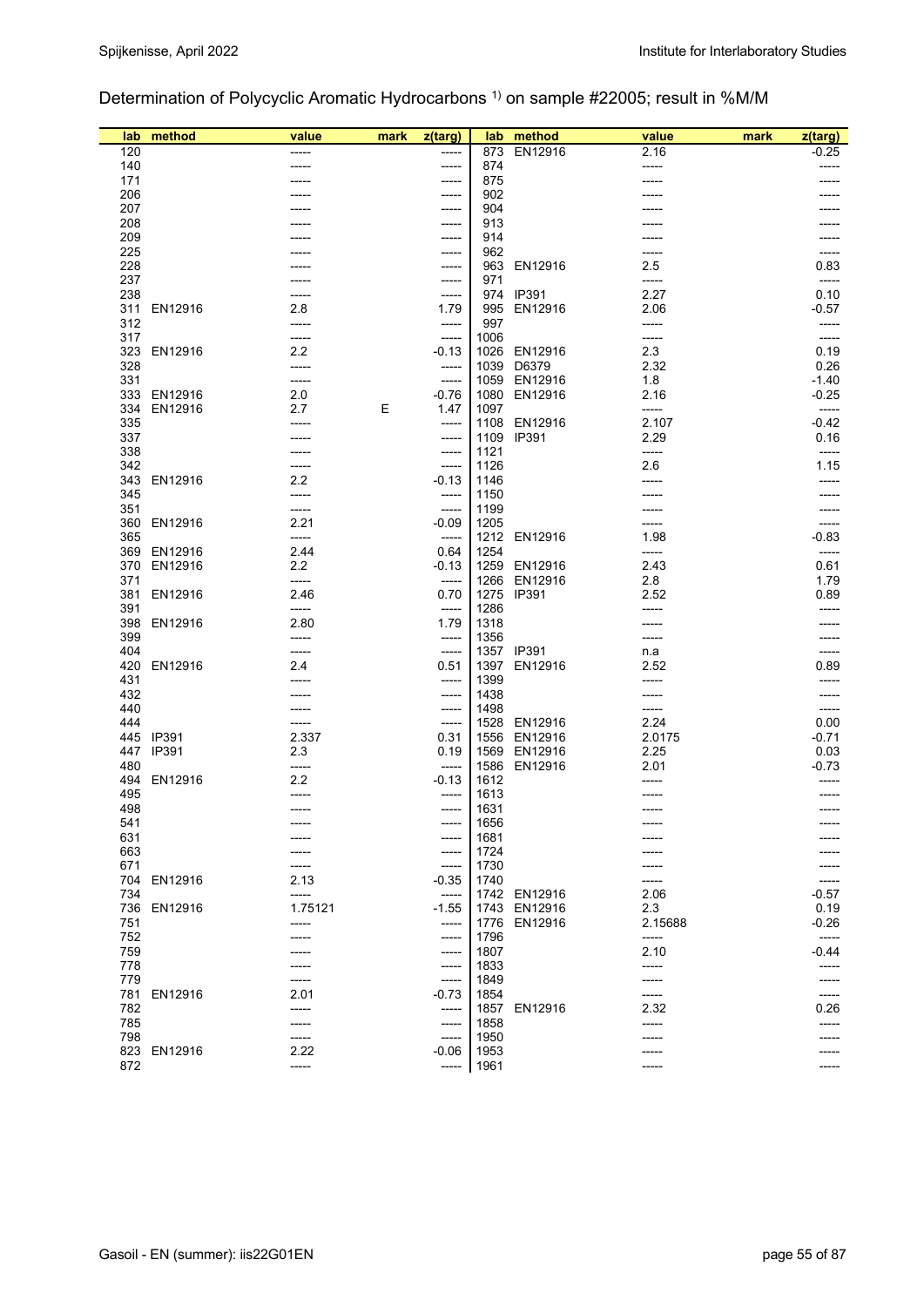|      | lab method          | value  | mark | z(targ) | lab  | method  | value  | mark | $z$ (targ) |
|------|---------------------|--------|------|---------|------|---------|--------|------|------------|
| 1967 |                     | -----  |      | -----   | 6146 | EN12916 | 2.05   |      | $-0.60$    |
| 1976 |                     | ------ |      | -----   | 6170 |         | -----  |      | -----      |
| 1982 | EN12916             | 2.00   |      | $-0.76$ | 6203 | EN12916 | 1.81   |      | $-1.37$    |
| 1984 |                     | -----  |      | ------  | 6229 |         | -----  |      | -----      |
| 1986 |                     | -----  |      | ------  | 6242 |         | -----  |      |            |
| 2129 | <b>IP391</b>        | 1.81   |      | $-1.37$ | 6279 | EN12916 | 2.6    |      | 1.15       |
| 2130 |                     | -----  |      | -----   | 6298 |         | -----  |      |            |
| 2146 | EN12916             | 2.3    |      | 0.19    | 6299 |         | -----  |      |            |
| 6012 |                     | -----  |      | ------  | 6307 |         |        |      |            |
| 6018 |                     |        |      | -----   | 6317 |         | -----  |      | -----      |
| 6026 |                     |        |      | -----   | 6321 | IP391   | 2.3    |      | 0.19       |
| 6044 |                     |        |      | ------  | 6364 |         | -----  |      | -----      |
| 6049 | EN12916             | 1.96   |      | $-0.89$ | 6373 | EN12916 | 2.02   |      | $-0.70$    |
| 6075 |                     | -----  |      | -----   | 6379 |         | 2.2044 |      | $-0.11$    |
| 6114 |                     | -----  |      | -----   | 6416 |         | -----  |      | -----      |
| 6142 |                     |        |      | -----   | 6438 |         |        |      |            |
| 6143 |                     |        |      | -----   | 6441 |         |        |      |            |
|      |                     |        |      |         | 6443 |         |        |      |            |
|      | normality           | OK     |      |         |      |         |        |      |            |
|      | n                   | 53     |      |         |      |         |        |      |            |
|      | outliers            | 0      |      |         |      |         |        |      |            |
|      | mean $(n)$          | 2.239  |      |         |      |         |        |      |            |
|      | st.dev. $(n)$       | 0.2510 |      |         |      |         |        |      |            |
|      | R(calc.)            | 0.703  |      |         |      |         |        |      |            |
|      | st.dev.(EN12916:19) | 0.3140 |      |         |      |         |        |      |            |

<sup>1)</sup> Definition from EN12916: %Polycyclic Aromatic Hydrocarbons = sum of %di and %tri+ Aromatic Hydrocarbons

lab 334 E: iis calculated 2.4 (Tri<sup>+</sup> aromatic test result was corrected without correction of Total Aromatic test result)





st.dev.(EN12916:19) 0.314<br>R(EN12916:19) 0.879

R(EN12916:19)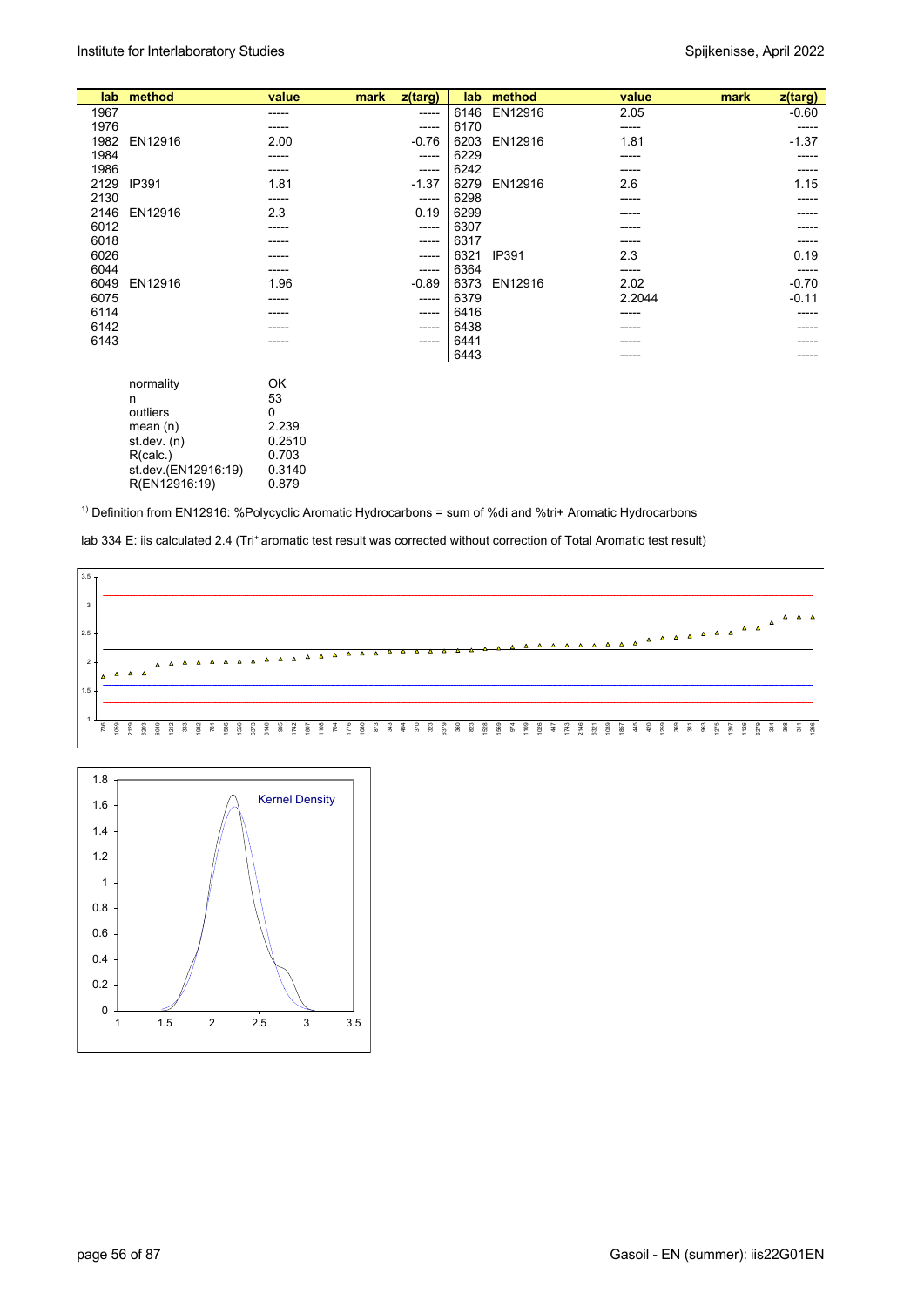#### Determination of Mono Aromatic Hydrocarbons on sample #22005; result in %M/M

| lab        | method      | value             | mark | z(targ)          | lab.         | method                       | value            | mark | z(targ)            |
|------------|-------------|-------------------|------|------------------|--------------|------------------------------|------------------|------|--------------------|
| 120        |             | -----             |      | -----            |              | 873 EN12916                  | 17.48            |      | -0.44              |
| 140        |             | -----             |      | -----            | 874          |                              | -----            |      |                    |
| 171        |             |                   |      | -----            | 875          |                              | -----            |      |                    |
| 206        |             |                   |      | -----            | 902          |                              |                  |      |                    |
| 207<br>208 |             |                   |      | -----<br>-----   | 904<br>913   |                              |                  |      |                    |
| 209        |             |                   |      | -----            | 914          |                              |                  |      |                    |
| 225        |             |                   |      | -----            | 962          |                              | -----            |      |                    |
| 228        |             |                   |      | -----            |              | 963 EN12916                  | 17.7             |      | -0.17              |
| 237        |             |                   |      | -----            | 971          |                              | -----            |      | -----              |
| 238        |             |                   |      | -----            |              | 974 IP391                    | 19.10            |      | 1.60               |
|            | 311 EN12916 | 17.0              |      | $-1.05$          |              | 995 EN12916                  | 17.98            |      | 0.19               |
| 312        |             | -----             |      | -----            | 997          |                              | -----            |      | -----              |
| 317        | 323 EN12916 | -----<br>18.1     |      | -----<br>0.34    | 1006         | 1026 EN12916                 | -----<br>17.16   |      | -----<br>$-0.85$   |
| 328        |             | -----             |      | -----            |              | 1039 D6379                   | 18.42            |      | 0.74               |
| 331        |             | -----             |      | -----            |              | 1059 EN12916                 | 18.2             |      | 0.46               |
|            | 333 EN12916 | 16.4              |      | $-1.80$          | 1080         | EN12916                      | 18.04            |      | 0.26               |
|            | 334 EN12916 | 17.6              |      | $-0.29$          | 1097         |                              | -----            |      | -----              |
| 335        |             | -----             |      | -----            |              | 1108 EN12916                 | 18.166           |      | 0.42               |
| 337        |             |                   |      | -----            |              | 1109 IP391                   | 17.98            |      | 0.19               |
| 338        |             |                   |      | -----            | 1121         |                              | -----            |      | -----              |
| 342        |             |                   |      | -----            | 1126         |                              | 17.7             |      | -0.17              |
|            | 343 EN12916 | 18.0<br>-----     |      | 0.21             | 1146         |                              | -----            |      |                    |
| 345<br>351 |             | -----             |      | -----<br>-----   | 1150<br>1199 |                              | -----<br>-----   |      |                    |
|            | 360 EN12916 | 18.94             |      | 1.40             | 1205         |                              | -----            |      | -----              |
| 365        |             | -----             |      | -----            |              | 1212 EN12916                 | 17.95            |      | 0.15               |
|            | 369 EN12916 | 17.07             |      | $-0.96$          | 1254         |                              | -----            |      | -----              |
|            | 370 EN12916 | 18.7              |      | 1.09             |              | 1259 EN12916                 | 18.868           |      | 1.30               |
| 371        |             | -----             |      | -----            | 1266         |                              | -----            |      | -----              |
|            | 381 EN12916 | 19.3              |      | 1.85             |              | 1275 IP391                   | 18.10            |      | 0.34               |
| 391        |             | -----             |      | -----            | 1286         |                              | -----            |      |                    |
|            | 398 EN12916 | 18.8              |      | 1.22             | 1318         |                              | -----            |      |                    |
| 399<br>404 |             | -----<br>-----    |      | -----<br>-----   | 1356         | 1357 IP391                   | -----<br>n.a     |      | -----              |
|            | 420 EN12916 | 17.9              |      | 0.09             |              | 1397 EN12916                 | 17.29            |      | -0.68              |
| 431        |             | -----             |      | -----            | 1399         |                              | -----            |      |                    |
| 432        |             | -----             |      | -----            | 1438         |                              | -----            |      |                    |
| 440        |             |                   |      | -----            | 1498         |                              | -----            |      |                    |
| 444        |             | -----             |      | -----            |              | 1528 EN12916                 | 19.80            |      | 2.48               |
|            | 445 IP391   | 17.659            |      | $-0.22$          |              | 1556 EN12916                 | 17.45            |      | $-0.48$            |
|            | 447 IP391   | 17.9              |      | 0.09             |              | 1569 EN12916                 | 18.11            |      | 0.35               |
| 480        | 494 EN12916 | -----<br>18.4     |      | -----<br>0.72    | 1612         | 1586 EN12916                 | 17.41<br>-----   |      | $-0.53$<br>-----   |
| 495        |             |                   |      | -----            |              | 1613 EN12916                 | 17.3             |      | -0.67              |
| 498        |             | -----             |      | -----            | 1631         |                              | -----            |      | -----              |
| 541        |             |                   |      | -----            | 1656         |                              |                  |      |                    |
| 631        |             |                   |      | -----            | 1681         |                              |                  |      |                    |
| 663        |             |                   |      | -----            | 1724         |                              |                  |      |                    |
| 671        |             |                   |      | -----            | 1730         |                              |                  |      |                    |
|            | 704 EN12916 | 18.14             |      | 0.39             | 1740         |                              | -----            |      |                    |
| 734        |             | -----             |      | -----            |              | 1742 EN12916                 | 17.13            |      | $-0.88$            |
| 751        | 736 EN12916 | 17.04882<br>----- |      | $-0.99$<br>----- |              | 1743 EN12916<br>1776 EN12916 | 17.7<br>17.53214 |      | $-0.17$<br>$-0.38$ |
| 752        |             |                   |      | -----            | 1796         |                              | -----            |      | -----              |
| 759        |             |                   |      | -----            | 1807         |                              | 16.77            |      | $-1.34$            |
| 778        |             |                   |      | -----            | 1833         |                              | -----            |      | -----              |
| 779        |             |                   |      | -----            | 1849         |                              | -----            |      | -----              |
|            | 781 EN12916 | 17.35             |      | $-0.61$          | 1854         |                              | -----            |      | -----              |
| 782        |             | -----             |      | -----            |              | 1857 EN12916                 | 18.73            |      | 1.13               |
| 785        |             |                   |      | -----            | 1858         |                              | -----            |      |                    |
| 798        |             | -----             |      | -----            | 1950         |                              |                  |      |                    |
|            | 823 EN12916 | 17.86             |      | 0.04             | 1953         |                              |                  |      |                    |
| 872        |             | -----             |      | -----            | 1961         |                              | -----            |      | -----              |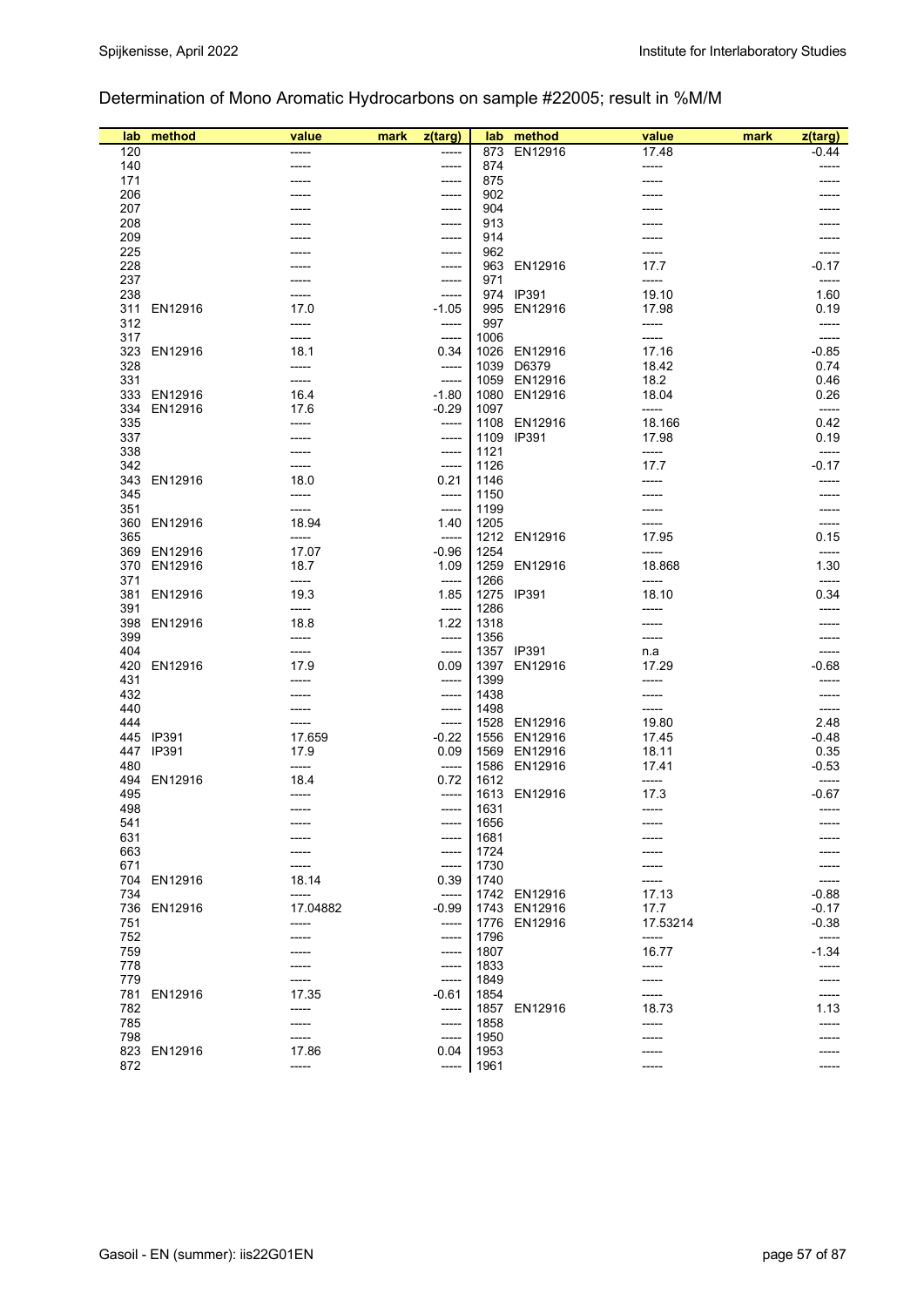| z(targ)<br>$-0.81$<br>$-----1$<br>0.00 |
|----------------------------------------|
|                                        |
|                                        |
|                                        |
| -----                                  |
| -----                                  |
|                                        |
|                                        |
|                                        |
| -----                                  |
| -----                                  |
| 0.21                                   |
| -----                                  |
| $-0.63$                                |
| 0.18                                   |
| -----                                  |
|                                        |
|                                        |
| -----                                  |
|                                        |
|                                        |

|          | normality           | ΟK      |
|----------|---------------------|---------|
| n        |                     | 52      |
| outliers |                     | ŋ       |
|          | mean $(n)$          | 17.832  |
|          | st.dev. (n)         | 0.7155  |
|          | R(calc.)            | 2.003   |
|          | st.dev.(EN12916:19) | 0.7942  |
|          | R(EN12916:19)       | 2 2 2 4 |
|          |                     |         |



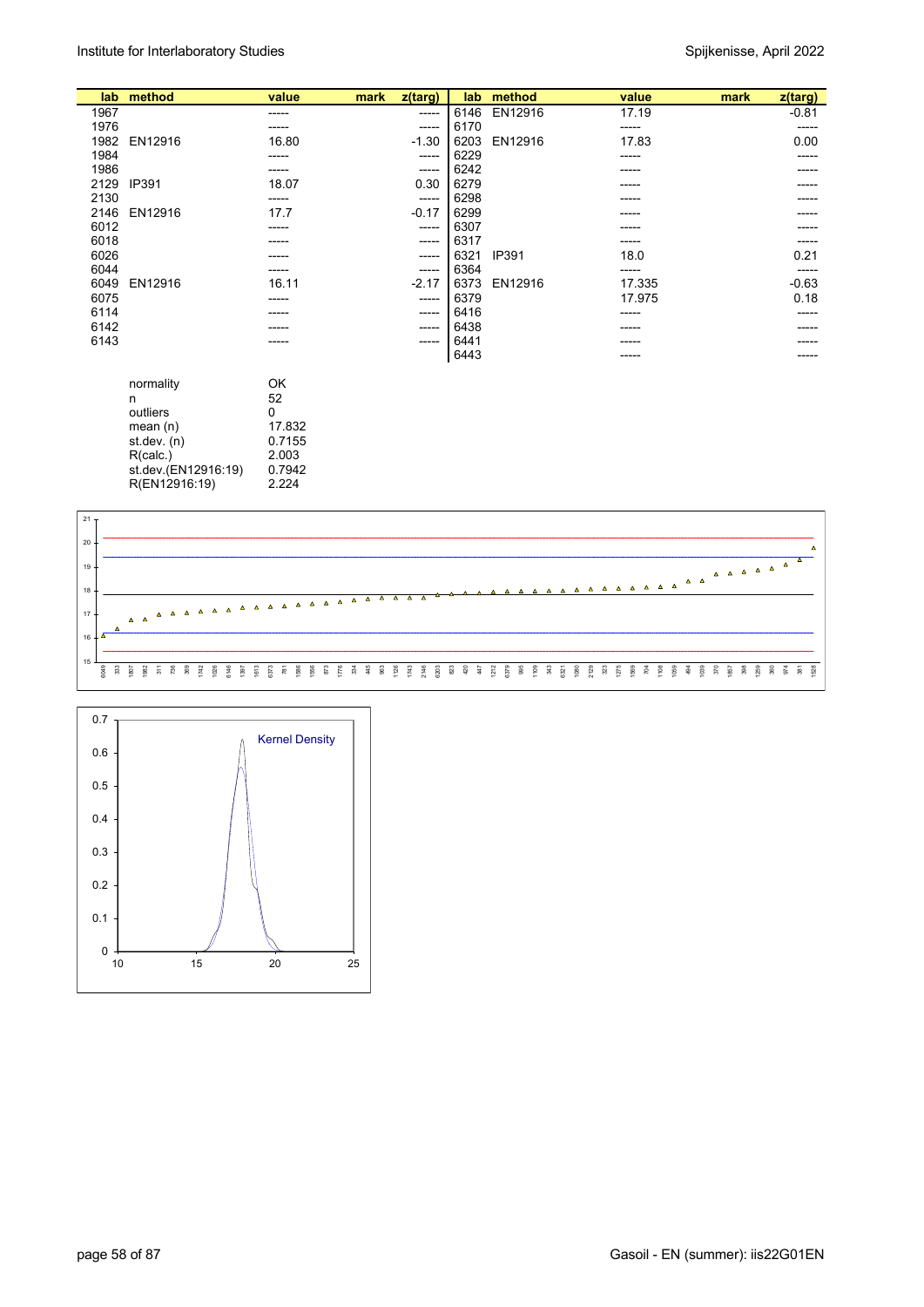#### Determination of Di Aromatic Hydrocarbons on sample #22005; result in %M/M

| lab        | method      | value          | mark | z(targ)          |              | lab method                 | value          | mark | z(targ)            |
|------------|-------------|----------------|------|------------------|--------------|----------------------------|----------------|------|--------------------|
| 120        |             | -----          |      | -----            | 873          | EN12916                    | 1.94           |      | -0.28              |
| 140        |             |                |      | -----            | 874          |                            | -----          |      | -----              |
| 171        |             |                |      | -----            | 875          |                            | -----          |      |                    |
| 206        |             |                |      | -----            | 902          |                            |                |      |                    |
| 207<br>208 |             |                |      | -----            | 904          |                            |                |      |                    |
| 209        |             |                |      | -----<br>-----   | 913<br>914   |                            |                |      |                    |
| 225        |             |                |      | -----            | 962          |                            | -----          |      |                    |
| 228        |             |                |      | -----            |              | 963 EN12916                | 1.39           |      | $-2.68$            |
| 237        |             |                |      | -----            | 971          |                            | -----          |      | -----              |
| 238        |             |                |      | -----            |              | 974 IP391                  | 2.07           |      | 0.29               |
|            | 311 EN12916 | 2.5            |      | 2.17             |              | 995 EN12916                | 1.93           |      | $-0.32$            |
| 312        |             | -----          |      | -----            | 997          |                            | -----          |      | -----              |
| 317        |             | -----          |      | -----            | 1006         |                            | -----          |      | -----              |
| 328        | 323 EN12916 | 2.0<br>-----   |      | $-0.01$          | 1039         | 1026 EN12916<br>D6379      | 1.90<br>1.52   |      | $-0.45$<br>$-2.11$ |
| 331        |             | -----          |      | -----<br>-----   |              | 1059 EN12916               | 1.8            |      | $-0.89$            |
|            | 333 EN12916 | 1.9            |      | $-0.45$          |              | 1080 EN12916               | 2.04           |      | 0.16               |
|            | 334 EN12916 | 2.2            |      | 0.86             | 1097         |                            | -----          |      | -----              |
| 335        |             | -----          |      | -----            |              | 1108 EN12916               | 1.997          |      | $-0.03$            |
| 337        |             | -----          |      | -----            |              | 1109 IP391                 | 2.09           |      | 0.38               |
| 338        |             |                |      | -----            | 1121         |                            | -----          |      | -----              |
| 342        |             |                |      | $-----$          | 1126         |                            | 2.2            |      | 0.86               |
|            | 343 EN12916 | 2.0            |      | $-0.01$          | 1146         |                            | -----          |      | -----              |
| 345        |             | -----          |      | -----            | 1150         |                            | -----          |      |                    |
| 351        | 360 EN12916 | -----<br>2.00  |      | -----<br>$-0.01$ | 1199<br>1205 |                            | -----<br>----- |      | -----              |
| 365        |             | -----          |      | -----            |              | 1212 EN12916               | 1.88           |      | $-0.54$            |
|            | 369 EN12916 | 2.26           |      | 1.12             | 1254         |                            | -----          |      | -----              |
|            | 370 EN12916 | 2.0            |      | $-0.01$          | 1259         | EN12916                    | 2.261          |      | 1.13               |
| 371        |             | -----          |      | -----            | 1266         |                            | -----          |      | -----              |
|            | 381 EN12916 | 2.25           |      | 1.08             |              | 1275 IP391                 | 2.23           |      | 0.99               |
| 391        |             | -----          |      | -----            | 1286         |                            | -----          |      |                    |
|            | 398 EN12916 | 2.62           |      | 2.70             | 1318         |                            | -----          |      |                    |
| 399        |             | -----          |      | -----            | 1356         |                            | -----          |      |                    |
| 404        | 420 EN12916 | -----<br>2.2   |      | -----<br>0.86    |              | 1357 IP391<br>1397 EN12916 | n.a<br>2.21    |      | 0.91               |
| 431        |             | -----          |      | $-----$          | 1399         |                            | -----          |      | -----              |
| 432        |             | -----          |      | -----            | 1438         |                            | -----          |      | -----              |
| 440        |             |                |      | -----            | 1498         |                            | -----          |      | -----              |
| 444        |             | -----          |      | -----            |              | 1528 EN12916               | 2.10           |      | 0.42               |
|            | 445 IP391   | 2.217          |      | 0.94             |              | 1556 EN12916               | 1.99           |      | $-0.06$            |
|            | 447 IP391   | 2.1            |      | 0.42             |              | 1569 EN12916               | 2.04           |      | 0.16               |
| 480        |             | -----          |      | -----            |              | 1586 EN12916               | 1.81           |      | $-0.84$            |
|            | 494 EN12916 | 1.8            |      | $-0.89$          | 1612         |                            | -----          |      | -----              |
| 495<br>498 |             | -----<br>----- |      | -----<br>-----   | 1631         | 1613 EN12916               | 1.6<br>-----   |      | $-1.76$<br>-----   |
| 541        |             |                |      | -----            | 1656         |                            |                |      |                    |
| 631        |             |                |      | -----            | 1681         |                            |                |      |                    |
| 663        |             |                |      | -----            | 1724         |                            |                |      |                    |
| 671        |             |                |      | -----            | 1730         |                            |                |      |                    |
|            | 704 EN12916 | 2.03           |      | 0.12             | 1740         |                            | -----          |      |                    |
| 734        |             | -----          |      | -----            |              | 1742 EN12916               | 1.96           |      | $-0.19$            |
|            | 736 EN12916 | 1.67727        |      | -1.42            |              | 1743 EN12916               | 2.1            |      | 0.42               |
| 751        |             | -----          |      | -----            |              | 1776 EN12916               | 1.92086        |      | $-0.36$            |
| 752<br>759 |             |                |      | -----            | 1796<br>1807 |                            | -----<br>1.95  |      | -----<br>$-0.23$   |
| 778        |             |                |      | -----<br>-----   | 1833         |                            | -----          |      | -----              |
| 779        |             |                |      | -----            | 1849         |                            | -----          |      | -----              |
|            | 781 EN12916 | 1.82           |      | $-0.80$          | 1854         |                            | -----          |      | -----              |
| 782        |             | -----          |      | -----            |              | 1857 EN12916               | 2.17           |      | 0.73               |
| 785        |             |                |      | -----            | 1858         |                            | -----          |      |                    |
| 798        |             | -----          |      | -----            | 1950         |                            | -----          |      |                    |
|            | 823 EN12916 | 2.08           |      | 0.34             | 1953         |                            |                |      |                    |
| 872        |             | -----          |      | -----            | 1961         |                            | -----          |      |                    |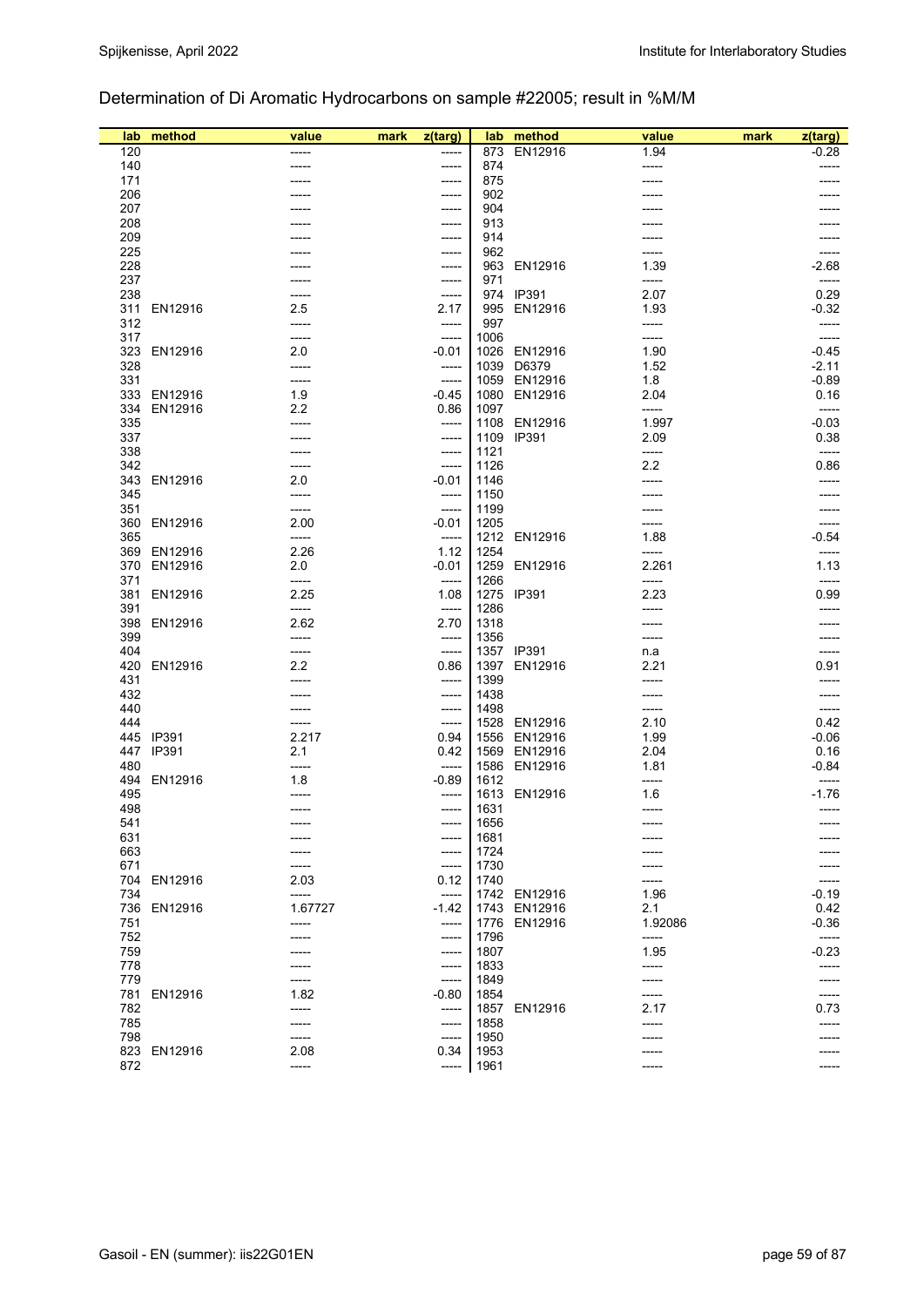|      | lab method | value       | mark | z(targ) | lab. | method       | value | mark | z(targ) |
|------|------------|-------------|------|---------|------|--------------|-------|------|---------|
| 1967 |            | -----       |      | -----   | 6146 | EN12916      | 1.925 |      | $-0.34$ |
| 1976 |            | -----       |      | -----   | 6170 |              | ----- |      | -----   |
| 1982 | EN12916    | 1.90        |      | $-0.45$ | 6203 | EN12916      | 1.71  |      | $-1.28$ |
| 1984 |            | -----       |      | -----   | 6229 |              | ----- |      | -----   |
| 1986 |            | -----       |      | -----   | 6242 |              | ----- |      | -----   |
| 2129 | IP391      | 1.76        |      | $-1.06$ | 6279 |              | ----- |      |         |
| 2130 |            | -----       |      | ------  | 6298 |              | ----- |      | -----   |
| 2146 | EN12916    | 2.3         |      | 1.30    | 6299 |              | ----- |      | -----   |
| 6012 |            | -----       |      | -----   | 6307 |              | ----- |      | ----    |
| 6018 |            | -----       |      | -----   | 6317 |              | ----- |      | -----   |
| 6026 |            | ------      |      | -----   | 6321 | <b>IP391</b> | 2.1   |      | 0.42    |
| 6044 |            | $- - - - -$ |      | ------  | 6364 |              | ----- |      | -----   |
| 6049 | EN12916    | 1.79        |      | $-0.93$ | 6373 | EN12916      | 1.885 |      | $-0.52$ |
| 6075 |            | -----       |      | -----   | 6379 |              | 2.03  |      | 0.12    |
| 6114 |            | -----       |      | -----   | 6416 |              | ----- |      | -----   |
| 6142 |            | ------      |      | -----   | 6438 |              | ----- |      | -----   |
| 6143 |            | -----       |      | -----   | 6441 |              | ----- |      |         |
|      |            |             |      |         | 6443 |              | ----- |      | -----   |

| normality<br>n<br>outliers<br>mean (n)<br>st.dev. (n)<br>R(calc.) | suspect<br>52<br>ŋ<br>2.003<br>0.2242<br>0.628<br>0.2286 |
|-------------------------------------------------------------------|----------------------------------------------------------|
| st.dev.(EN12916:19)<br>R(EN12916:19)                              | 0.640                                                    |



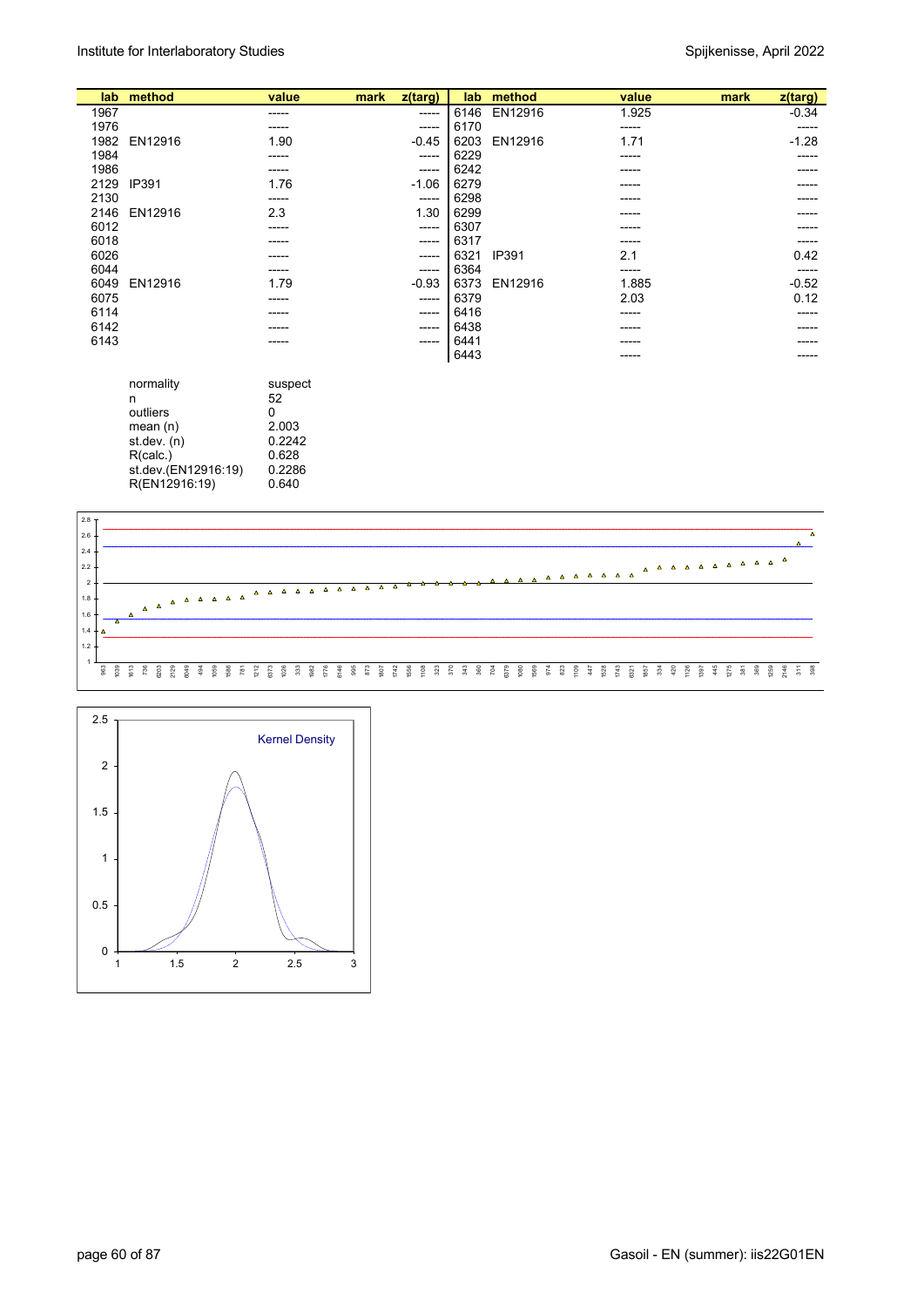#### Determination of Tri+ Aromatic Hydrocarbons on sample #22005; result in %M/M

| lab        | method      | value         | mark    | z(targ)          | lab          | method                  | value          | mark       | z(targ)          |
|------------|-------------|---------------|---------|------------------|--------------|-------------------------|----------------|------------|------------------|
| 120        |             | -----         |         | -----            | 873          | EN12916                 | 0.22           |            | 0.29             |
| 140        |             |               |         | -----            | 874          |                         | -----          |            | -----            |
| 171        |             |               |         | -----            | 875          |                         | -----          |            |                  |
| 206<br>207 |             |               |         | -----<br>-----   | 902<br>904   |                         |                |            |                  |
| 208        |             |               |         | -----            | 913          |                         |                |            |                  |
| 209        |             |               |         | -----            | 914          |                         |                |            |                  |
| 225        |             |               |         | -----            | 962          |                         | -----          |            |                  |
| 228        |             |               |         | -----            | 963          | EN12916                 | 0.92           | C, R(0.01) | 3.90             |
| 237        |             |               |         | -----            | 971          |                         | -----          |            | -----            |
| 238<br>311 | EN12916     | 0.3           |         | -----<br>0.71    | 974<br>995   | IP391<br>EN12916        | 0.20<br>0.125  |            | 0.19<br>$-0.20$  |
| 312        |             | -----         |         | -----            | 997          |                         | -----          |            | -----            |
| 317        |             |               |         | -----            | 1006         |                         | -----          |            | -----            |
| 323        | EN12916     | 0.1           |         | $-0.32$          |              | 1026 EN12916            | 0.42           | R(0.05)    | 1.33             |
| 328        |             | -----         |         | -----            | 1039         | D6379                   | 0.80           | R(0.01)    | 3.29             |
| 331        |             | -----         |         | $-----$          | 1059         | EN12916                 | < 0, 1         |            | -----            |
|            | 333 EN12916 | 0.1           | C       | $-0.32$          | 1080         | EN12916                 | 0.14           |            | $-0.12$          |
| 334<br>335 | EN12916     | 0.2<br>-----  |         | 0.19<br>$-----$  | 1097<br>1108 | EN12916                 | -----<br>0.110 |            | -----<br>$-0.27$ |
| 337        |             |               |         | -----            | 1109         | IP391                   | 0.20           |            | 0.19             |
| 338        |             |               |         | -----            | 1121         |                         | -----          |            | -----            |
| 342        |             |               |         | -----            | 1126         |                         | 0.4            | R(0.05)    | 1.22             |
| 343        | EN12916     | 0.2           |         | 0.19             | 1146         |                         | -----          |            | -----            |
| 345        |             | -----         |         | -----            | 1150         |                         | -----          |            |                  |
| 351        |             | -----         |         | -----            | 1199         |                         | -----          |            | -----            |
| 360        | EN12916     | 0.21          |         | 0.24             | 1205         | EN12916                 | -----          |            | -----            |
| 365<br>369 | EN12916     | -----<br>0.18 |         | -----<br>0.09    | 1212<br>1254 |                         | 0.10<br>-----  |            | $-0.32$          |
| 370        | EN12916     | 0.2           |         | 0.19             | 1259         | EN12916                 | 0.169          |            | 0.03             |
| 371        |             | -----         |         | -----            | 1266         |                         | -----          |            | -----            |
| 381        | EN12916     | 0.21          |         | 0.24             | 1275         | IP391                   | 0.29           |            | 0.66             |
| 391        |             | -----         |         | -----            | 1286         |                         | -----          |            | -----            |
| 398        | EN12916     | 0.18          |         | 0.09             | 1318         |                         | -----          |            |                  |
| 399        |             | -----         |         | $-----$          | 1356         |                         | -----          |            |                  |
| 404<br>420 | EN12916     | -----<br>0.2  |         | -----<br>0.19    | 1357<br>1397 | <b>IP391</b><br>EN12916 | n.a<br>0.31    |            | 0.76             |
| 431        |             | -----         |         | -----            | 1399         |                         | -----          |            | -----            |
| 432        |             | -----         |         | -----            | 1438         |                         | -----          |            | -----            |
| 440        |             |               |         | -----            | 1498         |                         | -----          |            | -----            |
| 444        |             | -----         |         | -----            | 1528         | EN12916                 | 0.14           |            | $-0.12$          |
|            | 445 IP391   | 0.120         |         | $-0.22$          | 1556         | EN12916                 | 0.0245         |            | $-0.71$          |
|            | 447 IP391   | 0.2           |         | 0.19             | 1569         | EN12916                 | 0.22           |            | 0.29             |
| 480<br>494 | EN12916     | -----<br>0.4  | R(0.05) | -----<br>1.22    | 1586<br>1612 | EN12916                 | 0.20<br>-----  |            | 0.19<br>-----    |
| 495        |             |               |         | -----            | 1613         |                         | -----          |            | -----            |
| 498        |             | ------        |         | -----            | 1631         |                         | -----          |            | -----            |
| 541        |             |               |         | -----            | 1656         |                         |                |            |                  |
| 631        |             |               |         | -----            | 1681         |                         |                |            |                  |
| 663        |             |               |         | -----            | 1724         |                         |                |            |                  |
| 671        |             |               |         | -----            | 1730         |                         |                |            |                  |
| 734        | 704 EN12916 | 0.10<br>----- |         | -0.32<br>$-----$ | 1740         | 1742 EN12916            | 0.102          |            | $-0.31$          |
|            | 736 EN12916 | 0.07394       |         | -0.46            |              | 1743 EN12916            | 0.1            |            | $-0.32$          |
| 751        |             | -----         |         | -----            |              | 1776 EN12916            | 0.236015       |            | 0.38             |
| 752        |             |               |         | -----            | 1796         |                         | -----          |            | -----            |
| 759        |             |               |         | -----            | 1807         |                         | 0.15           |            | $-0.07$          |
| 778        |             |               |         | -----            | 1833         |                         | -----          |            | -----            |
| 779        |             |               |         | -----            | 1849         |                         | -----          |            |                  |
|            | 781 EN12916 | 0.20          |         | 0.19             | 1854         | 1857 EN12916            | -----          |            | -----            |
| 782<br>785 |             | -----         |         | -----<br>-----   | 1858         |                         | 0.15<br>-----  |            | $-0.07$          |
| 798        |             |               |         | -----            | 1950         |                         |                |            |                  |
|            | 823 EN12916 | 0.14          |         | -0.12            | 1953         |                         |                |            |                  |
| 872        |             | -----         |         | -----            | 1961         |                         |                |            |                  |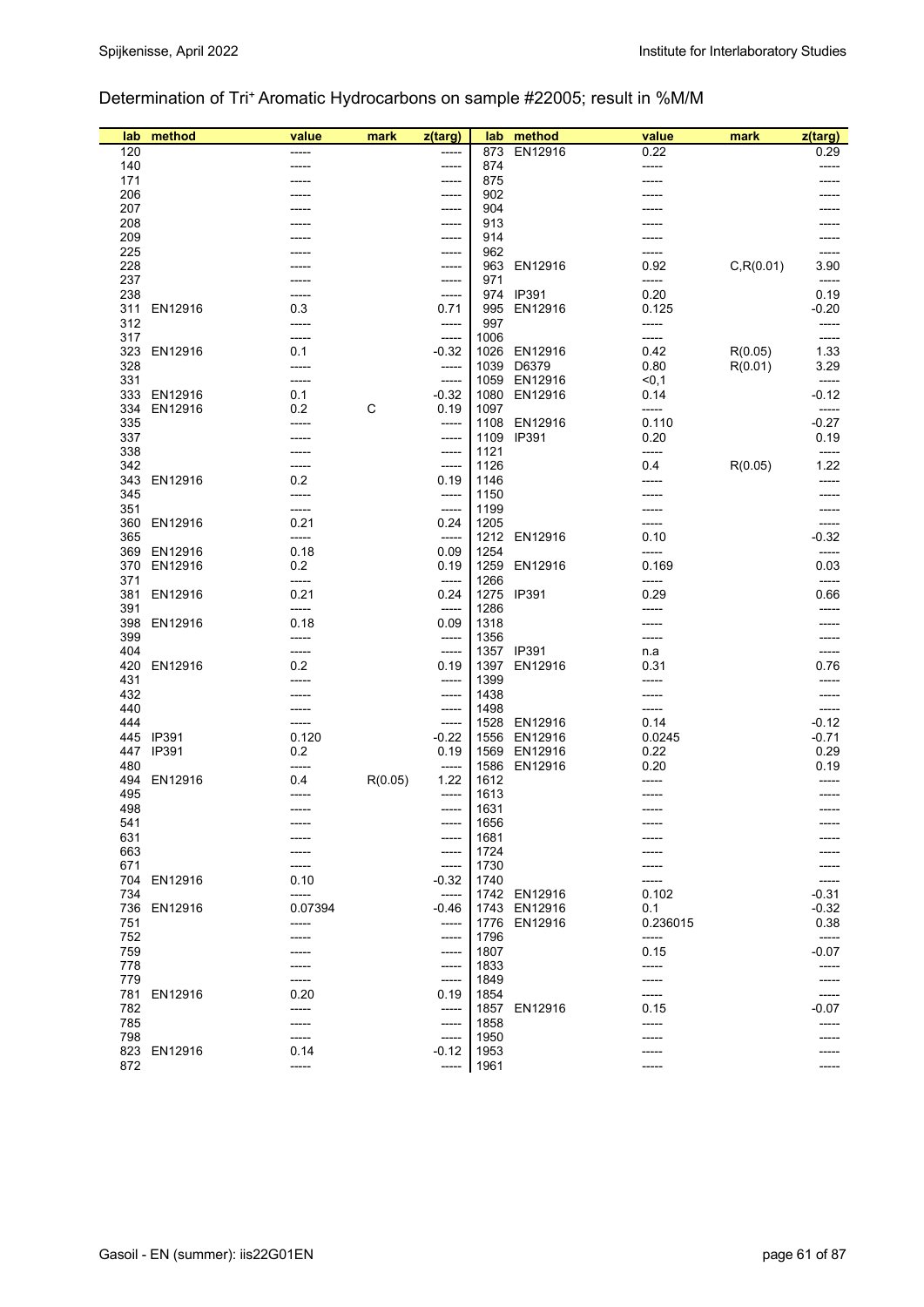|      | lab method | value | mark | $z$ (targ) | lab. | method  | value  | mark | $z$ (targ) |
|------|------------|-------|------|------------|------|---------|--------|------|------------|
| 1967 |            | ----- |      | -----      | 6146 | EN12916 | 0.125  |      | $-0.20$    |
| 1976 |            | ----- |      | -----      | 6170 |         | -----  |      | -----      |
| 1982 | EN12916    | 0.10  |      | $-0.32$    | 6203 | EN12916 | 0.10   |      | $-0.32$    |
| 1984 |            | ----- |      | ------     | 6229 |         | -----  |      | -----      |
| 1986 |            | ----- |      | -----      | 6242 |         | -----  |      | -----      |
| 2129 | IP391      | 0.05  |      | $-0.58$    | 6279 |         | ----   |      |            |
| 2130 |            | ----- |      | -----      | 6298 |         | -----  |      |            |
| 2146 | EN12916    | < 0.1 |      | -----      | 6299 |         | -----  |      | ----       |
| 6012 |            | ----- |      | -----      | 6307 |         | -----  |      | -----      |
| 6018 |            | ----- |      | -----      | 6317 |         | -----  |      | -----      |
| 6026 |            | ----- |      | -----      | 6321 | IP391   | 0.2    |      | 0.19       |
| 6044 |            | ----- |      | ------     | 6364 |         | -----  |      | -----      |
| 6049 | EN12916    | 0.18  |      | 0.09       | 6373 | EN12916 | 0.135  |      | $-0.14$    |
| 6075 |            | ----- |      | -----      | 6379 |         | 0.1744 |      | 0.06       |
| 6114 |            | ----- |      | -----      | 6416 |         | -----  |      | -----      |
| 6142 |            | ----- |      | -----      | 6438 |         | -----  |      | -----      |
| 6143 |            | ----- |      | -----      | 6441 |         | -----  |      |            |
|      |            |       |      |            | 6443 |         | -----  |      |            |

| normality   |                     | OK     |
|-------------|---------------------|--------|
| n           |                     | 44     |
| outliers    |                     | 5      |
| mean(n)     |                     | 0.163  |
| st.dev. (n) |                     | 0.0627 |
| R(calc.)    |                     | 0.176  |
|             | st.dev.(EN12916:19) | 0.1939 |
|             | R(EN12916:19)       | 0.543  |
|             |                     |        |

Lab 334 first reported 0.5 Lab 963 first reported 1.1



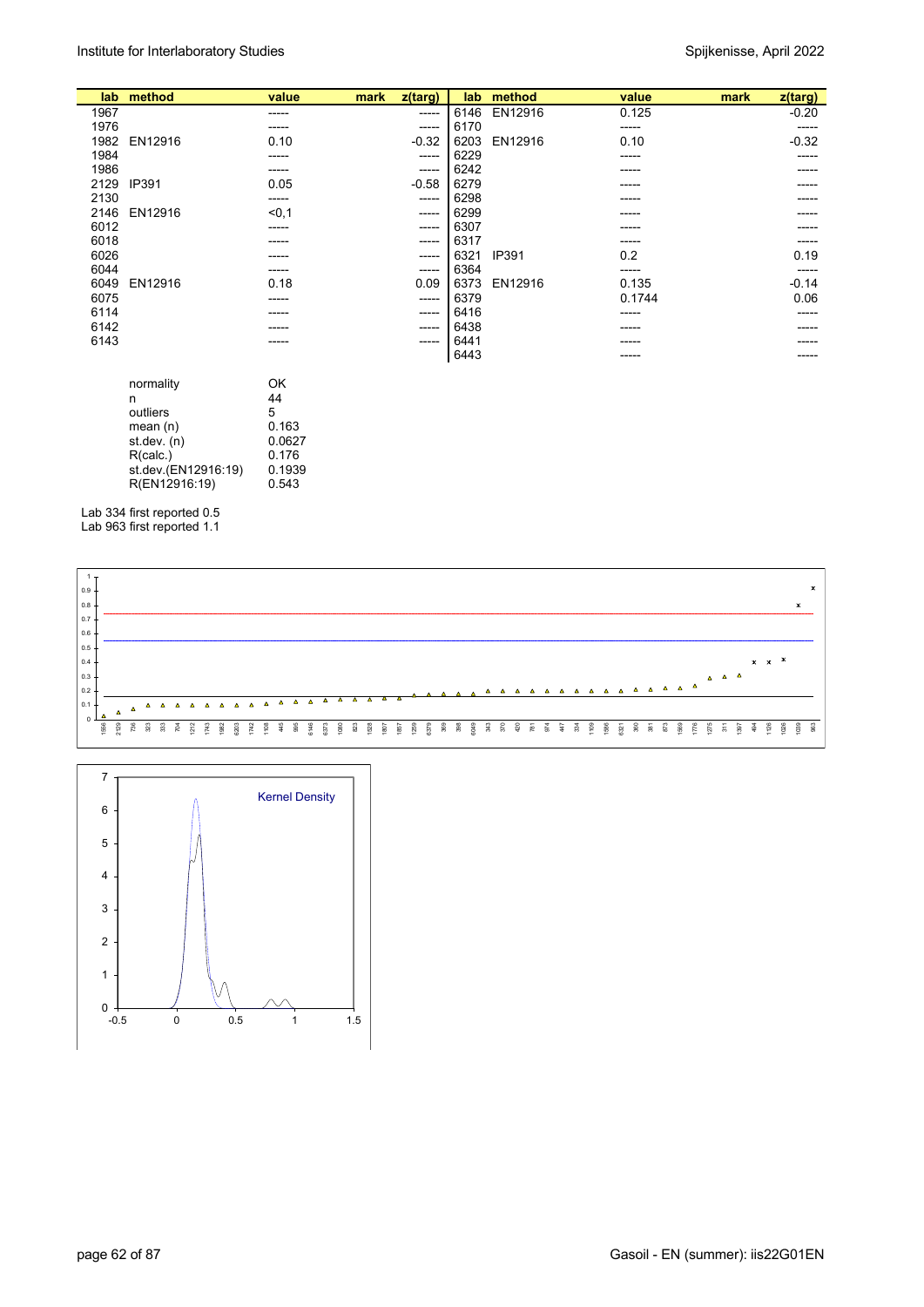#### Determination of Total Aromatic Hydrocarbons on sample #22005; result in %M/M

| lab        | method      | value          | mark | z(targ)         |              | lab method   | value             | mark       | z(targ)          |
|------------|-------------|----------------|------|-----------------|--------------|--------------|-------------------|------------|------------------|
| 120        |             |                |      | -----           | 873          | EN12916      | 19.64             |            | $-0.52$          |
| 140        |             |                |      | -----           | 874          |              | -----             |            |                  |
| 171        |             |                |      | -----           | 875          |              | -----             |            |                  |
| 206        |             |                |      | -----           | 902          |              |                   |            |                  |
| 207        |             |                |      | -----           | 904          |              |                   |            |                  |
| 208<br>209 |             |                |      | -----<br>-----  | 913<br>914   |              |                   |            |                  |
| 225        |             |                |      | -----           | 962          |              | -----             |            |                  |
| 228        |             |                |      | -----           |              | 963 EN12916  | 20.2              |            | 0.14             |
| 237        |             |                |      | -----           | 971          |              | -----             |            | -----            |
| 238        |             | -----          |      | -----           |              | 974 IP391    | 21.37             |            | 1.53             |
|            | 311 EN12916 | 19.8           |      | -0.33           |              | 995 EN12916  | 20.04             |            | -0.05            |
| 312        |             | -----          |      | -----           | 997          |              | -----             |            | -----            |
| 317        | 323 EN12916 | -----<br>20.2  |      | -----<br>0.14   | 1006         | 1026 EN12916 | -----<br>19.48    |            | -----<br>$-0.71$ |
| 328        |             | -----          |      | -----           | 1039         | D6379        | 20.74             |            | 0.79             |
| 331        |             | -----          |      | -----           |              | 1059 EN12916 | 20.1              |            | 0.03             |
|            | 333 EN12916 | 18.4           |      | $-1.99$         |              | 1080 EN12916 | 20.2              |            | 0.14             |
|            | 334 EN12916 | 20.3           | Ε    | 0.26            | 1097         |              | -----             |            | -----            |
| 335        |             | -----          |      | -----           |              | 1108 EN12916 | 20.273            |            | 0.23             |
| 337        |             |                |      | -----           |              | 1109 IP391   | 20.27             |            | 0.23             |
| 338<br>342 |             |                |      | -----           | 1121<br>1126 |              | -----<br>20.3     |            | -----<br>0.26    |
|            | 343 EN12916 | 20.2           |      | -----<br>0.14   | 1146         |              | -----             |            | -----            |
| 345        |             | -----          |      | -----           | 1150         |              | -----             |            | -----            |
| 351        |             | -----          |      | -----           | 1199         |              | -----             |            | -----            |
|            | 360 EN12916 | 21.15          |      | 1.27            | 1205         |              | -----             |            | -----            |
| 365        |             | -----          |      | -----           |              | 1212 EN12916 | 19.93             |            | $-0.18$          |
|            | 369 EN12916 | 19.51          |      | -0.67           | 1254         |              | -----             |            | -----            |
|            | 370 EN12916 | 20.9           |      | 0.98            |              | 1259 EN12916 | 21.298            |            | 1.45             |
| 371        | 381 EN12916 | -----<br>21.76 |      | -----<br>2.00   | 1266<br>1275 | <b>IP391</b> | -----<br>20.62    |            | 0.64             |
| 391        |             | -----          |      | $-----$         | 1286         |              | -----             |            | -----            |
|            | 398 EN12916 | 21.62          |      | 1.83            | 1318         |              | -----             |            |                  |
| 399        |             | -----          |      | -----           | 1356         |              | -----             |            |                  |
| 404        |             | -----          |      | -----           |              | 1357 IP391   | n.a               |            | -----            |
|            | 420 EN12916 | 20.3           |      | 0.26            |              | 1397 EN12916 | 19.81             |            | $-0.32$          |
| 431        |             | -----          |      | -----           | 1399         |              | -----             |            |                  |
| 432<br>440 |             |                |      | -----<br>-----  | 1438<br>1498 |              | -----<br>-----    |            | -----            |
| 444        |             | -----          |      | -----           |              | 1528 EN12916 | 22.04             |            | 2.33             |
|            | 445 IP391   | 19.995         |      | -0.10           |              | 1556 EN12916 | 19.46             |            | $-0.73$          |
|            | 447 IP391   | 20.2           |      | 0.14            |              | 1569 EN12916 | 20.37             |            | 0.35             |
| 480        |             | -----          |      | $-----$         | 1586         | EN12916      | 19.41             |            | $-0.79$          |
|            | 494 EN12916 | 20.6           |      | 0.62            | 1612         |              |                   |            |                  |
| 495        |             |                |      | -----           | 1613         |              |                   |            |                  |
| 498<br>541 |             | -----          |      | -----<br>-----  | 1631<br>1656 |              | -----<br>-----    |            | -----<br>$-----$ |
| 631        |             |                |      | -----           | 1681         |              | -----             |            |                  |
| 663        |             |                |      | -----           | 1724         |              | 2.72              | C, R(0.01) | $-20.60$         |
| 671        |             |                |      | -----           | 1730         |              | -----             |            |                  |
|            | 704 EN12916 | 20.27          |      | 0.23            | 1740         |              | -----             |            | -----            |
| 734        |             | -----          |      | -----           |              | 1742 EN12916 | 19.19             |            | $-1.05$          |
|            | 736 EN12916 | 18.80003       |      | $-1.52$         |              | 1743 EN12916 | 19.9              |            | $-0.21$          |
| 751<br>752 |             | -----          |      | -----<br>-----  | 1796         | 1776 EN12916 | 19.68902<br>----- |            | $-0.46$<br>----- |
| 759        |             |                |      | -----           | 1807         |              | 18.87             |            | $-1.43$          |
| 778        |             |                |      | -----           | 1833         |              | -----             |            |                  |
| 779        |             |                |      | -----           | 1849         |              | -----             |            | -----            |
|            | 781 EN12916 | 19.36          |      | -0.85           | 1854         |              | -----             |            | -----            |
| 782        |             |                |      | -----           |              | 1857 EN12916 | 21.05             |            | 1.15             |
| 785        |             |                |      | -----           | 1858         |              | -----             |            |                  |
| 798        | 823 EN12916 | -----<br>20.08 |      | $-----$<br>0.00 | 1950<br>1953 |              | -----             |            |                  |
| 872        |             | -----          |      | -----           | 1961         |              |                   |            |                  |
|            |             |                |      |                 |              |              |                   |            |                  |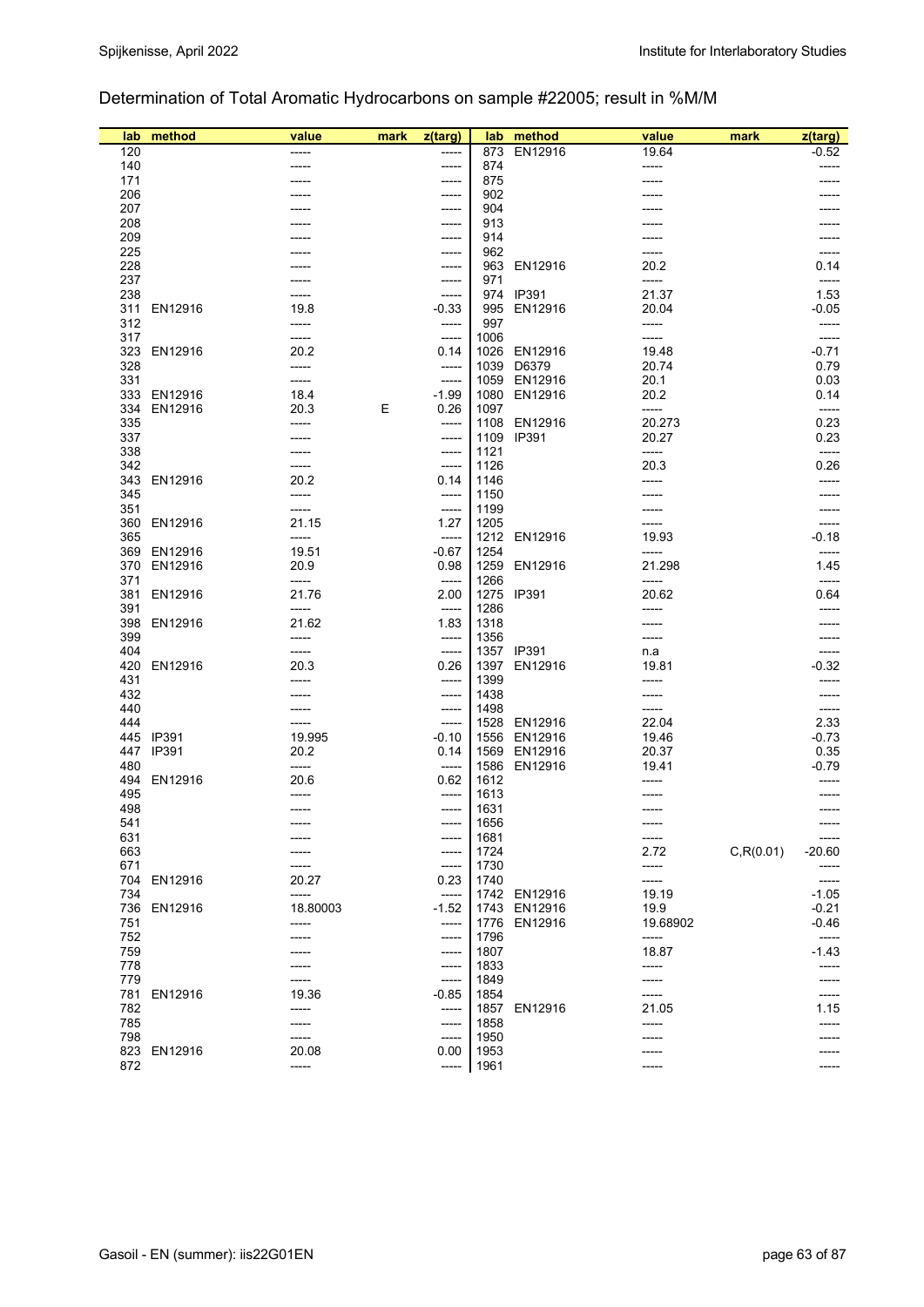|      | lab method    | value  | mark | z(targ) | lab  | method  | value   | mark    | $z$ (targ) |
|------|---------------|--------|------|---------|------|---------|---------|---------|------------|
| 1967 |               | -----  |      | -----   | 6146 | EN12916 | 19.24   |         | $-0.99$    |
| 1976 |               | -----  |      | -----   | 6170 |         | -----   |         | -----      |
| 1982 | EN12916       | 18.90  |      | $-1.40$ | 6203 | EN12916 | 19.64   |         | $-0.52$    |
| 1984 |               |        |      | -----   | 6229 |         |         |         |            |
| 1986 |               | -----  |      | ------  | 6242 |         | -----   |         | -----      |
| 2129 | IP391         | 19.88  |      | $-0.24$ | 6279 |         | 20.8    | C       | 0.86       |
| 2130 |               | -----  |      | -----   | 6298 |         | -----   |         |            |
| 2146 | EN12916       | 20.0   |      | $-0.09$ | 6299 |         |         |         |            |
| 6012 |               | -----  |      | -----   | 6307 |         |         |         |            |
| 6018 |               |        |      | ------  | 6317 |         | -----   |         |            |
| 6026 |               |        |      | -----   | 6321 | IP391   | 20.3    |         | 0.26       |
| 6044 |               | ------ |      | -----   | 6364 | D1319   | 15.66   | R(0.01) | $-5.24$    |
| 6049 | EN12916       | 18.09  |      | $-2.36$ | 6373 | EN12916 | 19.335  |         | $-0.88$    |
| 6075 |               | -----  |      | -----   | 6379 |         | 20.1794 |         | 0.12       |
| 6114 |               |        |      | ------  | 6416 |         | -----   |         | -----      |
| 6142 |               | -----  |      | -----   | 6438 |         | ----    |         |            |
| 6143 |               | .      |      | -----   | 6441 |         |         |         |            |
|      |               |        |      |         | 6443 |         |         |         |            |
|      | normality     | OK     |      |         |      |         |         |         |            |
|      | n             | 52     |      |         |      |         |         |         |            |
|      | outliers      | 2      |      |         |      |         |         |         |            |
|      | mean $(n)$    | 20.078 |      |         |      |         |         |         |            |
|      | st dev. $(n)$ | 0.8056 |      |         |      |         |         |         |            |

| st.uev. (II)        | u.ouou |
|---------------------|--------|
| R(calc.)            | 2.256  |
| st.dev.(EN12916:19) | 0.8427 |
| R(EN12916:19)       | 2.359  |
|                     |        |

Lab 1724 first reported 2.11 Lab 6279 first reported 22.8

lab 334 E: iis calculated 20.0 (Tri<sup>+</sup> aromatic test result was corrected without correction of Total Aromatic test result)



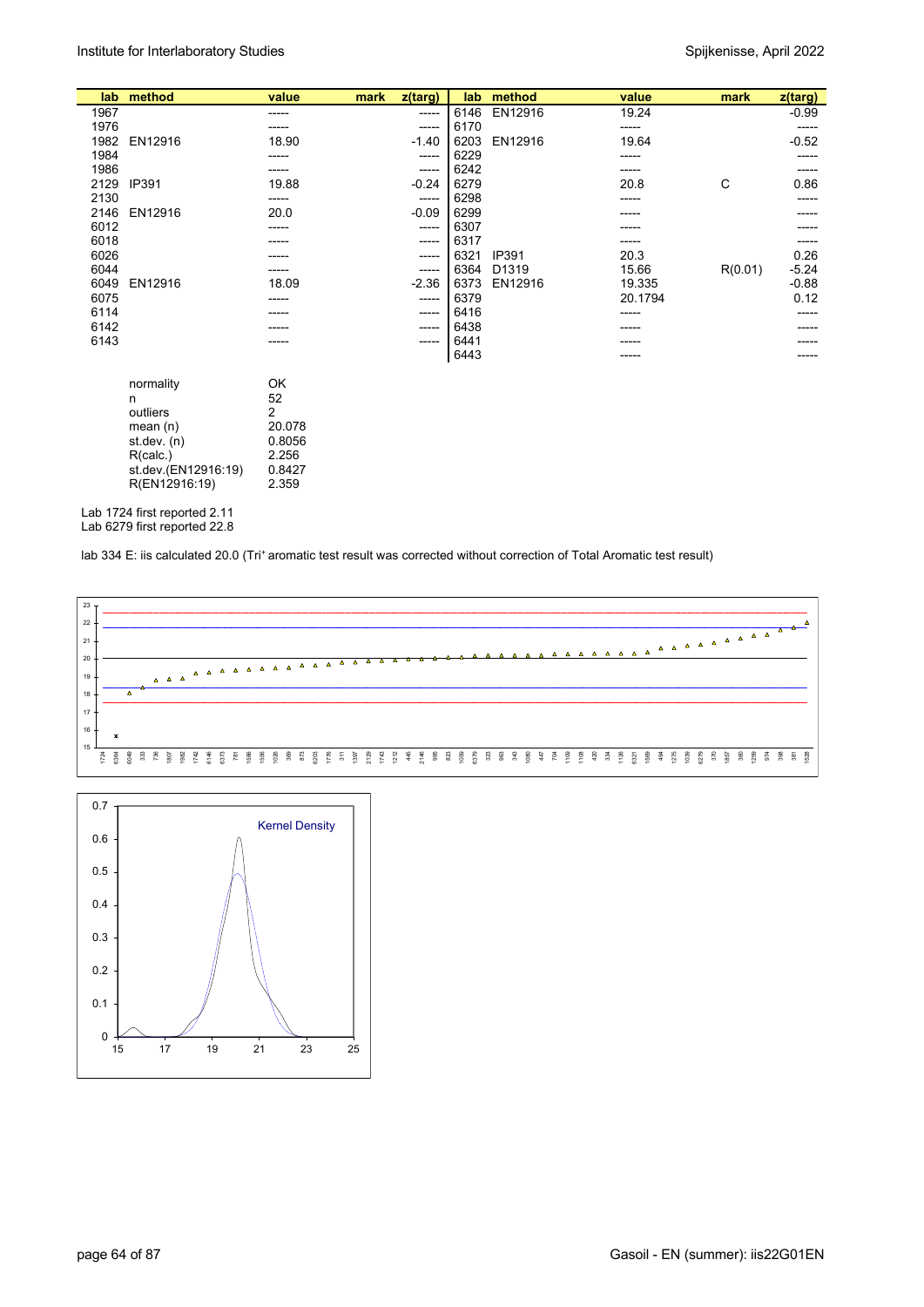#### Determination of Pour Point Manual on sample #22005; result in °C

| lab        | method                               | value          | mark | z(targ)         | lab          | method                                     | value          | mark | z(targ)            |
|------------|--------------------------------------|----------------|------|-----------------|--------------|--------------------------------------------|----------------|------|--------------------|
| 120        | D97                                  | $-18.0$        |      | $-0.35$         | 873          | D97                                        | $-18$          |      | $-0.35$            |
| 140        |                                      | -----          |      | $-----$         |              | 874 ISO3016-manual                         | $-18$          |      | $-0.35$            |
| 171        | D97                                  | -21            |      | $-1.29$         | 875          | ISO3016-manual                             | $-18$          |      | $-0.35$            |
| 206        |                                      |                |      | -----           | 902          |                                            | -----          |      | -----              |
| 207        |                                      |                |      | -----           | 904          | ISO3016-manual                             | $-15$<br>----- |      | 0.58               |
| 208<br>209 |                                      |                |      | -----<br>-----  | 913<br>914   |                                            | -----          |      | -----<br>-----     |
| 225        |                                      |                |      | -----           |              | 962 D97                                    | $-18$          |      | $-0.35$            |
| 228        | D97                                  | $-18.0$        |      | $-0.35$         |              | 963 ISO3016-automated                      | -18            |      | $-0.35$            |
| 237        | D97                                  | $-18$          |      | $-0.35$         |              | 971 ISO3016-manual                         | $-18$          |      | $-0.35$            |
| 238        | D97                                  | $-15$          |      | 0.58            |              | 974 D97                                    | $-18$          |      | $-0.35$            |
| 311        | ISO3016-manual                       | $-15$          |      | 0.58            |              | 995 ISO3016-manual                         | $-15$          |      | 0.58               |
| 312        |                                      |                |      | $-----$         |              | 997 ISO3016-manual                         | $-15$          |      | 0.58               |
| 317        |                                      |                |      | -----           | 1006 D97     |                                            | $-15$          |      | 0.58               |
| 323        |                                      |                |      | -----           | 1026         |                                            | -----          |      | -----              |
| 328<br>331 |                                      |                |      | -----<br>-----  | 1039<br>1059 | ISO3016-automated<br>ISO3016-automated     | $-15$<br>-15   |      | 0.58<br>0.58       |
| 333        |                                      |                |      | -----           | 1080         |                                            | -----          |      | -----              |
| 334        | ISO3016-automated                    | $-15$          |      | 0.58            | 1097         | NF T60-105                                 | $-15$          |      | 0.58               |
| 335        | ISO3016-automated                    | $-15$          |      | 0.58            | 1108         |                                            | -----          |      | -----              |
| 337        |                                      |                |      | -----           | 1109         |                                            | -----          |      | -----              |
| 338        |                                      | -----          |      | $-----$         | 1121         | ISO3016-manual                             | $-15.2$        |      | 0.52               |
| 342        | ISO3016-manual                       | $-15$          |      | 0.58            | 1126         |                                            | -----          |      | -----              |
| 343        | ISO3016-automated                    | $-15$          |      | 0.58            | 1146         | D97                                        | $-15$          |      | 0.58               |
| 345        |                                      | -----          |      | -----           | 1150         |                                            | -----          |      | -----              |
| 351        |                                      | -----          |      | -----           | 1199         |                                            | -----          |      | -----              |
| 360        | ISO3016-manual                       | $-15$          |      | 0.58            | 1205         |                                            | -----          |      |                    |
|            | 365 IP15                             | $-15$          |      | 0.58            |              | 1212 ISO3016-manual                        | $-15$          |      | 0.58               |
| 369        | ISO3016-manual<br>370 ISO3016-manual | $-15$<br>$-18$ |      | 0.58<br>$-0.35$ |              | 1254 ISO3016-manual<br>1259 ISO3016-manual | $-18$<br>$-18$ |      | $-0.35$<br>$-0.35$ |
| 371        | ISO3016-manual                       | $-18$          |      | $-0.35$         | 1266         |                                            | -----          |      | -----              |
| 381        |                                      | -----          |      | -----           | 1275         | IP <sub>15</sub>                           | $-18$          |      | $-0.35$            |
| 391        |                                      | -----          |      | -----           | 1286         |                                            | -----          |      | -----              |
| 398        | ISO3016-manual                       | $-18$          |      | $-0.35$         | 1318         |                                            | -----          |      | -----              |
| 399        | ISO3016-manual                       | $-18$          |      | $-0.35$         | 1356         | ISO3016-manual                             | $-18$          |      | -0.35              |
| 404        | D97                                  | $-15$          |      | 0.58            | 1357         | D97                                        | n.a            |      |                    |
| 420        |                                      |                |      | -----           | 1397         |                                            | -----          |      |                    |
| 431        |                                      |                |      | -----           | 1399         |                                            | -----          |      |                    |
| 432        |                                      |                |      | -----           | 1438         |                                            | -----          |      |                    |
| 440        |                                      |                |      | -----           | 1498         | D97                                        | -21            |      | $-1.29$            |
| 444<br>445 | D97                                  | -----<br>$-15$ |      | -----<br>0.58   | 1528<br>1556 | ISO3016-manual<br>ISO3016-automated        | $-14$<br>$-15$ |      | 0.89<br>0.58       |
|            | 447 IP15                             | -18            |      | $-0.35$         | 1569         |                                            | -----          |      | -----              |
| 480        |                                      |                |      | -----           | 1586 D97     |                                            | $-18$          |      | $-0.35$            |
| 494        |                                      |                |      | -----           | 1612         |                                            | -----          |      | -----              |
| 495        |                                      |                |      | -----           | 1613 D97     |                                            | -21            |      | -1.29              |
| 498        |                                      |                |      | -----           | 1631         |                                            | -----          |      | -----              |
| 541        |                                      | -----          |      | -----           | 1656 IP15    |                                            | $-21$          |      | $-1.29$            |
|            | 631 D97                              | -15            |      | 0.58            |              | 1681 ISO3016-manual                        | $-18$          |      | $-0.35$            |
|            | 663 D97                              | $-18$          |      | $-0.35$         | 1724         | D97                                        | $-15$          |      | 0.58               |
|            | 671 D97                              | $-17$          |      | $-0.04$         | 1730         |                                            | -----          |      | -----              |
|            | 704 ISO3016-manual                   | $-18$          |      | $-0.35$         | 1740 IP15    |                                            | -18            |      | $-0.35$            |
| 734<br>736 |                                      | -----<br>----- |      | -----<br>-----  | 1742<br>1743 |                                            | -----<br>----- |      | -----              |
|            | 751 D97                              | $-18$          |      | $-0.35$         | 1776         |                                            | -----          |      | -----              |
|            | 752 D97                              | -18            |      | $-0.35$         | 1796         | D97                                        | -18            |      | -0.35              |
|            | 759 ISO3016-manual                   | $-18$          |      | $-0.35$         | 1807         |                                            | -----          |      | -----              |
|            | 778 ISO3016-manual                   | $-18$          |      | $-0.35$         | 1833         |                                            | -----          |      | -----              |
|            | 779 ISO3016-manual                   | $-18$          |      | $-0.35$         | 1849         |                                            | -----          |      | -----              |
|            | 781 ISO3016-manual                   | $-18$          |      | $-0.35$         | 1854         | ISO3016-manual                             | $-18$          |      | $-0.35$            |
|            | 782 ISO3016-manual                   | -18            |      | $-0.35$         | 1857         | ISO3016-manual                             | $-18$          |      | $-0.35$            |
|            | 785 ISO3016-manual                   | -18            |      | $-0.35$         |              | 1858 ISO3016-manual                        | -18            |      | $-0.35$            |
|            | 798 D97                              | $-18$          |      | $-0.35$         |              | 1950 ISO3016                               | -18            |      | -0.35              |
|            | 823 ISO3016-manual                   | $-18$          |      | $-0.35$         | 1953         |                                            | -----          |      | -----              |
| 872        | D97                                  | $-15$          |      | 0.58            | 1961         |                                            | -----          |      |                    |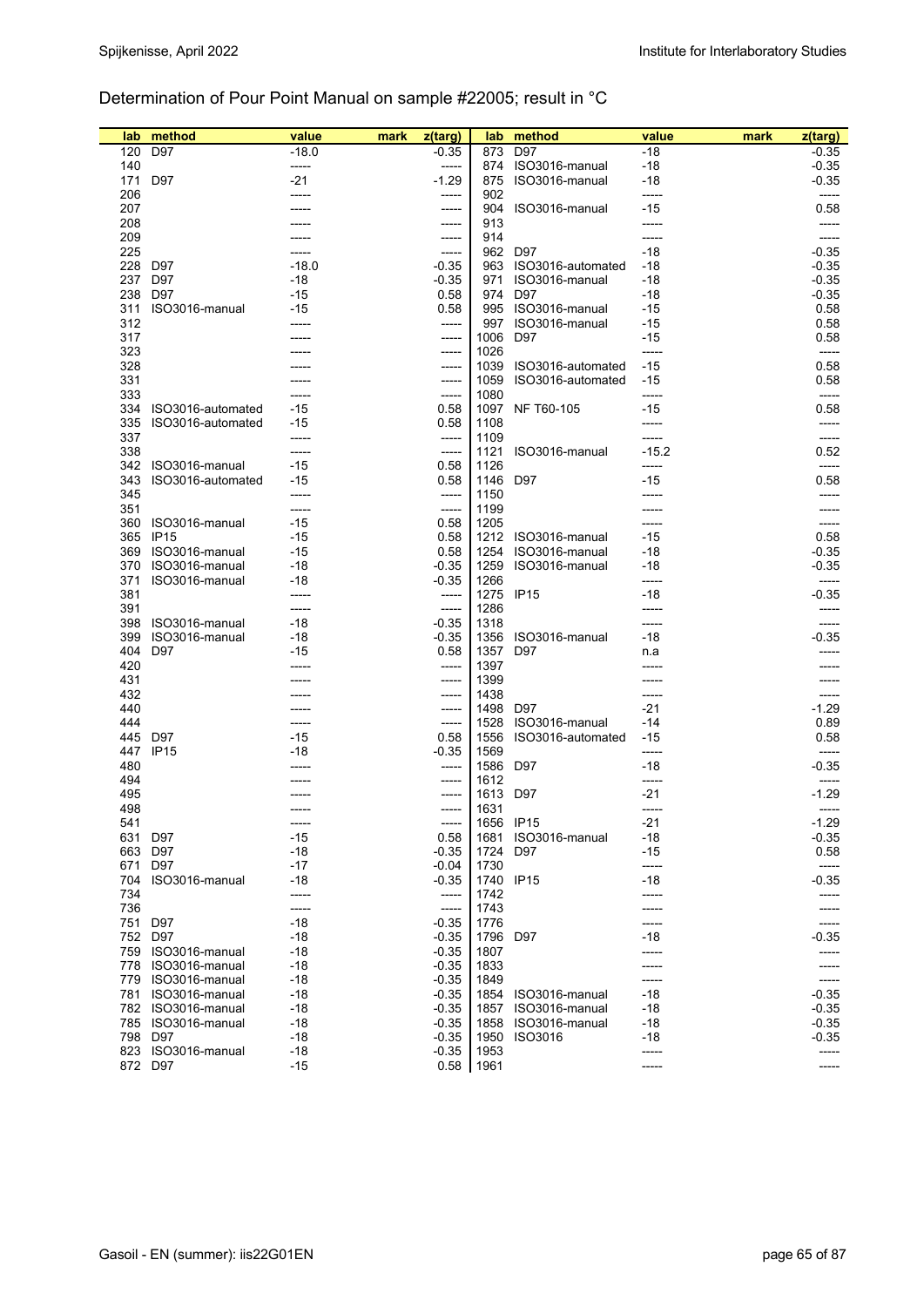| lab  | method                                       | value   | mark | z(targ)     | lab  | method            | value   | mark | $z$ (targ) |
|------|----------------------------------------------|---------|------|-------------|------|-------------------|---------|------|------------|
| 1967 |                                              | -----   |      | -----       | 6146 | ISO3016-automated | $-15$   |      | 0.58       |
| 1976 | ISO3016-automated                            | $-15$   |      | 0.58        | 6170 |                   | -----   |      | -----      |
| 1982 |                                              | -----   |      | $------$    | 6203 | D97               | $-18$   |      | $-0.35$    |
| 1984 | NF T60-105                                   | $-18$   |      | $-0.35$     | 6229 |                   | -----   |      |            |
| 1986 | ISO3016-manual                               | $-18$   |      | $-0.35$     | 6242 | ISO3016-manual    | $-14.9$ |      | 0.61       |
| 2129 | D97                                          | $-15$   |      | 0.58        | 6279 | ISO3016-automated | $-15.5$ |      | 0.43       |
| 2130 |                                              | -----   |      | $-----$     | 6298 | D97               | $-15$   |      | 0.58       |
| 2146 |                                              | -----   |      | ------      | 6299 |                   | -----   |      |            |
| 6012 | D97                                          | $-14$   |      | 0.89        | 6307 |                   | -----   |      |            |
| 6018 | ISO3016-manual                               | -15     |      | 0.58        | 6317 |                   |         |      |            |
| 6026 |                                              | -----   |      | $------$    | 6321 |                   |         |      |            |
| 6044 |                                              | -----   |      | $-----$     | 6364 | D97               | $-18$   |      | $-0.35$    |
| 6049 | ISO3016-manual                               | $-18.0$ |      | $-0.35$     | 6373 | ISO3016-manual    | $-15$   |      | 0.58       |
| 6075 |                                              | -----   |      | ------      | 6379 |                   | -----   |      |            |
| 6114 |                                              | -----   |      | $- - - - -$ | 6416 |                   | -----   |      |            |
| 6142 |                                              | -----   |      | ------      | 6438 | D97               | $-18$   |      | $-0.35$    |
| 6143 | D97                                          | $-15$   |      | 0.58        | 6441 | D97               | $-18.0$ |      | $-0.35$    |
|      |                                              |         |      |             | 6443 |                   | -----   |      | -----      |
|      | normality                                    | OK      |      |             |      |                   |         |      |            |
|      | n                                            | 87      |      |             |      |                   |         |      |            |
|      | $\sim$ $\cdot$ $\cdot$ $\cdot$ $\sim$ $\sim$ | $\sim$  |      |             |      |                   |         |      |            |





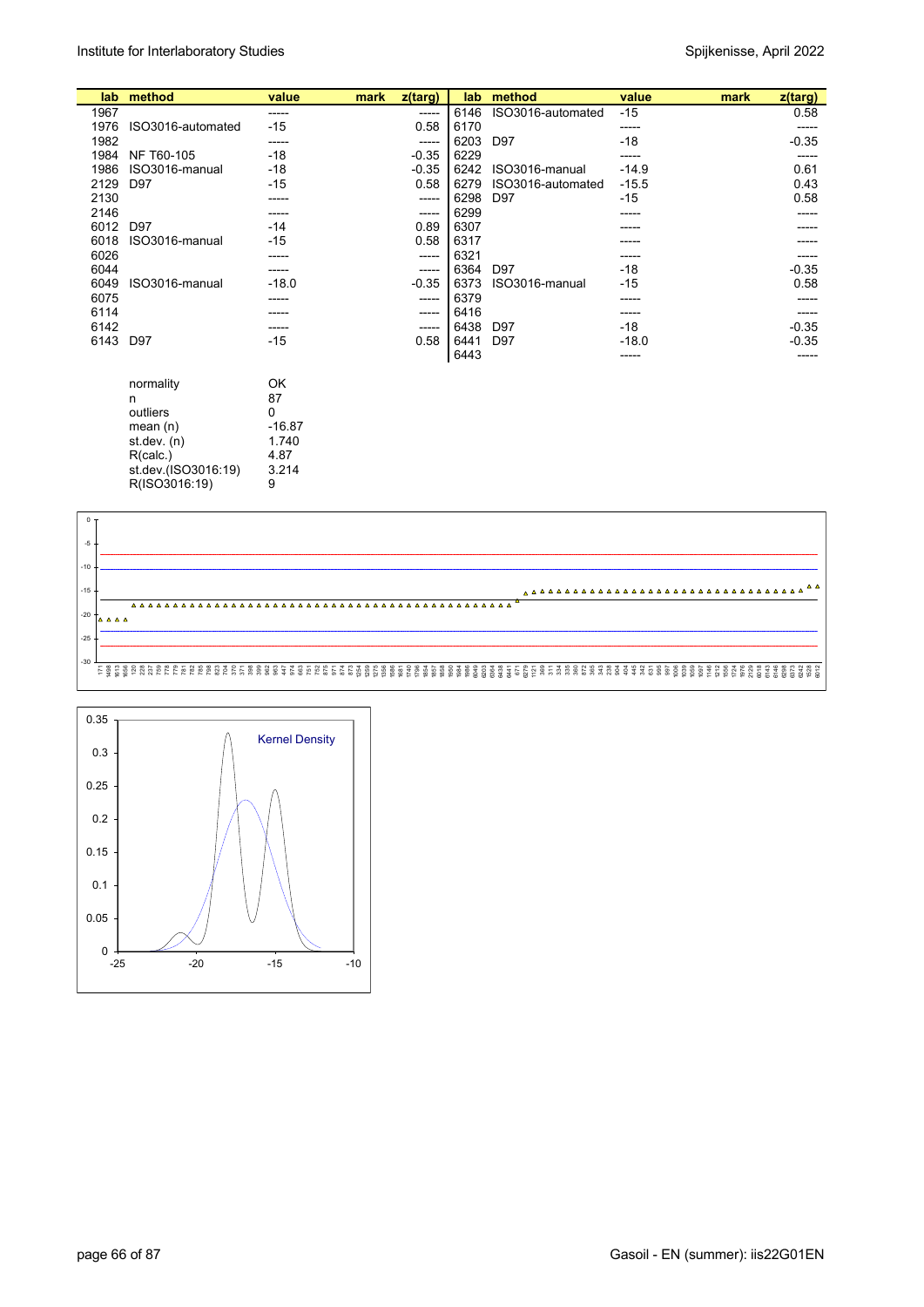#### Determination of Pour Point Automated 3°C interval on sample #22005; result in °C

| lab        | method    | value          | mark | z(targ)          | lab          | method          | value          | mark | z(targ)        |
|------------|-----------|----------------|------|------------------|--------------|-----------------|----------------|------|----------------|
| 120        | D5949     | $-15.0$        |      | 0.42             | 873          |                 | -----          |      |                |
| 140        |           | -----          |      | $-----$          | 874          |                 |                |      |                |
|            | 171 D5950 | $-18$          |      | $-0.96$          | 875          |                 |                |      |                |
| 206        |           | -----          |      | -----            | 902          |                 |                |      |                |
| 207        |           |                |      | -----            | 904          |                 |                |      |                |
| 208        |           |                |      | -----            | 913          |                 |                |      |                |
| 209<br>225 |           |                |      | -----<br>-----   | 914<br>962   |                 | -----          |      |                |
| 228        |           |                |      | -----            |              | 963 D5950       | -18            |      | $-0.96$        |
| 237        |           |                |      | -----            | 971          |                 | -----          |      |                |
| 238        |           |                |      | -----            | 974          |                 |                |      |                |
| 311        |           | -----          |      | -----            | 995          |                 | -----          |      |                |
|            | 312 D5950 | $-18$          |      | $-0.96$          | 997          |                 | -----          |      | -----          |
|            | 317 D6749 | $-15$          |      | 0.42             | 1006         |                 | -----          |      | -----          |
| 323        |           | -----          |      | $-----$          |              | 1026 D5950      | $-15$          |      | 0.42           |
|            | 328 D5950 | $-15$          |      | 0.42             | 1039         |                 | -----          |      | -----          |
|            | 331 D5950 | $-15$          |      | 0.42             | 1059         |                 | -----          |      | -----          |
| 333        |           | -----          |      | -----            |              | 1080 D6749      | -16            |      | $-0.04$        |
| 334        |           |                |      | -----<br>-----   | 1097<br>1108 |                 | -----          |      | -----          |
| 335<br>337 |           |                |      | -----            | 1109         |                 |                |      |                |
| 338        |           |                |      | -----            | 1121         |                 |                |      |                |
| 342        |           |                |      | -----            | 1126         |                 |                |      |                |
| 343        |           |                |      | -----            | 1146         |                 |                |      |                |
| 345        |           | -----          |      | -----            | 1150         |                 |                |      |                |
|            | 351 D6749 | $-16$          |      | $-0.04$          | 1199         |                 | -----          |      | -----          |
| 360        |           |                |      | -----            | 1205         |                 | -----          |      | -----          |
| 365        |           |                |      | -----            |              | 1212 D7346      | $-18$          |      | $-0.96$        |
| 369        |           |                |      | -----            |              | 1254 D5950      | $-18$          |      | $-0.96$        |
| 370        |           |                |      | -----            | 1259         |                 | -----          |      | -----          |
| 371        |           |                |      | -----            |              | 1266 D5950      | $-15.0$        |      | 0.42           |
| 381        |           |                |      | -----            | 1275         |                 | -----          |      | -----          |
| 391<br>398 |           |                |      | -----            | 1286<br>1318 |                 | -----<br>----- |      |                |
| 399        |           | -----          |      | -----<br>-----   | 1356         |                 | -----          |      | -----<br>----- |
|            | 404 D6892 | $-15$          |      | 0.42             |              | 1357 D5950      | $-18.0$        |      | $-0.96$        |
|            | 420 D6749 | $-15$          |      | 0.42             |              | 1397 D5950      | $-15$          |      | 0.42           |
| 431        |           |                |      | -----            | 1399         |                 | -----          |      | -----          |
| 432        |           |                |      | -----            | 1438         |                 | -----          |      | -----          |
| 440        |           |                |      | -----            | 1498         |                 | -----          |      | -----          |
| 444        |           |                |      | -----            | 1528         | D5950           | -12            |      | 1.79           |
| 445        |           |                |      | -----            | 1556         |                 | -----          |      | -----          |
| 447        |           |                |      | -----            |              | 1569 D5950      | $-16$          |      | $-0.04$        |
| 480        |           | -----          |      | -----            |              | 1586 D5950      | $-15$          |      | 0.42           |
| 494        | D5950     | $-18$          |      | $-0.96$          | 1612         |                 | -----          |      | -----          |
| 495<br>498 |           | -----          |      | -----<br>-----   | 1613<br>1631 |                 | -----          |      |                |
|            | 541 D5950 | -18            |      | $-0.96$          | 1656         |                 | -----          |      |                |
|            | 631 D5949 | $-15$          |      | 0.42             | 1681         |                 |                |      |                |
| 663        |           | -----          |      | -----            | 1724         |                 |                |      |                |
| 671        |           |                |      | -----            | 1730         |                 |                |      |                |
| 704        |           | -----          |      | $-----$          | 1740         |                 |                |      |                |
|            | 734 D6749 | $-15.5$        |      | 0.19             | 1742         |                 | -----          |      |                |
| 736        |           | -----          |      | -----            |              | 1743 NF T60-105 | -18            |      | $-0.96$        |
| 751        |           |                |      | -----            |              | 1776 D5950      | -15            |      | 0.42           |
| 752        |           |                |      | -----            | 1796         |                 | -----          |      | -----          |
| 759        |           |                |      | -----            | 1807         |                 | -----          |      |                |
| 778        |           |                |      | -----            | 1833         |                 |                |      |                |
| 779        | 781 D5950 | -----<br>$-18$ |      | -----<br>$-0.96$ | 1849<br>1854 |                 | -----          |      |                |
| 782        |           | -----          |      | -----            | 1857         |                 |                |      |                |
|            | 785 D6749 | $-15$          |      | 0.42             | 1858         |                 |                |      |                |
| 798        |           | -----          |      | -----            | 1950         |                 | -----          |      | -----          |
|            | 823 D5950 | $-18$          |      | -0.96            |              | 1953 D6749      | -15            |      | 0.42           |
| 872        |           | -----          |      | -----            | 1961         |                 | -----          |      | -----          |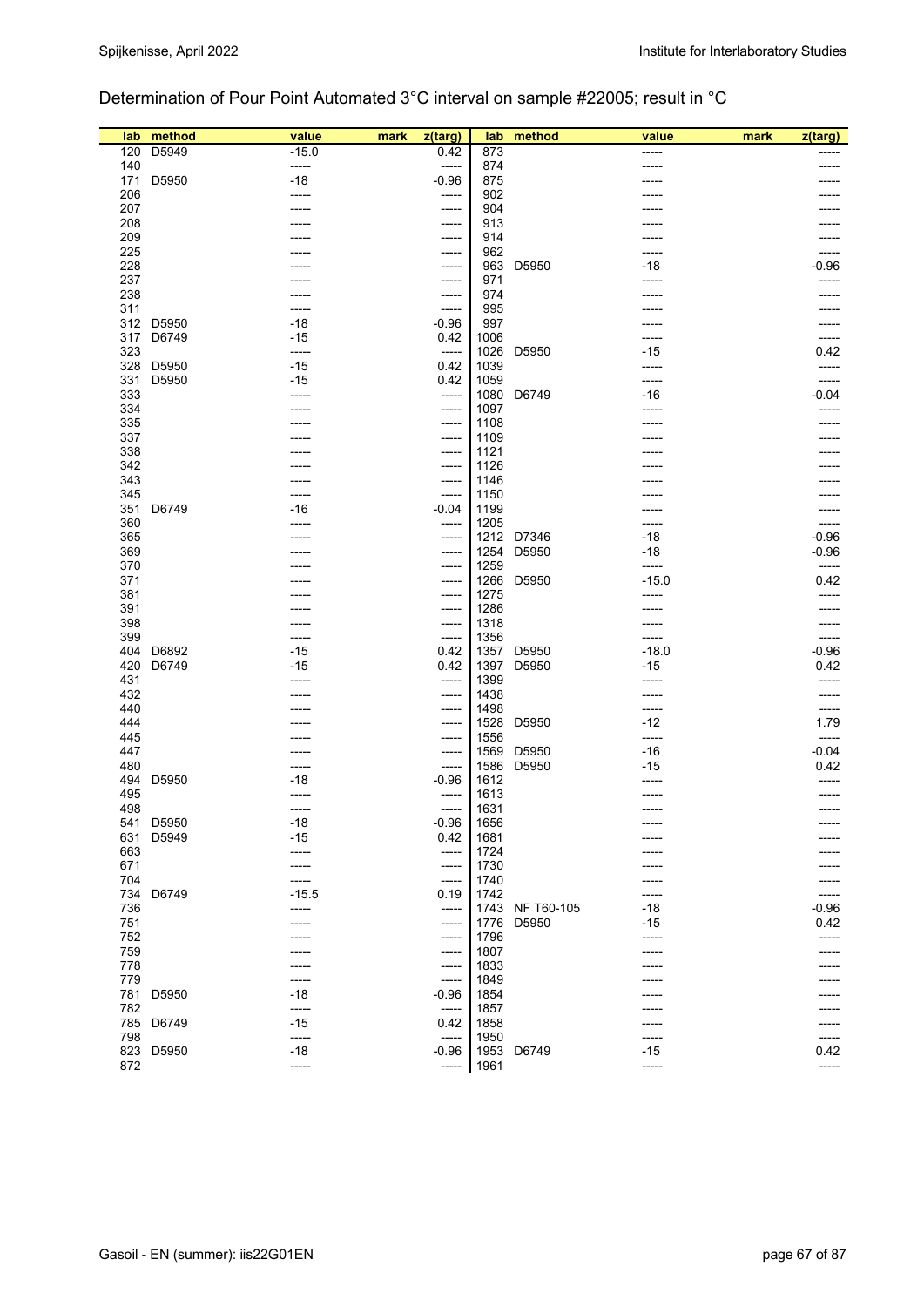|      | lab method | value   | mark    | z(targ) | lab  | method     | value   | mark | z(targ) |
|------|------------|---------|---------|---------|------|------------|---------|------|---------|
| 1967 |            | -----   |         | -----   | 6146 |            | -----   |      |         |
| 1976 |            | -----   |         | -----   | 6170 |            |         |      |         |
| 1982 | D6892      | $-15.0$ |         | 0.42    | 6203 |            | ----    |      |         |
| 1984 |            | -----   |         | -----   | 6229 |            | -----   |      |         |
| 1986 |            | -----   |         | ------  | 6242 |            |         |      |         |
| 2129 | D5950      | $-15$   |         | 0.42    | 6279 |            |         |      |         |
| 2130 |            | -----   |         | -----   | 6298 |            | -----   |      |         |
| 2146 |            | -----   |         | -----   | 6299 | NF T60-105 | $-15$   |      | 0.42    |
| 6012 |            | -----   |         | -----   | 6307 |            | -----   |      | -----   |
| 6018 |            |         |         | -----   | 6317 |            |         |      |         |
| 6026 |            | -----   |         | -----   | 6321 |            |         |      |         |
| 6044 | D6892      | $-15$   |         | 0.42    | 6364 |            | -----   |      |         |
| 6049 |            | -----   |         | -----   | 6373 | D5950      | $-15$   |      | 0.42    |
| 6075 | NF T60-105 | $-24$   | R(0.01) | $-3.72$ | 6379 |            | -----   |      | -----   |
| 6114 | D5950      | $-15$   |         | 0.42    | 6416 |            |         |      |         |
| 6142 |            | -----   |         | -----   | 6438 |            | -----   |      |         |
| 6143 |            | -----   |         | -----   | 6441 | D6892      | $-15.0$ |      | 0.42    |
|      |            |         |         |         | 6443 |            | -----   |      |         |
|      | normality  | OK      |         |         |      |            |         |      |         |
|      | n          | 37      |         |         |      |            |         |      |         |
|      | outliers   |         |         |         |      |            |         |      |         |





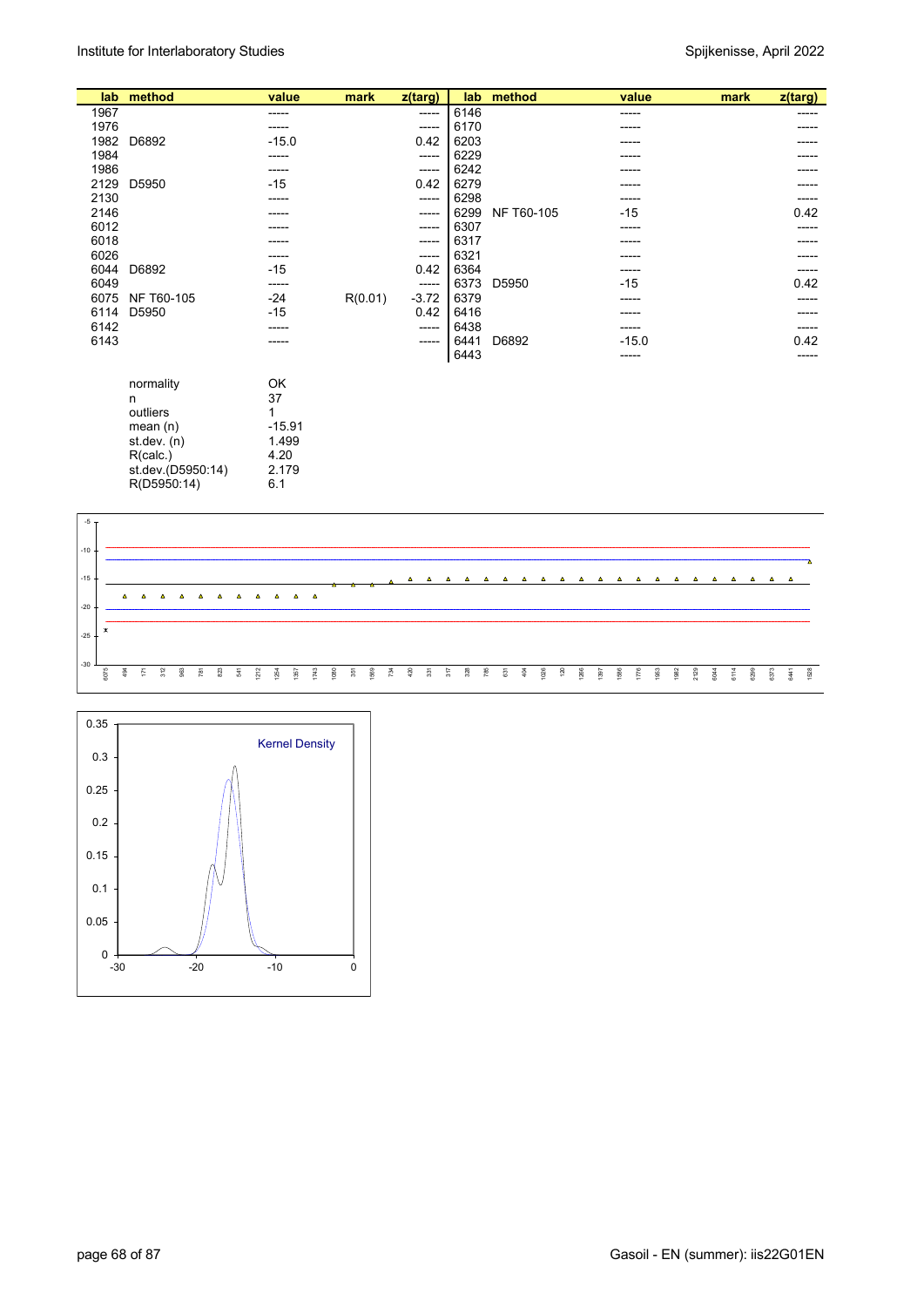# Determination of Sulfur on sample #22005; result in mg/kg

|     | lab method             | value        | mark | z(targ)      |      | lab method                     | value      | mark    | z(targ)            |
|-----|------------------------|--------------|------|--------------|------|--------------------------------|------------|---------|--------------------|
|     | 120 D5453              | 8.328        |      | 0.77         |      | 873 ISO20846                   | 8.1        |         | 0.45               |
|     | 140 D2622              | 7.5          |      | $-0.39$      |      | 874 ISO20846                   | 8.0        |         | 0.31               |
|     | 171 D5453              | 7.5          |      | $-0.39$      |      | 875 ISO20846                   | 7.6        |         | $-0.25$            |
| 206 |                        | -----        |      | -----        |      | 902 ISO20846                   | 8.6        |         | 1.16               |
| 207 |                        |              |      | -----        |      | 904 ISO20846                   | 8.4        |         | 0.88               |
| 208 |                        |              |      | -----        | 913  |                                | -----      |         | -----              |
| 209 |                        |              |      | -----        | 914  |                                | -----      |         | -----              |
| 225 |                        |              |      | -----        |      | 962 D5453                      | 6.7        |         | $-1.51$            |
| 228 |                        |              |      | -----        |      | 963 ISO20846                   | 7.7        |         | $-0.11$            |
|     | 237 D5453              | 8.0          |      | 0.31         |      | 971 ISO20846                   | 7.6        |         | $-0.25$            |
| 238 |                        | -----        |      | -----        |      | 974 D5453                      | 7.6        |         | $-0.25$            |
|     | 311 ISO20846           | 8.0          |      | 0.31         |      | 995 ISO20846                   | 8.1        |         | 0.45               |
|     | 312 ISO20846           | 7.2          |      | -0.81        |      | 997 ISO20846                   | 8.5        |         | 1.02               |
|     | 317 ISO20846           | 9.0          |      | 1.72         |      | 1006 D5453                     | 7.7        |         | $-0.11$            |
|     | 323 ISO20846           | 8.3          |      | 0.74         |      | 1026 ISO20846                  | 6.8        |         | $-1.37$            |
|     | 328 ISO20846           | 8.1          |      | 0.45         |      | 1039 ISO20884                  | 7.0        |         | $-1.09$            |
| 331 |                        | -----        |      | -----        |      | 1059 ISO20846                  | 6.2        |         | $-2.22$            |
|     | 333 D5453              | 8.1          |      | 0.45         |      | 1080 D5453                     | 7.8        |         | 0.03               |
|     | 334 ISO20846           | 7.8          |      | 0.03         |      | 1097 D5453                     | 8.43       |         | 0.92               |
|     | 335 ISO20846           | 8.1          |      | 0.45         |      | 1108 D5453                     | 7.955      |         | 0.25               |
|     | 337 ISO20846           | 8.4          |      | 0.88         |      | 1109 D7039                     | 7.75       |         | $-0.04$            |
|     | 338 ISO20846           | 9.14         |      | 1.92         |      | 1121 ISO20846                  | 8.49       |         | 1.00               |
| 342 |                        | -----        |      | -----        |      | 1126 ISO20846                  | 7.8        |         | 0.03               |
|     | 343 ISO20846           | 7.1          | С    | $-0.95$      |      | 1146 D4294                     | 100        |         | -----              |
|     | 345 ISO20846           | 7.0          | C    | $-1.09$      |      | 1150 ISO20884                  | 8.37       |         | 0.83               |
|     | 351 ISO20846           | 6.69         |      | $-1.53$      |      | 1199 ISO20884                  | 6.53       |         | $-1.75$            |
|     | 360 ISO20846           | 7.70         |      | $-0.11$      |      | 1205 ISO20846                  | 8.11       |         | 0.47               |
|     | 365 IP490              | 7.61         |      | $-0.24$      |      | 1212 ISO20846                  | 7.803      |         | 0.04               |
|     | 369 ISO20846           | 8.2          |      | 0.59         |      | 1254 ISO20846                  | 8.577      |         | 1.12               |
|     | 370 ISO20846           | 7.8          |      | 0.03         |      | 1259 ISO20846                  | 7.7        |         | $-0.11$            |
|     | 371 ISO20846           | 8.48         |      | 0.99         |      | 1266 ISO20846                  | 7.64       |         | $-0.19$            |
|     | 381 ISO20846           | 8.1          |      | 0.45         |      | 1275 IP490                     | 7.81       |         | 0.05               |
|     | 391 ISO20846           | 7.1          |      | $-0.95$      | 1286 |                                | -----      |         | -----              |
|     | 398 ISO20846           | 7.2          |      | $-0.81$      |      | 1318 D5453                     | 7.715      |         | $-0.09$            |
|     | 399 ISO20846           | 7.5          |      | $-0.39$      |      | 1356 ISO8754                   | $300$      |         | -----              |
|     | 404 D5453              | 7.99         |      | 0.30         |      | 1357 D5453                     | 7.8        |         | 0.03               |
|     | 420 ISO20846           | 7.94         |      | 0.23         |      | 1397 ISO20846                  | 7.1        |         | $-0.95$            |
| 431 |                        | -----        |      | -----        | 1399 |                                | -----      |         | -----              |
| 432 |                        |              |      | -----        | 1438 |                                | -----      |         | -----              |
| 440 |                        | -----        |      | -----        |      | 1498 D5453                     | 9.2        |         | 2.00               |
|     | 444 D5453              | 8.03         |      | 0.36         |      | 1528 D2622                     | 7.95       |         | 0.24               |
|     | 445 IP490<br>447 IP490 | 7.82<br>8.24 |      | 0.06         |      | 1556 ISO20884<br>1569 ISO20846 | 7.4<br>7.5 |         | $-0.53$<br>$-0.39$ |
|     | 480 ISO20846           | 8.26         |      | 0.65<br>0.68 |      | 1586 ISO13032                  | 7.5        |         | $-0.39$            |
|     | 494 ISO20846           | 7.8          |      | 0.03         | 1612 |                                | -----      |         | -----              |
| 495 | ISO20846               | 8.0          |      | 0.31         |      | 1613 D5453                     | 7.1        |         | $-0.95$            |
| 498 |                        | -----        |      | -----        |      | 1631 ISO20846                  | 6.93       |         | $-1.19$            |
|     | 541 ISO20846           | 8.63         |      | 1.20         |      | 1656 IP490                     | 8.7        |         | 1.30               |
|     | 631 D7039              | 6.35         |      | -2.01        |      | 1681 ISO13032                  | 7.7        |         | -0.11              |
|     | 663 D5453              | 7.94         |      | 0.23         |      | 1724 D5453                     | 7.47       |         | $-0.43$            |
|     | 671 D7039              | 7.12         |      | $-0.92$      |      | 1730 ISO20846                  | 7.98       |         | 0.29               |
|     | 704 ISO20846           | 8.50         |      | 1.02         |      | 1740 IP490                     | 8.3        |         | 0.74               |
|     | 734 D5453              | 8.44         |      | 0.93         |      | 1742 ISO20846                  | 7.5        |         | $-0.39$            |
|     | 736 ISO20884           | 6.7          |      | $-1.51$      |      | 1743 ISO20846                  | 7.8        |         | 0.03               |
| 751 | ISO20884               | 7.5          |      | -0.39        |      | 1776 ISO20846                  | 7.1        |         | -0.95              |
| 752 |                        | -----        |      | -----        | 1796 |                                | -----      |         | -----              |
| 759 |                        | -----        |      | -----        |      | 1807 ISO20846                  | 6.4        |         | $-1.94$            |
|     | 778 ISO20884           | 7.7          |      | $-0.11$      |      | 1833 ISO20846                  | 8.0        |         | 0.31               |
|     | 779 ISO20884           | 7.8          |      | 0.03         |      | 1849 ISO20846                  | 7.84       |         | 0.09               |
|     | 781 ISO20846           | 6.79         |      | $-1.39$      |      | 1854 ISO20846                  | 7.95       |         | 0.24               |
|     | 782 ISO20884           | 7.55         |      | -0.32        |      | 1857 ISO20846                  | 8.23       |         | 0.64               |
|     | 785 ISO20884           | 8.0          |      | 0.31         |      | 1858 ISO20846                  | 7.9        |         | 0.17               |
|     | 798 ISO20846           | 8.0          |      | 0.31         |      | 1950 ISO20884                  | 7.9        |         | 0.17               |
|     | 823 D5453              | 8.8          |      | 1.44         |      | 1953 D4294                     | 5          | R(0.01) | $-3.91$            |
|     | 872 ISO20846           | 7.1          |      | $-0.95$      | 1961 |                                |            |         |                    |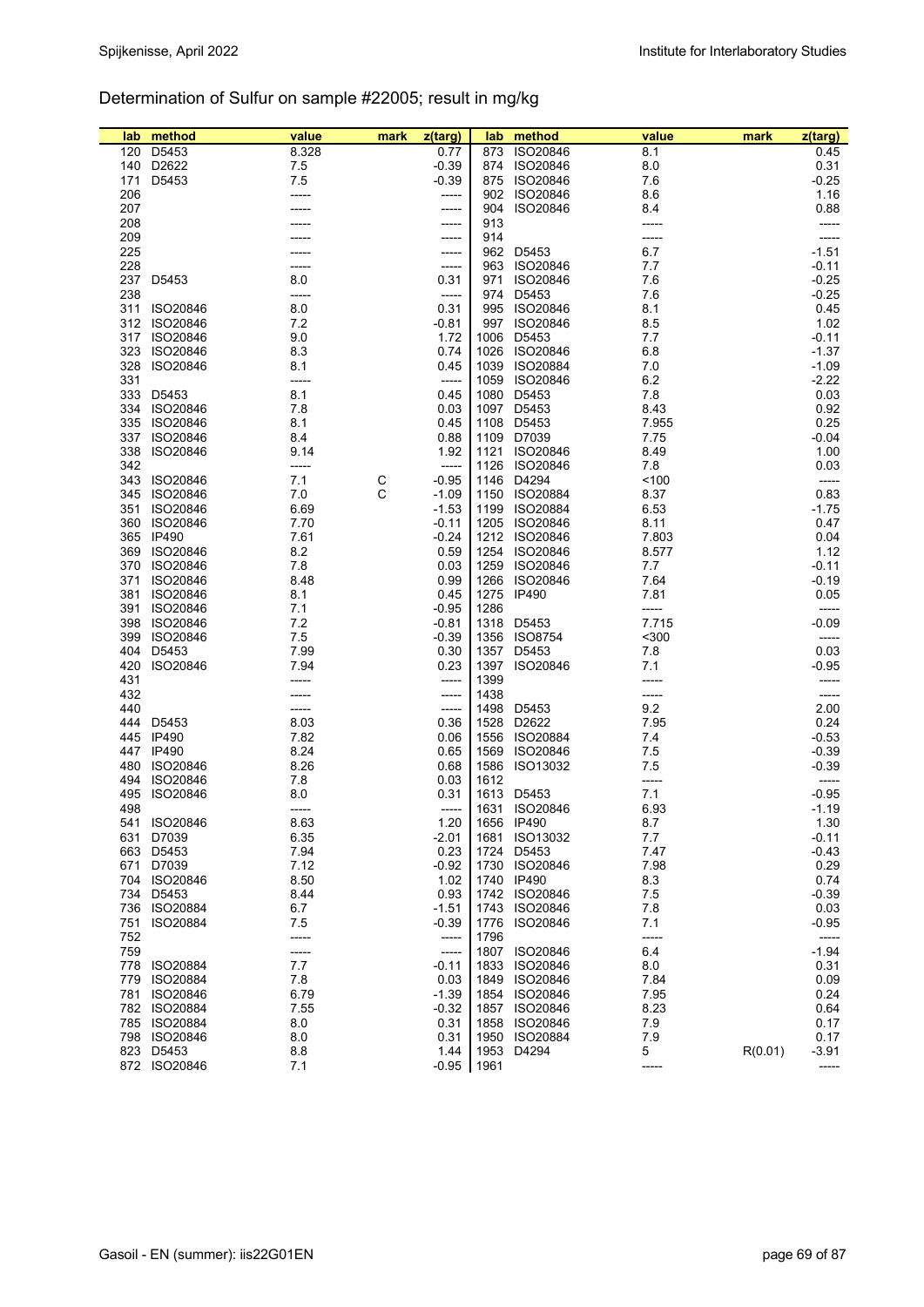|      | lab method   | value | mark    | z(targ)  | lab. | method            | value  | mark       | z(targ) |
|------|--------------|-------|---------|----------|------|-------------------|--------|------------|---------|
| 1967 |              | ----- |         | -----    | 6146 | ISO20846          | 7.88   |            | 0.14    |
| 1976 |              | ----- |         | ------   | 6170 | ISO20846          | 7.82   |            | 0.06    |
| 1982 | D5453        | 7.5   |         | $-0.39$  | 6203 | ISO20846          | 8.33   |            | 0.78    |
| 1984 | ISO20846     | 7.6   |         | $-0.25$  | 6229 | D <sub>1552</sub> | 593    | C, R(0.01) | 823.00  |
| 1986 | ISO20846     | 8.5   |         | 1.02     | 6242 |                   | -----  |            | -----   |
| 2129 | ISO20846     | 7.85  |         | 0.10     | 6279 | ISO20884          | 7.4    | С          | $-0.53$ |
| 2130 | <b>IP490</b> | 8.4   |         | 0.88     | 6298 | D4294             | $<$ 17 |            |         |
| 2146 | ISO20846     | 8.1   |         | 0.45     | 6299 | ISO20846          | 7.9    |            | 0.17    |
| 6012 | ISO20846     | 7.3   |         | $-0.67$  | 6307 |                   | -----  |            |         |
| 6018 | ISO20846     | 7.86  |         | 0.12     | 6317 |                   | -----  |            |         |
| 6026 |              | ----- |         | $-----1$ | 6321 | ISO20846          | 7.6    |            | $-0.25$ |
| 6044 | D4294        | 6.3   |         | $-2.08$  | 6364 | D5453             | 7.603  |            | $-0.24$ |
| 6049 | ISO20846     | 8.2   |         | 0.59     | 6373 | ISO20846          | 8.223  |            | 0.63    |
| 6075 | ISO20846     | 8344  | R(0.01) | 11723.25 | 6379 |                   | -----  |            | -----   |
| 6114 | D5453        | 7.33  |         | $-0.63$  | 6416 | D5453             | 8.2    |            | 0.59    |
| 6142 |              | ----- |         | $-----1$ | 6438 | D5453             | 7.67   |            | $-0.15$ |
| 6143 | D7039        | 7.93  |         | 0.21     | 6441 | ISO20846          | 6.92   |            | $-1.21$ |
|      |              |       |         |          | 6443 | D4294             | 34     | C, R(0.01) | 36.88   |

| normality            | ΩK     |
|----------------------|--------|
| n                    | 127    |
| outliers             | 4      |
| mean (n)             | 7 777  |
| st.dev. (n)          | 0.5791 |
| R(calc.)             | 1.622  |
| st.dev.(ISO20846:19) | 0.7111 |
| R(ISO20846:19)       | 1 991  |
|                      |        |

Lab 343 first reported 5.6

Lab 345 first reported 5.094 Lab 6229 first reported 0.0593 mg/kg Lab 6279 first reported 9.95

Lab 6443 first reported 94



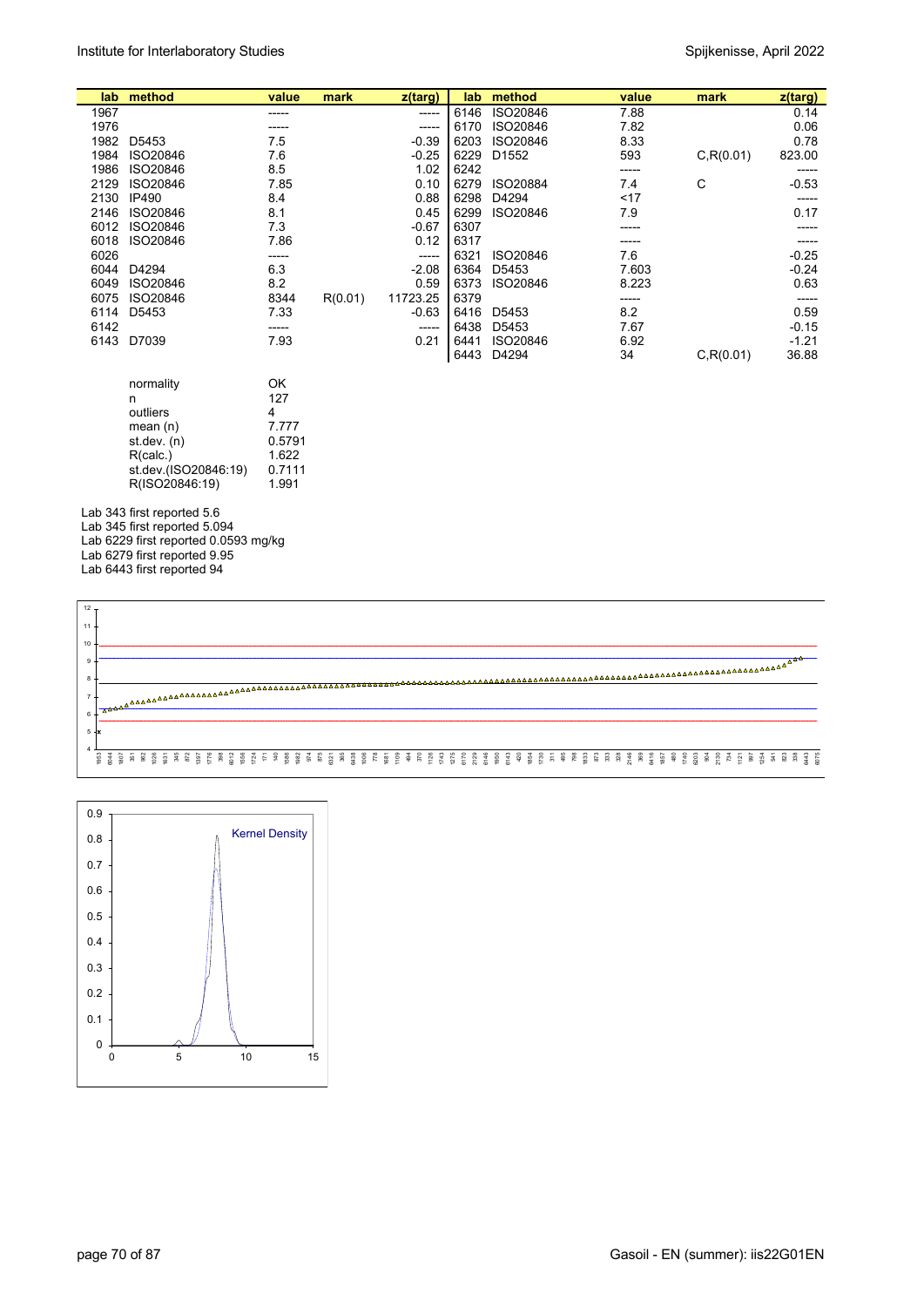# Determination of Water on sample #22005; result in mg/kg

| lab | method                       | value         | mark | z(targ)         |      | lab method                     | value        | mark | z(targ)      |
|-----|------------------------------|---------------|------|-----------------|------|--------------------------------|--------------|------|--------------|
| 120 |                              | -----         |      | -----           |      | 873 D6304-A                    | 61           |      | 0.23         |
|     | 140 ISO12937                 | 50            |      | $-0.36$         |      | 874 ISO12937                   | 64           |      | 0.39         |
| 171 | D6304-A                      | 64            |      | 0.39            |      | 875 ISO12937                   | 53           |      | $-0.20$      |
| 206 |                              |               |      | -----           |      | 902 D6304-A                    | 66           |      | 0.50         |
| 207 |                              |               |      | -----           | 904  | ISO12937                       | 60           |      | 0.18         |
| 208 |                              |               |      | -----           | 913  |                                | -----        |      | -----        |
| 209 |                              |               |      | -----           | 914  |                                | -----        |      | -----        |
| 225 |                              |               |      | -----           | 962  | D6304-A                        | 60           |      | 0.18         |
| 228 |                              |               |      | -----           | 963  | <b>ISO12937</b>                | 60           |      | 0.18         |
| 237 | D6304-C                      | 50            |      | $-0.36$         | 971  | ISO12937                       | 61           |      | 0.23         |
| 238 |                              | -----         |      | -----           | 974  | D6304-A                        | 60           |      | 0.18         |
|     | 311 ISO12937                 | 54            |      | $-0.15$         |      | 995 ISO12937                   | 52           |      | -0.26        |
|     | 312 ISO12937                 | 60            |      | 0.18            |      | 997 ISO12937                   | 51           |      | $-0.31$      |
|     | 317 ISO12937                 | 50            |      | $-0.36$         |      | 1006 D6304-A                   | 60           |      | 0.18         |
|     | 323 ISO12937                 | 40            |      | $-0.90$         |      | 1026 D6304-B                   | 55           |      | $-0.09$      |
|     | 328 ISO12937                 | 60            |      | 0.18            |      | 1039 ISO12937                  | 50           |      | $-0.36$      |
|     | 331 D6304mod                 | 56            |      | $-0.04$         |      | 1059 ISO12937                  | 60           |      | 0.18         |
|     | 333 ISO12937                 | 60            |      | 0.18            | 1080 | ISO12937                       | 64           |      | 0.39         |
|     | 334 ISO12937                 | 50            |      | $-0.36$         | 1097 |                                | -----        |      | -----        |
|     | 335 ISO12937                 | 50            |      | $-0.36$         |      | 1108 ISO12937                  | 53.2         |      | $-0.19$      |
|     | 337 ISO12937                 | 60            |      | 0.18            | 1109 | D6304-C                        | 58           |      | 0.07         |
|     | 338 ISO12937                 | 48.2          |      | $-0.46$         | 1121 | ISO12937                       | 60.2         | C    | 0.19         |
|     | 342 ISO12937                 | 70.9          |      | 0.77            | 1126 |                                | -----        |      | -----        |
|     | 343 ISO12937                 | 73            |      | 0.88            |      | 1146 D6304-B                   | 45           |      | $-0.63$      |
|     | 345 ISO12937                 | 59            |      | 0.12            | 1150 | <b>ISO12937</b>                | 55.6         |      | -0.06        |
|     | 351 ISO12937                 | 67.0          |      | 0.56            | 1199 |                                | -----        |      |              |
|     | 360 ISO12937                 | 55.3          |      | $-0.08$         | 1205 |                                | -----        |      | -----        |
|     | 365 IP438                    | 67            |      | 0.56            |      | 1212 ISO12937                  | 57.4         |      | 0.04         |
|     | 369 ISO12937                 | 51            |      | $-0.31$         | 1254 | ISO12937                       | 47.7         |      | -0.49        |
|     | 370 ISO12937                 | 52            |      | $-0.26$         |      | 1259 D6304-A                   | 60           |      | 0.18         |
|     | 371 ISO12937                 | 50.5          |      | $-0.34$         |      | 1266 ISO12937                  | 60.72        |      | 0.22         |
|     | 381 ISO12937                 | 54.0          |      | $-0.15$         |      | 1275 IP438                     | 58.6         |      | 0.10         |
|     | 391 ISO12937                 | 60            |      | 0.18            | 1286 |                                | -----        |      | -----        |
|     | 398 ISO12937                 | 60            |      | 0.18            |      | 1318 D6304                     | 67.4         |      | 0.58         |
|     | 399 ISO12937                 | 64            |      | 0.39            | 1356 | <b>ISO3733</b>                 | $200$        |      | -----        |
|     | 404 D6304-A                  | 50.0          |      | $-0.36$         |      | 1357 IP438                     | n.a          |      | -----        |
|     | 420 ISO12937                 | 53.7          |      | $-0.16$         | 1397 | ISO12937                       | 55           |      | -0.09        |
| 431 |                              | -----         |      | -----           | 1399 |                                |              |      |              |
| 432 |                              | -----         |      | -----           | 1438 |                                | -----        |      |              |
|     | 440 IP438                    | 55.78         |      | $-0.05$         | 1498 |                                |              |      |              |
|     | 444 E1064                    | 61            |      | 0.23            | 1528 | ISO12937                       | 50.00        |      | -0.36        |
|     | 445 D6304-A                  | 64            |      | 0.39            |      | 1556 ISO12937                  | 59           |      | 0.12         |
|     | 447 IP438                    | 68            |      | 0.61            | 1569 | ISO12937                       | 50           |      | $-0.36$      |
|     | 480 ISO12937                 | 65            |      | 0.45            |      | 1586 ISO12937                  | 60           |      | 0.18         |
|     | 494 ISO12937                 | 72            |      | 0.83            | 1612 |                                | -----        |      | -----        |
|     | 495 ISO12937                 | 47.2<br>69.66 |      | $-0.51$         |      | 1613 D6304-A                   | 57.7         |      | 0.05         |
|     | 498 ISO12937<br>541 ISO12937 |               |      | 0.70<br>$-0.12$ |      | 1631 ISO12937<br>1656 ISO12937 | 60<br>$72\,$ |      | 0.18<br>0.83 |
|     | 631 D6304-A                  | 54.5<br>55.5  |      | $-0.07$         |      | 1681 ISO12937                  | 55           |      | -0.09        |
|     | 663 ISO12937                 | 47.2          |      | $-0.51$         |      | 1724 D6304-A                   | 58.2         |      | 0.08         |
| 671 |                              | -----         |      | -----           |      | 1730 ISO12937                  | 60           |      | 0.18         |
|     | 704 ISO12937                 | 57.0          |      | 0.01            |      | 1740 ISO12937                  | 64           |      | 0.39         |
|     | 734 ISO12937                 | 63.0          |      | 0.34            |      | 1742 ISO12937                  | 54.3         |      | $-0.13$      |
|     | 736 ISO12937                 | 37            |      | $-1.07$         |      | 1743 ISO12937                  | 60           |      | 0.18         |
|     | 751 D6304-A                  | 52.9          |      | $-0.21$         |      | 1776 ISO12937                  | 63           |      | 0.34         |
| 752 |                              | -----         |      | -----           |      | 1796 IP439                     | 56           |      | $-0.04$      |
|     | 759 ISO12937                 | 55.2          |      | $-0.08$         |      | 1807 ISO12937                  | 60           |      | 0.18         |
|     | 778 ISO12937                 | 45            |      | $-0.63$         |      | 1833 D6304-A                   | 60           |      | 0.18         |
|     | 779 ISO12937                 | 55            |      | $-0.09$         |      | 1849 ISO12937                  | 52           |      | $-0.26$      |
|     | 781 ISO12937                 | 57            |      | 0.01            |      | 1854 D6304-C                   | 58           |      | 0.07         |
| 782 |                              | -----         |      | -----           |      | 1857 D6304-A                   | 56.8         |      | 0.00         |
|     | 785 ISO12937                 | 53            |      | $-0.20$         |      | 1858 IP438                     | 54           |      | -0.15        |
|     | 798 D6304-A                  | 51            |      | $-0.31$         |      | 1950 IP439                     | 54           |      | -0.15        |
|     | 823 ISO12937                 | 58            |      | 0.07            |      | 1953 ISO12937                  | 53           |      | -0.20        |
|     | 872 D6304-A                  | 53            |      | $-0.20$         |      | 1961 ISO12937                  | 59           |      | 0.12         |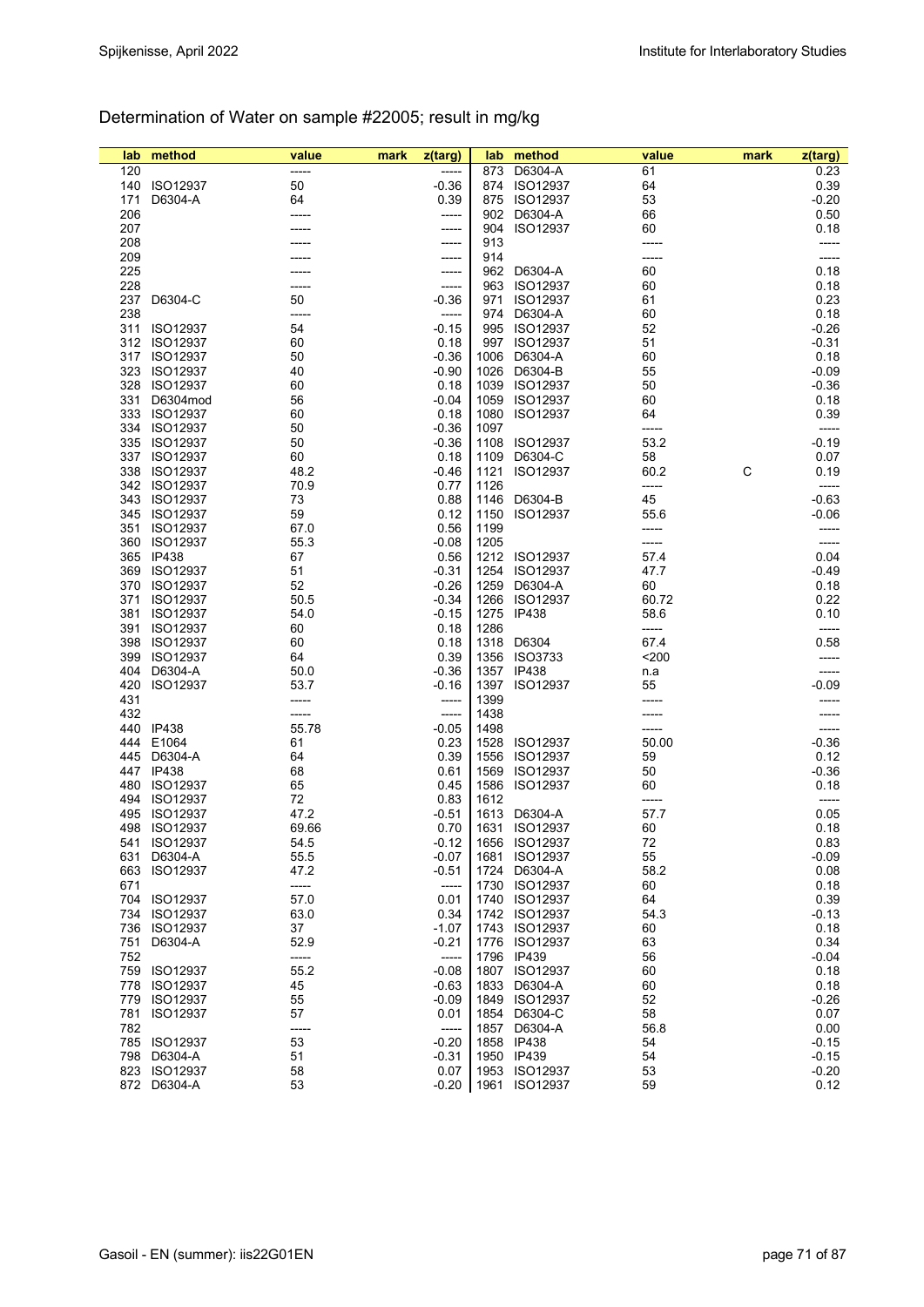|      | lab method   | value          | mark    | $z$ (targ) | lab  | method          | value  | mark    | z(targ) |
|------|--------------|----------------|---------|------------|------|-----------------|--------|---------|---------|
| 1967 |              | -----          |         | -----      | 6146 | ISO12937        | 59.2   |         | 0.13    |
| 1976 | ISO12937     | 46.0           |         | $-0.58$    | 6170 | ISO12937        | 50     |         | $-0.36$ |
| 1982 | E1064        | 58.7           |         | 0.11       | 6203 | ISO12937        | 50.5   |         | $-0.34$ |
| 1984 | ISO12937     | 48.5           |         | $-0.44$    | 6229 |                 | -----  | W       | -----   |
| 1986 | IP439        | 63             |         | 0.34       | 6242 | <b>ISO12937</b> | 62.3   |         | 0.30    |
| 2129 | <b>IP439</b> | 88             | R(0.01) | 1.69       | 6279 | ISO12937        | 48.068 |         | $-0.47$ |
| 2130 |              | -----          |         | -----      | 6298 | D6304-A         | 58     |         | 0.07    |
| 2146 |              |                |         | -----      | 6299 | ISO12937        | 66     |         | 0.50    |
| 6012 | ISO12937     | 54.85          |         | $-0.10$    | 6307 |                 |        |         |         |
| 6018 | ISO12937     | 51             |         | $-0.31$    | 6317 |                 | -----  |         |         |
| 6026 |              | -----          |         | -----      | 6321 | <b>IP438</b>    | 55     |         | $-0.09$ |
| 6044 | D6304-C      | 52.1           |         | $-0.25$    | 6364 | D6304           | 32.36  | R(0.05) | $-1.32$ |
| 6049 | ISO12937     | 60.2           |         | 0.19       | 6373 | ISO12937        | 50     |         | $-0.36$ |
| 6075 | ISO12937     | 50             |         | $-0.36$    | 6379 |                 |        |         |         |
| 6114 | ISO12937     | 63             |         | 0.34       | 6416 |                 | -----  |         | -----   |
| 6142 |              | -----          |         | -----      | 6438 | D6304           | 52     |         | $-0.26$ |
| 6143 |              | -----          |         | -----      | 6441 | ISO12937        | 54     |         | $-0.15$ |
|      |              |                |         |            | 6443 |                 | -----  |         |         |
|      | normality    | OK             |         |            |      |                 |        |         |         |
|      | n            | 125            |         |            |      |                 |        |         |         |
|      | outliers     | $\overline{2}$ |         |            |      |                 |        |         |         |
|      | mean $(n)$   | 56.726         |         |            |      |                 |        |         |         |
|      | st dev. (n)  | 6.4775         |         |            |      |                 |        |         |         |
|      | R(calc.)     | 18.137         |         |            |      |                 |        |         |         |

Lab 1121 first reported 0.006 mg/kg

Lab 6229 test result withdrawn, reported 0.009%M/M

 st.dev.(ISO12937:00) 18.4983 R(ISO12937:00) 51.795



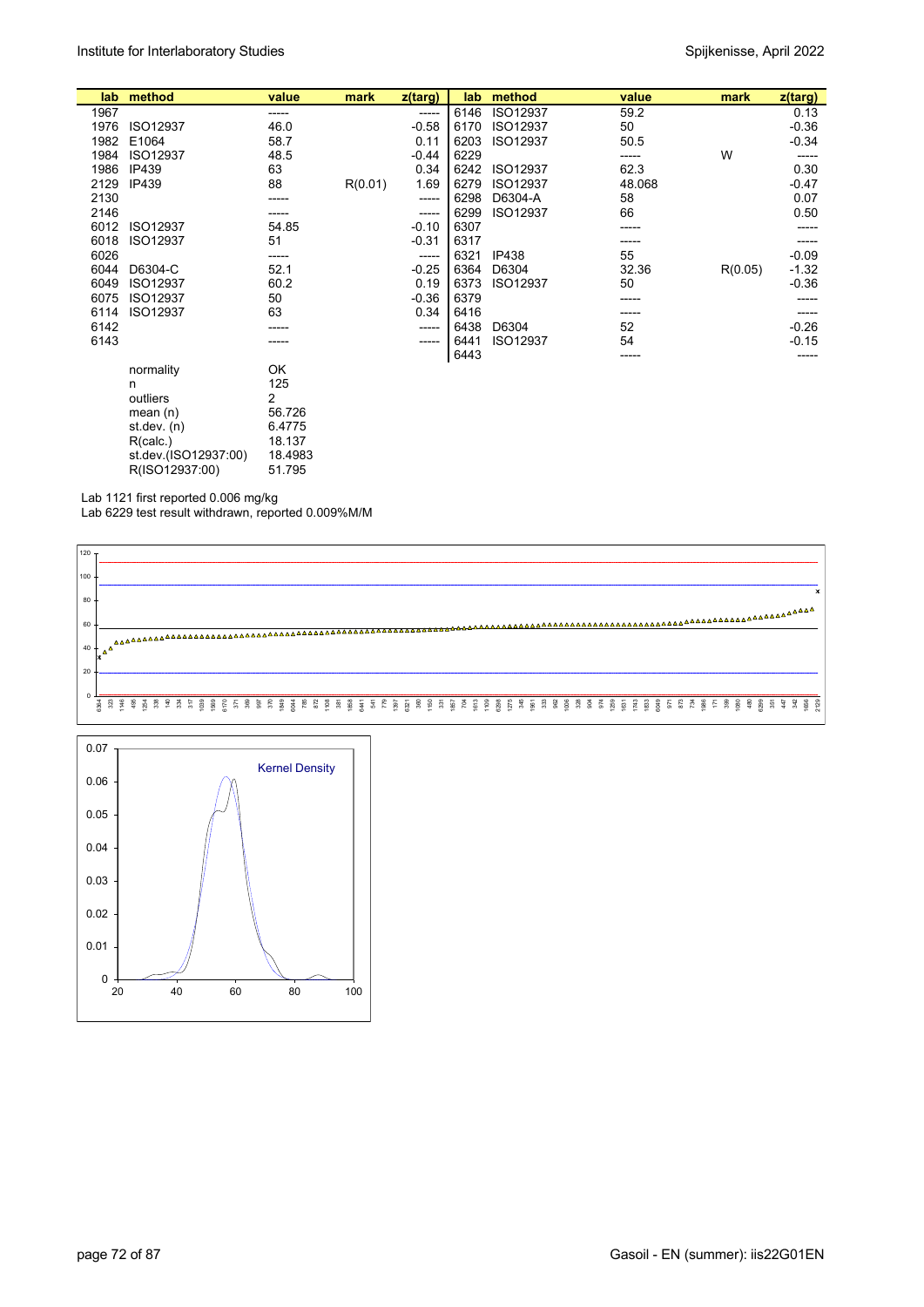# Determination of Cetane Number on sample #22006;

| lab          | method                          | value           | mark |                    | remarks |
|--------------|---------------------------------|-----------------|------|--------------------|---------|
| 120          |                                 | -----           |      | z(targ)<br>-----   |         |
| 140          |                                 | -----           |      | -----              |         |
| 171          | D613                            | 50.8            |      | $-1.41$            |         |
| 206          |                                 | -----           |      | -----              |         |
| 207<br>209   |                                 | -----<br>-----  |      | -----<br>-----     |         |
|              | 312 ISO5165                     | 54.8            |      | 1.11               |         |
| 323          | ISO5165                         | 53.7            |      | 0.42               |         |
| 328          |                                 | -----           |      | $-----$            |         |
| 333          | D613<br>334 ISO5165             | 53.3<br>55.1    |      | 0.17<br>1.30       |         |
| 343          |                                 | -----           |      | -----              |         |
|              | 360 D613                        | 54.79           |      | 1.11               |         |
|              | 370 ISO5165                     | 53.5            |      | 0.29               |         |
| 381          | D613                            | 52.1            |      | $-0.59$            |         |
| 420<br>444   | ISO5165<br>D613                 | 53.2<br>51.98   |      | 0.10<br>$-0.67$    |         |
| 445          |                                 | -----           |      | $-----$            |         |
| 447          | D613                            | 53.6            |      | 0.36               |         |
| 494          |                                 | -----           |      | -----              |         |
| 736          | GOST32508<br>754 ISO5165        | 51.688<br>52.76 |      | $-0.85$<br>$-0.18$ |         |
|              | 1026 ISO5165                    | 53.7            |      | 0.42               |         |
| 1039         |                                 | -----           |      | -----              |         |
| 1059         |                                 |                 |      | -----              |         |
| 1108         |                                 | -----           |      | -----              |         |
| 1259         | 1212 ISO5165<br>ISO5165         | 53.4<br>52.01   |      | 0.23<br>$-0.65$    |         |
| 1275         |                                 | -----           |      | -----              |         |
|              | 1356 ISO4264                    | 52              |      | $-0.66$            |         |
| 1357         | D613                            | 53.5            |      | 0.29               |         |
| 1399<br>1528 | <b>ISO5165</b>                  | -----<br>52.4   |      | -----<br>$-0.40$   |         |
| 1556         |                                 | -----           |      | -----              |         |
| 1586         |                                 | -----           |      | -----              |         |
|              | 1613 D613                       | 52.9            |      | $-0.09$            |         |
| 1631<br>1776 |                                 | -----           |      | -----              |         |
| 1807         |                                 |                 |      | -----              |         |
| 1833         |                                 | -----           |      | -----              |         |
|              | 1857 ISO5165                    | 51.3            |      | $-1.10$            |         |
| 1950<br>1967 |                                 |                 |      |                    |         |
| 1976         |                                 |                 |      |                    |         |
| 6044         |                                 |                 |      |                    |         |
| 6075         |                                 |                 |      |                    |         |
| 6142         | 6203 ISO5165                    |                 |      |                    |         |
| 6279         | ISO5165                         | 53.2<br>52.27   |      | 0.10<br>$-0.49$    |         |
| 6321         | <b>IP617</b>                    | 54.9            |      | 1.18               |         |
| 6373         |                                 | -----           |      | -----              |         |
|              |                                 |                 |      |                    |         |
|              | normality<br>n                  | OK<br>24        |      |                    |         |
|              | outliers                        | 0               |      |                    |         |
|              | mean(n)                         | 53.04           |      |                    |         |
|              | st.dev. (n)                     | 1.158           |      |                    |         |
|              | R(calc.)<br>st.dev.(ISO5165:20) | 3.24<br>1.582   |      |                    |         |
|              | R(ISO5165:20)                   | 4.43            |      |                    |         |
| Compare      |                                 |                 |      |                    |         |
|              | R(D613:18a e1)                  | 4.43            |      |                    |         |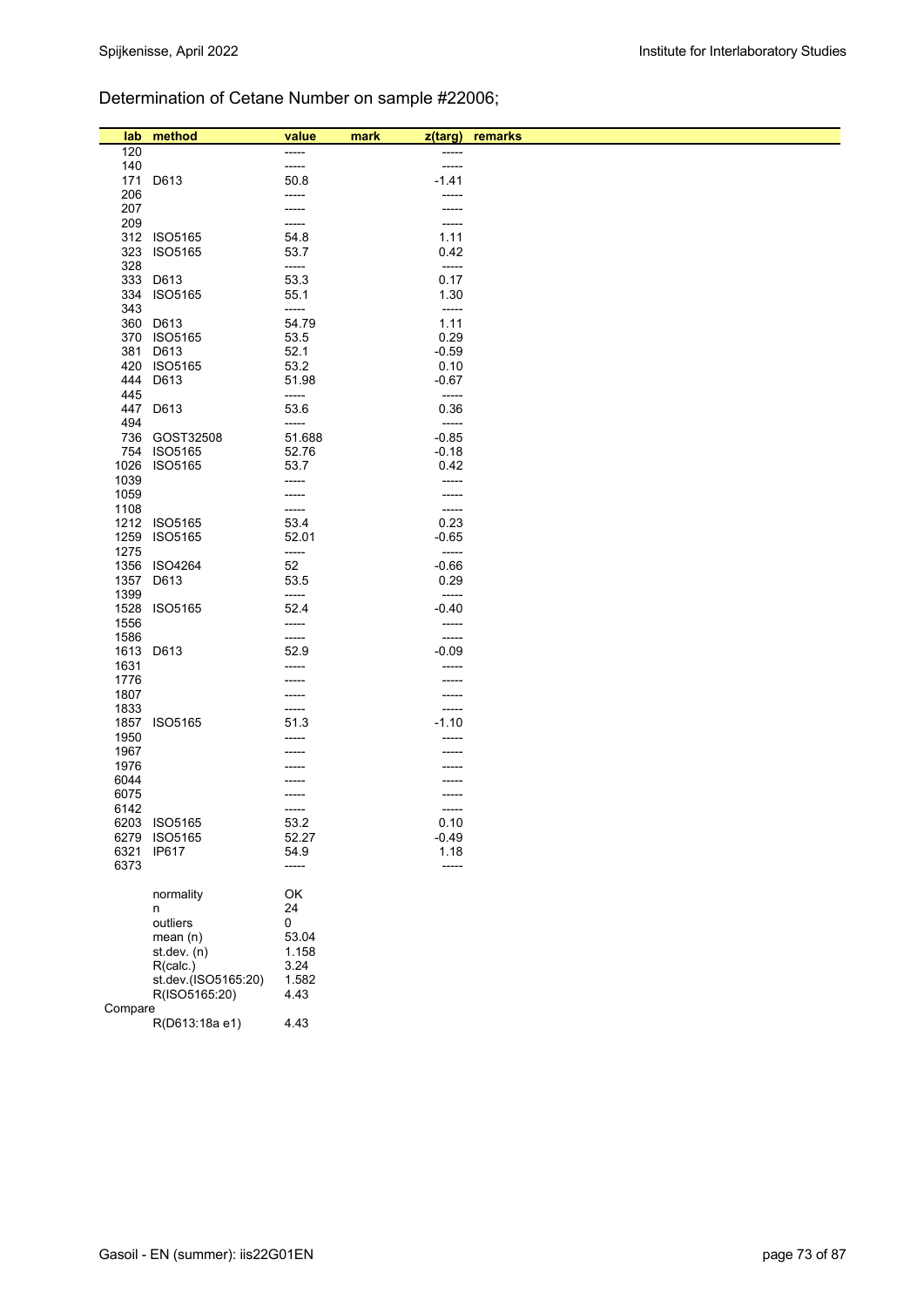

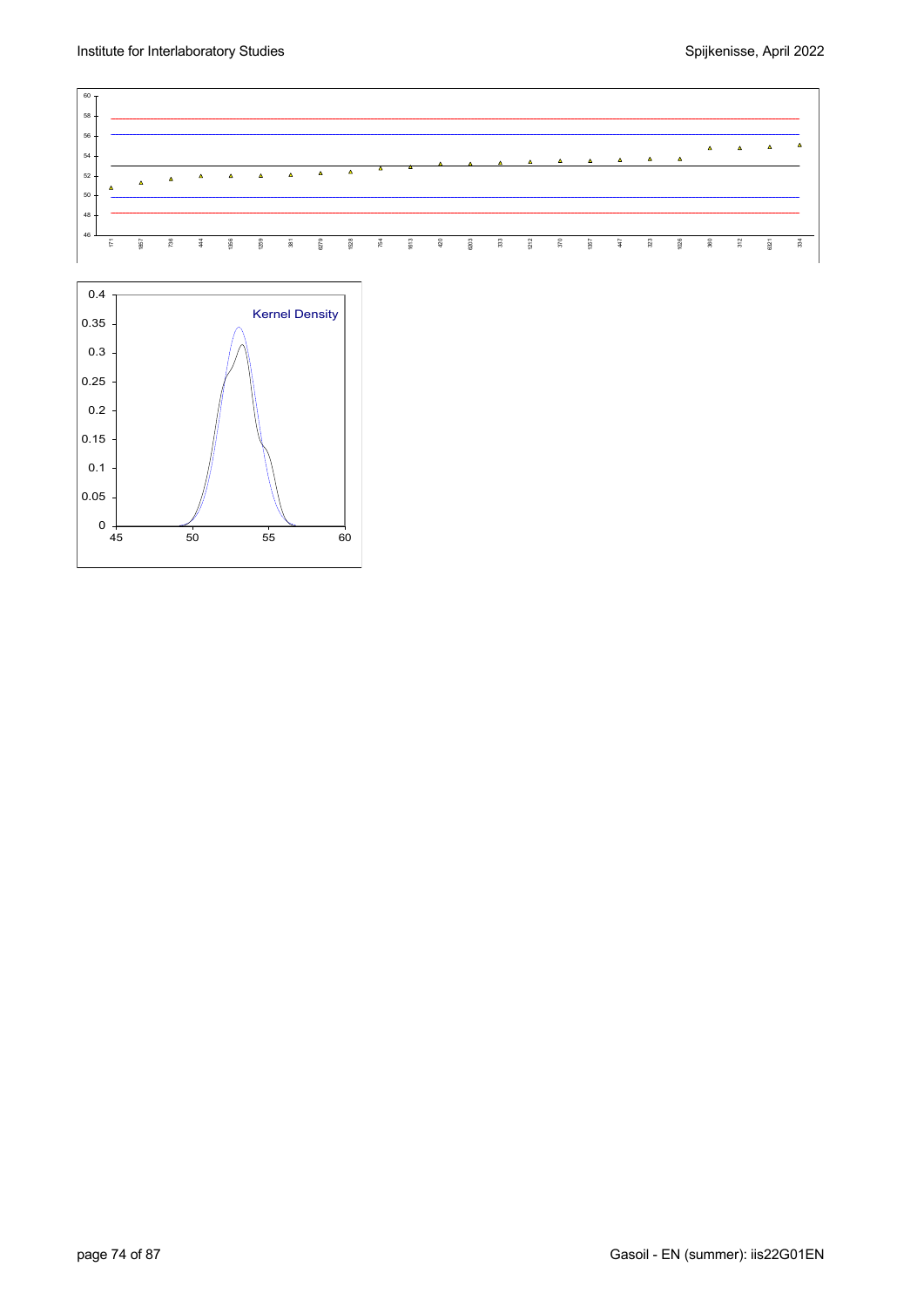# Determination of Derived Cetane Number (EN15195) on sample #22006;

| lab          | method                               | <b>DCN</b>     | mark | z(targ)         | ID(ms)           | mark | z(targ)         | Air Temp. (°C) | mark |
|--------------|--------------------------------------|----------------|------|-----------------|------------------|------|-----------------|----------------|------|
| 120          |                                      | -----          |      | -----           | -----            |      | -----           | -----          |      |
| 140          |                                      | -----          |      | ------          | -----            |      | -----           | -----          |      |
| 171          |                                      |                |      | -----           | -----            |      | -----           | -----          |      |
| 206          |                                      |                |      | -----           | -----            |      | -----           |                |      |
| 207<br>209   |                                      |                |      | -----           | -----<br>-----   |      | -----<br>-----  | -----<br>----  |      |
| 312          |                                      |                |      | -----<br>------ | -----            |      | -----           | -----          |      |
| 323          |                                      |                |      | -----           | -----            |      | -----           | -----          |      |
| 328          |                                      |                |      | -----           | -----            |      | -----           |                |      |
| 333          |                                      |                |      |                 | -----            |      |                 | -----          |      |
| 334          |                                      |                |      | -----           | -----            |      | -----           | -----          |      |
| 343          |                                      |                |      | -----           | -----            |      | -----           | -----          |      |
| 360          |                                      |                |      | -----           | -----            |      | -----           | -----          |      |
| 370<br>381   |                                      |                |      | -----           | -----<br>-----   |      | -----<br>------ | -----<br>----- |      |
| 420          |                                      |                |      | -----<br>-----  | -----            |      | -----           | -----          |      |
| 444          |                                      | -----          |      | -----           | -----            |      | -----           | -----          |      |
| 445          | EN15195                              | 53.47          |      | 0.39            | 3.807            |      | -----           | 20.0           |      |
| 447          |                                      | -----          |      | -----           | $-----$          |      | -----           | -----          |      |
| 494          |                                      | -----          |      | -----           | -----            |      | -----           | -----          |      |
| 736          |                                      |                |      | -----           | -----            |      | -----           | -----          |      |
| 754          |                                      |                |      | ------          | $------$         |      | -----           | -----          |      |
| 1026         |                                      |                |      | -----           | -----            |      | -----           | -----          |      |
| 1039<br>1059 |                                      |                |      | -----           | -----<br>-----   |      | -----           | -----          |      |
| 1108         |                                      |                |      | -----           | -----            |      | -----           | -----          |      |
| 1212         |                                      |                |      | -----           | -----            |      | -----           | -----          |      |
| 1259         |                                      |                |      | -----           | -----            |      | -----           | -----          |      |
| 1275         |                                      |                |      | -----           | -----            |      | -----           | -----          |      |
| 1356         |                                      | -----          |      | ------          | -----            |      | -----           | $--- -$        |      |
| 1357         | EN15195                              | n.a            |      | ------          | n.a              |      | -----           | n.a            |      |
| 1399         |                                      | -----          |      | -----           | -----            |      | -----           | -----          |      |
| 1528<br>1556 |                                      | -----<br>----- |      | -----<br>-----  | -----<br>$-----$ |      | -----<br>-----  | -----<br>----- |      |
| 1586         | D7170                                | 53.3           |      | 0.20            | -----            |      | -----           | -----          |      |
| 1613         |                                      | -----          |      | -----           | -----            |      | -----           | ----           |      |
| 1631         |                                      | ------         |      | -----           | $-----$          |      | -----           | -----          |      |
| 1776         |                                      | -----          |      | -----           | $-----$          |      | -----           | -----          |      |
| 1807         | EN17155                              | 52.59          |      | $-0.60$         | 2.1891           |      | -----           | -----          |      |
| 1833         |                                      | -----          |      | -----           | -----            |      |                 | -----          |      |
| 1857<br>1950 |                                      |                |      | -----           | -----            |      | -----           | -----          |      |
| 1967         |                                      |                |      | -----<br>-----  | -----<br>-----   |      | -----<br>-----  | -----<br>----- |      |
| 1976         |                                      |                |      | -----           | -----            |      | -----           | -----          |      |
| 6044         |                                      |                |      | -----           | -----            |      | -----           | -----          |      |
| 6075         |                                      |                |      | -----           | -----            |      | -----           |                |      |
| 6142         |                                      | -----          |      | -----           | -----            |      | -----           | -----          |      |
| 6203         |                                      | -----          |      |                 |                  |      | -----           | $1 - - - -$    |      |
| 6279         |                                      | -----          |      |                 |                  |      |                 |                |      |
| 6321<br>6373 |                                      |                |      | -----           | $-----$          |      | -----           |                |      |
|              |                                      |                |      |                 | $-----$          |      |                 | -----          |      |
|              | normality                            | unknown        |      |                 |                  |      |                 |                |      |
|              | n                                    | 3              |      |                 |                  |      |                 |                |      |
|              | outliers                             | 0              |      |                 |                  |      |                 |                |      |
|              | mean(n)                              | 53.12          |      |                 |                  |      |                 |                |      |
|              | st.dev. (n)                          | 0.467          |      |                 |                  |      |                 |                |      |
|              | R(calc.)                             | 1.31           |      |                 |                  |      |                 |                |      |
|              | st.dev.(EN15195:14)<br>R(EN15195:14) | 0.888<br>2.49  |      |                 |                  |      |                 |                |      |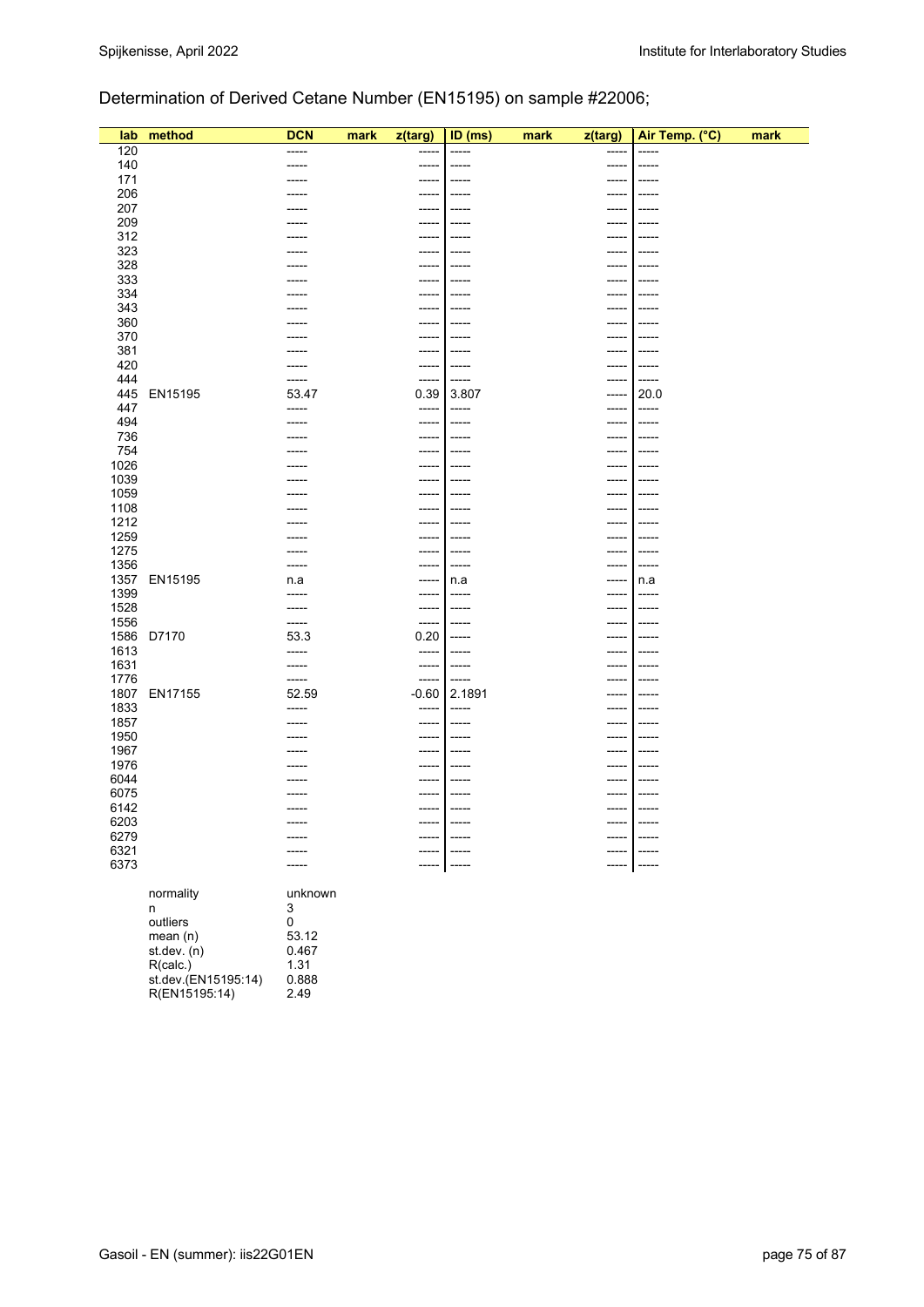# Determination of Derived Cetane Number (EN16715) on sample #22006;

| Lab          | method                          | <b>DCN</b>        | mark | z(targ)         | $ID$ (ms)         | mark z(targ)     | CD (ms)           | mark | z(targ)          | W. T. (°C) mark |
|--------------|---------------------------------|-------------------|------|-----------------|-------------------|------------------|-------------------|------|------------------|-----------------|
| 120          |                                 | -----             |      | $--- -$         | ------            | -----            | -----             |      | -----            |                 |
| 140          |                                 | -----             |      | $- - - - -$     | -----             | -----            | -----             |      | -----            | -----           |
| 171          |                                 |                   |      |                 | -----             |                  | -----             |      |                  |                 |
| 206          |                                 |                   |      |                 | -----             |                  |                   |      |                  | ----            |
| 207<br>209   |                                 |                   |      |                 | -----<br>-----    |                  | -----<br>-----    |      | ----             | ----<br>----    |
| 312          |                                 |                   |      |                 |                   |                  |                   |      | ----             |                 |
| 323          |                                 |                   |      |                 |                   |                  |                   |      |                  |                 |
| 328          |                                 |                   |      |                 | -----             | -----            | -----             |      | -----            | ----            |
| 333          |                                 |                   |      |                 | -----             |                  |                   |      |                  | ---             |
| 334          |                                 |                   |      |                 | -----             |                  |                   |      |                  |                 |
| 343          | D7668                           | 52.9              |      | $-1.82$         | $--- -$           |                  |                   |      |                  |                 |
| 360          |                                 | -----             |      | -----           | -----             |                  |                   |      |                  |                 |
| 370          |                                 |                   |      |                 |                   |                  |                   |      | ----             |                 |
| 381          |                                 |                   |      |                 | -----             |                  | -----             |      | ----             | ----            |
| 420          |                                 |                   |      |                 |                   |                  | -----             |      | -----            | ----            |
| 444          |                                 |                   |      |                 | -----             | -----            | -----             |      | ----             | ----            |
| 445<br>447   |                                 |                   |      |                 | -----             |                  |                   |      |                  |                 |
| 494          |                                 |                   |      |                 | -----             |                  | -----             |      |                  | ----            |
| 736          |                                 |                   |      |                 | -----             |                  | -----             |      |                  | ----            |
| 754          |                                 |                   |      |                 | -----             | -----            |                   |      | ----             | -----           |
| 1026         |                                 |                   |      |                 | -----             | -----            |                   |      | -----            | ------          |
| 1039         | EN16715                         | 53.21             |      | $-1.25$         | 2.8648            | $-1.68$          | 4.4614            |      | 1.24             | 595.85          |
| 1059         | EN16715                         | 53.2              |      | $-1.27$         | 3.0139            | 1.14             | 4.4683            |      | 1.40             | 593.13          |
| 1108         | D7668                           | 53.88             |      | $-0.02$         | 2.9699            | 0.31             | 4.4135            |      | 0.17             | 603.03          |
| 1212         |                                 | -----             |      | $-----$         | $-----$           | -----            | -----             |      | -----            | -----           |
| 1259         |                                 | -----             |      | -----           | $-----$           | -----            | -----             |      | -----            | -----           |
| 1275         | IP615                           | 54.07             |      | 0.33            | 2.973             | 0.37             | 4.399             |      | $-0.15$          | 581.60          |
| 1356         |                                 | -----             |      | -----           | $---$             | -----            | -----             |      | -----            | -----           |
| 1357         | EN16715                         | n.a               |      | $-----$         | n.a               | -----            | n.a               |      | -----            | n.a             |
| 1399<br>1528 |                                 | -----<br>-----    |      | $--- -$         | -----<br>-----    | -----            | -----             |      | ------           | -----           |
| 1556         | EN16715                         | 54.78             |      | $--- -$<br>1.64 | 2.9603            | -----<br>0.13    | -----<br>4.35     |      | -----<br>$-1.25$ | -----<br>583.13 |
| 1586         |                                 | -----             |      | -----           | $-----$           | -----            | ------            |      | -----            | -----           |
| 1613         |                                 | -----             |      | -----           | -----             | -----            | -----             |      | -----            | -----           |
| 1631         | EN16715                         | 54.25             | C    | 0.66            | -----             | -----            |                   |      | -----            | -----           |
| 1776         | EN16715                         | 54.3              |      | 0.76            | 3.02              | 1.26             | 4.38              |      | $-0.58$          | 589.3           |
| 1807         |                                 |                   |      | $---$           | -----             | -----            | ------            |      | -----            | $- - - - -$     |
| 1833         |                                 |                   |      |                 |                   |                  |                   |      |                  |                 |
| 1857         |                                 |                   |      |                 |                   |                  |                   |      |                  |                 |
| 1950         |                                 |                   |      |                 |                   |                  | -----             |      |                  | -----           |
| 1967         |                                 |                   |      |                 | -----             | -----            | -----             |      | -----            | -----           |
| 1976<br>6044 | EN16715                         | 54.41             |      | 0.96<br>$---$   | 2.8726<br>-----   | $-1.53$<br>----- | 4.3688            |      | $-0.83$          | 604.92          |
| 6075         |                                 |                   |      |                 |                   |                  | -----<br>-----    |      | ----<br>-----    | -----           |
| 6142         |                                 | -----             |      | $- - - - -$     | $- - - - -$       | -----            | ------            |      | ------           | $- - - - -$     |
| 6203         |                                 |                   |      |                 |                   |                  |                   |      |                  |                 |
| 6279         |                                 |                   |      | -----           | $-----$           | -----            | $-----$           |      | -----            | -----           |
| 6321         |                                 |                   |      | -----           |                   | -----            |                   |      |                  |                 |
| 6373         |                                 |                   |      |                 | -----             |                  | -----             |      |                  | -----           |
|              |                                 |                   |      |                 |                   |                  |                   |      |                  |                 |
|              | normality                       | OK                |      |                 | unknown           |                  | unknown           |      |                  |                 |
|              | n                               | 9                 |      |                 | 7                 |                  | 7                 |      |                  |                 |
|              | outliers                        | 0                 |      |                 | 0                 |                  | 0                 |      |                  |                 |
|              | mean(n)                         | 53.8889           |      |                 | 2.9535            |                  | 4.4059            |      |                  |                 |
|              | st.dev. (n)                     | 0.64336<br>1.8014 |      |                 | 0.06215<br>0.1740 |                  | 0.04519<br>0.1265 |      |                  |                 |
|              | R(calc.)<br>st.dev.(EN16715:15) | 0.54396           |      |                 | 0.05279           |                  | 0.04465           |      |                  |                 |
|              | R(EN16715:15)                   | 1.5231            |      |                 | 0.1478            |                  | 0.1250            |      |                  |                 |
| Compare      |                                 |                   |      |                 |                   |                  |                   |      |                  |                 |
|              | R(D7668:17)                     | 1.5231            |      |                 | 0.1478            |                  | 0.1250            |      |                  |                 |

Lab 1631 first reported 55.79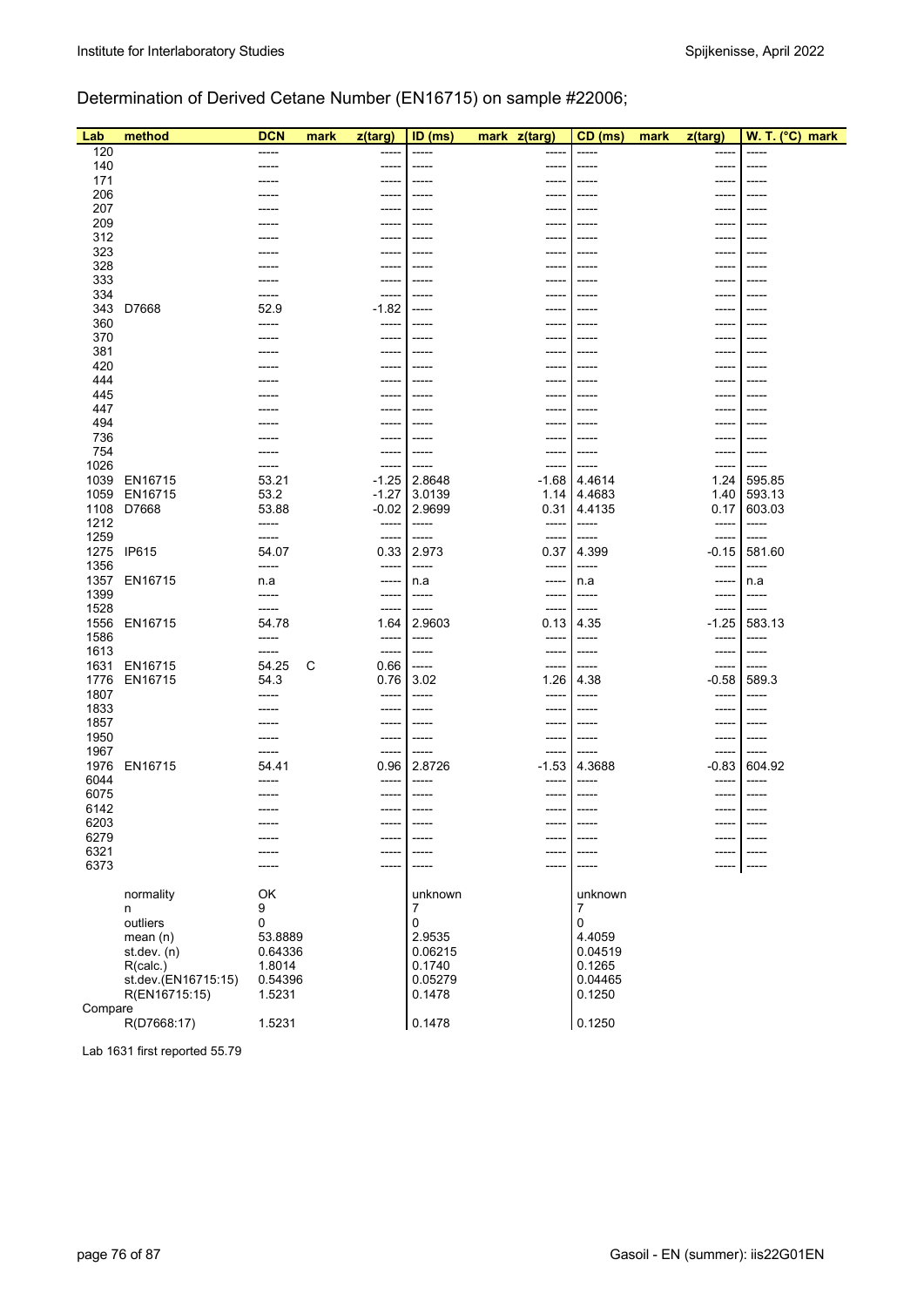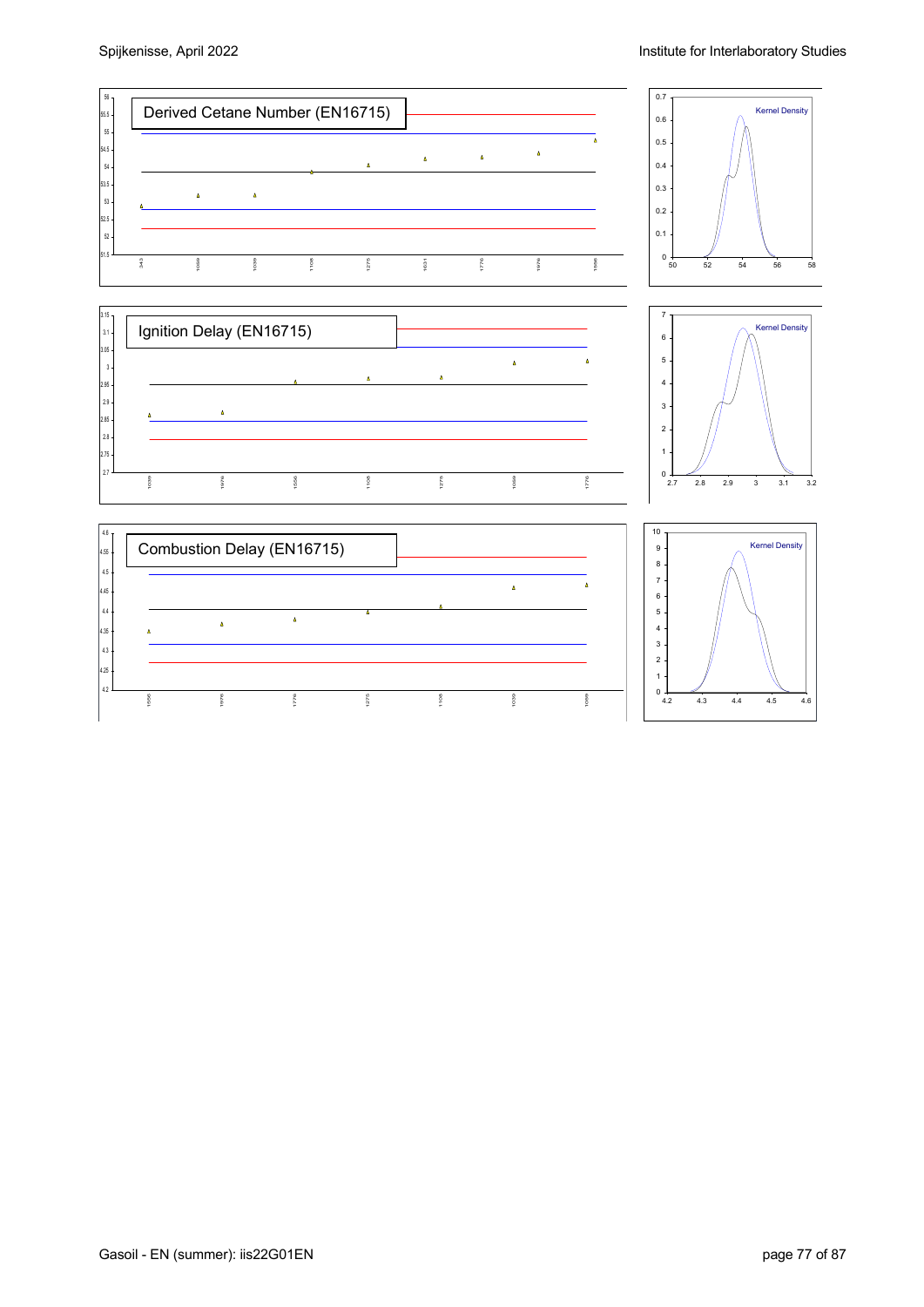# Determination of Total Contamination on sample #22007; result in mg/kg

| lab          | method                           | <b>Total C.</b> | mark    | z(targ)          | complete       | vol. filtered (mL) | stopped (min)<br>remarks |
|--------------|----------------------------------|-----------------|---------|------------------|----------------|--------------------|--------------------------|
| 120          | EN12662                          | 0.0443          | R(0.01) | -10.45           | -----          | 300                | $\mathbf{1}$             |
| 140          |                                  | -----           |         | -----            | -----          | -----              | -----                    |
| 171<br>311   | EN12662:2014<br>EN12662:2014     | 34.5<br>>30     |         | -1.41<br>-----   | -----<br>Yes   | -----              | -----<br>-----           |
|              | 312 EN12662:2014                 | 40.1            |         | 0.06             | Yes            | -----<br>300       | -----                    |
| 317          | EN12662:2014                     | 47.0            |         | 1.87             | Yes            | -----              | -----                    |
| 323          | EN12662:2014                     | 39.4            |         | $-0.12$          | -----          | 300                |                          |
| 328          | EN12662:2014                     | 43              |         | 0.82             | -----          | 300                | -----                    |
| 331          | EN12662:2014                     | 41.25           |         | 0.36             | Yes            | -----              |                          |
| 334<br>335   | EN12662:2014<br>EN12662:2014     | >30.0<br>47     |         | -----<br>1.87    | Yes<br>Yes     | 300                | -----<br>-----           |
| 337          | EN12662:2014                     | >30             |         | -----            | Yes            | -----<br>300       | -----                    |
| 343          | EN12662:2014                     | 39.7            |         | -0.04            | -----          | -----              | -----                    |
| 345          | EN12662:2014                     | 39.4            |         | $-0.12$          | -----          | -----              |                          |
| 351          | EN12662:2014                     | 45.18           |         | 1.40             | Yes            | 300                | -----                    |
| 360          | EN12662:2014                     | 37.1            |         | $-0.73$          | Yes            | 300                | -----                    |
| 369          | 365 IP440:2014                   | 46.54<br>40.9   |         | 1.75             | Yes<br>Yes     | 435                | -----                    |
|              | EN12662:2014<br>370 EN12662:2014 | 37.9            |         | 0.27<br>$-0.52$  | Yes            | -----<br>300       | -----<br>260             |
| 371          | EN12662:2014                     | 36.14           |         | $-0.98$          | Yes            | 300                | -----                    |
| 391          | EN12662:2014                     | 39.9            |         | 0.01             | -----          | -----              | -----                    |
| 398          | EN12662:2014                     | 37.8            |         | -0.54            | Yes            | -----              | -----                    |
| 399          | EN12662:2014                     | 36.6            |         | $-0.86$          | Yes            | 300                | -----                    |
| 404          | EN12662:2014                     | 33.5<br>33.79   |         | -1.67            | Yes            | 330<br>300         | 60                       |
| 420<br>445   | EN12662:2014<br>EN12662:2014     | 46.69           |         | -1.59<br>1.79    | Yes<br>-----   | 300.0              | -----<br>15              |
|              | 447 IP440                        | 41.1            |         | 0.32             | Yes            | 300                | -----                    |
| 494          | EN12662:2014                     | 26.5            |         | $-3.51$          | Yes            | -----              | -----                    |
| 663          | EN12662:2014                     | 40.98           |         | 0.29             | Yes            | 300                | 15                       |
| 704          | EN12662:2014                     | 41.75           |         | 0.50             | Yes            | -----              | -----                    |
| 736          | EN12662:2016                     | 31.0601         |         | -2.31            | Yes            | 300                | 25                       |
| 750<br>779   | EN12662:2014<br>EN12662:2014     | 40.631<br>44.0  |         | 0.20<br>1.09     | Yes<br>-----   | 300<br>-----       | 16<br>-----              |
| 781          | EN12662:2014                     | 41.2            |         | 0.35             | Yes            | 300                | -----                    |
| 785          | EN12662:2014                     | 42.0            |         | 0.56             | Yes            | -----              | -----                    |
| 823          | EN12662:2014                     | 43              |         | 0.82             | -----          | 300                | 13                       |
| 873          | EN12662:2014                     | 42.4            |         | 0.67             | Yes            | 300                | -----                    |
| 874          | EN12662:2014                     | 44.3            |         | 1.16             | No             | 300                | $30$                     |
| 875<br>963   | EN12662:2014<br>EN12662:2014     | 45.3<br>37.7    |         | 1.43<br>$-0.57$  | -----<br>----- | 290<br>300         | 28                       |
| 974          | IP440                            | 35.7            |         | -1.09            | Yes            | 300                | -----<br>5               |
| 1006         | EN12662:2014                     | 41.5            |         | 0.43             | Yes            | 300                | 5                        |
| 1026         | EN12662:2014                     | 43.8            |         | 1.03             | Yes            | 367                | $30$                     |
| 1039         | EN12662:2014                     | 33.3            |         | -1.72            | Yes            | -----              | -----                    |
| 1059         | EN12662:2014                     | 48.5            |         | 2.27             | Yes            | -----              | -----                    |
|              | 1095 EN12662:2014                | 41.8<br>-----   |         | 0.51             | Yes            | -----              | -----                    |
| 1121         | 1212 EN12662:2014                | 26.42           |         | -----<br>$-3.53$ | -----<br>Yes   | -----<br>300       | -----<br>9.75            |
| 1254         | EN12662:2014                     | 40.32           |         | 0.12             | Yes            | 300                | -----                    |
|              | 1266 EN12662:2014                | 48.83           |         | 2.35             | Yes            | 1000               | 0                        |
| 1286         | EN12662:2014                     | 35.430          |         | $-1.16$          | Yes            | 246                | 15                       |
|              | 1357 IP440                       | 23.5            | C       | $-4.30$          | Yes            | -----              | -----                    |
| 1397<br>1399 | EN12662:2014                     | 39.0            |         | $-0.23$          | Yes            | -----              | -----                    |
|              | 1528 EN12662:2014                | -----<br>39.22  |         | -----<br>-0.17   | -----<br>Yes   | -----<br>300       | -----<br>15              |
|              | 1556 EN12662:2014                | 40.99           |         | 0.30             | Yes            | 324                | $\overline{7}$           |
|              | 1586 EN12662:1998                | 43.5            |         | 0.95             | Yes            | 300                | -----                    |
|              | 1613 EN12662:2014                | 34.2            |         | -1.49            | Yes            | 300                | -----                    |
| 1631         | EN12662:2014                     | >30             |         | -----            | -----          | -----              | -----                    |
| 1681         | EN12662:2014                     | 40.32           |         | 0.12             | Yes            | 221.4              | 24.02                    |
| 1740<br>1807 | EN12662:2014                     | 37.3<br>-----   |         | -0.67<br>-----   | Yes<br>-----   | 300<br>-----       | $\overline{c}$<br>-----  |
| 1833         | EN12662                          | >30             |         | -----            | -----          | -----              | -----                    |
| 1849         | EN12662:2014                     | 40              |         | 0.04             | Yes            | -----              | -----                    |
|              | 1854 EN12662:2014                | 39.5            |         | $-0.10$          | -----          | 300                | -----                    |
|              | 1857 EN12662:2014                | 49.3            |         | 2.48             | Yes            | 300                | 12                       |
|              | 1950 EN12662                     | 45.9            |         | 1.58             | -----          | -----              | -----                    |
| 1961<br>1976 | EN12662:2014<br>EN12662:1998     | 28.30<br>43.04  |         | -3.04<br>0.83    | Yes<br>$-----$ | 294<br>300         | -----<br>-----           |
| 1982         |                                  | -----           |         | -----            |                | -----              | -----                    |
|              | 1984 EN12662:2014                | 46.75           |         | 1.81 Yes         |                | -----              | -----                    |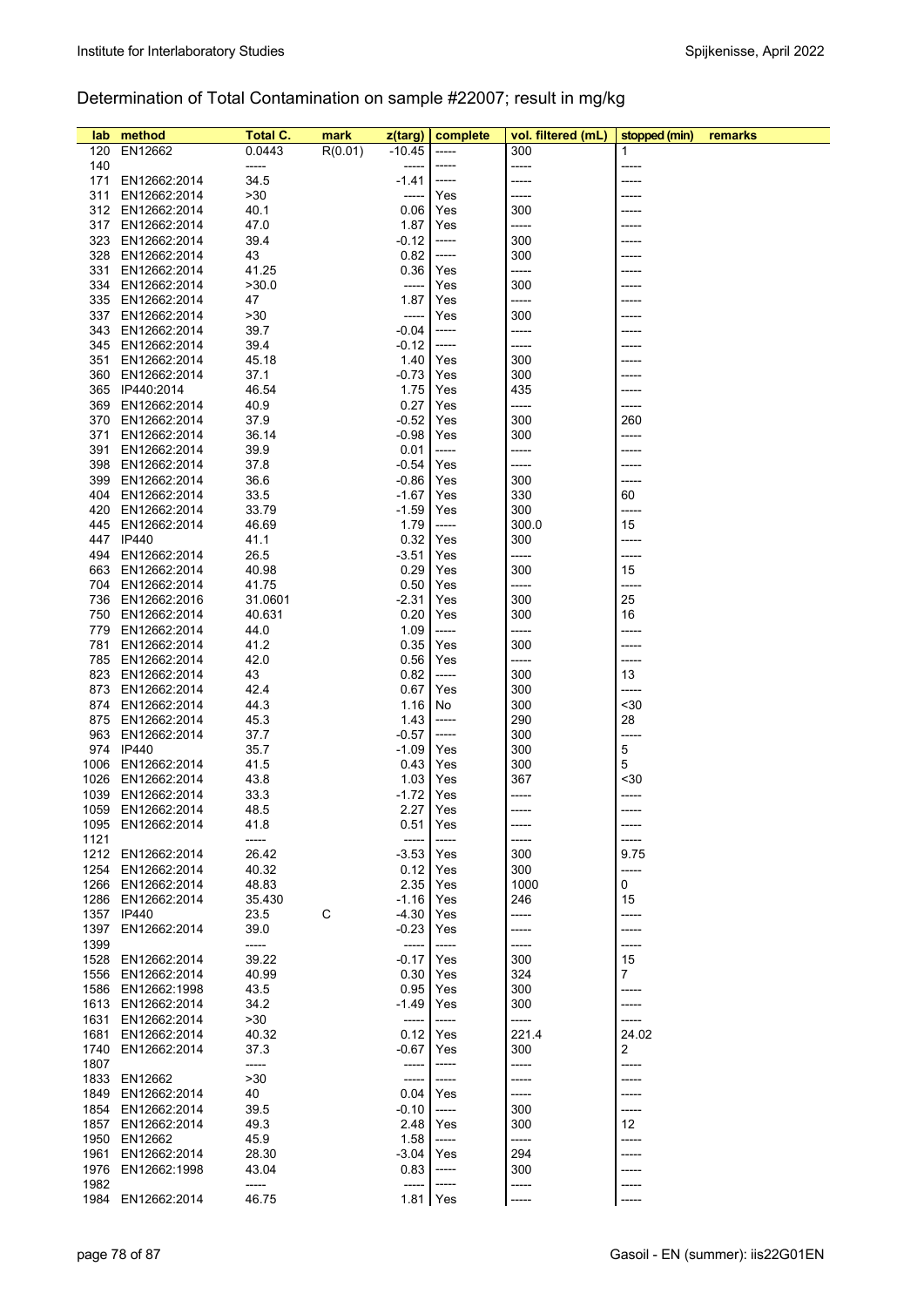| lab. | method        | <b>Total C.</b> | mark    | z(targ) | complete | vol. filtered (mL) | stopped (min)<br>remarks |
|------|---------------|-----------------|---------|---------|----------|--------------------|--------------------------|
| 2129 | EN12662:2014  | 35.9            |         | $-1.04$ | -----    | -----              | -----                    |
| 2130 |               | -----           |         | ------  | -----    | -----              | -----                    |
| 6012 | EN12662:2014  | 34.5            |         | -1.41   | Yes      | 300                | -----                    |
| 6018 | EN12662:2014  | 16.5            | R(0.01) | $-6.13$ | Yes      | -----              | -----                    |
| 6044 | EN12662:1998  | 45.9158         |         | 1.59    | Yes      | 300.55             | 25                       |
| 6075 | EN12662:2014  | 40.54           |         | 0.18    | Yes      | -----              | -----                    |
| 6146 | EN12662:2014  | 42.77           |         | 0.76    | Yes      | -----              | -----                    |
| 6170 | EN12662:2014  | 42.1            |         | 0.59    | Yes      | 300                | -----                    |
| 6203 | EN12662:2014  | 35.31           |         | $-1.20$ | Yes      | 300                | 7                        |
| 6242 | EN12662:2014  | 46.38           |         | 1.71    | Yes      | 280                | -----                    |
| 6321 | IP440         | 37.0            |         | $-0.75$ | -----    | -----              | -----                    |
| 6373 |               | -----           |         | ------  | -----    | -----              | ------                   |
| 6441 | EN12662:2014  | 38.3            |         | -0.41   | Yes      | 310                | 2.37                     |
|      | normality     | OK              |         |         |          |                    |                          |
|      | n             | 70              |         |         |          |                    |                          |
|      | outliers      | 2               |         |         |          |                    |                          |
|      | mean $(n)$    | 39.86           |         |         |          |                    |                          |
|      | st.dev. $(n)$ | 5.362           |         |         |          |                    |                          |
|      | R(calc.)      | 15.01           |         |         |          |                    |                          |

Lab 1357 first reported 15.6

st.dev.(EN12662:14) 3.809 R(EN12662:14) 10.66



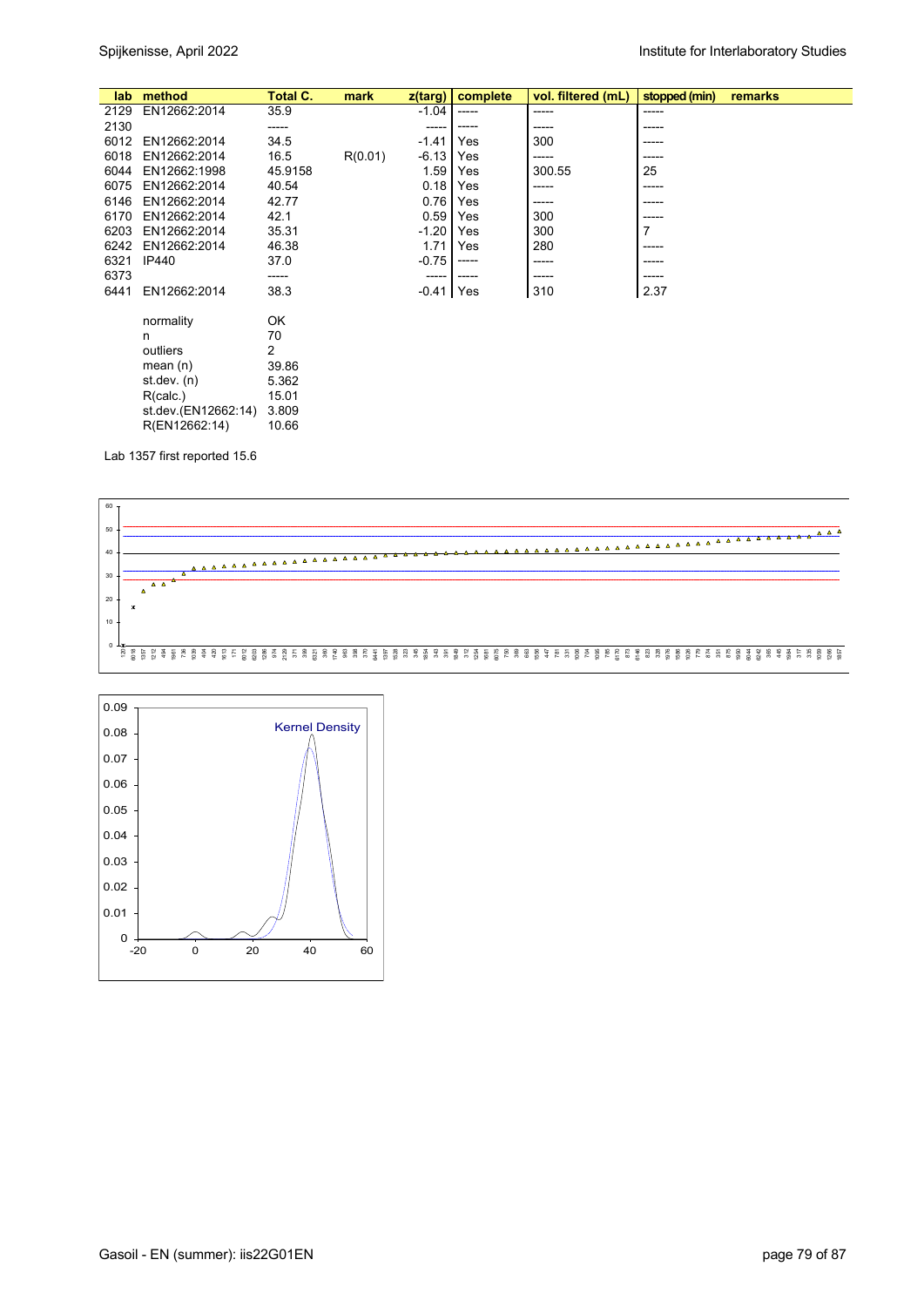# Determination of Oxidation Stability Induction period on sample #22008; results in hours

| lab  | method              | value   | mark       | z(targ) | remarks                     |
|------|---------------------|---------|------------|---------|-----------------------------|
| 120  | ISO12662            | 16      | C, R(0.01) | 13.95   | first reported 15           |
| 140  |                     | -----   |            | -----   |                             |
| 171  |                     | -----   |            | -----   |                             |
| 311  | EN15751             | 6.7     |            | $-0.89$ |                             |
| 323  | EN15751             | 7.0     |            | $-0.41$ |                             |
| 334  | EN15751             | 6.9     |            | $-0.57$ |                             |
| 342  |                     |         |            |         |                             |
|      |                     | -----   |            | -----   |                             |
| 343  |                     | -----   |            | -----   |                             |
| 351  | EN15751             | 7.02    |            | $-0.38$ |                             |
| 360  |                     | -----   |            | -----   |                             |
| 369  |                     |         |            | -----   |                             |
| 370  |                     |         |            | -----   |                             |
| 391  |                     | -----   |            | -----   |                             |
| 420  | EN15751             | 6.9     |            | $-0.57$ |                             |
| 445  | EN15751             | 7.1     |            | $-0.25$ |                             |
| 447  |                     | -----   |            | -----   |                             |
| 494  |                     |         |            |         |                             |
| 671  |                     |         |            |         |                             |
| 736  |                     |         |            |         |                             |
| 750  |                     |         |            |         |                             |
| 781  |                     |         |            |         |                             |
| 823  |                     |         |            |         |                             |
| 873  |                     |         |            |         |                             |
| 874  |                     |         |            |         |                             |
| 963  |                     |         |            |         |                             |
| 974  |                     |         |            |         |                             |
| 1006 |                     |         |            |         |                             |
| 1026 |                     |         |            |         |                             |
| 1039 |                     | -----   |            | -----   |                             |
| 1059 | EN15751             | 6.9     |            | $-0.57$ |                             |
| 1095 | EN15751             | 7.1     |            | $-0.25$ |                             |
| 1109 |                     | -----   |            | -----   |                             |
| 1121 |                     | -----   |            | -----   |                             |
| 1212 | EN15751             | 16      | R(0.01)    | 13.95   |                             |
| 1357 | EN15751             | 16      | R(0.01)    | 13.95   |                             |
| 1397 | EN15751             | 7.0     |            | $-0.41$ |                             |
| 1459 | EN15751             | 8.035   |            | 1.24    |                             |
| 1528 | EN15751             | 7.26    |            | 0.00    |                             |
| 1556 | EN15751             | 7.71    |            | 0.72    |                             |
| 1586 | EN15751             | 6.6     |            | $-1.05$ |                             |
| 1613 |                     |         |            | -----   |                             |
| 1631 |                     |         |            | -----   |                             |
| 1681 |                     |         |            | -----   |                             |
| 1724 |                     | -----   |            | -----   |                             |
| 1740 | EN15751             | 7.34    |            | 0.13    |                             |
| 1807 | EN15751             | 5.56    |            | $-2.71$ |                             |
|      | 1833 EN15751        | 7.8     |            | 0.86    |                             |
| 1849 |                     |         |            |         |                             |
| 1857 |                     |         |            |         |                             |
| 1950 |                     |         |            |         |                             |
| 1967 |                     |         |            |         |                             |
| 1982 |                     |         |            | -----   |                             |
| 1984 | EN15751             | 8.05    |            | 1.26    |                             |
| 2129 | EN15751             | 9       | C          | 2.78    | first reported 16 for IP388 |
| 2130 |                     | -----   |            |         |                             |
|      | 6018 EN15751        | 7.27    |            | 0.02    |                             |
| 6044 | EN15751             | 16      | R(0.01)    | 13.95   |                             |
| 6075 |                     | -----   |            | -----   |                             |
| 6146 | EN15751             | 6.47    |            | $-1.26$ |                             |
| 6195 | D2274               | 16      | R(0.01)    | 13.95   |                             |
|      | 6203 EN15751        | 7.87    |            | 0.97    |                             |
| 6299 | EN15751             | 8.12    |            | 1.37    |                             |
| 6321 |                     | -----   |            | -----   |                             |
| 6373 |                     | -----   |            | -----   |                             |
|      |                     |         |            |         |                             |
|      | normality           | suspect |            |         |                             |
|      | n                   | 22      |            |         |                             |
|      | outliers            | 5       |            |         |                             |
|      | mean $(n)$          | 7.26    |            |         |                             |
|      | st.dev. (n)         | 0.716   |            |         |                             |
|      | R(calc.)            | 2.00    |            |         |                             |
|      | st.dev.(EN15751:14) | 0.627   |            |         |                             |
|      | R(EN15751:14)       | 1.75    |            |         |                             |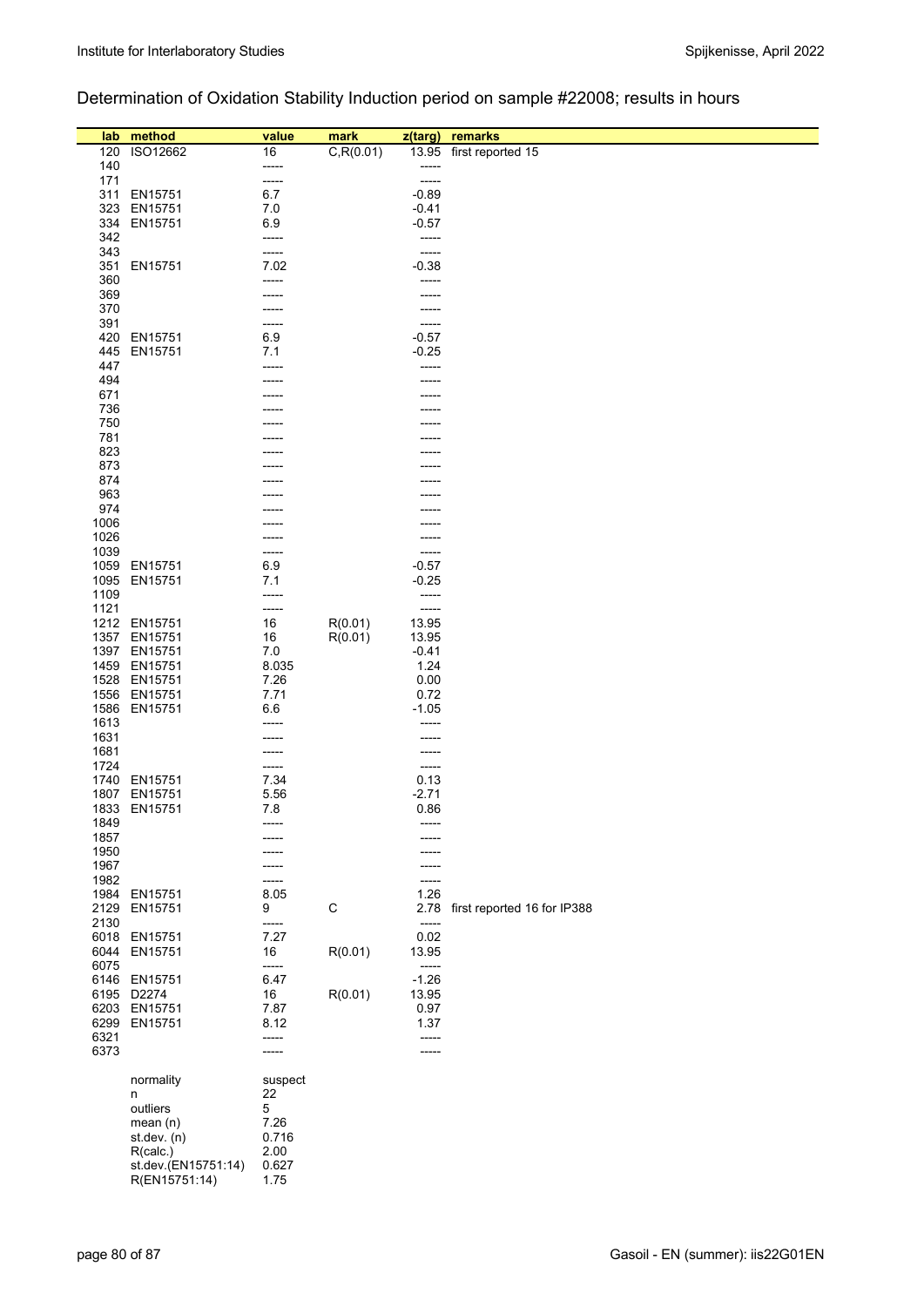

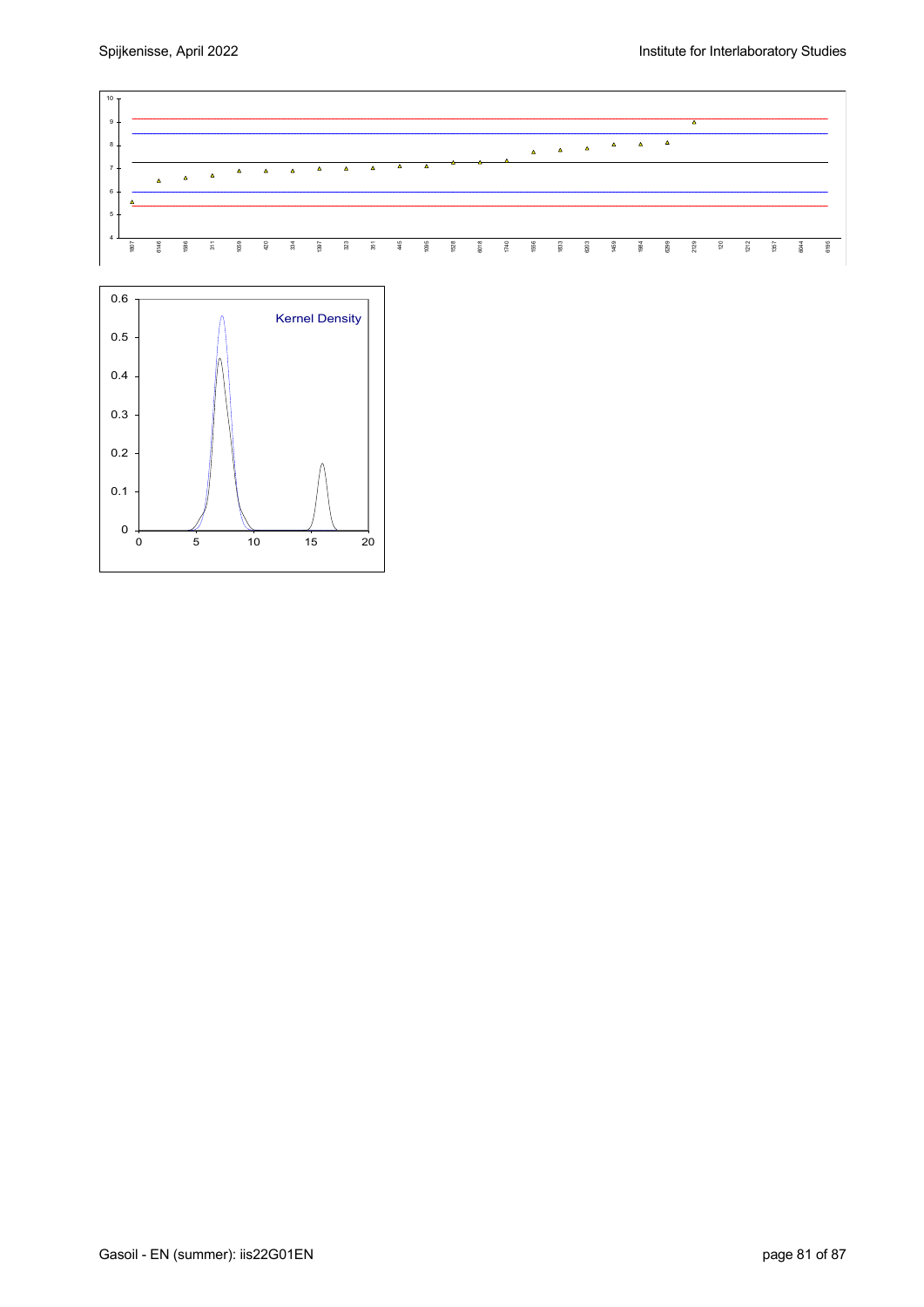# Determination of Oxidation Stability Insolubles on sample #22008; results in g/m3

| lab          | method       | <b>Filterable (A)</b> | z(targ)             | <b>Adherent (B)</b> | mark       | z(targ)         | Total (A+B)  | mark       | z(targ) |
|--------------|--------------|-----------------------|---------------------|---------------------|------------|-----------------|--------------|------------|---------|
| 120          | ISO12662     | 7                     |                     | 4                   |            | $-0.80$         | 11           |            |         |
| 140          | ISO12205     | 39                    | -----               | 16                  |            | 3.03            | 55           |            |         |
| 171          | ISO12205     | 2                     | -----               | 4                   |            | $-0.80$         | 6            |            |         |
| 311          |              |                       |                     |                     |            |                 |              |            |         |
| 323          |              |                       |                     | -----               |            | -----           |              |            |         |
| 334          | ISO12205     | 1                     | -----               | 0                   |            | $-2.07$         | $\mathbf{1}$ |            |         |
| 342          |              |                       | -----               | 7                   |            | 0.16            | -----        |            |         |
| 343          |              |                       | -----               |                     |            | -----           |              |            |         |
| 351          |              | -----                 | -----               | -----               |            | -----           | -----        |            |         |
| 360          | ISO12205     | 15.7                  | -----               | 3.4                 |            | $-0.99$         | 19.1         |            |         |
| 369          | ISO12205     | 2.32                  | -----               | 0.60                |            | $-1.88$         | 2.92         |            |         |
| 370          | ISO12205     | 11.4                  | -----               | 0.3                 |            | $-1.98$         | 11.7         |            |         |
| 391          |              | -----                 | ----                | -----               |            | $-----$         | -----        |            |         |
| 420          | ISO12205     | 2.86                  | -----               | 0                   |            | $-2.07$         | 2.86         |            |         |
| 445          | <b>IP388</b> | <1                    | ----                | <1                  |            | -----           | $<$ 1        |            |         |
| 447          |              | -----                 | -----               | -----               |            | ----            | -----        |            |         |
| 494          | ISO12205     | 11.7                  | -----               | 6.6                 |            | 0.03            | 18.3         |            |         |
| 671          | D2274        | 15.7                  | -----               | 4.6                 |            | -0.61           | 20.3         |            |         |
| 736          | ISO12205     | 6.286                 |                     | 12.143              |            | 1.80            | 18.429       |            |         |
| 750          | ISO12205     | 9.714                 | -----               | 9.714               |            | 1.02            | 19.43        |            |         |
| 781          | ISO12205     | 13.0                  | -----               | 11.2                |            | 1.50            | 24.2         |            |         |
| 823          |              | -----                 | ----                | -----               |            | -----           | -----        |            |         |
| 873          |              |                       |                     |                     |            |                 | -----        |            |         |
| 874          |              | -----                 | -----               | -----               |            | -----           | -----        |            |         |
| 963          | ISO12205     | 2.0                   | ------              | 2.0                 |            | $-1.44$         | 4.0          |            |         |
| 974          | D2274        | 15                    |                     | 3                   |            | $-1.12$         | 18           |            |         |
| 1006         | D2274        | 81                    | -----               | $\overline{7}$      |            | 0.16            | 88           |            |         |
| 1026         | ISO12205     | 53.7                  | -----               | 13.4                |            | 2.20            | 67.1         |            |         |
| 1039<br>1059 | ISO12205     | -----                 | -----               | -----               |            | -----           | -----        |            |         |
| 1095         | ISO12205     | 0<br>488.29           |                     | 0.286<br>7.71       |            | $-1.98$<br>0.38 | 0.286<br>496 |            |         |
| 1109         | D2274        | 10.89                 | R(0.01)<br>-----    | 2.28                |            | $-1.35$         | 13.17        | R(0.01)    |         |
| 1121         |              | -----                 | -----               | -----               |            | -----           | -----        |            |         |
| 1212         | ISO12205     | 300                   | R(0.01)             | 9                   |            | 0.80            | 309          | R(0.01)    |         |
| 1357         | D2274        | 13                    | С<br>-----          | 21                  | C          | 4.62            | 34           | С          |         |
| 1397         |              | -----                 | -----               | -----               |            | -----           | -----        |            |         |
| 1459         |              | -----                 |                     | -----               |            |                 | -----        |            |         |
| 1528         | ISO12205     | 7.40                  | -----               | 2.29                |            | $-1.34$         | 9.69         |            |         |
| 1556         |              | -----                 | -----               | -----               |            | -----           | -----        |            |         |
| 1586         |              | -----                 | -----               | -----               |            | -----           | 29.7         |            |         |
| 1613         | D2274        | 1.7                   |                     | 1.3                 |            | $-1.66$         | 3.0          |            |         |
| 1631         |              | -----                 |                     | -----               |            | -----           | 3            |            |         |
| 1681         | ISO12205     | 425.1                 | C, R(0.01)<br>----- | 96.3                | C, R(0.01) | 28.64           | 521.4        | C, R(0.01) |         |
| 1724         |              | -----                 | -----               | -----               |            | -----           | 5.71         |            |         |
| 1740         | ISO12205     | 22.0                  | ----                | 7.5                 |            | 0.32            | 29.5         |            |         |
| 1807         |              | -----                 |                     | -----               |            | -----           | -----        |            |         |
| 1833         |              | -----                 |                     | -----               |            | -----           | 5.1          |            |         |
| 1849         |              | -----                 |                     |                     |            | -----           | 3.86         |            |         |
| 1857         | ISO12205     | 1.4                   |                     | 9.3                 |            | 0.89            | 10.7         |            |         |
| 1950         |              | -----                 |                     |                     |            | -----           | -----        |            |         |
| 1967         |              |                       |                     |                     |            |                 | -----        |            |         |
| 1982         |              |                       |                     |                     |            |                 | 2.37         |            |         |
| 1984         |              |                       |                     |                     |            |                 | -----        |            |         |
| 2129         | ISO12205     | 263                   | R(0.01)<br>-----    | 10                  |            | 1.12            | 273          | R(0.01)    |         |
| 2130         |              | -----                 | -----               | -----               |            | -----           | -----        |            |         |
| 6018         |              | -----                 |                     | -----               |            | -----           | -----        |            |         |
| 6044         | D2274        | 106.3                 | -----               | 21.43               |            | 4.76            | 127.73       | R(0.01)    |         |
| 6075         | ISO12205     | 60.5                  | -----               | 6.8                 |            | 0.09            | 67.3         |            |         |
| 6146         | ISO12205     | 15.89                 | -----               | 1.51                |            | $-1.59$         | 17.40        |            |         |
| 6195         | D2274        | 1.6                   |                     | 0.4                 |            | $-1.95$         | 2.0          |            |         |
| 6203         | ISO12205     | 6.65                  | -----               | 8.85                |            | 0.75            | 15.5         |            |         |
| 6299         |              | -----                 |                     | -----               |            | -----           | -----        |            |         |
| 6321         |              | -----                 |                     | -----               |            |                 | -----        |            |         |
| 6373         |              |                       |                     |                     |            |                 |              |            |         |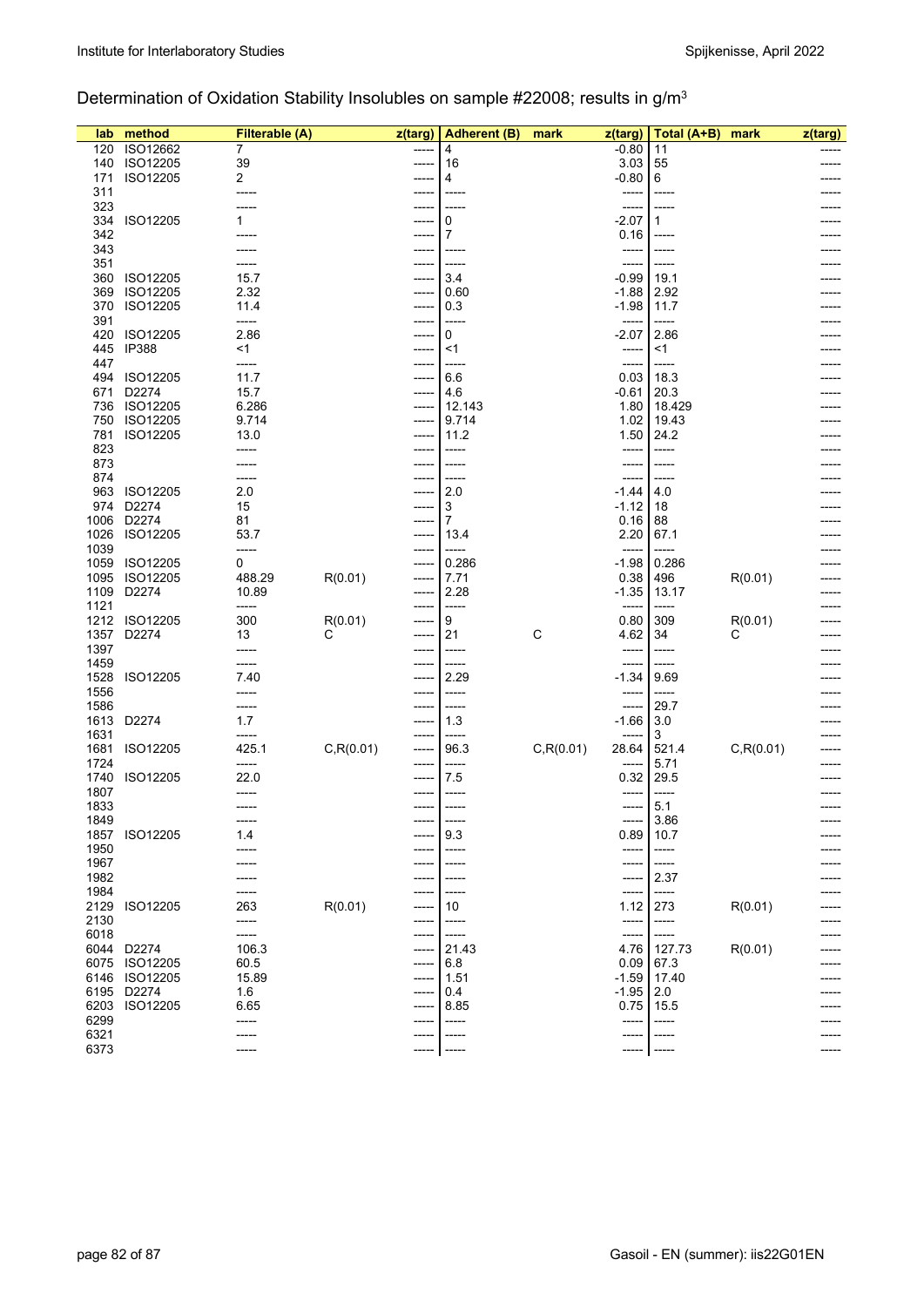| normality            | not OK | suspect | not OK |
|----------------------|--------|---------|--------|
| n                    | 29     | 33      | 34     |
| outliers             | 4      |         | 5      |
| mean $(n)$           | 18.51  | 6.50    | 18.81  |
| st dev. (n)          | 25.692 | 5.727   | 21.155 |
| R(calc.)             | 71.94  | 16.03   | 59.23  |
| st.dev.(ISO12205:95) | 3.135  | 3.135   | 4.434  |
| R(ISO12205:95)       | 8.78   | 8.78    | 12.41  |

Lab 1357 first reported 0.6, 1.0 and 1.6 respectively

Lab 1681 first reported 447.71, 272.86 and 720.6 respectively







 $\mathbf{I}$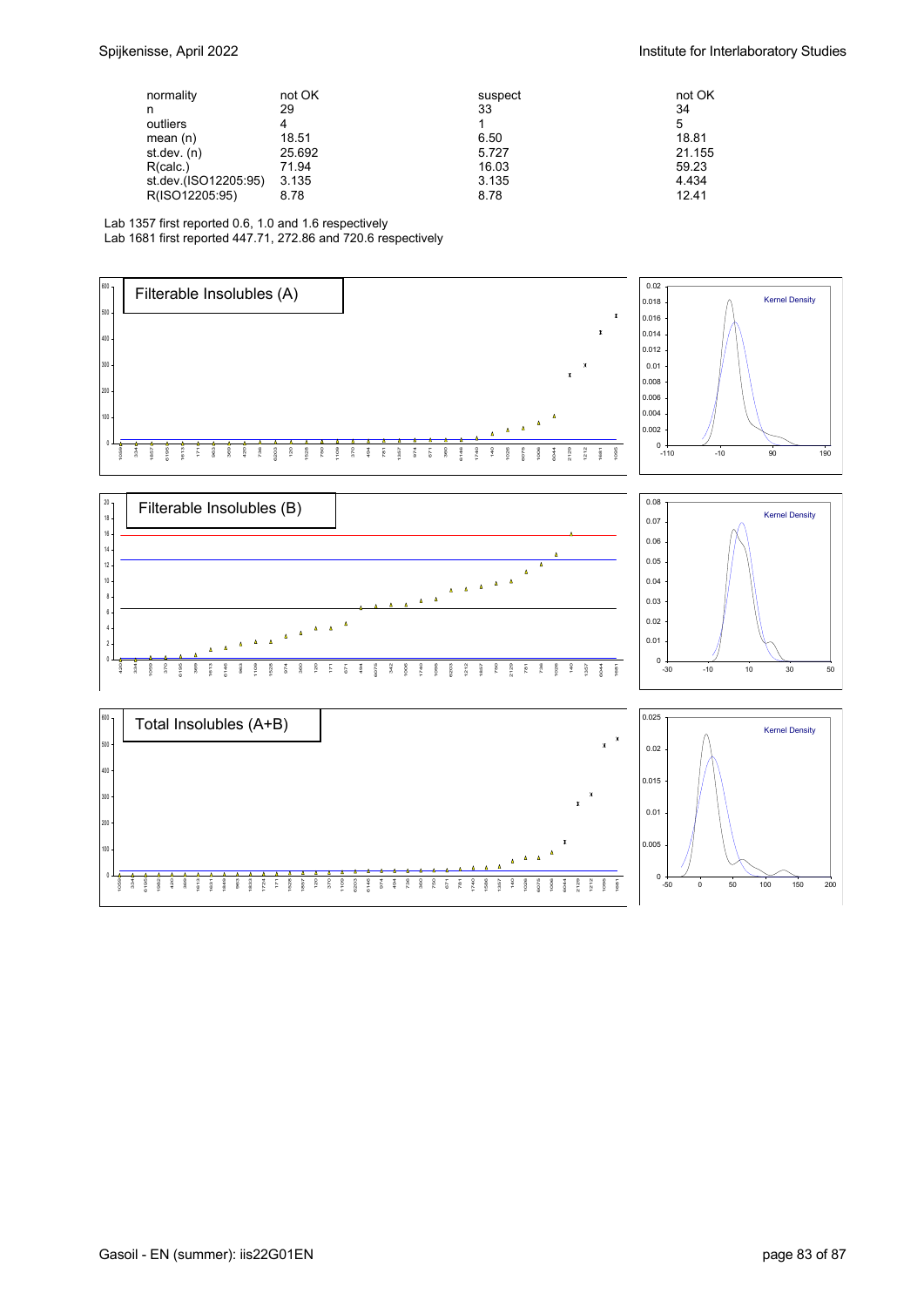#### **APPENDIX 2** Analytical details

| Nitrogen determination (ASTM D4629) -            | Nitrogen determination (ASTM D4629) -            |
|--------------------------------------------------|--------------------------------------------------|
| lab calculate the Nitrogen content in the sample | lab calculate the Nitrogen content in the sample |
| 120 paragraph 12.3 ASTM D4629:17                 | 873<br>paragraph 12.1 ASTM D4629:17              |
| 140 ---<br>$171 -$                               | 874 ---<br>875 ---                               |
|                                                  |                                                  |
| 206 ---                                          | $902 -$                                          |
| 207 ---                                          | 904 ---                                          |
| $208$ ---                                        | 913 ---                                          |
| $209 -$                                          | 914 ---                                          |
| $225 -$                                          | $962 -$                                          |
| $228 -$                                          | 963<br>$\overline{\phantom{a}}$                  |
| 237 paragraph 12.3 ASTM D4629:17                 | 971 ---                                          |
| $238 -$                                          | 974<br>---                                       |
| $311 -$                                          | $995$ ---                                        |
| 312 paragraph 12.1 ASTM D4629:17                 | 997 ---                                          |
| $317 -$                                          | 1006 ---                                         |
| $323 - -$                                        | 1026 paragraph 12.1 ASTM D4629:17                |
| $328 -$                                          | 1039<br>paragraph 12.3 ASTM D4629:17             |
| $331 -$                                          | 1059<br>---                                      |
| $333 - -$                                        | 1080 paragraph 12.1 ASTM D4629:17                |
| 334 paragraph 12.1 ASTM D4629.17                 | 1097 ---                                         |
| $335 -$                                          | $1108 - -$                                       |
| $337 -$                                          | 1109<br>paragraph 12.1 ASTM D4629:17             |
| $338 -$                                          | 1121<br>$--$                                     |
| 342 ---                                          | 1126<br>$\overline{\phantom{a}}$                 |
| 343 ---                                          | 1146<br>$\overline{\phantom{a}}$                 |
| 345 ---                                          | 1150<br>----                                     |
| $351 -$                                          | 1199<br>---                                      |
| $360 -$                                          | $1205 -$                                         |
| 365 ---                                          | 1212 paragraph 12.3 ASTM D4629:17                |
| 369 ---                                          | 1254<br>----                                     |
| 370 ---                                          | 1259 ---                                         |
| 371 ---                                          | 1266 ---                                         |
| 381 ---                                          | 1275 ---                                         |
| 391 ---                                          | 1286<br>$\overline{\phantom{a}}$                 |
| 398 ---                                          | 1318 ---                                         |
| 399 ---                                          | 1356 ---                                         |
| 404 ---                                          | 1357 ---                                         |
| 420 ---                                          | 1397<br>$\overline{\phantom{a}}$                 |
| 431 ---                                          | 1399<br>---                                      |
| 432 ---                                          | 1438<br>$\overline{\phantom{a}}$                 |
| 440 ---                                          | 1498 ---                                         |
| 444 ---                                          | 1528 ---                                         |
| 445 ---                                          | 1556 paragraph 12.1 ASTM D4629:17                |
| 447 ---                                          | 1569<br>paragraph 12.1 ASTM D4629:17             |
| 480 ---                                          | 1586<br>paragraph 12.1 ASTM D4629:17             |
| 494 ---                                          | 1612 ---                                         |
| 495 ---                                          | $1613$ ---                                       |
| 498 ---                                          | 1631 ---                                         |
| 541 ---                                          | 1656 ---                                         |
| 631 ---                                          | 1681<br>$--$                                     |
| 663 paragraph 12.1 ASTM D4629:17                 | 1724 ---                                         |
| 671 ---                                          | 1730 ---                                         |
| 704 paragraph 12.3 ASTM D4629:17                 | 1740 paragraph 12.1 ASTM D4629:17                |
| 734 paragraph 12.3 ASTM D4629:17                 | 1742 paragraph 12.1 ASTM D4629:17                |
| 736 paragraph 12.3 ASTM D4629:17                 | 1743 paragraph 12.1 ASTM D4629:17                |
| 751 ---                                          | 1776 ---                                         |
| 752 ---                                          | 1796 ---                                         |
| 759 ---                                          | 1807 ---                                         |
| 778 ---                                          | 1833 ---                                         |
| 779 ---                                          | 1849 ---                                         |
| 781 paragraph 12.1 ASTM D4629:17                 | 1854 ---                                         |
| 782 ---                                          | 1857 paragraph 12.3 ASTM D4629:17                |
| 785 ---                                          | 1858 paragraph 12.1 ASTM D4629:17                |
| 798 ---                                          | 1950 ---                                         |
| 823 paragraph 12.3 ASTM D4629:17                 | 1953 ---                                         |
| 872 ---                                          | 1961                                             |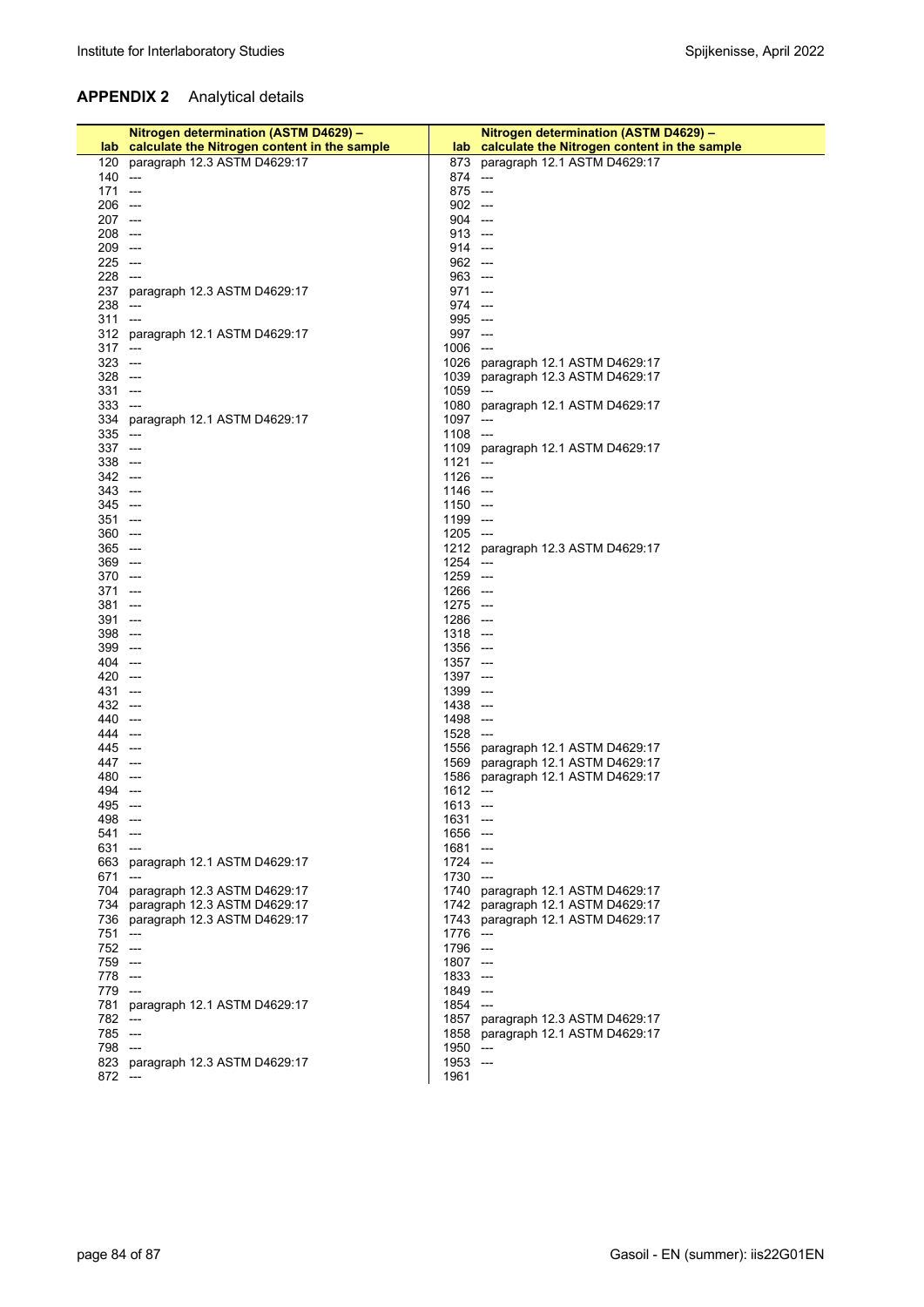|      | Nitrogen determination (ASTM D4629) -        |      | Nitrogen determination (ASTM D4629) -        |
|------|----------------------------------------------|------|----------------------------------------------|
| lab  | calculate the Nitrogen content in the sample | lab  | calculate the Nitrogen content in the sample |
| 1967 | $---$                                        | 6146 | $---$                                        |
| 1976 | $---$                                        | 6170 | $---$                                        |
| 1982 | $---$                                        | 6203 | paragraph 12.1 ASTM D4629:17                 |
| 1984 | $---$                                        | 6229 | $---$                                        |
| 1986 | $---$                                        | 6242 | $---$                                        |
| 2129 | $---$                                        | 6279 | $---$                                        |
| 2130 | $---$                                        | 6298 | $---$                                        |
| 2146 | $---$                                        | 6299 | paragraph 12.3 ASTM D4629:17                 |
| 6012 | $---$                                        | 6307 | $---$                                        |
| 6018 | $---$                                        | 6317 | $---$                                        |
| 6026 | $---$                                        | 6321 | $---$                                        |
| 6044 | $---$                                        | 6364 | $---$                                        |
| 6049 | $---$                                        | 6373 | $---$                                        |
| 6075 | $---$                                        | 6379 | $---$                                        |
| 6114 | $---$                                        | 6416 | $---$                                        |
| 6142 | $---$                                        | 6438 | $---$                                        |
| 6143 | $---$                                        | 6441 | ---                                          |
|      |                                              | 6443 | $---$                                        |

For samples introduced volumetrically, paragraph 12.1 ASTM D4629:17

For analyzers equipped with a calibration adjust, paragraph 12.3 ASTM D4629:17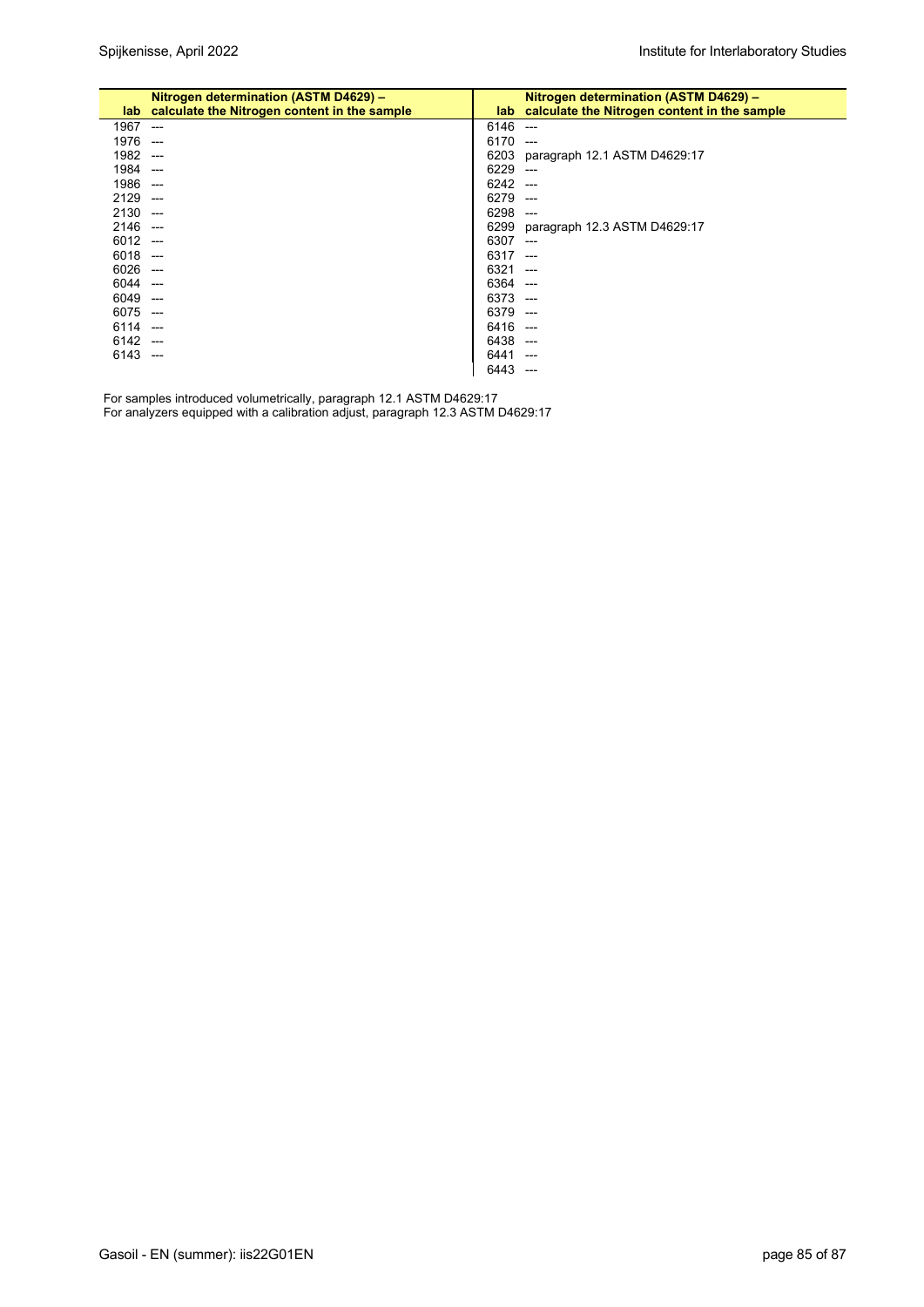### **APPENDIX 3**

# **Number of participants per country**

|                   | 1 lab in ARGENTINA              |                  | 1 lab in KOREA, Republic of        |
|-------------------|---------------------------------|------------------|------------------------------------|
|                   | 1 lab in AUSTRALIA              | 3 labs in LATVIA |                                    |
|                   | 2 labs in AUSTRIA               |                  | 1 lab in LITHUANIA                 |
|                   | 3 labs in BELGIUM               |                  | 1 lab in MALTA                     |
|                   | 1 lab in BOSNIA and HERZEGOVINA |                  | 1 lab in MARTINIQUE                |
|                   | 2 labs in BULGARIA              |                  | 4 labs in MOROCCO                  |
| 2 labs in CHILE   |                                 |                  | 7 labs in NETHERLANDS              |
|                   | 1 lab in COTE D'IVOIRE          |                  | 2 labs in NIGERIA                  |
|                   | 3 labs in CROATIA               |                  | 1 lab in NORTH MACEDONIA           |
|                   | 1 lab in CYPRUS                 |                  | 2 labs in NORWAY                   |
|                   | 1 lab in CZECH REPUBLIC         | 1 lab in OMAN    |                                    |
|                   | 1 lab in DENMARK                |                  | 1 lab in PHILIPPINES               |
|                   | 1 lab in ESTONIA                |                  | 2 labs in POLAND                   |
|                   | 1 lab in ETHIOPIA               |                  | 4 labs in PORTUGAL                 |
|                   | 3 labs in FINLAND               |                  | 3 labs in ROMANIA                  |
| 13 labs in FRANCE |                                 |                  | 21 labs in RUSSIAN FEDERATION      |
|                   | 2 labs in GEORGIA               |                  | 3 labs in SAUDI ARABIA             |
|                   | 4 labs in GERMANY               |                  | 1 lab in SERBIA                    |
|                   | 5 labs in GREECE                |                  | 1 lab in SLOVENIA                  |
| 1 lab in GUAM     |                                 |                  | 1 lab in SOUTH AFRICA              |
|                   | 1 lab in HONG KONG              | 7 labs in SPAIN  |                                    |
|                   | 1 lab in HUNGARY                |                  | 4 labs in SWEDEN                   |
| 2 labs in INDIA   |                                 |                  | 1 lab in TAIWAN                    |
| 1 lab in IRAQ     |                                 |                  | 1 lab in TANZANIA                  |
|                   | 2 labs in IRELAND               |                  | 1 lab in THAILAND                  |
|                   | 1 lab in ISRAEL                 | 1 lab in TOGO    |                                    |
| 5 labs in ITALY   |                                 |                  | 6 labs in TURKEY                   |
|                   | 1 lab in JORDAN                 |                  | 2 labs in UKRAINE                  |
|                   | 2 labs in KAZAKHSTAN            |                  | 4 labs in UNITED ARAB EMIRATES     |
|                   | 1 lab in KENYA                  |                  | 13 labs in UNITED KINGDOM          |
|                   |                                 |                  | 3 labs in UNITED STATES OF AMERICA |